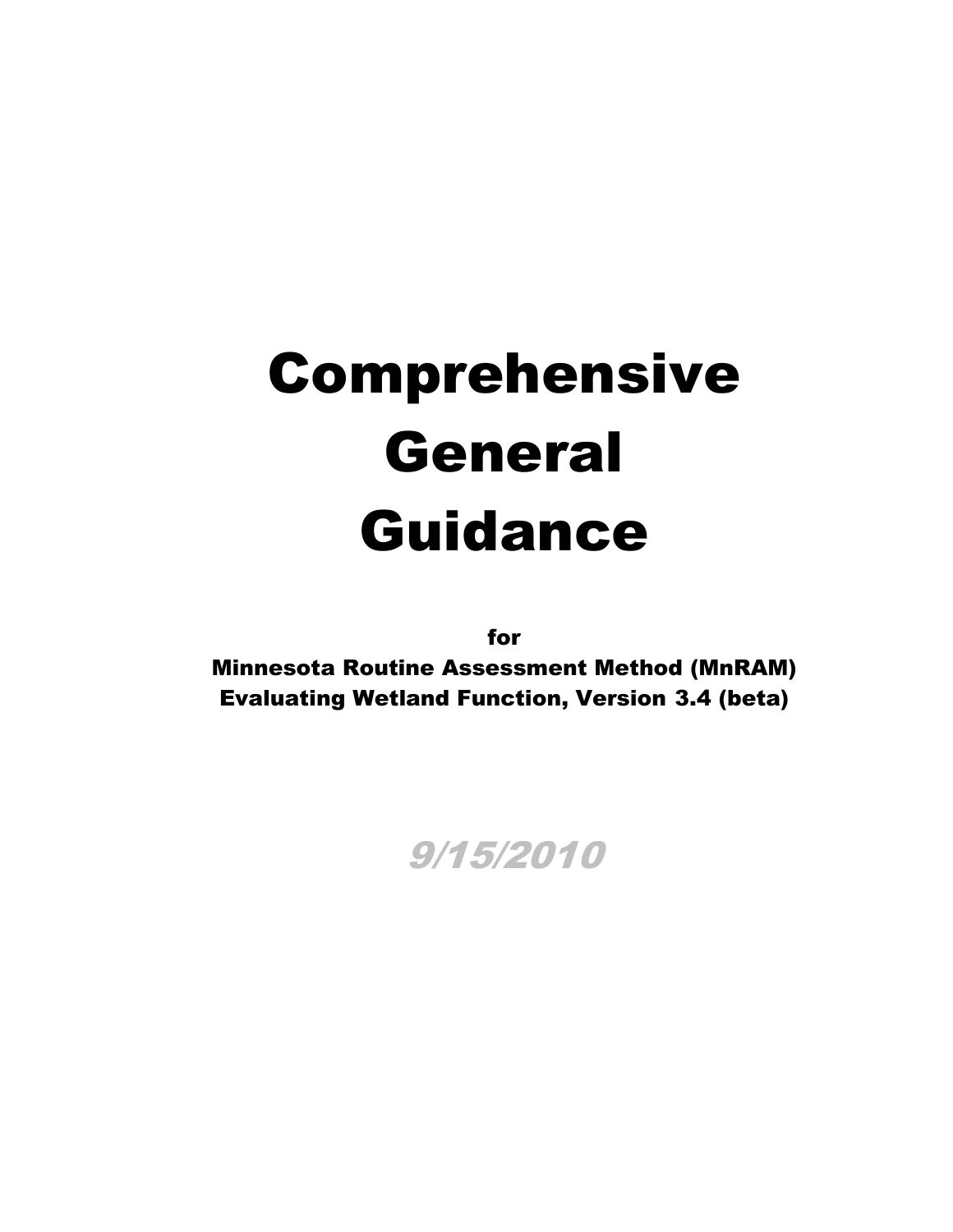# Table of Contents

| 3.2 Wetland Base Data: Hennepin Conservation District Wetland Inventory 19    |  |
|-------------------------------------------------------------------------------|--|
|                                                                               |  |
|                                                                               |  |
|                                                                               |  |
|                                                                               |  |
|                                                                               |  |
|                                                                               |  |
|                                                                               |  |
|                                                                               |  |
|                                                                               |  |
|                                                                               |  |
|                                                                               |  |
|                                                                               |  |
|                                                                               |  |
|                                                                               |  |
| 5.0 Quick Reference—how to install the program, enter data, and get reports33 |  |
|                                                                               |  |
|                                                                               |  |
|                                                                               |  |
|                                                                               |  |
|                                                                               |  |
|                                                                               |  |
|                                                                               |  |
|                                                                               |  |
|                                                                               |  |
|                                                                               |  |
|                                                                               |  |
|                                                                               |  |
|                                                                               |  |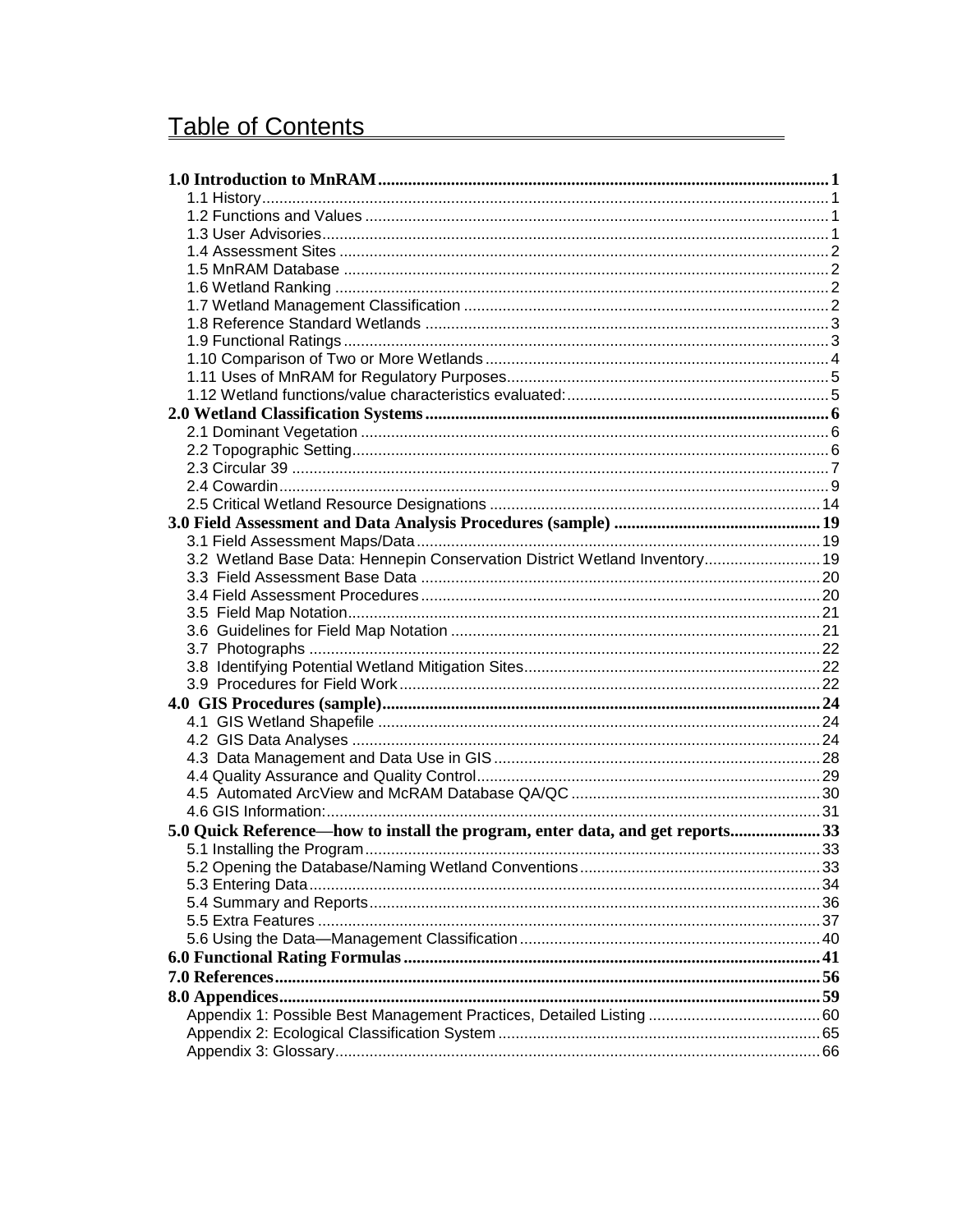## <span id="page-2-1"></span><span id="page-2-0"></span>**1.1 History**

The Minnesota Routine Assessment Method (MnRAM) for Evaluating Wetland Functions originally was devised soon after the passage of the Wetland Conservation Act (WCA) in 1991. An interagency wetland workgroup sought to fill the need for a practical assessment tool that would help local authorities make sound wetland management decisions as they assumed responsibility for regulating wetland impacts.

Although the original version was soon updated to MnRAM Version 2.0 (in 1998), the fundamental approach of applying descriptive rather than numeric ratings was maintained. In subsequent years, development of heavily quantitative methods on the national level and demand for a more refined procedure on the local level led to the formation of another workgroup in January 2002. Starting with both the MnRAM Version 2.0 and a database version sponsored by an EPA grant, the workgroup examined every function, question by question, with the goal of developing a numeric model.

## <span id="page-2-2"></span>**1.2 Functions and Values**

Because land use decisions involving wetlands typically consider both functions and values, MnRAM has always included some value-related questions. Although a primary focus in this version of MnRAM is on the functional aspect of wetlands, some strictly value-related aspects are included, such as "Aesthetics" and "Commercial Uses." Value-related considerations are incorporated into some of other evaluated functions, as well. WCA Rules Chapter 8420.0103 sets out the functions and public values that are to be considered; these include public recreation and education.

## <span id="page-2-3"></span>**1.3 User Advisories**

MnRAM provides an organized, consistent procedure to document observations and conclusions about wetland processes. It is a systematic way of documenting best professional judgment. MnRAM would be considered a Tier 2 assessment methodology, a rapid assessment method. MnRAM is intended for routine planning and inventory applications as well as for projectspecific evaluations. Using it requires experience and training in wetland science, since professional judgment is incorporated in several questions.

Current scientific understanding of wetlands and indicators limits our ability to predict which wetlands are ecologically sound; other limiting factors include time, expertise, and training of the people performing the evaluation. For more difficult or controversial sites, it is recommended that a diverse team of professionals conduct the evaluation together or that other more detailed assessment methods be considered.

A preliminary review of reference material such as soil data, topography, watersheds, inlets, outlets, land uses, aerial photographs, and other information is recommended prior to assessing a wetland. Establishing the history and setting of the wetland under evaluation will speed the field assessment. Questions that can potentially be answered utilizing other information sources, maps in the office, or digital data in a Geographic Information System (GIS) are marked with a " $\sim$ " in the margin (in the printed version) or in red text (in the digital format). With training, practice, and experience, the fieldwork for an evaluation of a small wetland  $($   $1$  acre), under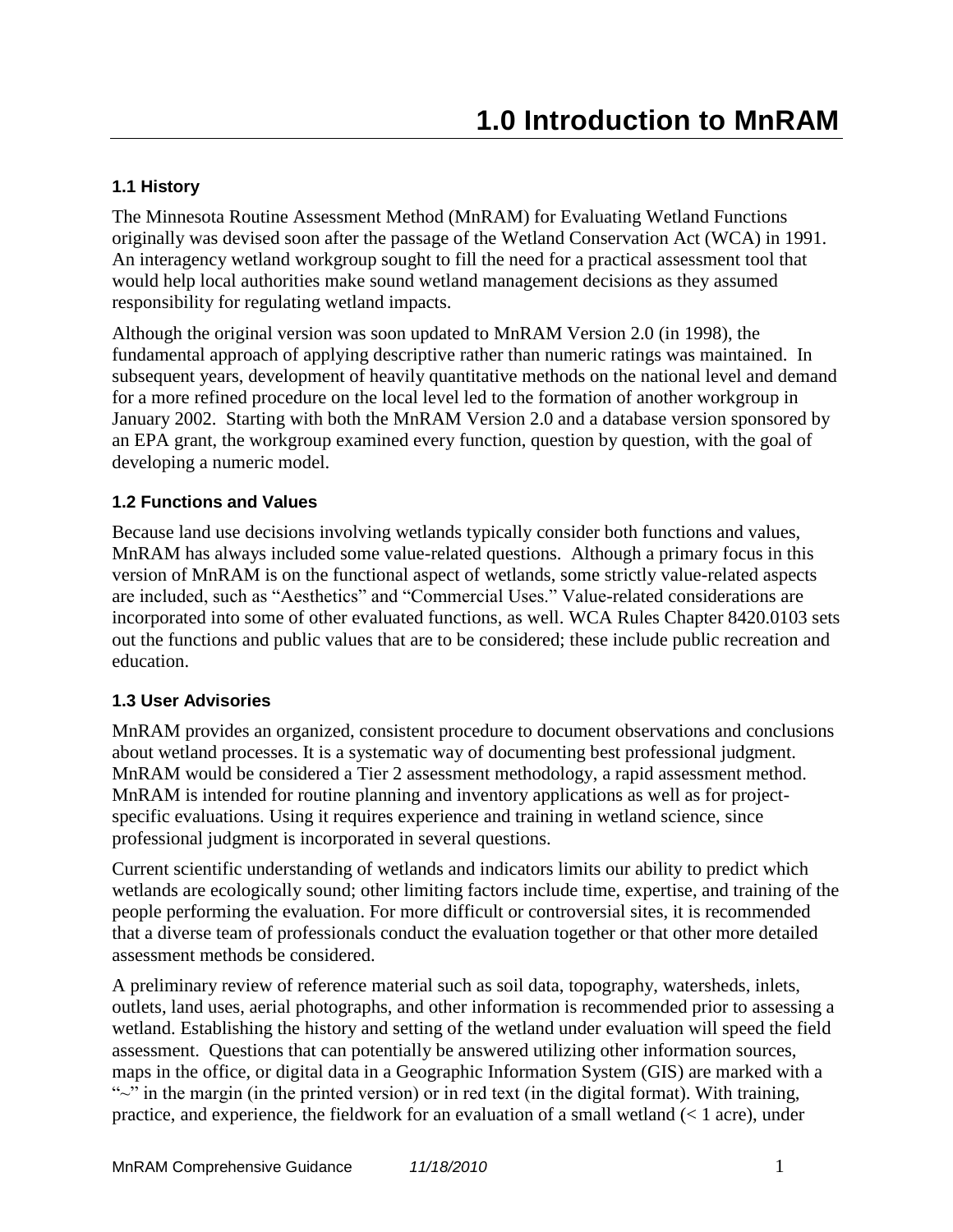normal circumstances (assuming background information regarding topography, watersheds, inlets and outlets, land use, etc. has been previously gathered) in an area familiar to the evaluator(s) can be completed in less than one hour.

Wetland assessments using this methodology cannot be conducted without a site visit. Even with photos, maps, and written notes, questions will arise that should only be answered at the site. Bringing the database into the field on a laptop will prove to be the most efficient way to document wetland conditions. For uncomplicated sites, paper score sheets are available which correspond to a Microsoft Excel™ spreadsheet containing the formulas for computing the functional indices. Immediate field data-entry reduces the potential for interpretation and dataentry errors compared to gathering data in the field and trying to translate that into an assessment later.

## <span id="page-3-0"></span>**1.4 Assessment Sites**

This assessment method is intended to be applied to existing wetlands or potential restoration sites. If evaluating a wetland to determine the functions based on some projected conditions, it is necessary to assess the current status of the wetland/basin, as well. See Section 1.11 for more about using MnRAM for regulatory purposes.

## <span id="page-3-1"></span>**1.5 MnRAM Database**

The full MnRAM methodology has been programmed into a Microsoft Access<sup>™</sup> database within which all data can be entered and stored. The database computes each functional indices using a formula. One of the fundamental benefits of a database program and this methodology in particular is that information is tabulated and stored for each of the 72 wetland parameters evaluated as well as the wetland location, other general information, and computed functional indices. The database can store records for multiple wetlands, grouped into projects or kept individually available. Wetland data can then easily be compiled into a single, central database. In addition, the database allows for the ability to analyze individual pieces of data for selected groups of wetlands or all wetlands within the database or to evaluate groups of parameters on groups of wetlands. Flexibility for conducting analyses is one of the most powerful aspects of this methodology.

## <span id="page-3-2"></span>**1.6 Wetland Ranking**

MnRAM uses numeric ranking; great care should be taken to use the results in light of local conditions and based on a landscape-level management plan. People, not the assessment, will decide what combination of functions are the most important. Each wetland is part of an integrated ecological system that should not be thought of as a group of distinct packages, but really an assemblage of interactive elements.

## <span id="page-3-3"></span>**1.7 Wetland Management Classification**

Determining the relative value of each function is an activity that must take place after the assessment is complete, in a management and planning context. A basic framework for applying wetland functions and values information to management is supplied in an associated document entitled "Management Classification." This is one basic method of applying the results of a complete assessment of wetlands within a defined management area (e.g. watershed, city, county, etc.) where the wetland functions are the basis for various management strategies.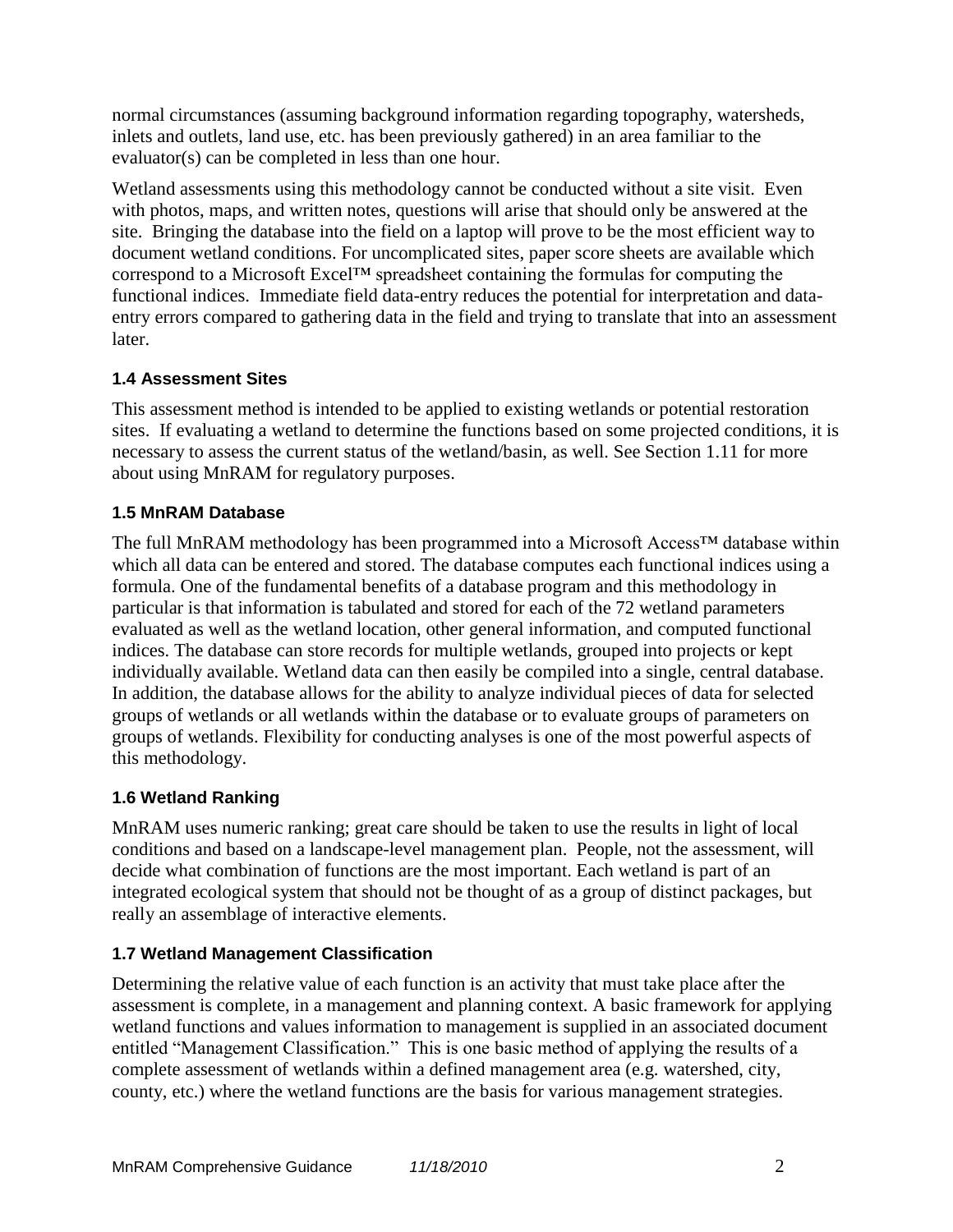Standards are suggested that could be applied to meet the general goals of each classification level.

The management classification includes an approach for dealing with watersheds that have few high-quality wetlands remaining. In short, if the best wetlands in an area rate "Medium" using MnRAM, an adjustment of the scale for ranking wetlands is imperative. These policy-based decisions are discussed in the management classification document.

For ease of use, both the "classic" and "increased protection" Management Classification results are shown on the summary page of the database. Other options for using the data, or for modifying the management classification scheme, are possible. Landscape differences, local values, and community preferences will guide the final determination for how the data collected via MnRAM are used.

## <span id="page-4-0"></span>**1.8 Reference Standard Wetlands**

Reference standard wetlands were defined in MnRAM 2.0 as those judged to have the highest level of overall sustainable functional capacity for that type in the Wetland Comparison Domain. In that method, the wetland under investigation was to have been compared to the reference wetland before the evaluation took place.

In the later versions of MnRAM, it is not necessary to have pre-established physical reference standard wetlands. As an assessment tool, MnRAM may be part of an initial effort to inventory local wetlands and establish such reference sites. A subject wetland will fall into place on a watershed-based ranking after many wetlands have been evaluated. Only in comparison with these compiled results will planning watershed priorities be possible.

## <span id="page-4-1"></span>**1.9 Functional Ratings**

MnRAM was developed using the concept of ideal theoretical, pre-European-settlement wetland condition as the baseline. In highly urban or agricultural watersheds, few basins may fall into the High category. Local authorities will need to take this into account when establishing a scale for management decisions (see "Wetland Management Classification," above).

Each wetland function will be rated with a numeric index according to the formulas or decision trees accompanying this methodology. The scoring system is from 0.001 to 1.0 signifying low to high<sup>1</sup>, respectively; in the instances where an exceptional rating applies, a score of 2 accentuates the rarity. For yes-no questions, yes will receive a score of 1 and no will receive a score of zero\*. Each wetland function then receives an index score with ratings as follows:

| <b>Functional Ratings</b> | <b>Question Score</b> | <b>Functional Index Score</b> |
|---------------------------|-----------------------|-------------------------------|
| • Exceptional:            | <b>2.0</b>            | $1.01 - 2.00$                 |
| $\bullet$ High:           | <b>1.0</b>            | $0.66 - 1.00$                 |
| • Medium:                 | 0.5                   | $0.33 - 0.65$                 |
| $\bullet$ Low:            | 0.1                   | $0.001 - 0.32$                |
| • Not Applicable:         | N/A                   | 0.0                           |

 $<sup>1</sup>$  Ammann and Stone, 1991</sup>

<sup>\*</sup> Some questions worded yes-no are actually yes-not applicable; use caution when scoring by hand.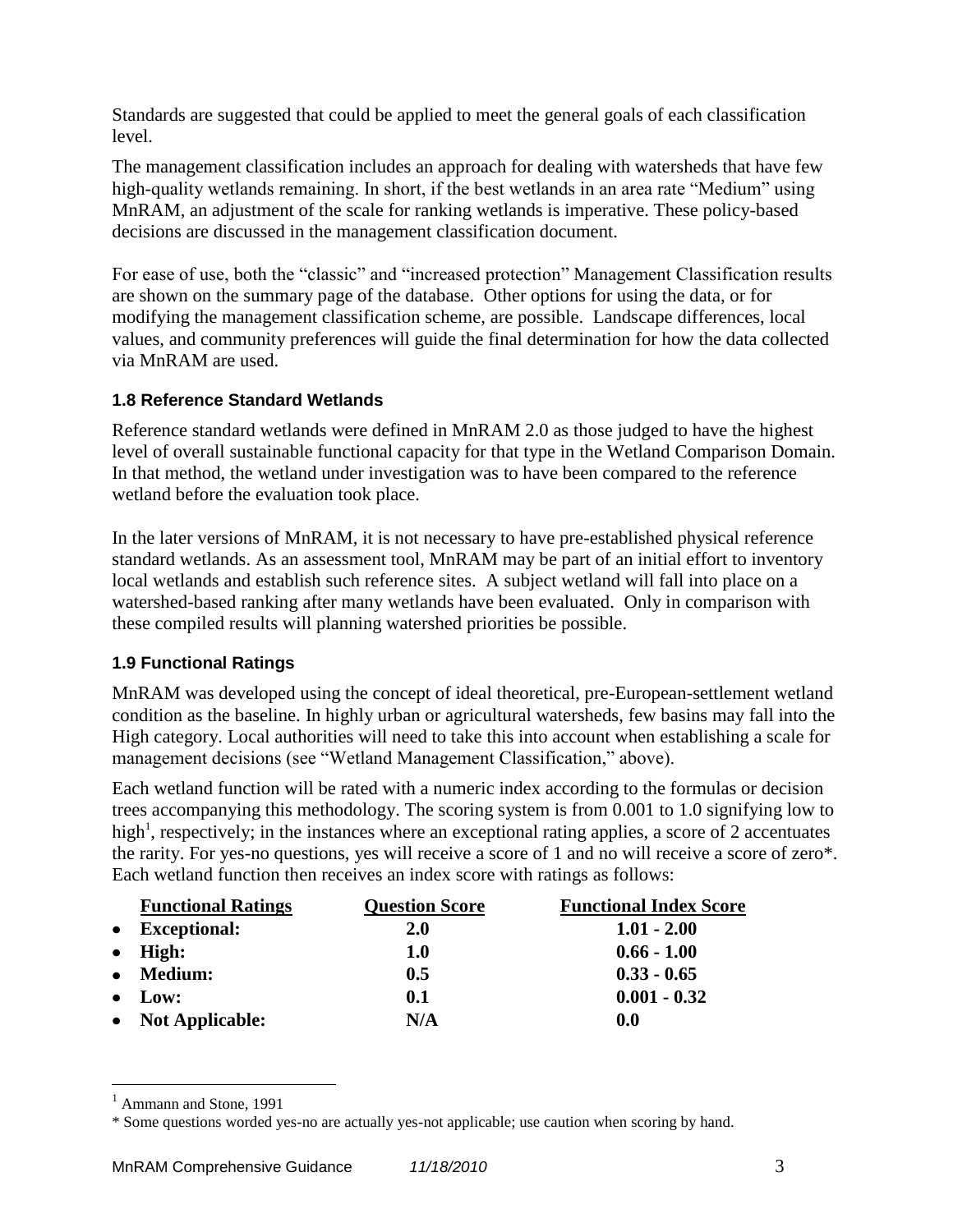MnRAM includes numeric as well as general ratings. The numeric ratings are based on standardized formulas to achieve consistency among users and are, in effect, placeholders for the general rating categories of exceptional, high, medium, and low. Great care should be taken when interpreting the results. In particular, the general and numeric ratings should not be summed or averaged across different functions (or for different wetlands). Mixing the ratings of disparate functions (or different wetlands) can be misleading if not meaningless. The primary intent of MnRAM is to provide a function-by-function rating for individual wetlands (or plant communities). See discussion below regarding comparison of different wetlands.

## <span id="page-5-0"></span>**1.10 Comparison of Two or More Wetlands**

The optimum method of comparison using MnRAM ratings is that between wetland plant communities of the same type ("apples to apples") where a reference standard wetland is used. "Wetland type" refers to the wetland plant communities described in MnRAM.<sup>2</sup> A reference standard wetland includes the highest functioning example(s) of a specific plant community within a watershed or ecoregion. It serves as the baseline for comparing the MnRAM ratings among examples of the same plant community. For example, the reference standard hardwood swamp may have four high, two medium, and two low ratings while the hardwood swamp within a particular project site may have two medium and six low ratings. Or, if a particular function(s) is of most concern, the MnRAM rating for that specific function can be compared between examples of the same plant community within the study area.

Comparisons between examples of the same plant community type can be valid without a reference standard wetland. Because there is no baseline for the highest functioning example of a particular wetland plant community type, care must be taken to place the subject wetland in the proper context. For example, all the sedge meadows within an agricultural site may be lower functioning due to agricultural impacts, while all the sedge meadows within a northern Minnesota site may be high functioning because of the lack of disturbances.

Comparisons of function-by-function MnRAM ratings between different wetland plant community types ("apples to oranges") are problematic because different wetland plant community types function differently. Not all wetlands are flow-through wetlands, or shoreland wetlands, or provide fish habitat, or support amphibians, or have a woody canopy. While some functions are provided by nearly all wetlands, the process and intensity of those functions can be different among different plant community types. Great care is advised when drawing conclusions from "apples to oranges" comparisons. The greater the disparity between wetland plant community types, the less valid the comparison becomes. Comparing the functional levels of, for example, a precipitation-driven bog versus a floodplain forest is of little utility.

For planning purposes, the wetland function(s) of greatest concern in a particular study area could be identified. MnRAM analyses could then identify those wetlands ranked exceptional or high for that function(s).

<sup>&</sup>lt;sup>2</sup> Further refinement of this approach is to define "wetland type" as the wetland plant community + HGM classification (e.g., depressional, slope, lacustrine fringe, organic flat). For example, sedge meadow communities on slopes may have a different water source and hydroperiod than those in depressions.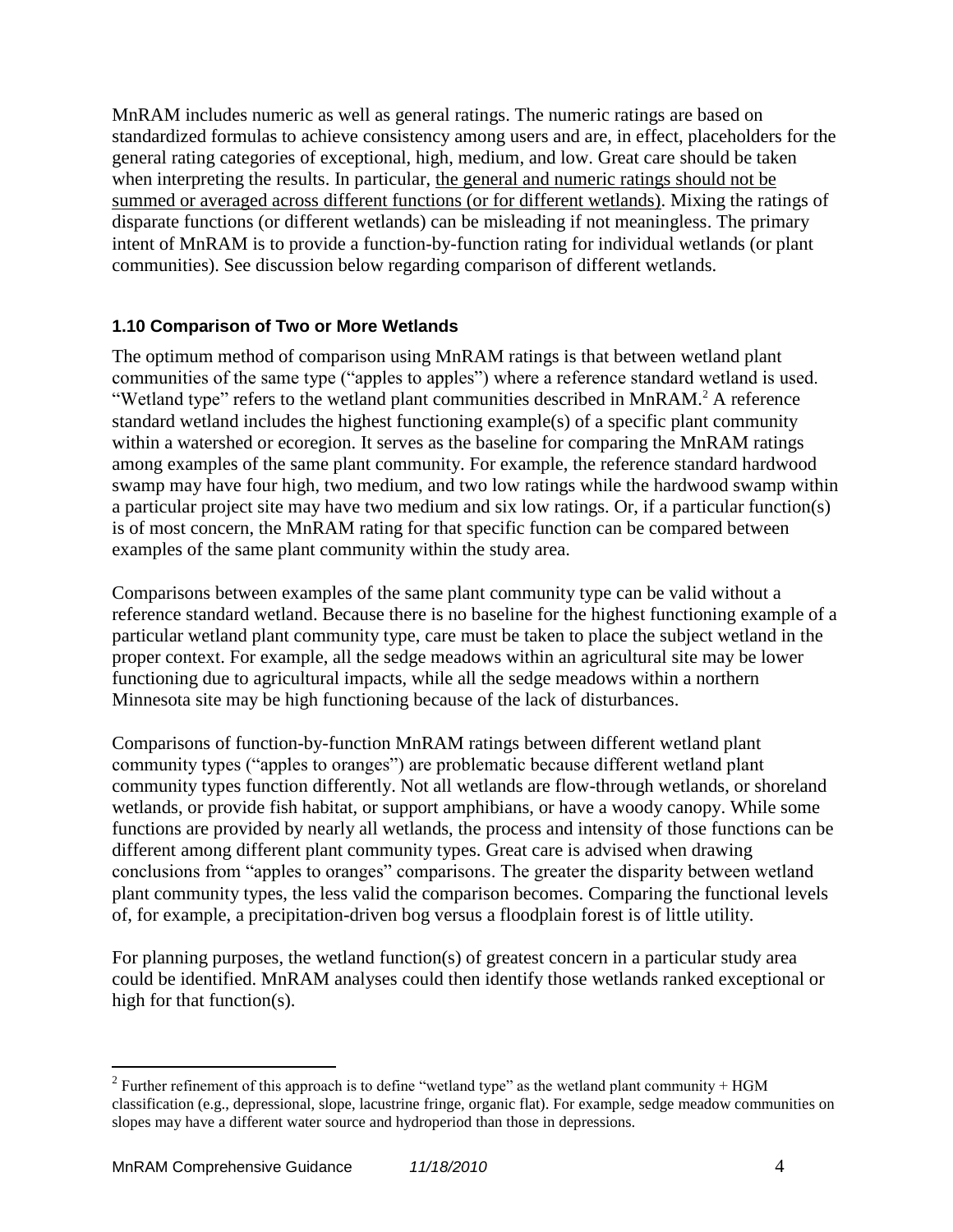## <span id="page-6-0"></span>**1.11 Uses of MnRAM for Regulatory Purposes**

MnRAM is a qualitative approach to identifying wetland functions. Because the input is qualitative the output is qualitative. Therefore, MnRAM ratings should not be used to quantify impacts or compensatory mitigation.

Evaluating the pre- and post-project condition of a particular wetland is often part of the regulatory process. Be advised that MnRAM is typically not sensitive enough to show changes in the functional ratings that are commensurate with the differences between pre- and post-project conditions.

Determining general compensatory mitigation needs based on a MnRAM analysis of a wetland that is proposed to be impacted is appropriate for regulatory purposes. For example, if the wetland to be impacted has four high ratings and four medium ratings, the focus of the compensation would be to design and establish compensation that replaces those specific high and medium functional ratings. This is a qualitative measure, not a quantitative one.

MnRAM has four options for the vegetative diversity/integrity function ranging from individual ratings for each plant community to averaging the ratings of two or more plant communities. For regulatory purposes, the individual rating for vegetative diversity/ integrity should be used (unless all of the plant communities have the same rating for this function). Averaging high and low ratings, for example, yields a medium rating that obscures the presence of the high-rated plant community. Averaging is not appropriate because the high-rated plant community may prompt important regulatory considerations such as avoidance or special consideration for compensatory mitigation. A second option for the vegetative diversity/integrity function highest-rated plant community—is also appropriate for regulatory purposes.

#### <span id="page-6-1"></span>**1.12 Wetland functions/value characteristics evaluated:**

- 1. Maintenance of Characteristic Vegetative Diversity/Integrity
- 2. Maintenance of Hydrologic Regime
- 3. Flood/Stormwater Attenuation
- 4. Downstream Water Quality
- 5. Maintenance of Wetland Water Quality
- 6. Shoreline Protection
- 7. Maintenance of Characteristic Wildlife Habitat Structure
- 8. Maintenance of Characteristic Fish Habitat
- 9. Maintenance of Characteristic Amphibian Habitat
- 10. Aesthetics/Recreation/Education/Cultural
- 11. Commercial Uses
- 12. Ground Water Interaction

#### Additional Evaluation Information

- 1. Restoration Potential
- 2. Sensitivity to Stormwater & Urban Development
- 3. Additional Stormwater Treatment Needs

Each characteristic is described in more detail in the Formulas section.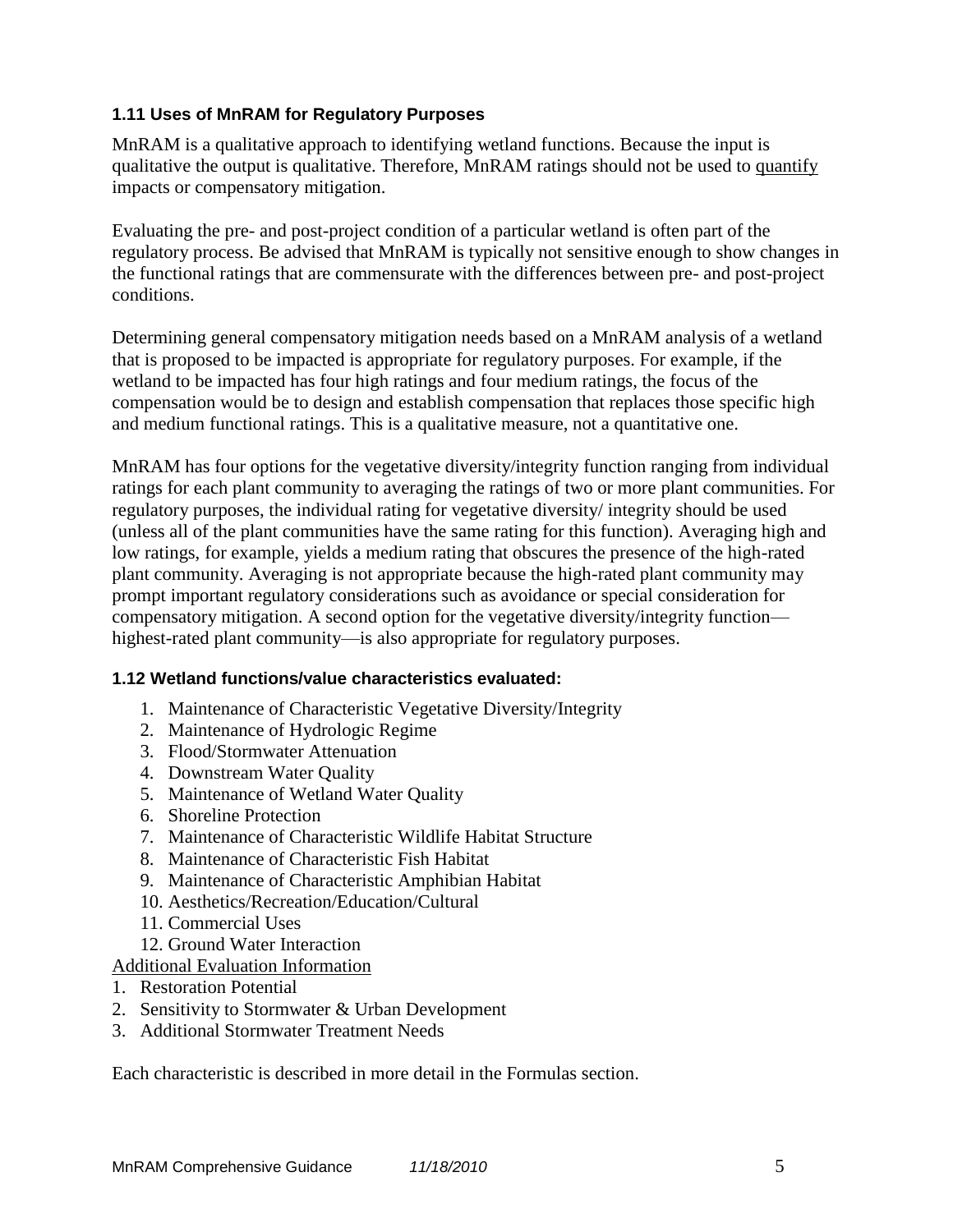<span id="page-7-0"></span>This section summarizes methods that can be utilized to classify wetland resources. The last part of this section describes critical wetland resource designations.

## <span id="page-7-1"></span>**2.1 Dominant Vegetation**

Identify and record the dominant plant species within each plant community using the 50/20 Rule<sup>3</sup>, along with rare, endangered, or threatened species. For each plant species, record the scientific name, common name, typical stratum, and regional indicator status<sup>4</sup> for each wetland; preferably these should be stored in the project Microsoft® Access database. The definitions of hydrologic indicator status are:

**OBL:** Obligate Wetland Plants occur almost always (estimated probability >99%) in wetlands under natural conditions, but may also occur rarely (estimated probability  $\langle 1\% \rangle$ ) in nonwetlands.

**FACW:** Facultative Wetland Plants occur usually (estimated probability 67% to 99%) in wetlands, but also occur (estimated probability 1% to 33%) in nonwetlands.

**FAC:** Facultative Plants have a similar likelihood (estimated probability 33% to 67%) of occurring in both wetlands and nonwetlands.

**FACU:** Facultative Upland Plants occur sometimes (estimated probability 1% to 33%) in wetlands, but occur more often (estimated probability >67% to 99%) in nonwetlands.

**UPL:** Obligate Upland Plants occur rarely (estimated <1%) in wetlands, but occur almost always (estimated probability >99%) in nonwetlands under natural conditions.

Note: Categories were originally developed and defined by the USFWS National Wetlands Inventory. Regional panels assigned the indicator status for individual plant species. The three facultative categories are subdivided by  $(+)$  and  $(-)$  modifiers.

## <span id="page-7-2"></span>**2.2 Topographic Setting**

 $\overline{a}$ 

Classify each inventoried wetland by its topographic setting<sup>5</sup> based on a field evaluation and review of available stormwater infrastructure data:

**Floodplain**: (8420.0110, subp. 19) A floodplain wetland is a wetland located in the floodplain of a watercourse, with no well defined inlets or outlets, including tile systems, ditches, or natural watercourses. This may include the floodplain itself when it exhibits wetland characteristics.

 $3$  The 50/20 Rule, detailed in the 1987 Corps of Engineers Wetland Delineation Manual, describes a method of considering dominance within each stratum. All dominants are treated equally in characterizing the plant community to determine whether hydrophytic vegetation is present. The most abundant plant species (when ranked in descending order of abundance and cumulatively totaled) that immediately exceed 50 percent of the total dominance measure for a given stratum, plus any additional species comprising 20 percent or more of the total dominance measure for that stratum are considered dominant species for the stratum. Dominance measures include percent areal coverage and basal area, for example.

<sup>4</sup> in accordance with *The National List of Plant Species that Occur in Wetlands* (Reed, 1988).

<sup>&</sup>lt;sup>5</sup> as defined in Minnesota Rules Chapter 8420.0110 (Wetland Conservation Act).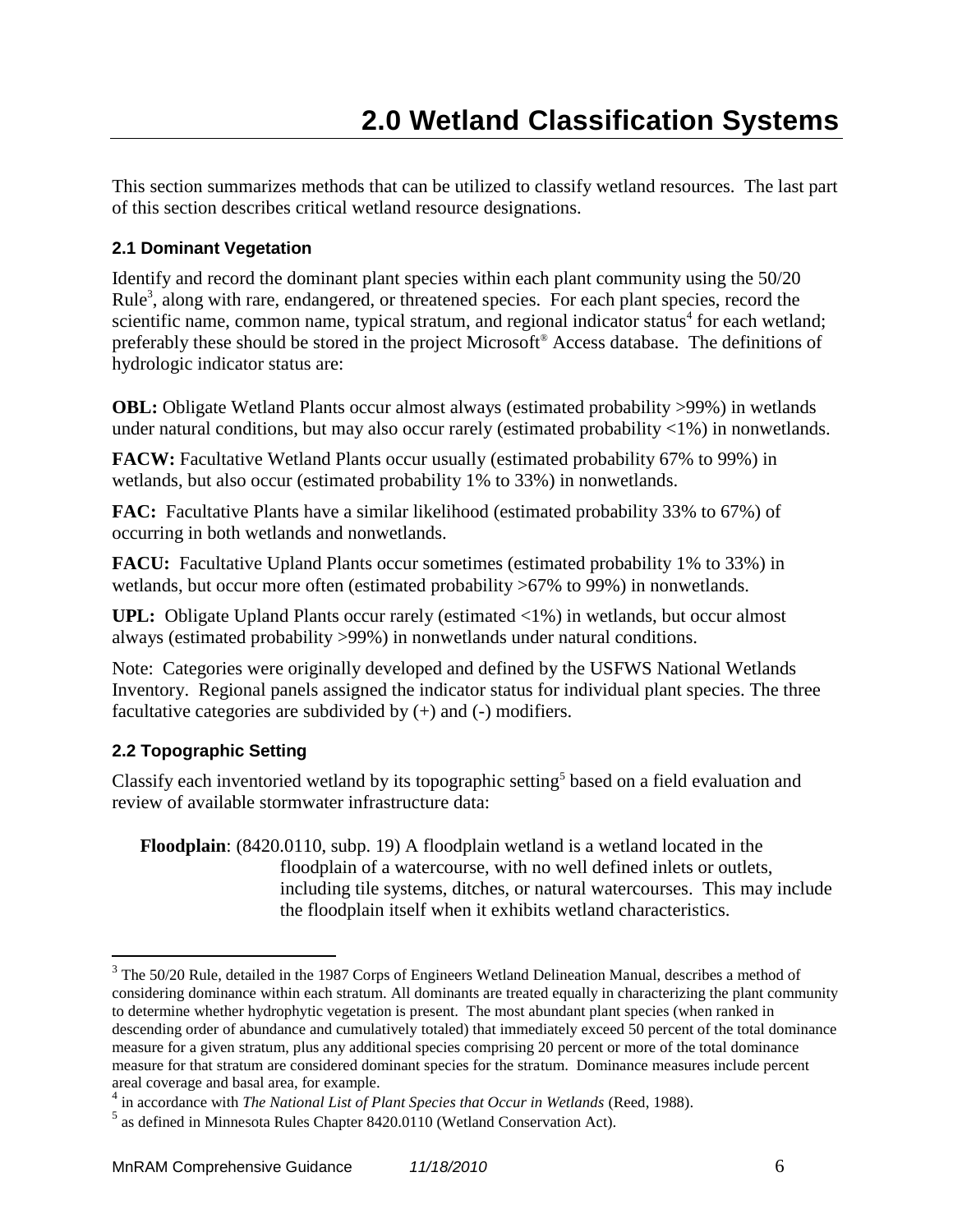- **Flow-through**: (8420.0110, subp. 20) A flow-through wetland has a well-defined outlet and one or more well defined inlets.
- **Isolated**: (8420.0110, subp. 28) An isolated wetland is without a well-defined inlet or outlet.
- **Riverine**: (8420.0110, subp. 43) A riverine wetland is a wetland contained in the banks of a channel that may contain moving water or that forms a connecting link between two bodies of standing water.
- **Shoreland**: (8420.0110, subp. 44a) A shoreland wetland is a wetland located along the shoreline of a lake or edge of a deepwater habitat.
- **Tributary**: (8420.0110, subp. 48) A tributary wetland has a well-defined outlet but is lacking a defined inlet.

**Other:** A wetland that does not fit into one of the three previously mentioned groups.

## <span id="page-8-0"></span>**2.3 Circular 39**

The *Wetlands of the United States* was published in 1959 by the U.S. Fish and Wildlife Service and is commonly referred to as "Circular 39"<sup>6</sup> . The Circular 39 Classification System was the first method that the U.S. Fish and Wildlife Service used to classify wetland basins in the U.S. It is composed of 20 wetland types of which eight are found in Minnesota. Wetland plant community types and some common vegetation found in each wetland type are provided in Table 2.1. A general description of each wetland type is provided below.

## *2.3.1 TYPE 1: SEASONALLY FLOODED BASIN, FLOODPLAIN FOREST*

Soil is covered with water or is waterlogged during variable seasonal periods, but usually is well-drained during much of the growing season. This wetland type is found both in upland depressions and in overflow bottomlands. In uplands, basins or flats may be filled with water during periods of heavy rain or melting snow.

Vegetation varies greatly according to season and duration of flooding: from bottomland hardwoods to herbaceous plants. Where the water has receded early in the growing season, smartweeds, wild millet, fall panicum, chufa, various amaranths and other plants (i.e. marsh elder, ragweed, and cockleburs) are likely to occur. Shallow basins that are submerged only very temporarily usually develop little or no wetland vegetation.

## 2.3.2 TYPE 2: WET MEADOW, FRESH WET MEADOW, WET TO WET-MESIC PRAIRIE, SEDGE *MEADOW, AND CALCAREOUS FEN*

Soil is usually without standing water during most of the growing season, but is waterlogged within at least a few inches of the surface. Meadows may fill shallow basins, sloughs, or farmland sags, or these meadows may border shallow marshes on the landward side. Vegetation includes grasses, sedges, rushes and various broad-leaved plants. Common representative plants are *Carex* sp*.* (sedges), *Juncus* sp. (rushes), redtop, reed grasses, manna grasses, prairie cordgrass, and mints. Other wetland plant community types include low prairies, sedge meadows, and calcareous fens.

<sup>6</sup> Shaw and Fredine, 1959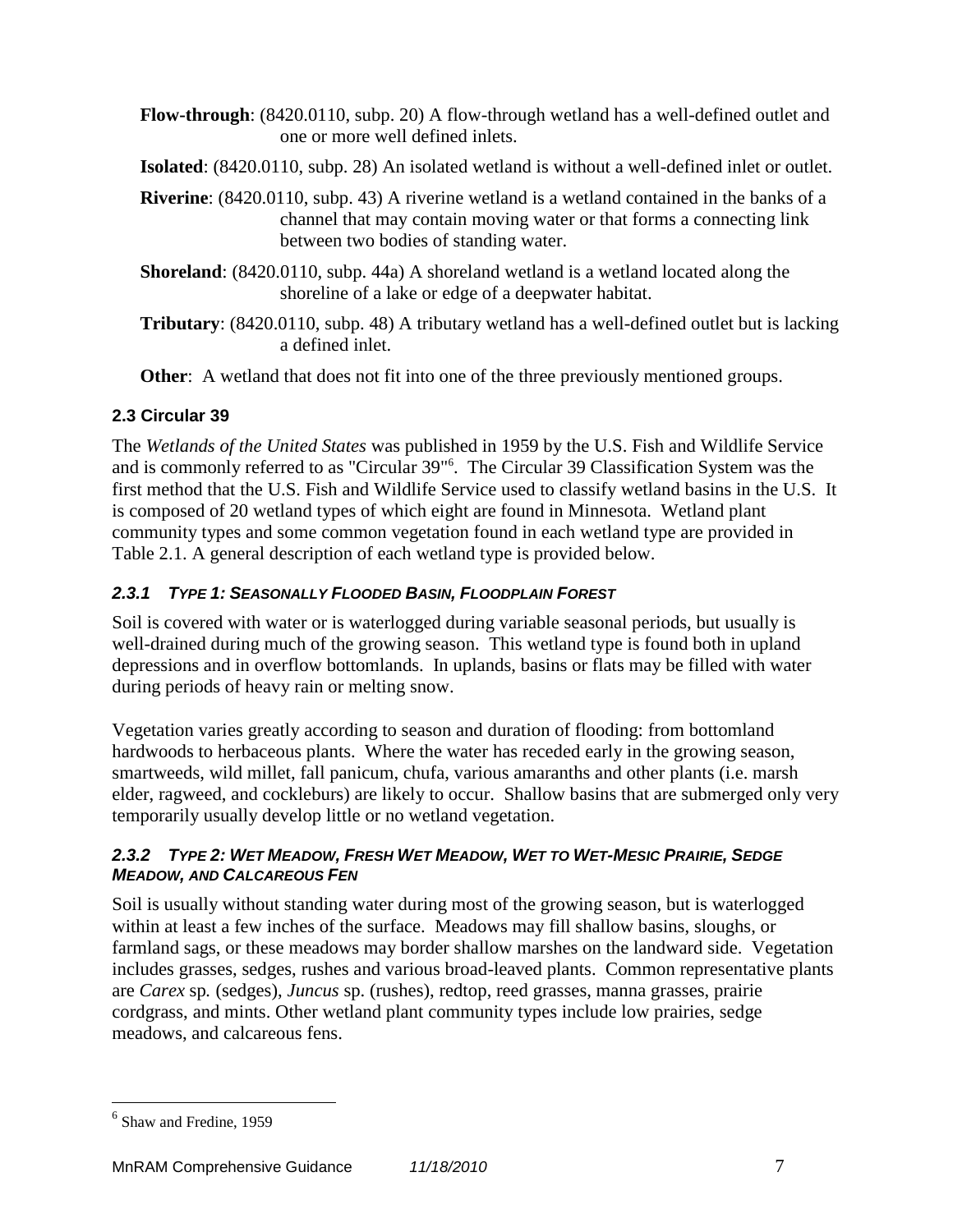## *2.3.3 TYPE 3: SHALLOW MARSH*

Soil is usually waterlogged early during the growing season and may often be covered with as much as 6 inches or more of water. These marshes may nearly fill shallow lake basins or sloughs, or may border deep marshes on the landward side. These are common as seep areas on irrigated lands. Vegetation includes grasses, bulrushes, spikerushes, and various other marsh plants such as cattails, arrowhead, pickerelweed, and smartweeds. Common representatives are reed, whitetop, rice cutgrass, *Carex*, and giant burreed.

## *2.3.4 TYPE 4: DEEP MARSH*

Soil is usually covered with 6 inches to 3 feet or more of water during the growing season. These deep marshes may completely fill shallow lake basins, potholes, limestone sinks and sloughs, or they may border open water in such depressions. Vegetation includes cattails, reeds, bulrushes, spikerushes and wild rice. In open areas, pondweeds, naiads, coontail, watermilfoils, waterweeds, duckweed, water lilies, or spatterdocks may occur.

#### *2.3.5 TYPE 5: SHALLOW OPEN WATER*

Shallow ponds and reservoirs are included in this type. Water is usually less than 10 feet deep and is fringed by a border of emergent vegetation similar to open areas of Type 4. Vegetation (mainly at water depths less than 6 feet), includes pondweeds, naiads, wild celery, coontail, watermilfoils, muskgrass, waterlilies, and spatterdocks.

## *2.3.6 TYPE 6: SHRUB SWAMP; SHRUB CARR, ALDER THICKET*

The soil is usually waterlogged during the growing season and is often covered with as much as 6 inches of water. Shrub swamps occur mostly along sluggish streams and occasionally on flood plains. Vegetation includes alders, willows, buttonbush, and dogwoods.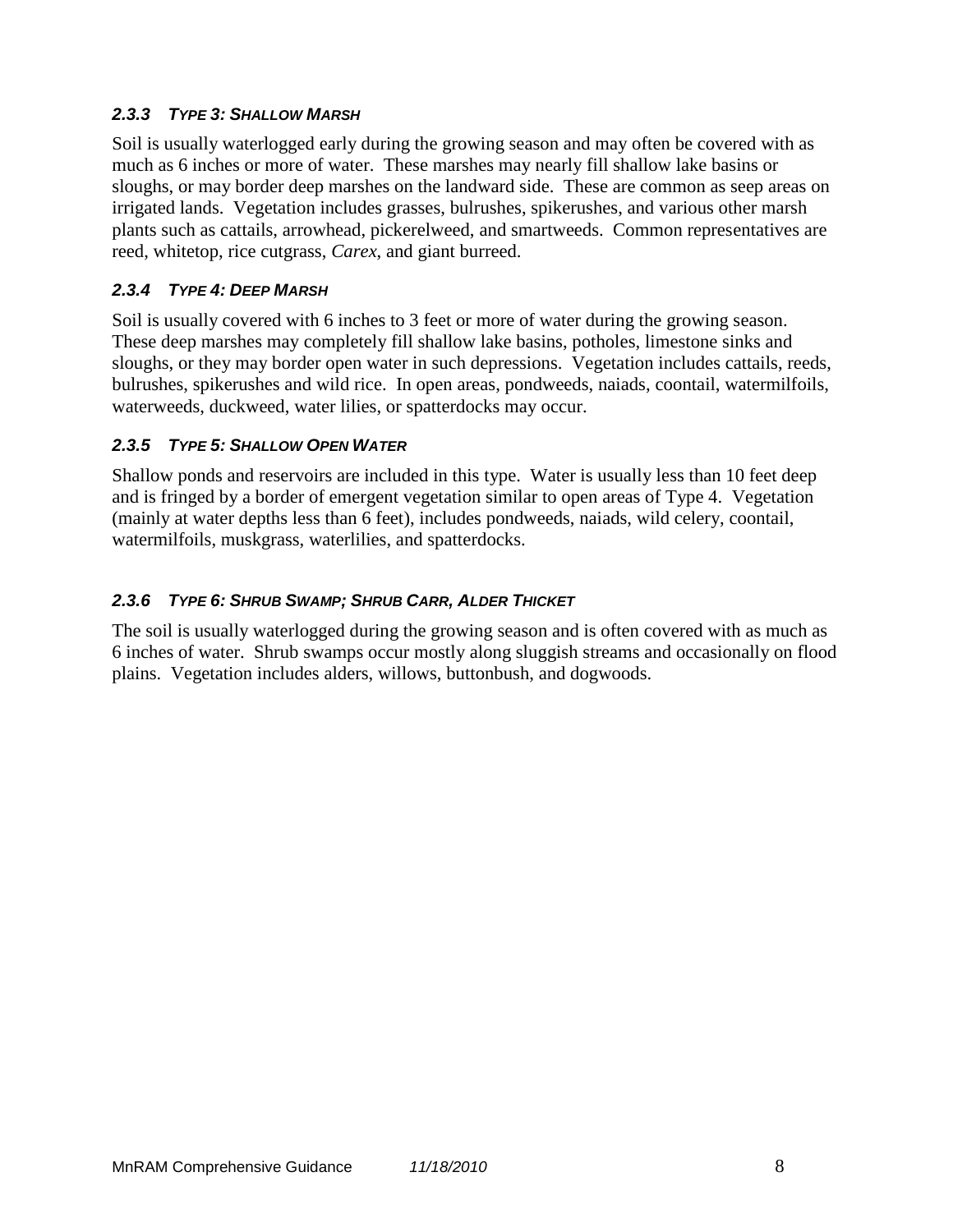## **Table 2.1 Wetland Communities, Classification Systems, And Common Vegetation**

| <b>Wetland Plant</b><br><b>Community Types</b> | <b>Classification of Wetlands and Deep</b><br><b>Water Habitats of the United States</b><br>(Cowardin et al. 1979)             | <b>Fish and Wildlife Service Circular 39</b><br>(Shaw and Fredine 1971)  | <b>Examples of Common Vegetation</b>                                         |
|------------------------------------------------|--------------------------------------------------------------------------------------------------------------------------------|--------------------------------------------------------------------------|------------------------------------------------------------------------------|
| Shallow, Open Water                            | Palustrine or lacustrine, littoral; aquatic bed;<br>submergent, floating, and floating-leaved                                  | Type 5: Inland open fresh water                                          | White water lily, Yellow water lily, Northern<br>milfoil, Largeleaf pondweed |
| Deep Marsh                                     | Palustrine or lacustrine, littoral; aquatic bed;<br>submergent, floating-leaved; and emergent;<br>persistent and nonpersistent | Type 4: Inland deep fresh marsh                                          | Bullrushes, Cattail, Duckweed, Water shield                                  |
| <b>Shallow Marsh</b>                           | Palustrine; emergent; persistent and<br>nonpersistent                                                                          | Type 3: Inland shallow fresh marsh                                       | Cattails, Reed canary grass, Common reed                                     |
| Sedge Meadow                                   | Palustrine; emergent; narrow leaved persistent                                                                                 | Type 2: Inland fresh meadow                                              | Sedges, Canada bluejoint, Fowl bluegrass                                     |
| Fresh (Wet) Meadow                             | Palustrine; emergent; broad and narrow-leaved<br>persistent                                                                    | Type 1: Seasonally flooded basin of flat;<br>Type 2: Inland fresh meadow | Reed canary grass, Sawtooth sunflower,<br>Joe-pye-weed, Giant goldenrod      |
| Wet to Wet-Mesic<br>Prairie                    | Palustrine; emergent; broad- and narrow<br>leaved persistent                                                                   | Type 1: Seasonally flooded basin of flat;<br>Type 2: Inland fresh meadow | Cattail, gayfeather, Prairie cordgrass,<br>Slender rush, Black bentgrass     |
| Calcareous Fen                                 | Palustrine; emergent; narrow-leaved persistent;<br>and scrub                                                                   | Type 2: Inland fresh meadow                                              | Dioecious sedge, Beaked spikerush, Needle<br>beakrush, Shrubby cinquefoil    |
| Open Bog                                       | Palustrine; moss/lichen; and scrub/shrub;<br>broad-leaved evergreen                                                            | Type 8: Bog                                                              | Bog moss, Leatherleaf, Bog rosemary,<br>Cranberry                            |
| Coniferous Bog                                 | Palustrine; forested: needle-leaved evergreen<br>and deciduous                                                                 | Type 8: Bog                                                              | Tamarack, Black spruce, Cotton grass,<br>Leatherleaf                         |
| Shrub-Carr                                     | Palustrine; scrub/shrub; broad leaved<br>deciduous                                                                             | Type 6: Shrub swamp                                                      | Meadow willow, Pussy willow, Uptight<br>Sedge, Canada blue-joint grass       |
| <b>Alder Thicket</b>                           | Palustrine; scrub/shrub; broad-leaved<br>deciduous                                                                             | Type 6: Shrub swamp                                                      | Speckled Alder, American elder, Narrowleaf<br>meadowsweet, Cinnamon fern     |
| Hardwood Swamp                                 | Palustrine; forested; broad-leaved deciduous                                                                                   | Type 7: Wooded swamp                                                     | Black ash, Lake sedge, Ostrich fern, Marsh<br>marigold                       |
| Coniferous Swamp                               | Palustrine; forested; needle-leaved deciduous<br>and evergreen                                                                 | Type 7: Wooded swamp                                                     | Northern white cedar, Cinnamon fern,<br>Yellow birch                         |
| <b>Floodplain Forest</b>                       | Palustrine; forested; broad-leaved deciduous                                                                                   | Type 1: Seasonally flooded basin or flat                                 | Silver maple, Canada wood-nettle, Canada<br>hornwort, Green ash              |
| Seasonally Flooded<br>Basin                    | Palustrine; flat; emergent; persistent and non-<br>persistent                                                                  | Type 1: Seasonally flooded basin or flat                                 | Willow-weed, Pennsylvania smartweed,<br>Barnyard grass, White goosefoot      |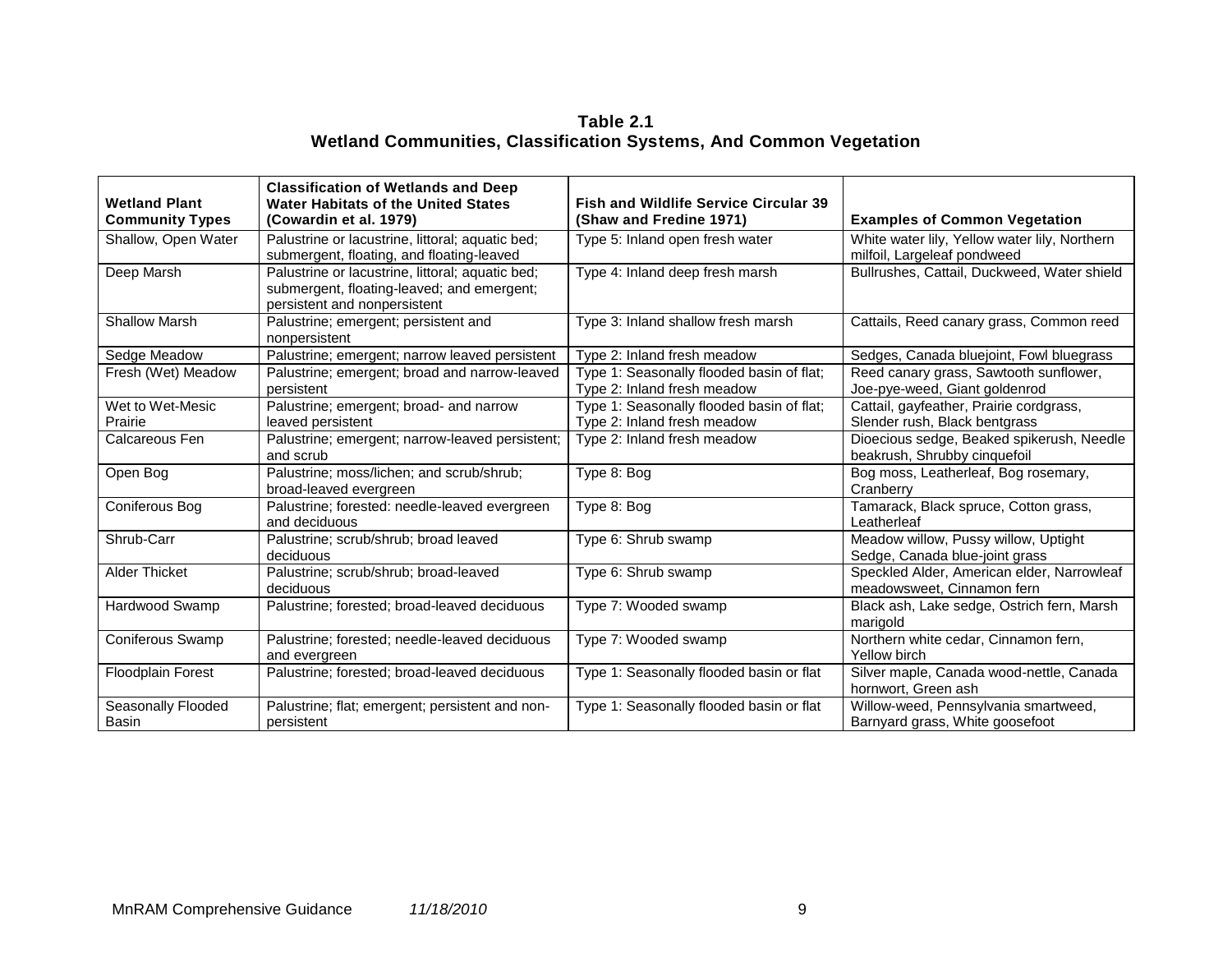## *2.3.7 TYPE 7: WOODED SWAMPS; HARDWOOD SWAMP, CONIFEROUS SWAMP*

The soil is waterlogged at least to within a few inches of the surface during the growing season and is often covered with as much as 1 foot of water. Wooded swamps occur mostly along sluggish streams, on old riverine oxbows, on floodplains, on flat uplands, and in very shallow lake basins. Forest vegetation includes tamarack, white cedar, black spruce, balsam fir, red maple, and black ash. Northern evergreen swamps usually have a thick ground covering of mosses. Deciduous swamps frequently support beds of duckweeds, smartweeds, and other herbs.

## *2.3.8 TYPE 8: BOGS; CONIFEROUS BOGS, OPEN BOGS*

The soil is usually waterlogged and supports a spongy covering of mosses. Bogs occur mostly in shallow lake basins, on flat uplands and along sluggish streams. Vegetation is woody or herbaceous or both. Typical plants are heath shrubs, sphagnum moss, and sedges. In the North, leatherleaf, Labrador-tea, cranberries, *Carex*, and cottongrass are often present. Scattered, often stunted, black spruce, and tamarack may occur in northern bogs.

## <span id="page-11-0"></span>**2.4 Cowardin<sup>7</sup>**

This methodology was used to classify wetlands for the National Wetlands Inventory maps beginning in the late 1970's and early 1980's. The hierarchical structure progresses from Systems and Subsystems at the most general levels to Classes, Subclasses, and Dominance Types at the most specific levels. A comparison of Circular 39 and Cowardin wetland classifications along with the typical Cowardin classification symbols are provided in Table 2.2.

## *2.4.1 SYSTEM*

The term System refers to a complex of wetlands and deepwater habitats that share the influence of similar hydrologic, geomorphologic, chemical, or biological factors. The primary systems found in the Minnesota are Palustrine, Lacustrine, and Riverine.

- **L: Lacustrine** (lakes and deep ponds) Lacustrine Systems include wetlands and deepwater habitats with all of the following three characteristics:
	- 1. Situated in a topographic depression or a dammed river channel;
	- 2. Lacking trees, shrubs, persistent emergents, emergent mosses or lichens with greater than 30 percent areal coverage;
	- 3. Total area exceeds 8 hectares (20 acres).

Basins or catchments less than 8 hectares in size are included if they have at least one of the following characteristics:

- 1. A wave-formed or bedrock feature forms all or part of the shoreline boundary; or
- 2. The catchment has, at low water, a depth greater than two meters (6.6 feet) in the deepest part of the basin.

 $7$  Cowardin et al,. 1979.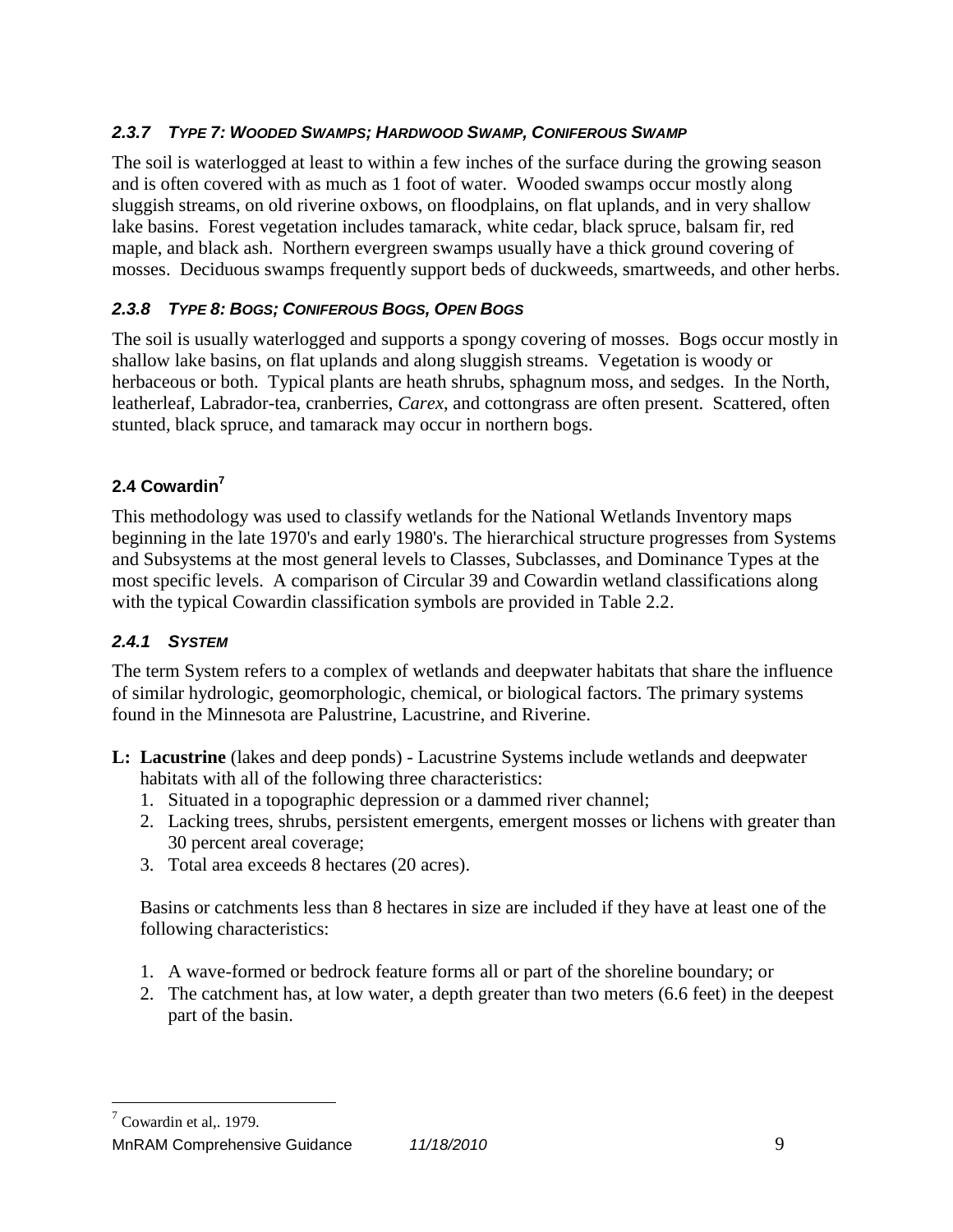- **P: Palustrine** (shallow ponds, marshes, swamps and sloughs) Palustrine Systems include all nontidal wetlands dominated by trees, shrubs, persistent emergents, emergent mosses or lichens.
- **R: Riverine** (rivers, creeks and streams) Riverine Systems are contained in natural or artificial channels periodically or continuously containing flowing water. Upland islands or Palustrine wetlands may occur in the channel, but they are not part of the Riverine System.

## *2.4.2 SUBSYSTEM*

The term Subsystem refers to a further subdivision of Systems into more specific categories. The Palustrine System has no subsystems associated with it while Lacustrine Systems have two Subsystems and Riverine Systems have four). Each Subsystem is unique for the System to which it applies.

- **L1:** Limnetic Extends outward from Littoral boundary and includes deepwater habitats within the Lacustrine System.
- **L2:** Littoral Extends from shoreward boundary to 2 meters (6 feet) below annual low water or to the maximum extent of non-persistent emergents, if these grow at greater than 2 meters.
- **R2:** Lower Perennial
- **R3:** Upper Perennial
- **R4:** Intermittent

## *2.4.3 CLASS, SUBCLASS*

The wetland Class is the highest taxonomic unit below the Subsystem level. The Class code describes the general appearance of the habitat in terms of either the dominant life form of the vegetation or the physiography and composition of the substrate. Life forms (e.g. trees, shrubs, emergents) are used to define classes because they are easily recognizable, do not change distribution rapidly, and have traditionally been used to classify wetlands. Finer differences in life forms are recognized at the Subclass level.

Mixed classes are used as sparingly as possible, under two main conditions: (1) The wetland contains two or more distinct cover types each encompassing at least 30 percent areal coverage of the highest life form, but is too small in size to allow separate delineation of each cover type; and (2) The wetland contains 2 or more classes or subclasses each comprising at least 30 percent areal coverage so evenly interspersed that separate delineation is not possible at the scale used for classification. Mixed subclasses are also allowed and follow the same rules for mixed classes<sup>8</sup>.

**AB: Aquatic Bed** - Includes wetlands and deepwater habitats dominated by plants that grow principally on or below the surface of the water for most of the growing season in most years.

Subclasses include:  $AB1 = Algal$ ,  $AB2 = Aquatic Moss$ ,  $AB3 = Rooted Vascular$ ,  $AB4 =$ Floating Vascular, AB5 = Unknown Submergent, and AB6 = Unknown Surface.

**EM: Emergent** - Characterized by erect, rooted, herbaceous hydrophytes, excluding mosses and lichens. This vegetation is present for most of the growing season in most years.

8 Cowardin et al., 1979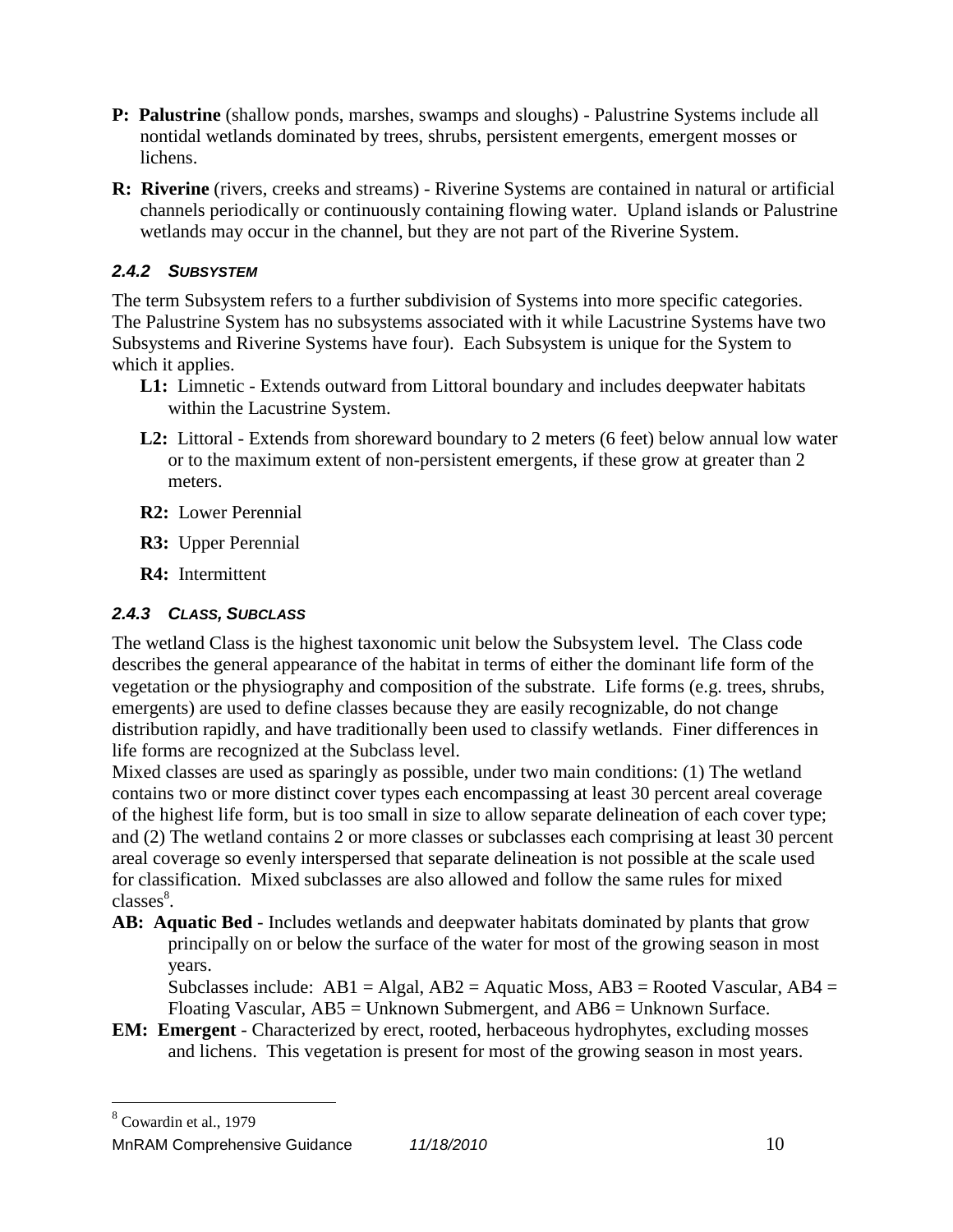Subclasses include: EM1 = Persistent (plants that normally remain standing at least until the beginning of the next growing season), and  $EM2 =$  Nonpersistent (plants which fall to the surface of the substrate or below the surface of the water at the end of the growing season).

**FO: Forested** - Woody vegetation greater than 6 meters (20 feet) tall.

Subclass determination is based on which type represents more than 50 percent of the areal canopy coverage during the leaf-on period and Subclasses include:  $FO1 =$ Broad-leaved Deciduous, FO2 = Needle-leaved Deciduous, FO3 = Broad-leaved Evergreen, FO4 = Needle-leaved Evergreen, FO5 = Dead, FO6 = Deciduous, and FO7 = Evergreen.

**SS: Scrub/Shrub** - Woody vegetation less than 6 meters (20 feet) tall. The species include true shrubs, young trees (saplings) or trees that are small or stunted because of environmental conditions.

Subclass determination is based on which type represents more than 50 percent of the areal canopy coverage during the leaf-on period and include: SS1 = Broad-leaved Deciduous,  $SS2 =$  Needle-leaved Deciduous,  $SS3 =$  Broad-leaved Evergreen,  $SS4 =$ Needle-leaved Evergreen, SS5 = Dead, SS6 = Deciduous (used if deciduous woody vegetation cannot be identified on aerial photography as either Broad-leaved or Needle-leaved), and SS7 = Evergreen (used if evergreen woody vegetation cannot be identified on aerial photography as either Broad-leaved or Needle-leaved).

**UB:** Unconsolidated Bottom - Includes all wetlands and deepwater habitats with at least 25 percent cover of particles smaller than stones (less than 6-7 cm.), and a vegetative cover less than 30 percent.

## *2.4.4 WATER REGIME*

 $\overline{a}$ 

Precise description of hydrologic characteristics requires detailed knowledge of the duration and timing of surface inundation, both yearly and long-term, as well as an understanding of groundwater fluctuations. Because such information is seldom available, the water regimes that, in part, determine characteristic wetland and deepwater plant and animal communities are described here in only general terms<sup>9</sup>. Water regimes are grouped under two major categories, Tidal and Nontidal. The Tidal Water Regime does not occur in Minnesota so is not described here.

- **A: Temporarily Flooded** Surface water present for brief periods during the growing season, but the water table usually lies well below the soil surface. Plants that grow both in uplands and wetlands are characteristic of this water regime. The temporarily flooded regime also includes wetlands where water is present for variable periods without detectable seasonal periodicity. Weeks, months, or even years may intervene between periods of inundation. The dominant plant communities under this regime may change as soil moisture conditions change.
- **B: Saturated** The substrate is saturated to the surface for extended periods during the growing season, but surface water is seldom present.
- **C: Seasonally Flooded** Surface water is present for extended periods especially early in the growing season, but is absent by the end of the growing season in most years. When surface water is absent, the water table is often near the land surface. The water table after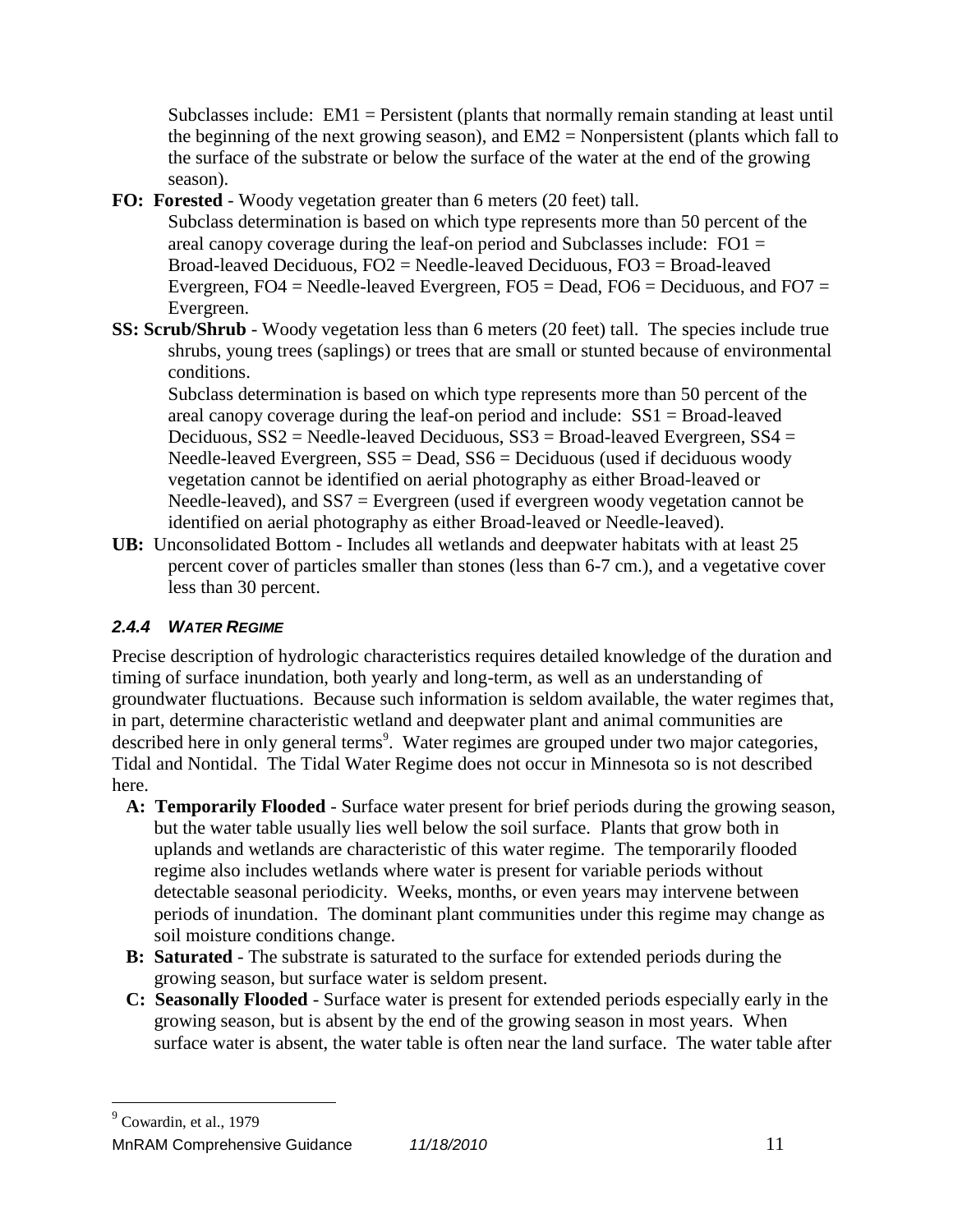flooding ceases is highly variable, extending from saturated to a water table well below the ground surface.

- **F: Semipermanently Flooded** Surface water persists throughout the growing season in most years. When surface water is absent, the water table is usually at or very near the land surface.
- **G: Intermittently Exposed** Surface water is present throughout the year except in years of extreme drought.
- **H: Permanently Flooded** Water covers the land surface throughout the year in all years. Vegetation is composed of obligate hydrophytes.

## *2.4.5 SPECIAL MODIFIERS*

Many wetlands and deepwater habitats are human-made and natural ones have been modified to some degree by the activities of humans or beavers. Since the nature of these modifications often greatly influences the character of such habitats, special modifying terms have been included here to emphasize their importance $10$ .

- **b: Beaver –** Created or modified by a beaver dam.
- **d: Partly Drained**  The water level has been artificially lowered, but he area is still classified as wetland because soil moisture is sufficient to support hydrophytes. Drained areas are not considered wetland if they can no longer support hydrophytes.
- **f: Farmed** The soil surface has been mechanically or physically altered for production of crops, but hydrophytes will become reestablished if farming is discontinued.
- **h: Diked/Impounded** Created or modified by a barrier or dam which purposefully or unintentionally obstructs the outflow of water. Both humans-made and beaver dams are included.
- **r: Artificial** Refers to substrates classified as Rock Bottom, Unconsolidated Bottom, Rocky Shore, and Unconsolidated Shore that were emplaced by humans, using either natural materials such as dredge spoil or synthetic materials such as discarded automobiles, tires, or concrete.
- **s: Spoil –** Refers to the placement of spoil materials which have resulted in the establishment of wetland.
- **x: Excavated –** Lies within a basin or channel excavated by humans.

 $10$  Cowardin, et al., 1979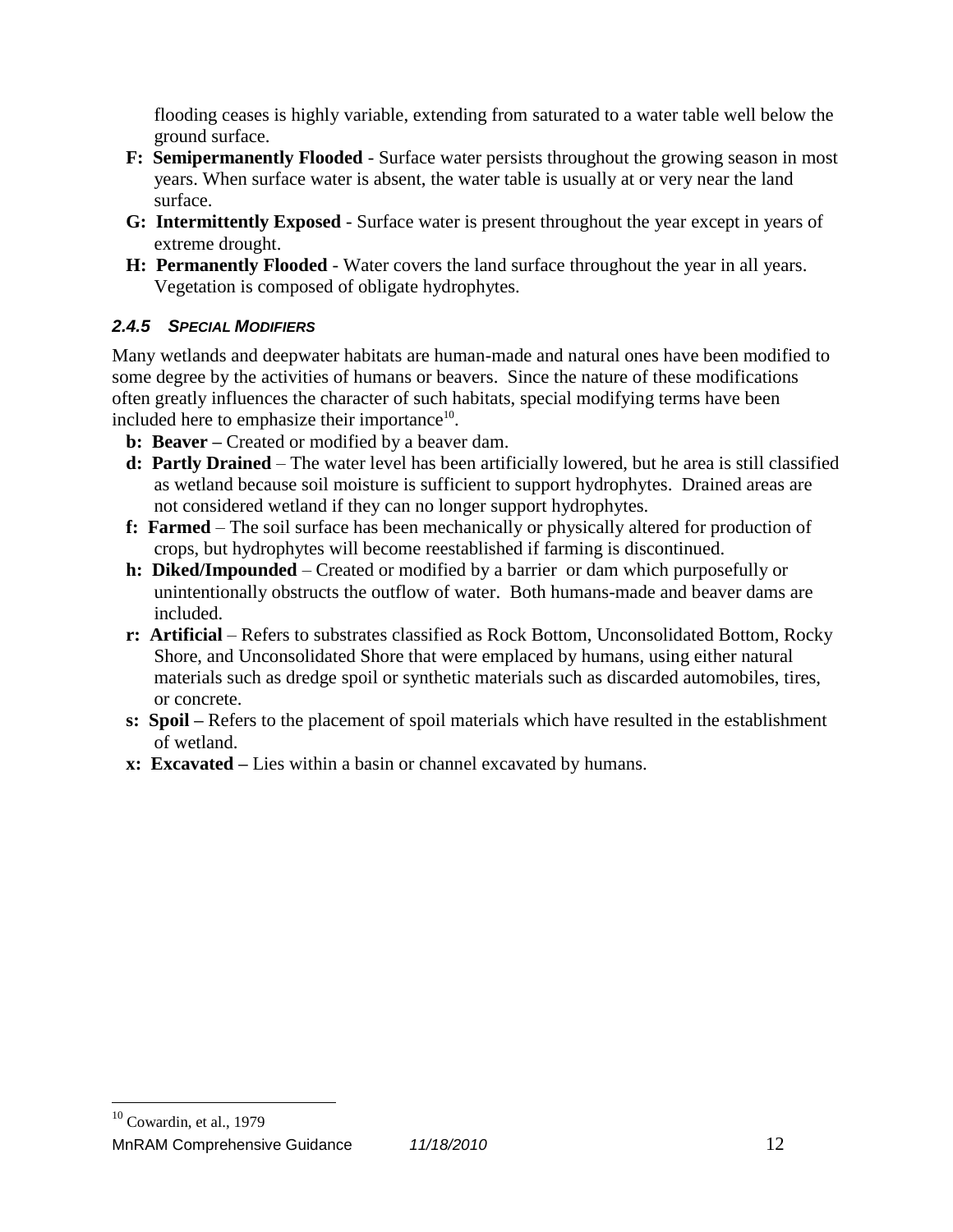## **Table 2.2 Circular 39 and Cowardin Wetland Classification Systems Minnesota Routine Assessment Method for Evaluating Wetland Functions, Version 3.1**

|                    | <b>SYSTEM</b>                                                                                                                                                                                                                                                                          |                                                                                              |                                                                                                                                          |
|--------------------|----------------------------------------------------------------------------------------------------------------------------------------------------------------------------------------------------------------------------------------------------------------------------------------|----------------------------------------------------------------------------------------------|------------------------------------------------------------------------------------------------------------------------------------------|
| <b>Circular 39</b> | <b>SUBSYSTEM</b><br><b>CLASS</b>                                                                                                                                                                                                                                                       |                                                                                              | <b>Typical NWI Symbols</b>                                                                                                               |
| <b>Type</b>        | <b>SUBCLASS</b>                                                                                                                                                                                                                                                                        | <b>Common Water Regimes</b>                                                                  | (Cowardin System)                                                                                                                        |
| Type 1             | PALUSTRINE (P)<br>Emergent (EM)<br>Persistent (1)<br>Forested (FO)<br>Broad-Leaf Deciduous (1)                                                                                                                                                                                         | Temporarily Flooded (A)<br>Intermittently Flooded (J)                                        | PEM <sub>1</sub> A<br>PEM1J<br>PFO <sub>1</sub> A<br>PFO <sub>1</sub>                                                                    |
| Type 2             | PALUSTRINE (P)<br>Emergent (EM)<br>Persistent (1)                                                                                                                                                                                                                                      | Saturated (B)                                                                                | PEM1B                                                                                                                                    |
| Type 3             | PALUSTRINE (P)<br>Emergent (EM)<br>Persistent (1)                                                                                                                                                                                                                                      | Seasonally Flooded (C)<br>Semipermanently Flooded (F)                                        | PEM1C<br>PEM1F                                                                                                                           |
| Type 4             | PALUSTRINE (P) OR LACUSTRINE (L)<br>Littoral (2)<br>Emergent (EM)<br>Aquatic Bed (AB)<br>Unconsolidated Bottom (UB)                                                                                                                                                                    | Semipermanently Flooded (F)<br>Intermittently Exposed (G)<br>Permanently Flooded (H)         | L2EM2F<br><b>PEMF</b><br>L2EM2G<br><b>PEMG</b><br><b>PABF</b><br>L2EM2H<br>PABG<br>L2ABF<br>L2ABG<br><b>PUBF</b><br>L2ABH<br><b>PUBG</b> |
| Type 5             | PALUSTRINE (P) OR LACUSTRINE (L)<br>Limnetic (1)<br>Littoral (2)<br>Aquatic Bed (AB)<br>Unconsolidated Bottom (UB)                                                                                                                                                                     | Intermittently Exposed (G)<br>Permanently Flooded (H)                                        | L2ABG<br>PABG<br>L2ABH<br>PABH<br><b>PUBG</b><br>L2UBG<br>L2UBH<br><b>PUBH</b><br>L1UBH                                                  |
| Type 6             | PALUSTRINE (P)<br>Scrub-Shrub (SS)<br><b>Broad/Needleleaf Deciduous</b><br>(1,2)<br>Broad/Needleleaf Evergreen<br>(3,4)<br>Dead (5)                                                                                                                                                    | All nontidal regimes except<br>Permanently Flooded (A,B,C,F,J,G)                             | PSS1,2,3,4, or 5A<br>PSS1,2,3,4, or 5B<br>PSS1,2,3,4, or 5C<br>PSS1,2,3,4, or 5F<br>PSS1,2,3,4, or 5J<br>PSS1,2,3,4, or 5G               |
| Type 7             | PALUSTRINE (P)<br>Forested (FO)                                                                                                                                                                                                                                                        | All nontidal regimes except<br>Intermittently Flooded and<br>Permanently Flooded (A,B,C,F,J) | PFO1,2,4, or 5A<br>PFO1,2,4, or 5B<br>PFO1,2,4, or 5C<br>PFO1,2,4, or 5F<br>PFO1,2,4, or 5J                                              |
| Type 8             | PALUSTRINE (P)<br>Scrub-Shrub (SS)<br>Broad + Needleleaf<br>Deciduous (1,2)<br>Broad + Needleleaf<br>Evergreen (3,4)<br>Dead (5)<br>Forested (FO)<br>Broad + Needleleaf<br>Deciduous (1,2)<br>Broad + Needleleaf<br>Evergreen (3,4)<br>Dead $(5)$<br>Moss-Lichen (ML)<br>Emergent (EM) | Saturated (B)                                                                                | PSS1,2,3,4, or 5B<br>PFO1,2,3,4, or 5B<br><b>PMLB</b><br><b>PEMB</b>                                                                     |
|                    | RIVERINE (R)<br>Lower Perennial (LP)<br>Upper Perennial (UP)<br>Intermittent (IN)<br>Unconsolidated Bottom (UB)                                                                                                                                                                        | Intermittently Exposed (G)<br>Permanently Flooded (H)                                        | <b>RUBG</b><br><b>RUGH</b>                                                                                                               |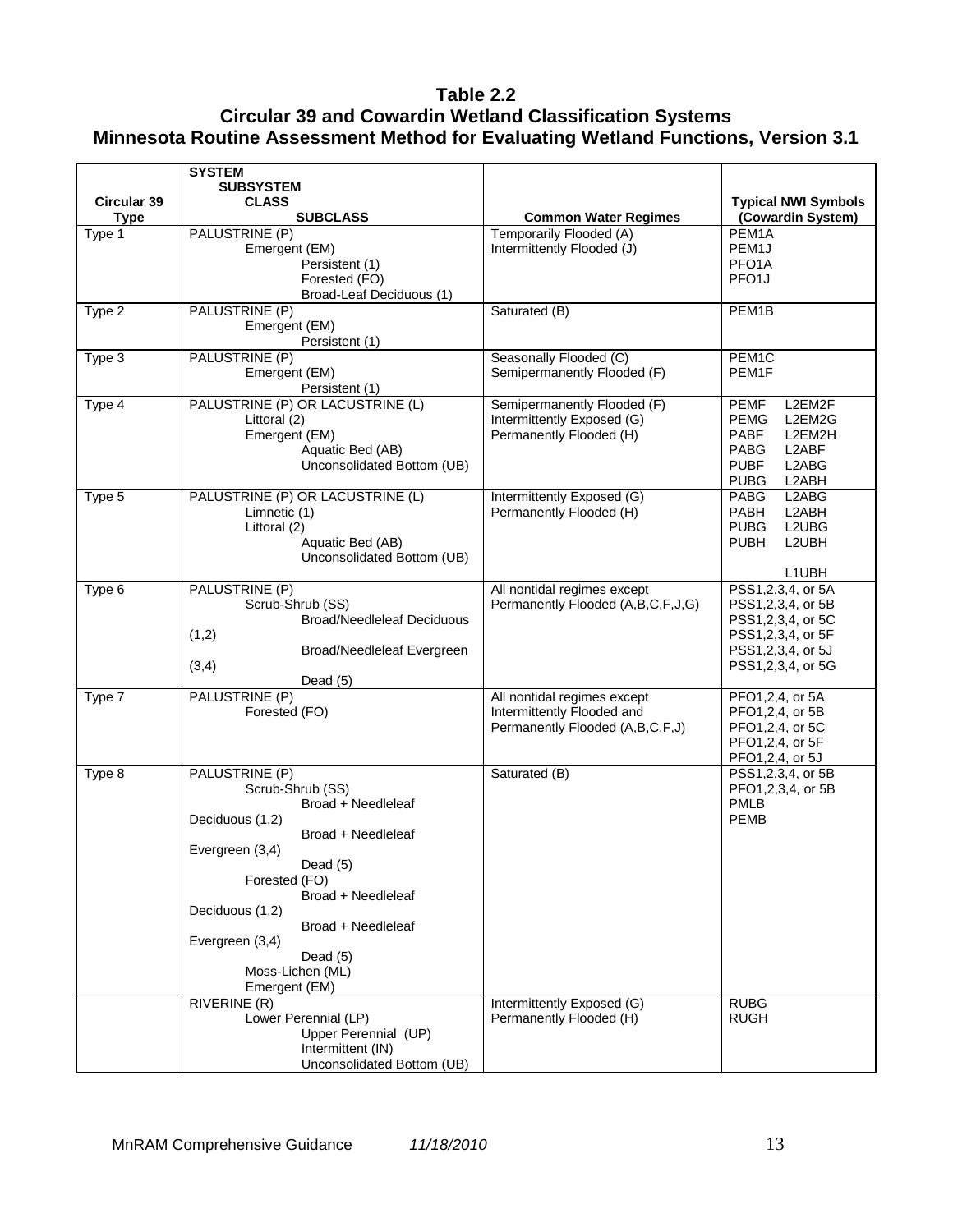## <span id="page-16-0"></span>**2.5 Critical Wetland Resource Designations**

Wetlands in the assessment area should be evaluated for designation as critical resources based on several features defined in Minnesota Statutes. These critical wetland resources should be classified into the Preserve management class due to their special functions. Criteria for designating wetlands as critical resources are as follows:

- Outstanding Resource Value Waters (Minn. Rules 7050.0180)
- Designated Scientific and Natural Areas (Minn. Rules 86A.05)
- Wetlands with known occurrences of Threatened or Endangered Species (Minn. Stat. 84.0895)
- State Wildlife Management Areas (Minn. Stat. 86A.05, subpart 8)
- State Aquatic Management Areas (Minn. Stat. 86A.05, subpart 14).
- Wellhead Protection Areas (Minn. Stat. 103I.101, MN Rules Chapter 4720).
- Sensitive Ground Water Areas (MN Rules 8420.0548, Subp. 6).
- Designated trout streams or trout lakes (MN Rules 6264.0050).
- Calcareous fens (MN Rules 8420.1010 through 8420.1060).
- High priority areas for wetland preservation, enhancement, restoration and establishment (MN Rules 8420.0350, subpart 2).
- Designated Historic or Archaeological Sites
- State or federal designated wild and scenic rivers (MN Rule Chapter 7050)
- Mn Pollution Control Agency "special waters search" mapping utility: www.pca.state.mn.us/water/stormwater/specialwaters

## *2.6.1 OUTSTANDING RESOURCE VALUE WATERS*

"Outstanding resource value waters" are defined in MN Rules 7050.0180 as waters within the Boundary Waters Canoe Area Wilderness; Voyageur's National Park; and Department of Natural Resources designated scientific and natural areas; wild, scenic, and recreational river segments; Lake Superior; those portions of the Mississippi River from Lake Itasca to the southerly boundary of Morrison County that are included in the Mississippi Headwaters Board comprehensive plan dated February 12, 1981; and other waters of the state with high water quality, wilderness characteristics, unique scientific or ecological significance, exceptional recreational value, or other special qualities which warrant stringent protection from pollution.

## *2.6.2 CALCAREOUS FENS*

Calcareous fens are defined in MN Rules 8420.1020 as peat-accumulating wetlands dominated by distinct groundwater inflows having specific chemical characteristics. The water is characterized as circumneutral to alkaline, with high concentrations of calcium and low dissolved oxygen content. The chemistry provides an environment for specific and often rare hydrophytic plants<sup>11</sup>. Minnesota Rules 8420.1010-1070 sets out minimum standards and criteria for the identification, protection, and management of calcareous fens as authorized by Minnesota Statutes, section 103G.223. The MnDNR is charged with identifying and maintaining a list of calcareous fens in the state and maintains a database of them. Calcareous fens are also listed in the Classifications for Waters in Major Surface Water Drainage Basins<sup>12</sup>. Finally, the rules for

 $11$  MN Rules 8420.1020

<sup>&</sup>lt;sup>12</sup> MN Rules 7050.0470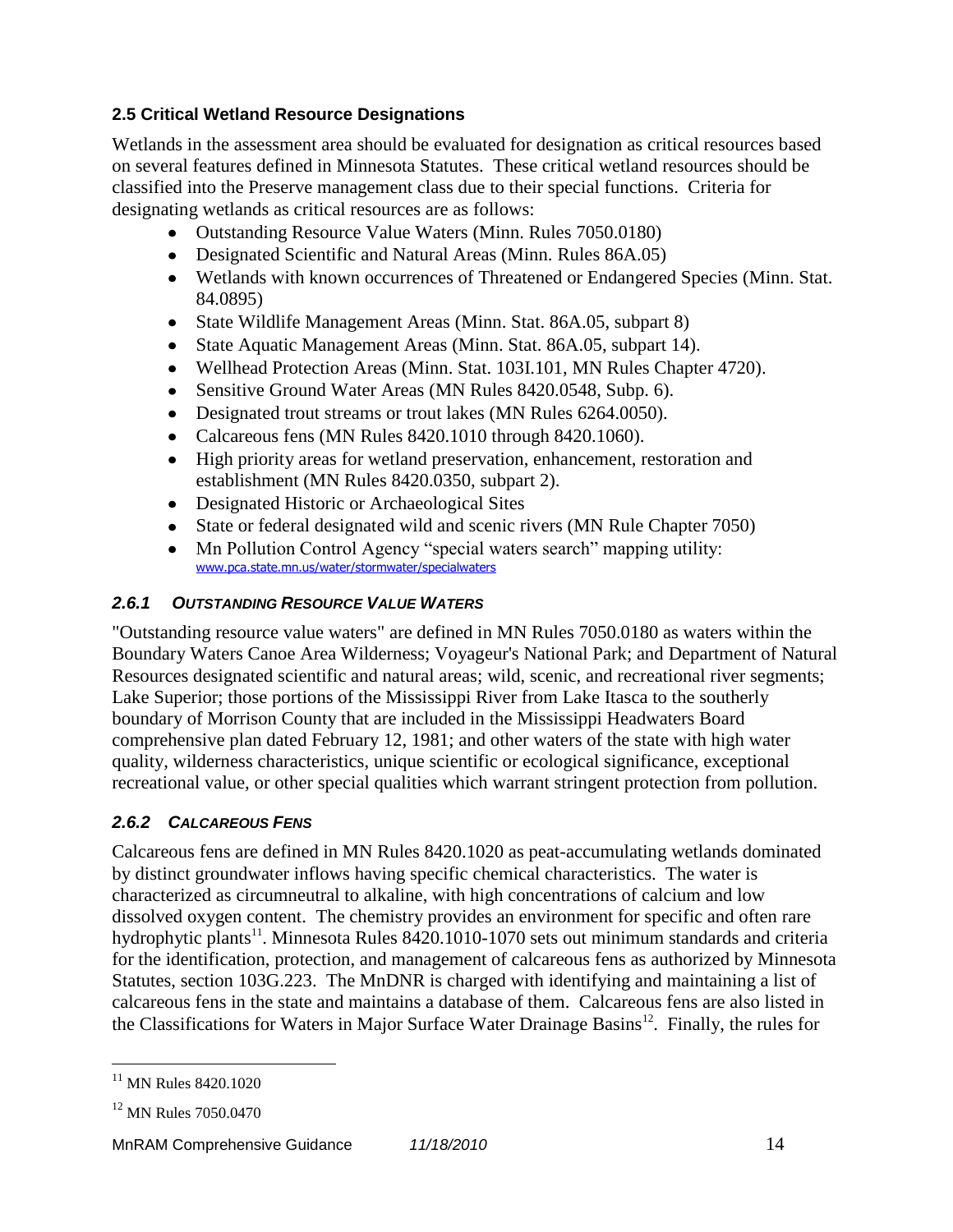Nondegradation of Outstanding Resource Value Waters<sup>13</sup> also lists identified calcareous fens in the state.

## *2.6.3 SCIENTIFIC AND NATURAL AREAS*

State scientific and natural areas (SNA) are established to protect and perpetuate, in an undisturbed natural state, those natural features which possess exceptional scientific or educational value (MN Statutes 86A.05). This may include but is not limited to any of the following features: geological processes; significant fossil evidence, an undisturbed plant community, an ecological community significantly illustrating the process of succession and restoration to natural condition following disruptive change; a habitat supporting a vanishing, rare, endangered, or restricted species of plant or animal; a relict flora or fauna persisting from an earlier period; or a seasonal haven for concentrations of birds and animals, or a vantage point for observing concentrated populations, such as a constricted migration route. The area should embrace an area large enough to permit effective research or educational functions and to preserve the inherent natural values of the area.

## *2.6.4 HABITAT FOR DESIGNATED ENDANGERED, THREATENED, OR SPECIAL CONCERN SPECIES*

Endangered and threatened plant and animal species are protected in Minnesota as specified in MN Statutes 84.0895. In MN Statutes, Subp. 3, species of wild animal or plant are designated as:

- 1. **Endangered**, if the species is threatened with extinction throughout all or a significant portion of its range; or
- 2. **Threatened**, if the species is likely to become endangered within the foreseeable future throughout all or a significant portion of its range; or
- 3. **Species of special concern**, if although the species is not endangered or threatened, it is extremely uncommon in this state, or has unique or highly specific habitat requirements and deserves careful monitoring of its status.

In 1987, the Minnesota County Biological Survey (MCBS) began a systematic survey of rare biological features. The goal of the MCBS is to identify significant natural areas and to collect and interpret data on the distribution and ecology of rare plants, rare animals, and native plant communities. The MCBS data for the assessment area (if available) should be examined for sites with moderate, high and outstanding biologic diversity significance.

The MnDNR Natural Heritage and Nongame Research Program (Natural Heritage Program) collects, manages, and interprets information about nongame animals, native plants, and plant communities to promote the wise stewardship of these resources. The Natural Heritage Program has developed a ranking system that is intended to reflect the extent and condition of natural communities and species in Minnesota.<sup>14</sup> These 'state ranks' have no legal ramifications, they are used by the Natural Heritage Program to set priorities for research and for conservation planning. They are grouped as follows:

<sup>&</sup>lt;sup>13</sup> MN Rules 7050.0180, Subp. 6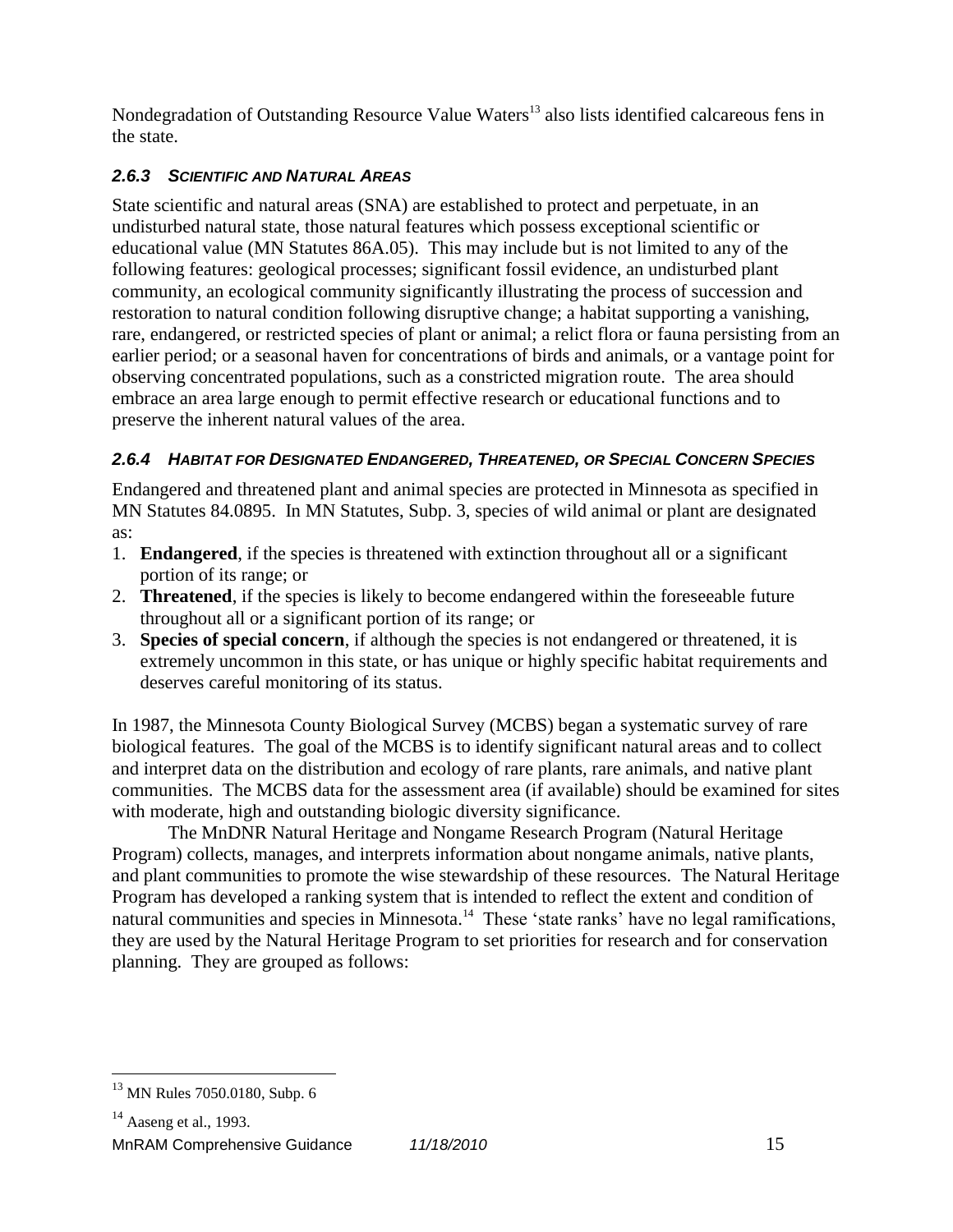## **State Element Rank:**

**S1**: Critically imperiled in the state because of extreme rarity (5 or fewer occurrences or very few remaining individuals or acres) or because of some factor(s) making it especially vulnerable to extirpation from the state.

**S2:** Imperiled in state because of rarity (6 to 20 occurrences or few remaining individuals or acres) or because of some factor(s) making it very vulnerable to extirpation from the state.

**S3:** Rare or uncommon in state (on the order of 21 to 100 occurrences).

**S4:** Apparently secure in state with many occurrences.

**S5:** Demonstrably secure in state and essentially ineradicable under present conditions.

**SH:** Of historical occurrence in the state, perhaps having not been verified in the past 20 years, and suspected to be still extant.

**SN:** Regularly occurring, usually migratory and typically nonbreeding species for which no significant or effective habitat conservation measures can be taken in the state.

**SR:** Reported from the state, but without persuasive documentation which would provide a basis for either accepting or rejecting the report.

**SRF:** Reported falsely.

**SU:** Undetermined. Possibly in peril in the state but status uncertain; need more information.

**SX:** Extirpated within the state.

The Natural Heritage Program information database should be searched to determine if any endangered, threatened, or special concern species have been sighted within 500 feet of the assessment area. The list of species, the subwatershed location, legal protection status, state element rank and county should be compiled.

## *2.6.5 STATE WILDLIFE MANAGEMENT AREAS*

State wildlife management areas are established to protect those lands and waters which have a high potential for wildlife production and to develop and manage these lands and waters for the production of wildlife, for public hunting, fishing, and trapping, and for other compatible outdoor recreational uses<sup>15</sup>. State wildlife management areas satisfy the following criteria:

- 1. Includes appropriate wildlife lands and habitat, including but not limited to marsh or wetlands and the margins thereof, ponds, lakes, stream bottomlands, and uplands, which permit the propagation and management of a substantial population of the desired wildlife species; and
- 2. Includes an area large enough to ensure adequate wildlife management and regulation of the permitted recreational uses.

A map of all MnDNR Wildlife Management Areas can be found at: www.dnr.state.mn.us/maps/compass.html.

## *2.6.6 DESIGNATED TROUT STREAMS AND LAKES*

Designated trout streams and lakes in the state of Minnesota are inhabited by trout other than lake trout. Fishing and other restrictions have been placed on these waterbodies to protect and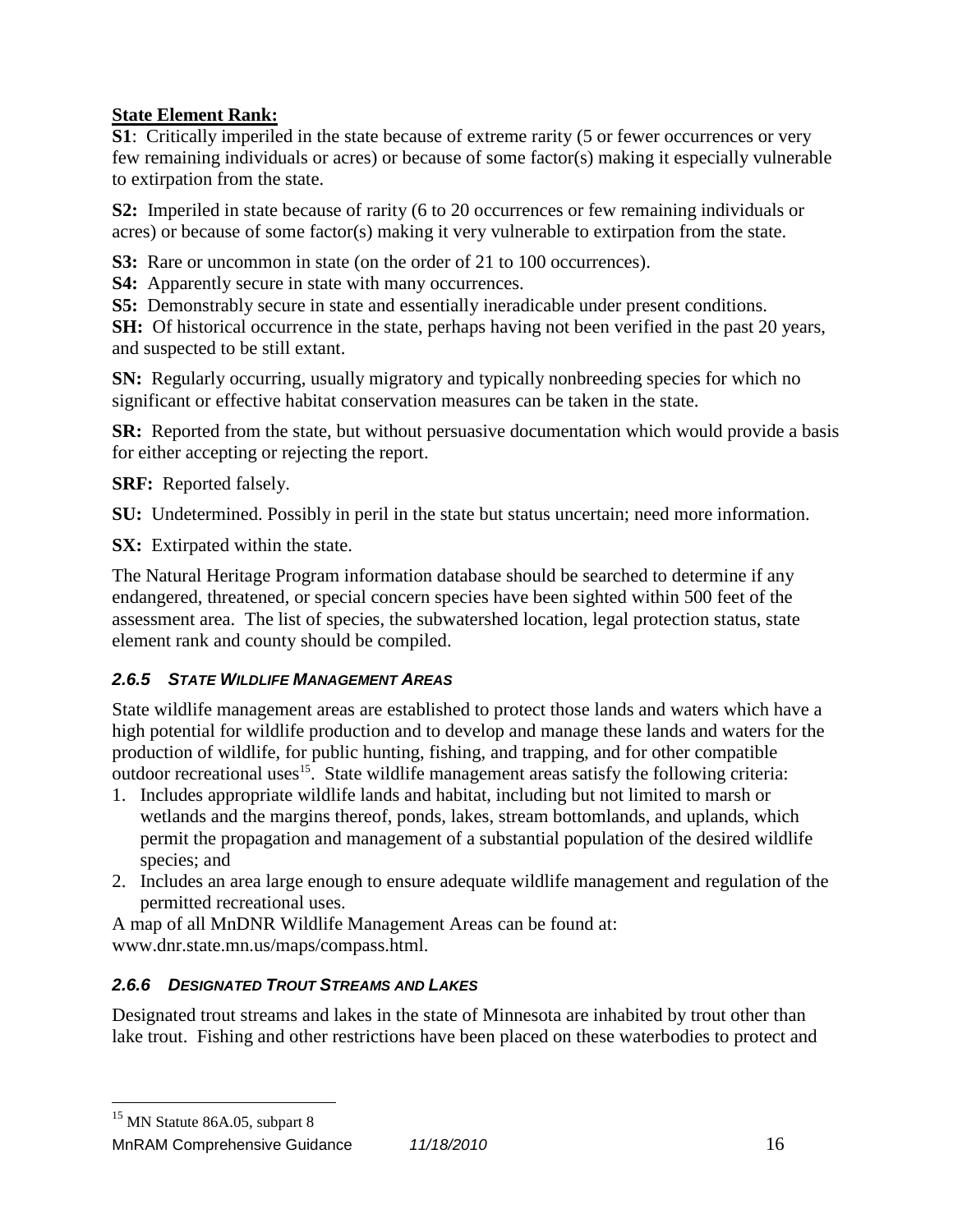foster the propagation of trout. Wetlands associated with these lakes are an integral part of the whole ecosystem that functions to maintain the characteristics necessary to support the fishery.<sup>16</sup>

## *2.6.7 AQUATIC MANAGEMENT AREAS*

Minnesota Statutes 86A.05, Subpart 14, allows for the establishment of aquatic management areas to protect, develop, and manage lakes, rivers, streams, and adjacent wetlands and lands that are critical for fish and other aquatic life, for water quality, and for their intrinsic biological value, public fishing, or other compatible outdoor recreational uses. Aquatic management areas may be established to protect wetland areas under ten acres that are donated to the department of natural resources. Aquatic management areas must meet one or more of the following criteria:

- 1. Provides angler or management access;
- 2. Protects fish spawning, rearing, or other unique habitat;
- 3. Protects aquatic wildlife feeding and nesting areas;
- 4. Protects critical shoreline habitat; or
- 5. Provides a site for research on natural history.

## *2.6.8 WELLHEAD PROTECTION AREAS*

Wellhead protection is defined as a method of preventing well contamination by effectively managing potential contaminant sources in all or a portion of the well's recharge area. The statutory authority for wellhead protection comes from Minnesota Statutes 103I.101. The rules for establishment of Wellhead Protection Plans are found in Minnesota Rules Chapter 4720, which are administered by the Minnesota Department of Health. Wetlands present within wellhead protection areas are likely to be predominantly recharge wetlands. Since wetlands typically collect surface water runoff from a larger upland area, recharge wetlands within wellhead protection areas have a greater probability of transmitting pollutants to a public groundwater supply than other wetlands. Wellhead protection plans are developed and implemented by the public water supplier, which is typically a city or the Minnesota Department of Health. The state rules governing wellhead protection can be accessed on the web at: www.revisor.leg.state.mn.us/arule/4720/.

## *2.6.9 SENSITIVE GROUNDWATER AREAS*

The Wetland Conservation Act requires that projects proposing to impact wetlands must evaluate whether the impacts would have an adverse impact on groundwater quality<sup>17</sup>. If it is determined that a proposed replacement plan would have a significant adverse impact on groundwater quality, the replacement plan must be denied. Wetlands determined to be primarily recharge wetlands as a result of a functional assessment using *MNRAM Version 3.1* should be evaluated for the potential to affect groundwater resources $^{18}$ .

<sup>&</sup>lt;sup>16</sup> A list of all state trout streams and lakes can be found at: www.revisor.leg.state.mn.us/arule/6264/

<sup>&</sup>lt;sup>17</sup> Minnesota Rules 8420.0548, Subpart 6

<sup>18</sup> Evaluate according to the guidelines in: *Criteria and Guidelines for Assessing Geologic Sensitivity of Ground Water Resources in Minnesota*, Minnesota Department of Natural Resources, 1991.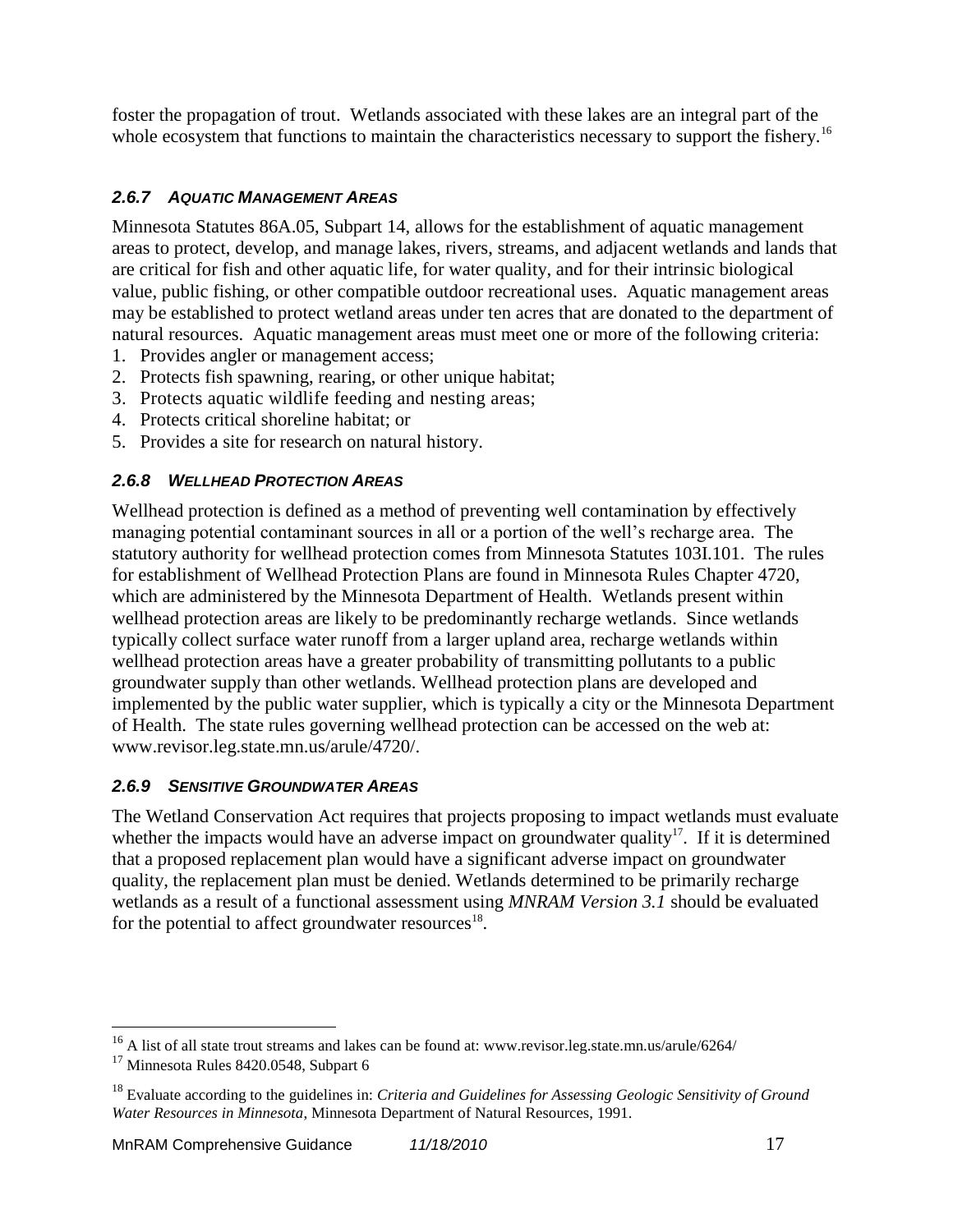## *2.6.10 HIGH-PRIORITY AREAS FOR WETLAND PRESERVATION, ENHANCEMENT, & RESTORATION*

Water management plans prepared by water management organizations in the metropolitan areas under Minnesota Statutes, section 103B.231 must identify those areas that qualify as high priority areas for wetland preservation, enhancement, restoration, and establishment<sup>19</sup>. These priority areas shall be included in the next scheduled water management plan update. Plans should give strong consideration to identifying as high priority areas, minor watersheds having less than 50 percent of their original wetland acreages, and intact wetlands, diminished wetlands, and the areas once occupied by wetlands that have been diminished or eliminated and could feasibly be restored taking into account the present hydrology and use of the area. Plans should give strong consideration to identifying as high priority areas all type 1 or 2 wetlands, and other wetlands at risk of being lost by permanent conversion to other uses. When individual wetlands are identified as high priority for preservation and restoration, the high priority area shall include the wetland and an adjacent buffer strip not less than 16.5 feet wide around the perimeter of the wetland and may include up to four acres of upland for each wetland acre.

Plans may identify additional high priority areas where preservation, enhancement, restoration, and establishment of wetlands would have high public value by providing benefits for water quality, flood water retention, public recreation, commercial use, and other public uses. High priority areas should be delineated by minor or major watershed.

## *2.6.11 STATE AND FEDERAL DESIGNATED SCENIC AND WILD RIVERS*

The rules for the protection of state designated scenic and wild rivers is set forth in Minnesota Rules Chapter  $6105^{20}$  as administered by the MnDNR. Wild rivers are defined as those that exist in a free-flowing state with excellent water quality and with adjacent lands that are essentially primitive and scenic rivers are defined as those that exist in a free-flowing state with adjacent lands that are essentially primitive. Management plans must be developed before a river can be included in the wild and scenic river system. The plans must give emphasis to the preservation and protection of the area's scenic, recreational, natural, historic, and similar values while placing no unreasonable restrictions upon compatible, preexisting, economic uses of particular tracts of land.

<sup>&</sup>lt;sup>19</sup> Minnesota Rules 8420.0350, Subp. 2

<sup>&</sup>lt;sup>20</sup> The state rules can be accessed at: [www.revisor.leg.state.mn.us/arule/6105/.](http://www.revisor.leg.state.mn.us/arule/6105/)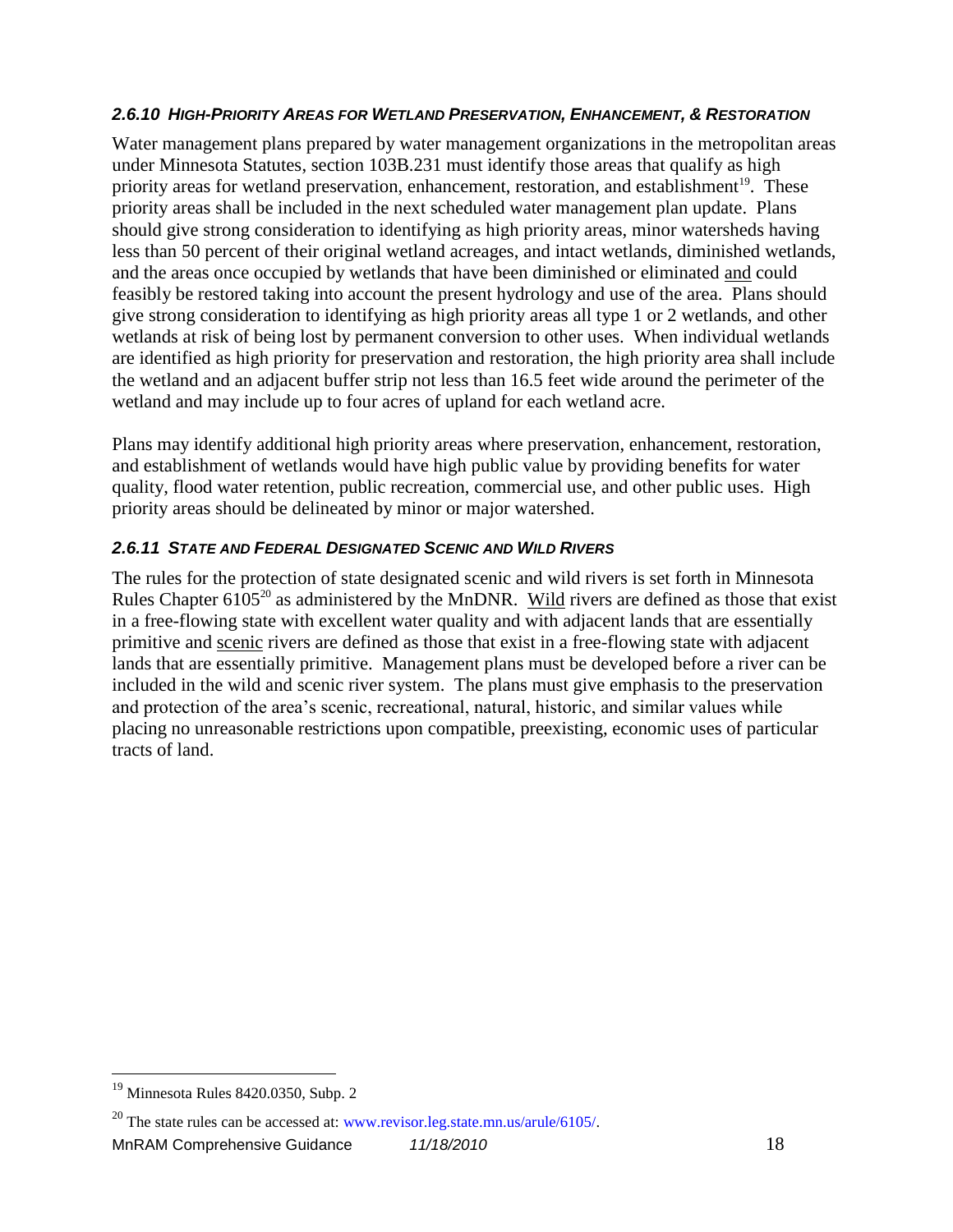## <span id="page-21-0"></span>**3.0 Field Assessment and Data Analysis Procedures (sample)**

In any inventory project, the data collected should include: wetland location and extent, digital photographs of each wetland, wetland classification, dominant vegetation, wetland functions, hydrologic regime, and identification of potential restoration sites within larger assessment areas.

In general, begin by specifically defining the assessment area. Create baseline wetland inventory and assessment maps utilizing available information including: Minnesota Department of Natural Resources Public Waters Inventory maps, National Wetlands Inventory maps, soil survey data, parcel data, topography, and digital orthoquad aerial photographs to help identify wetland areas. The presence of each wetland should be verified in the field. Dominant wetland types may be classified using any one of the classification systems described in Section  $2.0^{21}$ , in addition to, at the very least, the U.S. Fish and Wildlife Service Cowardin System<sup>22</sup>.

The following sample procedure is excerpted from documentation of a Minnehaha Creek wetland inventory project.

## <span id="page-21-1"></span>**3.1 Field Assessment Maps/Data**

The total watershed area within which the Functional Assessment of Wetlands (FAW) was conducted covers about 181 square miles. Maps were created for field use to locate sites, to assist in completing the wetland assessments, and to act as a field notebook for recording necessary data. Each field map covered one full section of land (one square mile).

## <span id="page-21-2"></span>**3.2 Wetland Base Data: Hennepin Conservation District Wetland Inventory**

The Hennepin Conservation District (HCD) had conducted a remote sensing wetland inventory (HCWI) within the District prior to the beginning of this project. The wetlands that had been identified in the inventory were used as a base layer for the FAW field maps to show where existing and potential wetlands are located. In conducting the wetland inventory, HCD followed a stepped procedure, described below.

First, potentially drained wetlands were identified based on depressional areas with hydric soils or transitional soils, or poorly drained depressions identified on the soil survey without clear evidence of wetland hydrology. Areas identified on the NWI were included. Areas appearing on the Metropolitan Mosquito Control maps were also highlighted, as these are known to pond water periodically.

Next, areas that appeared to have wetland hydrology on infrared (IR) stereo photos, as identified by tone, texture, and presence of a depression, were identified. Then, aerial photography from the past 15 years was evaluated in combination with data of yearly precipitation (wet, normal, dry) to evaluate wetlands that were identified during the IR and soil/topography review. During the aerial photography review each high lighted site was defined as either: (1) dry cropped, (2) dry and no crop, (3) wet and crop stress, (4) wet and no crop, (5) wet and drowned out, or (6) ponded.

<sup>&</sup>lt;sup>21</sup> Classify wetlands using the U.S. Fish and Wildlife Service Circular 39 System, Shaw and Fredine, 1959.

 $22$  Cowardin et al., 1979.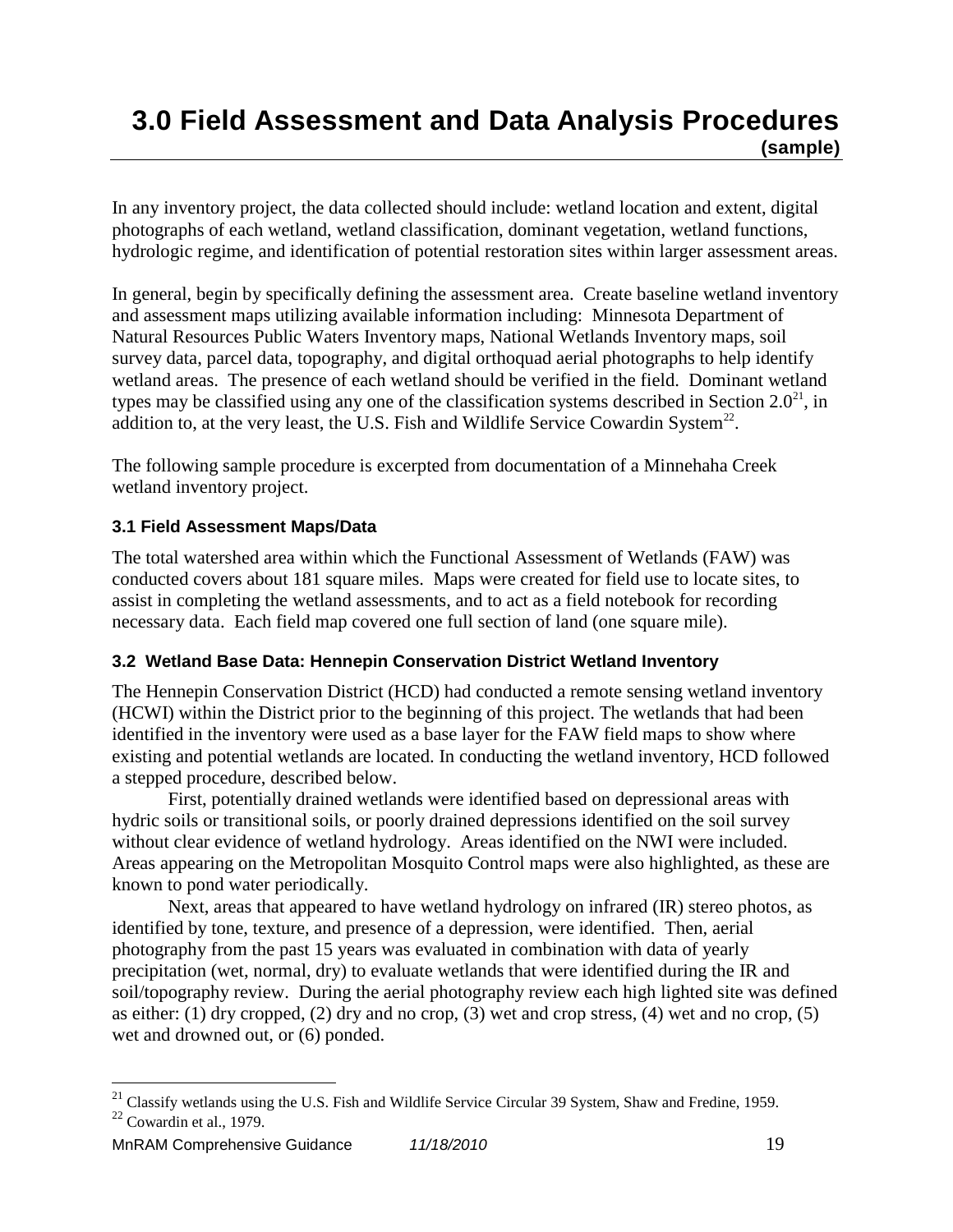Areas that appear to have wetland hydrology every year and do not appear to be drained were classified as wetlands with unaltered hydrology (EWET and shown as green polygons on the base maps) in the GIS. The areas showing evidence of wetland hydrology in one-third or more ‗normal' precipitation years were classified as wetlands with altered hydrology (AWET and shown as blue polygons on the base maps). Estimated restorable areas that did not appear to have wetland hydrology during at least one-third of the normal precipitation years, or could not be observed due to tree cover, were identified as potential wetlands (RWET yellow polygons on the base maps) in the GIS. The extent of these potential wetlands was determined using either: 1) the size during the wettest year, 2) the boundary of the depressional soil unit on the soil survey, and/or 3) the boundary of the NWI or Mosquito Control District mapping.

#### <span id="page-22-0"></span>**3.3 Field Assessment Base Data**

Each wetland polygon or wetland complex identified in the inventory was given a unique Wetland ID number. The ID number consists of the township number, followed by the range number, followed by the section number and finally a unique three-digit number for each wetland within the section. A letter designation (D or E) is placed at the beginning of the wetland ID. A "D" indicates that the wetland is completely or partially drained and an "E" indicates that there was not clear evidence that the wetland has been hydrologically altered. Other data on the base maps included soil type and inclusions and the approximate acreage of each wetland. Color aerial photographs from 2000 were used as a base layer on the field maps for the FAW under the wetland polygons and soil data. In addition, section numbers, parcel lines, road names, and subwatershed boundaries were added to the field maps that were plotted at a scale or 1 inch equals 200 feet.

Separate topography maps were created for use in the field. The topography maps were created in ArcView 8 using 5-ft contours with a subtle hill shading and the ~160 subwatershed boundaries at a scale of approximately 1 inch equals 800 feet. The topography maps were made at a larger scale, to include complete subwatershed areas for assessing wetland location within a subwatershed and proximity to recreational water bodies.

#### <span id="page-22-1"></span>**3.4 Field Assessment Procedures**

The section maps, topographic maps, digital camera and a letter explaining the project to property owners were used each day during fieldwork. All existing wetlands and all potential wetlands greater than 0.25 acre were evaluated in the field for wetland function and for restoration potential. If potential wetlands under 0.25 acres in size were found to contain rare and/or unique features, they were assessed.

Property owners were informed of the project by publishing public notices in each local newspaper and/or newsletter. To begin an assessment, the property owner was identified using the parcel lines on the maps and an attempt was made to contact the owner. If the property owner was available, the field evaluator briefly described the project and asked the owner for permission to access the wetland(s) on their property. If the property owner refused access, a note was made on the section map.

The objective of the field assessment was to answer all questions in the Access database, excluding those highlighted in red that were evaluated using existing digital data analyzed using GIS. This included an evaluation of the presence and abundance of hydrophytic and invasive vegetation to identify and appraise the plant community, seeking out surface drain tile inlets, ditches or any other drainage feature to identify hydrogeomorphology, litter and buffer of the wetland, land-use within the subwatershed, and apparent public use of the wetland. The soil and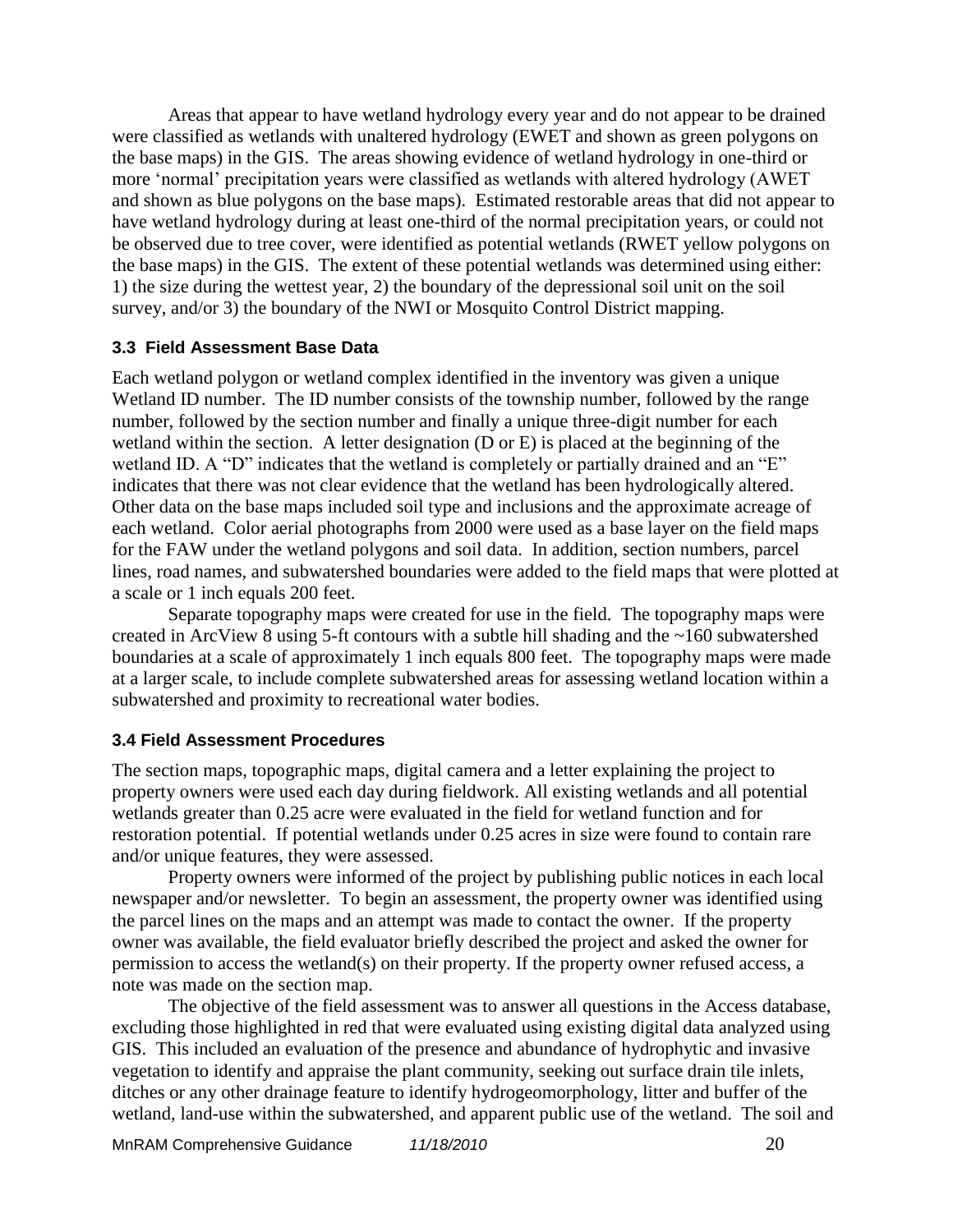topography maps were used in the field to determine the presence of hydric soils, and the topographic position of each wetland within the subwatershed. Both the Cowardin and Circular 39 classifications were assigned to each wetland during the field assessments.

## <span id="page-23-0"></span>**3.5 Field Map Notation**

Field notes were written on the maps using a permanent marker, preferably in red. Each evaluated wetland or potential wetland was marked on the map using the following mapping symbols:

- **NW** = **Not Wetland**: Identified as a wetland or potential wetland on the inventory but observed to be dominated by upland vegetation in the field; these would typically be accompanied by an **X** through the wetland polygon.
- **A = Assessed Wetland:** wetlands that were assessed in the field.
- **NA** = **Not assessed**: typically wetlands below the threshold size of 0.25 acres and identified as potential wetlands in the inventory or wetlands present on inaccessible private property
- **NAW** = **Not Assessed Wetland:** wetlands that were not assessed, but were verified as a wetland, typically classified as potential wetlands and less than 0.25 acres in size with no unique or notable characteristics.
- **SW** = **Stormwater Pond:** clearly excavated out of upland and created to manage stormwater.
- **R** = **Restorable Wetland:** drained wetlands that were only assessed for restoration potential.

Wetland boundaries were revised on field maps when field evaluations indicated a significant difference in the edge of dominant hydrophytic vegetation from the inventory mapping. If a wetland boundary was changed, an "X" was written through the old boundary to indicate the creation of a new boundary.

## <span id="page-23-1"></span>**3.6 Guidelines for Field Map Notation**

New wetland IDs were assigned to new wetlands found in the field but not identified on the inventory or portions of large wetland complexes that needed to be split. The database was reviewed to find the next sequential "D" or "E" designation ID number for the section in which the majority of the wetland resides. The new Wetland ID was entered into the database and the new ID was written within or next to the wetland polygon on the map.

Wetlands separated by roads or railroads (i.e. those with only a restricted hydrologic connection and no ecological connection) were evaluated as unique wetlands. Partially drained wetlands that were determined to be restorable were evaluated as wetlands and for restoration potential. In this case, the existing wetland areas were labeled with an **A** and the drained portions were labeled separately with an **R**, but all parts of the wetland basin were identified with the same Wetland ID.

At completion of each day, or the completion of a section, the dates and persons conducting field evaluations were indicated in the upper right corner of each map, and ‗COMPLETE' was written in the upper left corner when the entire section was completed. If there were wetlands crossing the section line that have not been fully assessed or mapped they were indicated in the upper left corner of the map.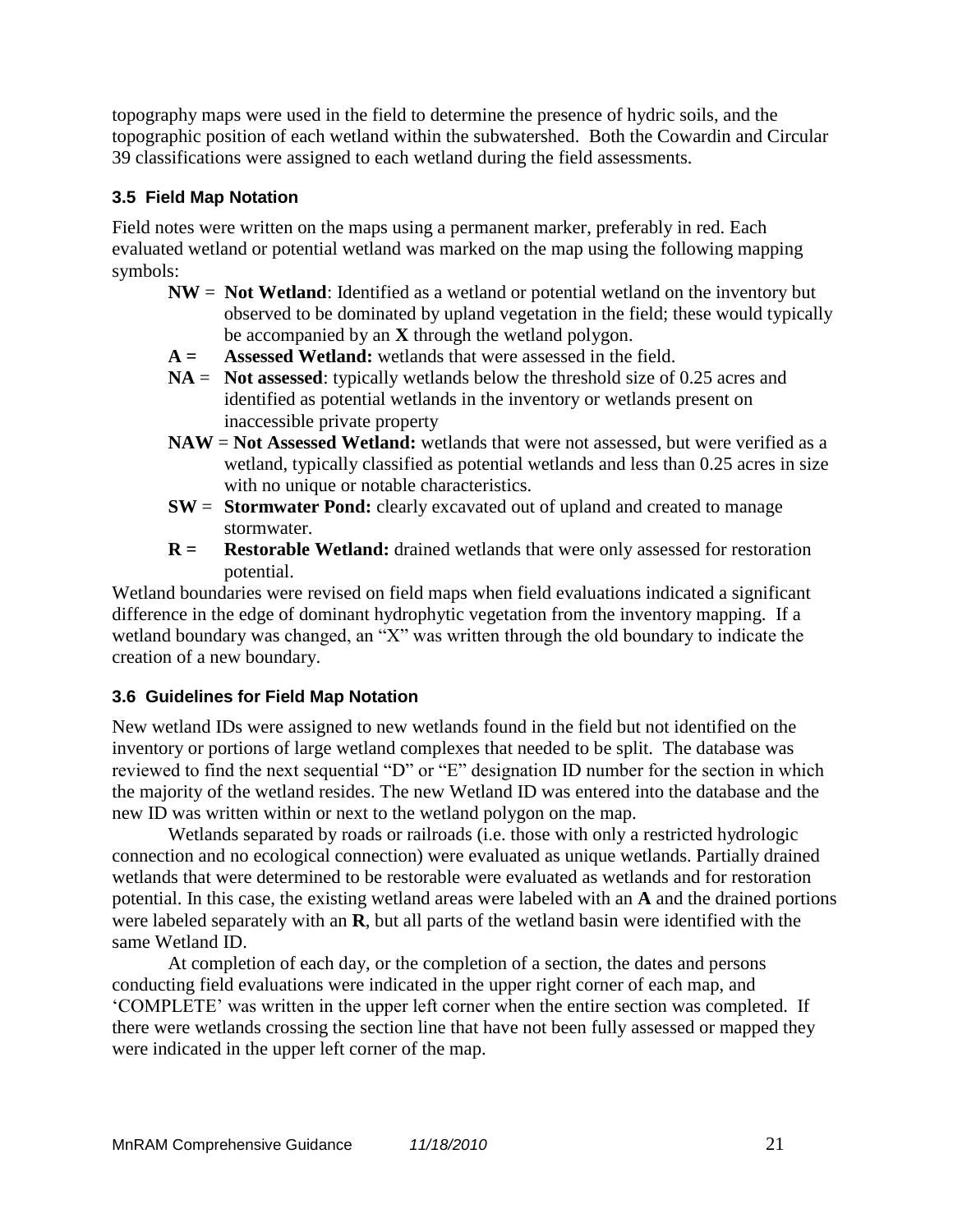## <span id="page-24-0"></span>**3.7 Photographs**

A digital photograph was taken of each evaluated wetland and drained wetland that was assessed for restoration potential. An arrow was drawn on the map with the point of the arrow at the point where the photograph was taken from, indicating the approximate direction of the photo. Photographs were tracked by writing the photo number next to the location arrow. The photo point locations were digitized in GIS within the corresponding wetland polygon, and UTM coordinates for each point were generated. A list could also be made in a field book indicating the Wetland ID and the photograph number. Each photograph was subsequently renamed using the unique Wetland ID (i.e. D1172401001).

## <span id="page-24-1"></span>**3.8 Identifying Potential Wetland Mitigation Sites**

All drained wetlands identified in the inventory and other drained wetlands identified in the field were evaluated for the potential to restore those wetlands. Wetlands with restoration potential typically met one or more of the following conditions:

- Mapped hydric soils or hydric soil inclusions
- Wetland hydrology signatures on past aerial photos
- The area was a depression in the landscape
- Wetland hydrology was currently absent within part or all of the depression
- Evidence of ditching, tiling, or other feature that has removed the hydrology should be present
- Drained wetlands within permanently altered land uses (i.e. golf courses) were determined to not be restorable in most cases.

The approximate restorable area was delineated on the map, even if it was adjacent to an existing wetland. The currently non-wetland area which has potential to be restored was marked with an **R** to indicate which Wetland ID the restored area was associated with. A photograph was taken and the photo point was indicated on the map.

## <span id="page-24-2"></span>**3.9 Procedures for Field Work**

The functions of each wetland were evaluated by completing the Microsoft Access® database using laptop computers that were carried in the field. The wetland records from all field crews were combined by exporting completed records and importing them into a master database.

The photo ID number generated by the digital camera for each wetland photo was entered into the database which also corresponded to the photo number indicated on the field maps to allow easier tracking. For each assessed wetland, the field evaluator recorded their initials and the date of the assessment within the database for future reference. The database contains *The National List of Plant Species that Occur in Wetlands<sup>23</sup>*, which includes common and scientific names and the indicator status for each species. This list was used for entering the dominant plant species (typically those dominants according to the 50/20 rule) within each wetland along with the cover class for each species.

When there were numerous species of one type (i.e. willow, sandbar); the appropriate species was used when known, otherwise the general name was used. When wetlands with uncommon vegetation (e.g. sedges, tamarack, sphagnum moss, bog species) were evaluated, those species were recorded, even if they weren't dominant for the entire wetland. Species were

<sup>23</sup> Resource Management Group, 1999.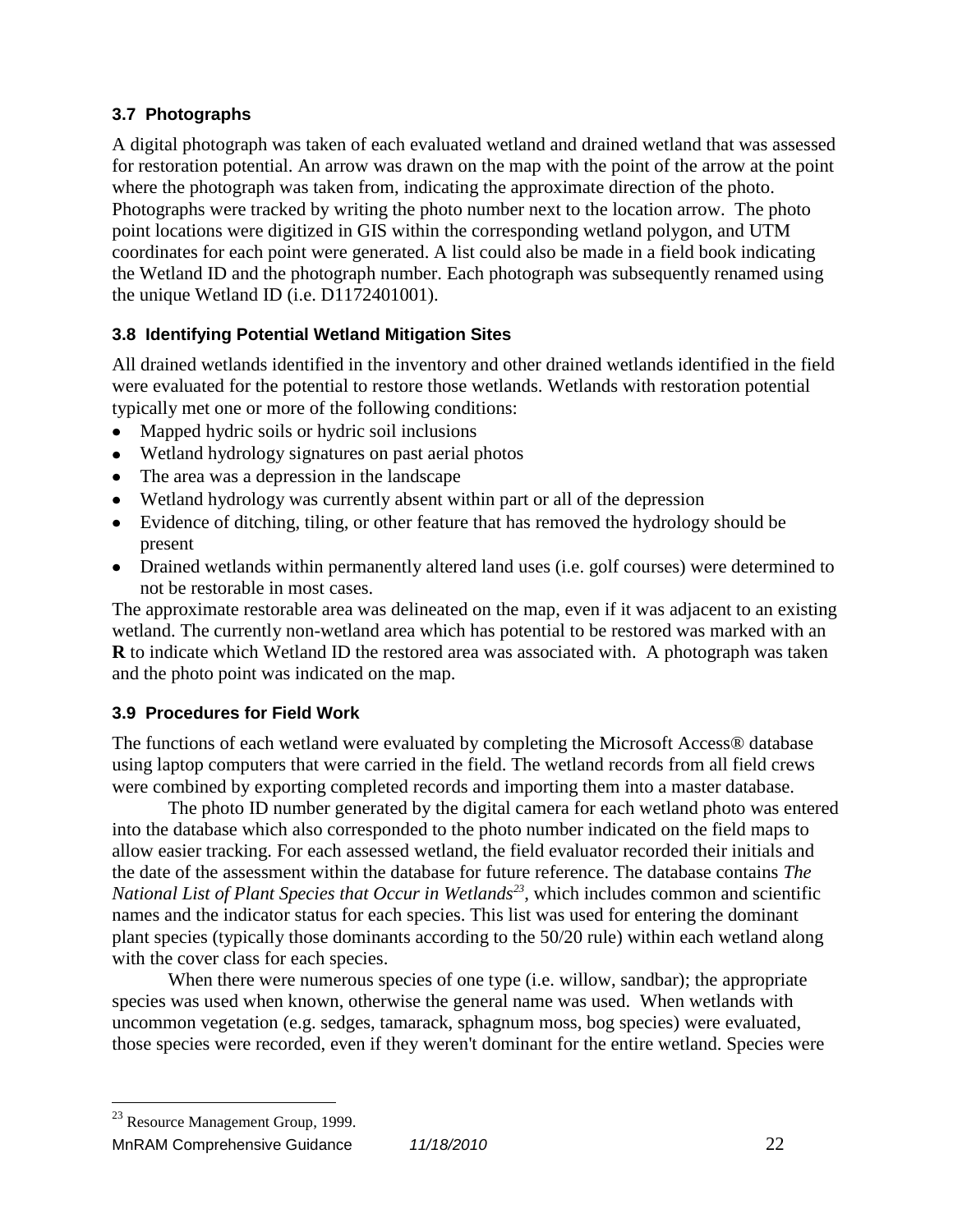usually selected from the drop-down list to avoid misspellings and improper names. If a species was not present in the plant list, it was added to the species list.

Upon return to the office, each assessed wetland was checked to verify that there was one complete Access database record, one digital photograph, and one wetland polygon marked with an A or an R on the field maps. Also, maps were checked for initials of the field evaluator, and the dates of the fieldwork.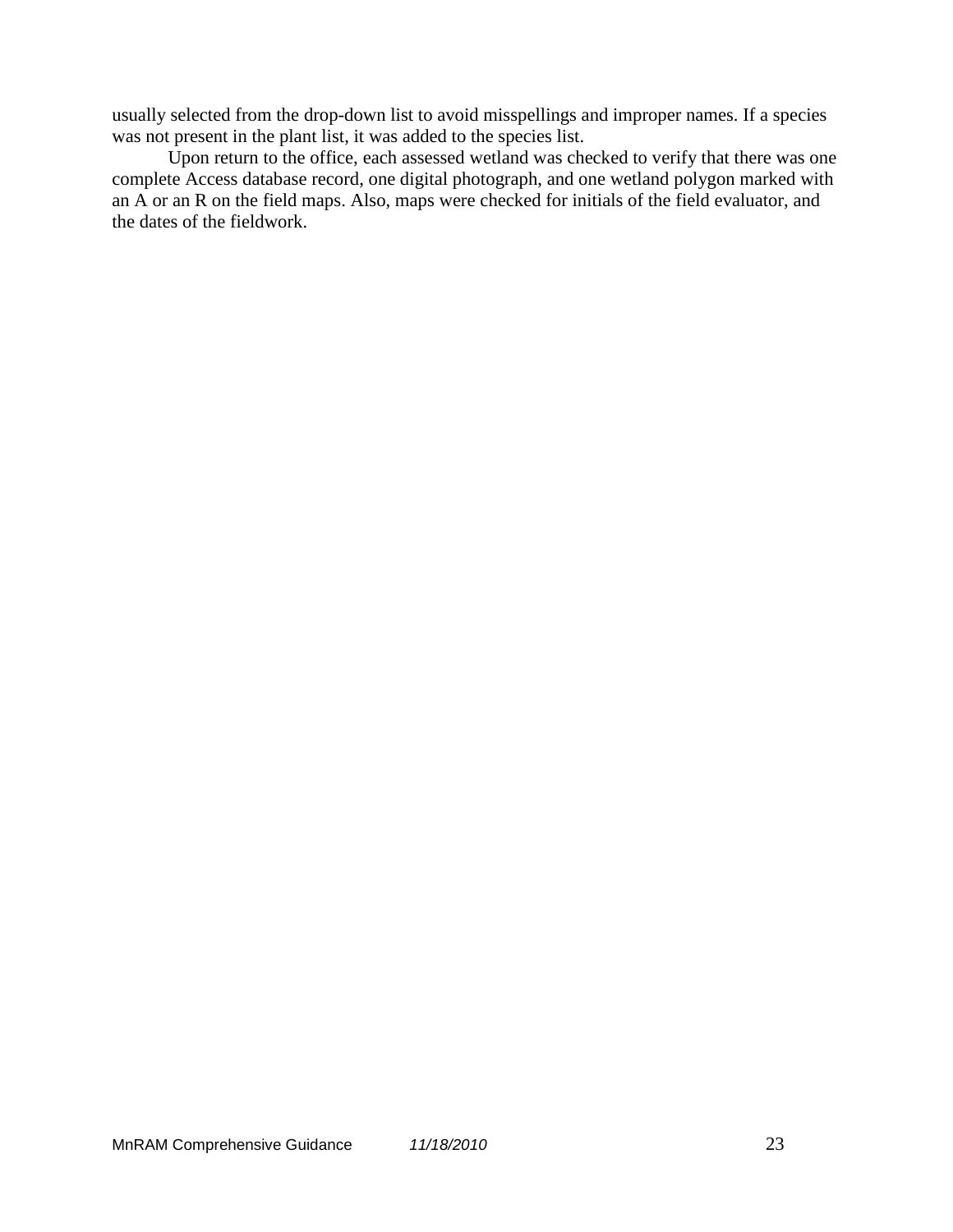## **4.0 GIS Procedures (sample)**

<span id="page-26-0"></span>The following sample procedure is excerpted from documentation of a Minnehaha Creek wetland inventory project.

## <span id="page-26-1"></span>**4.1 GIS Wetland Shapefile**

The field evaluation notation for each wetland was entered into the ArcView wetland shapefile table and the wetland boundaries were revised to note any significant changes to the inventory. This included: adding new wetland boundaries, deleting incorrect boundaries, merging wetland polygons, and splitting wetland polygons. Field assessment notations were added in GIS according to those listed in the Field Evaluation Notation section above. Following are some of the general guidelines followed in updating the inventory wetland shapefile:

- Upon completion of the FAW, each Wetland ID should only have ONE wetland polygon with an **A** in the *Assessment* field.
- Wetland polygons from the HCWI were generally not deleted; if an area was determined to not be wetland, an **NW** was entered in the *Assessment* field.
- Multiple polygons identified with the same Wetland ID in the inventory were either combined, split up and given different Wetland ID numbers, or given different designations in the *Assessment* field when indicated as necessary by the field assessment notes.
- The area of each assessed wetland was computed in ArcView after all boundary revisions were made and prior to completing the GIS data analyses.
- Where only minor alterations in the boundary of a wetland were indicated on the field maps, the boundaries were not revised in GIS. If only a portion of the wetland polygon is indicated as changing significantly, just that portion of the wetland was revised. The minor wetland boundary changes indicated on the field maps could be used to refine the digital wetland boundaries in the future.
- A photo location point was digitized in ArcView within each assessed wetland polygon.

## <span id="page-26-2"></span>**4.2 GIS Data Analyses**

Seven wetland functional parameter questions were evaluated using analyses of existing digital data in GIS. The resulting evaluation data were then imported into the database where all of the functional evaluation data are managed. The following values are given for classifications that were assigned for each of the questions answered using GIS (which are the same values used throughout MnRAM):

| Exceptional $= 2.0$ | Discharge $= 0.1$ |
|---------------------|-------------------|
| $High = 1.0$        | Recharge $= 0.0$  |
| Medium $= 0.5$      | $Yes = 1.0$       |
| $Low = 0.1$         | $No = 0.1$        |

Following is a brief description of the wetland functional parameter questions analyzed using GIS and a brief description of the criteria and analyses performed in GIS.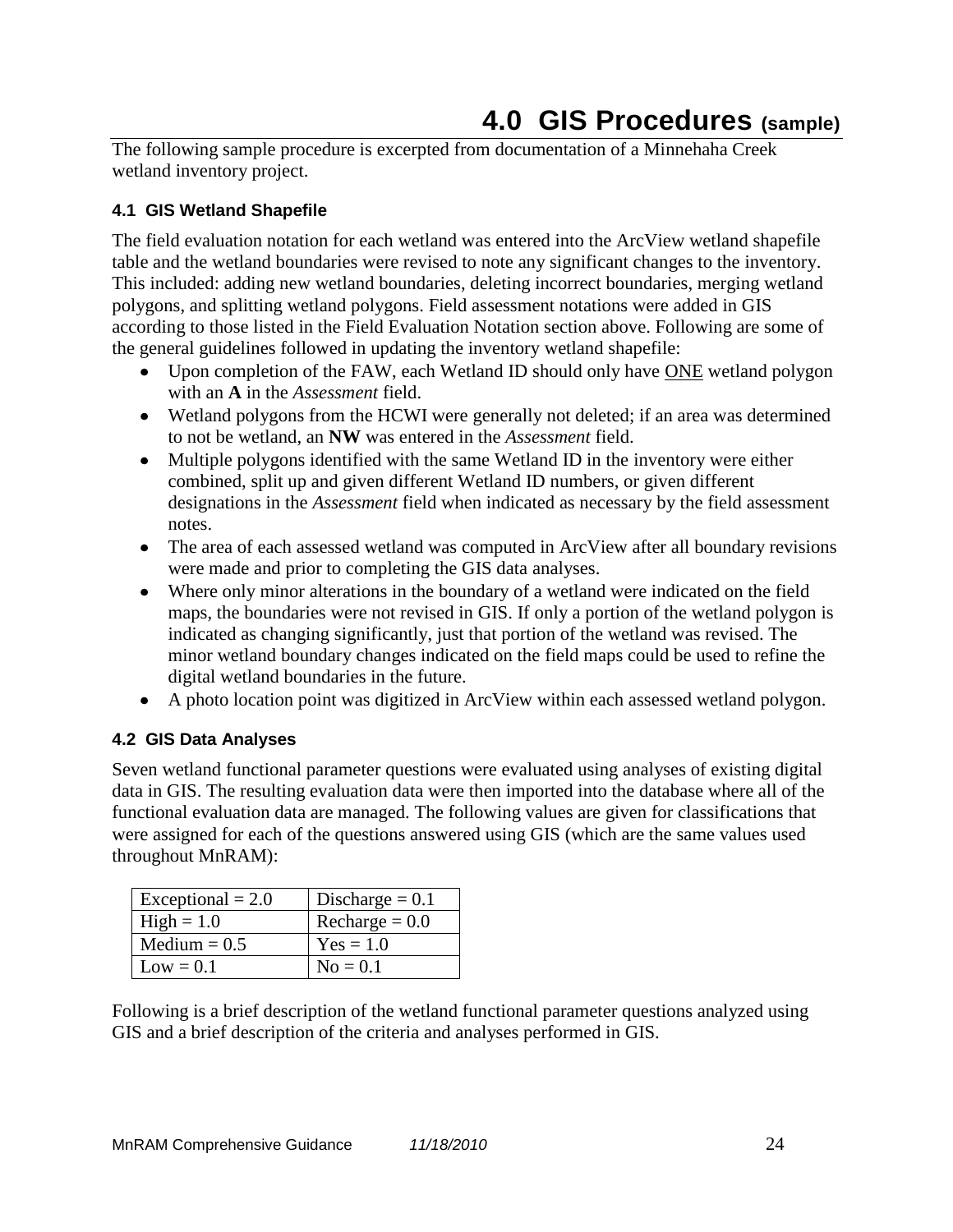**Question #2:** Are rare plant species or state or federally listed species known to be in/near wetland?

A 200-foot buffer was established around each wetland in ArcView. The wetland and buffer area were then checked for the presence of any state or federally listed species within that area. The wetland polygon with buffer area was used to intersect rare species GIS data provided by the MnDNR Natural Heritage Inventory Database. Values for responses of yes or no were returned based on the outcome of the analysis.

**Question #12:** Describe the predominant upland soils within the subwatershed that affect the overland flow characteristics.

A 500-foot buffer was established around each wetland polygon. The Soil Conservation Service hydrologic soil group data (i.e.  $A =$  sand,  $B =$  sandy loam,  $C =$  clays loams, and  $D =$ plastic and swelling soils) within the 500-foot buffer was evaluated to determine which soil group represents the majority of the area. These resulting values were based on the following rules:

High: Majority of soils C, D, or combinations with C or D Medium: Majority of soils hydrologic soil group B Low: Majority of soils hydrologic soil group A

**Question #14:** Describe the density of wetlands within the subwatershed.

First, an analysis was conducted to determine the proportion of each subwatershed area comprised of wetlands, lakes, or ponds. Then it was determined within which subwatershed each wetland was located. Based on the subwatershed wetland/waterbody density, a value of high, medium, or low was attributed to each wetland based on the following rules: Classification Rules:

High: Wetlands/water making up < 10% of subwatershed area

Medium: Wetlands/water making up 10-20% of subwatershed area

Low: Wetlands/water making up > 20% of subwatershed area

**Question #28:** Describe the soils within the wetland.

The digital soil survey data for Hennepin and Carver Counties was evaluated to identify all "organic" wetland soils. The soil mapping underlying each assessed wetland was evaluated for the presence or absence of organic soils. A value for each wetland was determined based on whether the majority of soils were organic or mineral according to the following criteria: Classification Rules:

Recharge: Majority of soils in the wetland are mineral. Discharge: Majority of soils in the wetland are organic

**Question #30.** Indicate conditions that best fit the wetland based on wetland size and the hydrologic properties of the soils within 500 feet of the wetland.

Again, the 500-foot buffer around each wetland was used for this analysis along with the area of each wetland (previously computed in GIS). If the total wetland area is greater than or equal to 200 acres, the wetland is discharge. If the wetland is less than 200 acres in size and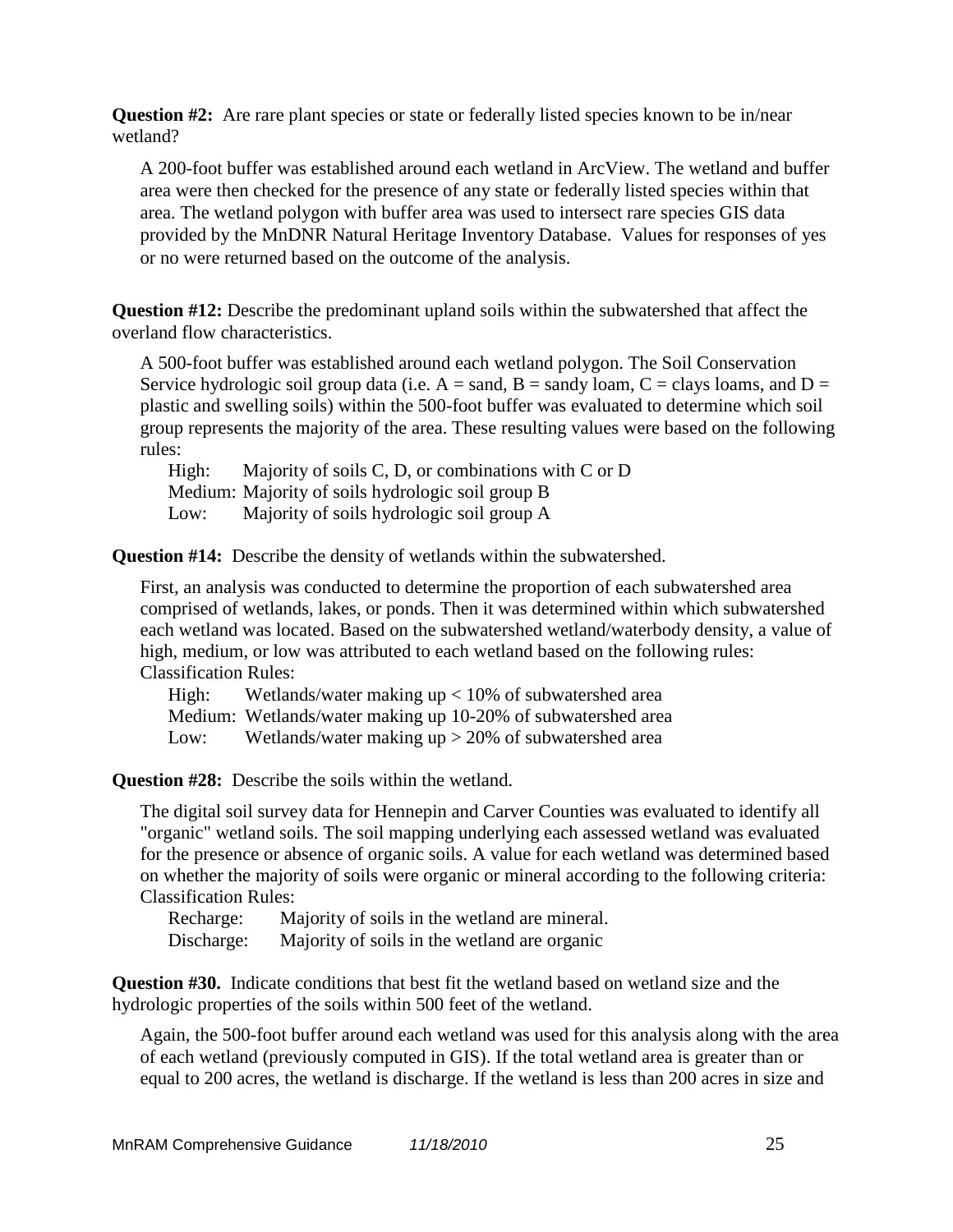the surrounding upland soils within 500-feet are in the A or B hydrologic soil group, then the wetland is discharge. Otherwise the wetland was determined to be recharge for this question.

**Question #34.** Is the wetland known to be used recently by rare wildlife species (or state or federally listed wildlife)?

Similar to Question 12, a 500-foot buffer around each assessed wetland was checked for known rare wildlife species using GIS data provided by the MnDNR Natural Heritage Inventory database. Based on the analysis results, the field for Question 34 was populated with the numeric values:

$$
Yes = 1.0\nNo = 0.1
$$

**Question #35.** Is the wetland or a portion of the wetland a rare natural habitat or community as identified by the MnDNR Natural Heritage Inventory database or the County Biological Survey.

Is the wetland plant community scarce or rare within the watershed, imperiled, or critically imperiled (state rankings S1 and S2)? If this applies, then Special Features question b is answered yes and the wetland wildlife habitat function level rating is exceptional. Each wetland was compared to the rare habitat features from the County Biological Survey (CBS). An attribute was added to the CBS table data indicating the state rank so that those communities rated S1 and S2 that intersected the wetland were answered yes and the others were answered no. Based on the analysis results, Question 35 was populated with the numeric following values:

$$
Yes = 1.0\nNo = 0.1
$$

**Question #48.** Is any part of the wetland in public or conservation ownership?

The property ownership of each evaluated wetland was analyzed using the Hennepin and Carver County Parcel data. The "Find Majority Area" was used with the *ExemptCode* field being the field and Watershed ID being the value summarized. If the area of  $E = 0$ , then there is no public ownership (Value =  $\text{``LOW''}$ ). If the area of "N" = 0, then there the entire wetland is under public ownership (Value  $=$  "High"), if not, then some of wetland is under public ownership, (Value = "Medium"). If there is no summary for wetland, the wetland must fall outside of parcels in shapefile, usually this would be road ROW. If so, assume the value  $=$  "high."

## *4.2.1 CREATING GIS ANALYSES SUMMARY TABLE AND IMPORTING INTO DATABASE*

A summary table was then created for importing the results of the GIS analyses into the database. The summary table must be formatted as shown below for proper import to the database. Each Wetland ID presented in the summary table must have a valid answer for each of the questions analyzed using GIS (i.e. Questions 2, 12, 14, 28, 30, 34, 35, and 48). Running the database import routine operates such that the data for the questions described above will be overwritten for each Wetland ID presented in the summary table. Each time this data was imported the existing data in Access will be overwritten. Missing data for any question will result in that particular question being populated with a value of 0 (zero) for that Wetland ID. In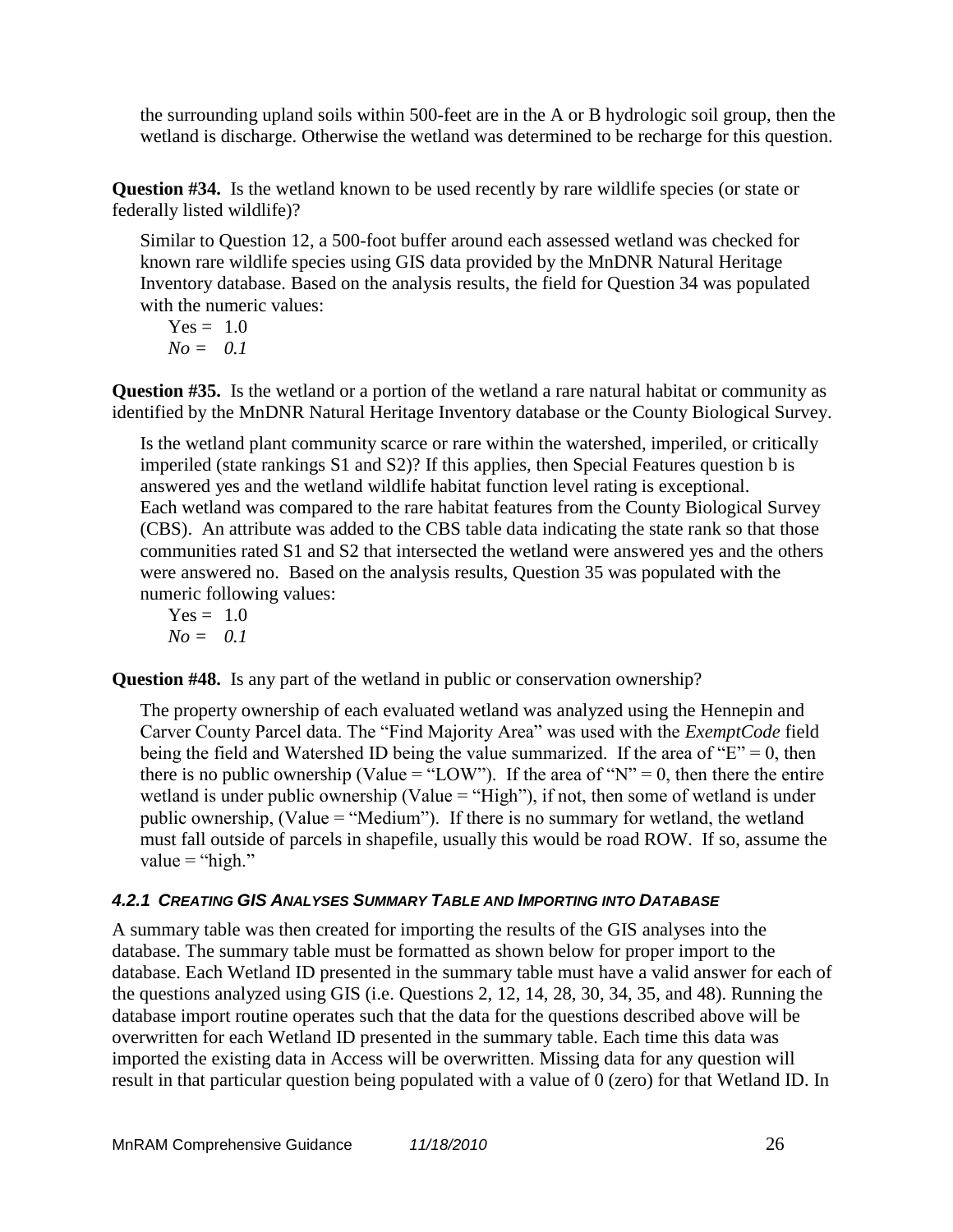most cases, a 0 (zero) is not valid. The table must be in comma-delimited format in the EXACT question order shown below:

"Wetland\_ID","Q12\_val","Q14\_val","Q28\_val","Q30\_val","Q48\_val","Q02\_val","Q34\_val","Q35\_val" E-117-24-14-008,0.5,0.1,0.1,0.0,0.1,0.1,0.1,0.1

This summary table was then imported into the database using the "Import GIS Data" button on the *General Information* tab of the data entry form. Within the *Import Dialog* box within the "Import GIS Data" button, the *Update GIS Fields* option is chosen and the file name and extension was entered in the *Select a File to Import* box.

## *4.2.2 CREATING SUMMARY TABLE AND IMPORTING GENERAL INFORMATION EVALUATED UTILIZING GIS*

Several other pieces of information were generated using GIS to the improve accuracy and eliminate the possibility of data entry errors. The data generated included:

- 1. **Municipality/Township** (both primary and secondary) within which the wetland lies. A GIS polygon dataset developed by the Metropolitan Council (i.e. County\_CTU.shp) containing boundaries of cities, township and unorganized territory (CTU) in the Twin Cities 7-county metropolitan area was used to determine the municipal location of each assessed wetland. The linework for this dataset comes from individual counties and is assembled by the Metropolitan Council for the MetroGIS community. The data was current as of April, 2000. Up to two pieces of data were generated from this analysis indicating the  $city(ies)$  or township(s) within which the wetland is located (i.e. "InfoCityName" and "InfoCityName2" fields). The first parameter, InfoCityName is the city within which the majority of the wetland lies, and the second, InfoCityName2 is for wetlands that cross municipal boundaries and indicates the city within which the smaller portion of the wetland lies. Each assessed wetland polygon was evaluated in GIS to determine within which city the majority of the wetland lies.
- 2. **Subwatershed** within which the majority of the wetland lies. The GIS polygon dataset provided by the Minnehaha Creek Watershed District containing the boundaries of the 16 subwatersheds in the District (Figure 1.1) was used to determine within which subwatershed the majority of each wetland lies (i.e. "InfoSubwatershed" field).
- 3. **Wetland Area** in acres of each assessed wetland and potential wetland restoration areas. The area of each wetland and potential wetland restoration area was computed in GIS using the approximate, field-verified wetland boundaries that had been digitized in GIS.

## **4.2.2.1 City/Subwatershed Data Import**

The city and subwatershed location information was then tabulated into a summary table for importing into the database. Again, a comma delimited file format was used as shown below: "Wetland\_id","InfoCityName","InfoCityName2","InfoSubwatershed" D-028-24-26-001,Richfield,,Richfield/South Minneapolis D-117-22-12-035,Hopkins,Minnetonka,Upper Minnehaha Creek

This summary table was then imported into the database using the "Import GIS Data" button on the *General Information* tab on the data entry form. Within the *Import Dialog* box within the "Import GIS Data" button, the *Update Gen'l Information* option is chosen and the file name and extension was entered in the *Select a File to Import* box.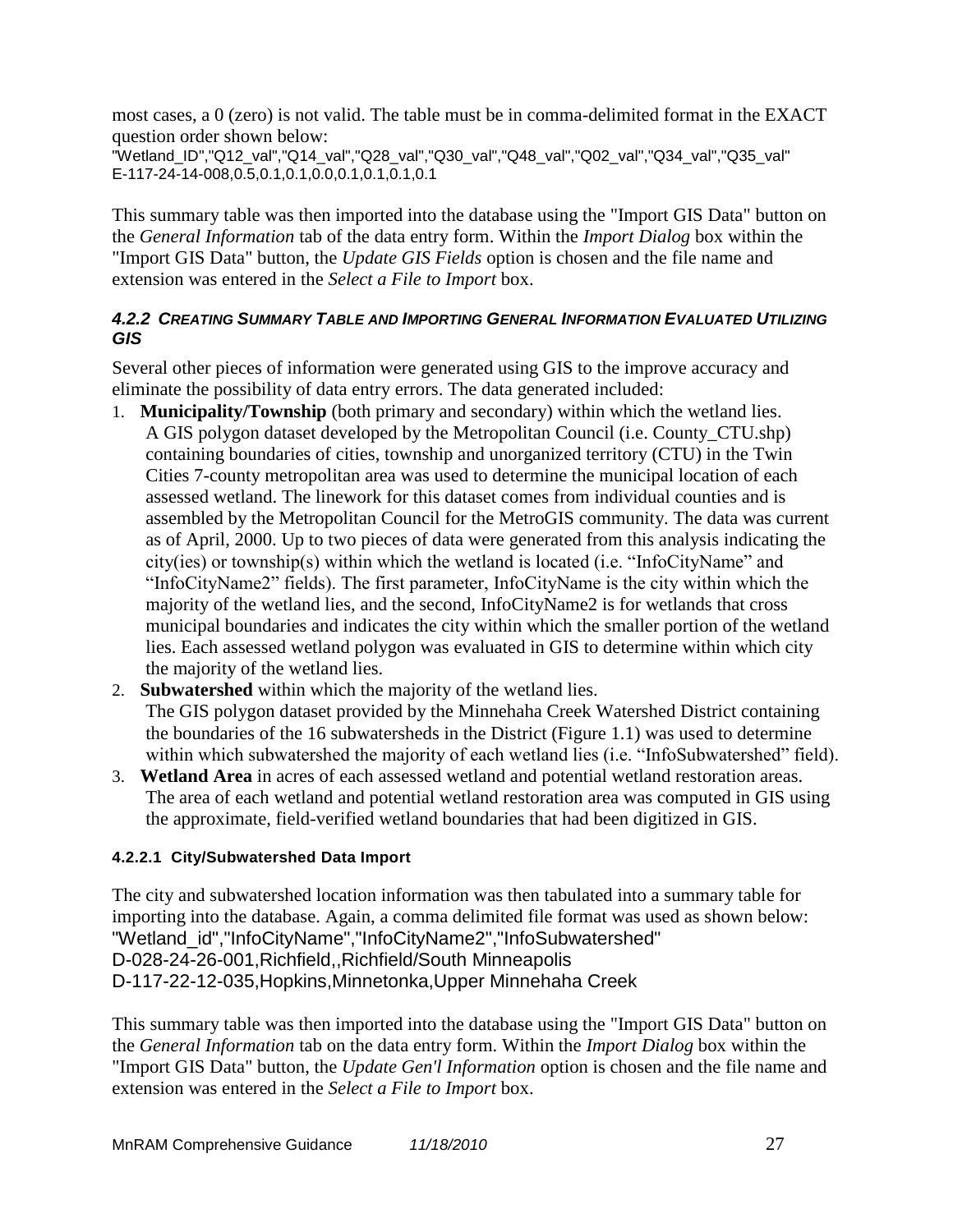## **4.2.2.2 Wetland Area Data Import**

The wetland area information was then tabulated into a summary table for importing into the McRAM database. Again, a comma delimited file format was used as shown below:

"WETLAND\_ID","INFOCURRENTSIZE"

D-118-23-16-007,0.47

D-118-23-13-026,2.28

This summary table was then imported into the database using the "Import GIS Data" button on the *General Information* tab of the data entry form. Within the *Import Dialog* box within the "Import GIS Data" button, the *Update Wetland Areas* option is chosen and the file name and extension was entered in the *Select a File to Import* box.

## <span id="page-30-0"></span>**4.3 Data Management and Data Use in GIS**

All wetland functional data and general information is maintained in the MnRAM Access® database. Only the wetland polygons and *Assessment* status for each Wetland ID are maintained in GIS. The wetland functional data and general information stored in the database can be temporarily referenced in GIS for preparing maps and conducting spatial analyses.

#### *4.3.1 ACCESSING AND UTILIZING DATA FROM THE DATABASE*

- 1. Create ODBC connection to Database as follows (these directions are for Windows2000):
	- a. Go to the control panel and select administrative tools.
	- b. Select the "Data Sources (ODBC)" icon
	- c. Select the System DSN tab
	- d. Push the "Add" button
	- e. It will ask for a "driver", select the Microsoft Access driver (\*.mdb).
	- f. Type in "Master Database" for Data Source Name. Type in a description (not required).
	- g. Specify the MnRAM database location by pushing the "select" button.
	- h. When done, say OK and leave the setup program.
- 2. If the Access table has not been loaded into the ArcView project, do the following:
	- a. From the projects menu in ArcView, select "SQL Connect", a dialog box will appear.
	- b. Select "Master Database" from the dropdown list, then press "Connect".
	- c. A list of "Tables" appears. Select **the Summary GISDataFinalNums** (contains the computed numeric scores for all functions except groundwater and storm water sensitivity) from the list.
	- d. Double click on <all columns> in the columns list
	- e. Name the output table **tblSummaryGISDataFinalNums**
	- f. Push the query button. This should load the Access table into ArcView as an ArcView table.

Repeat steps a through f for the following tables:

**tblSummaryGISDataFinal** (contains the Assessment status [*fldStatus*]along with the text ratings for each function)

**tblSummaryGISDataTwoFinal** (contains the Assessment Status, Circular 39 types, Hydrologic Setting, Geomorphic setting, City1, City 2, Subwatershed, Wetland Size, Cowardin type, and Community description)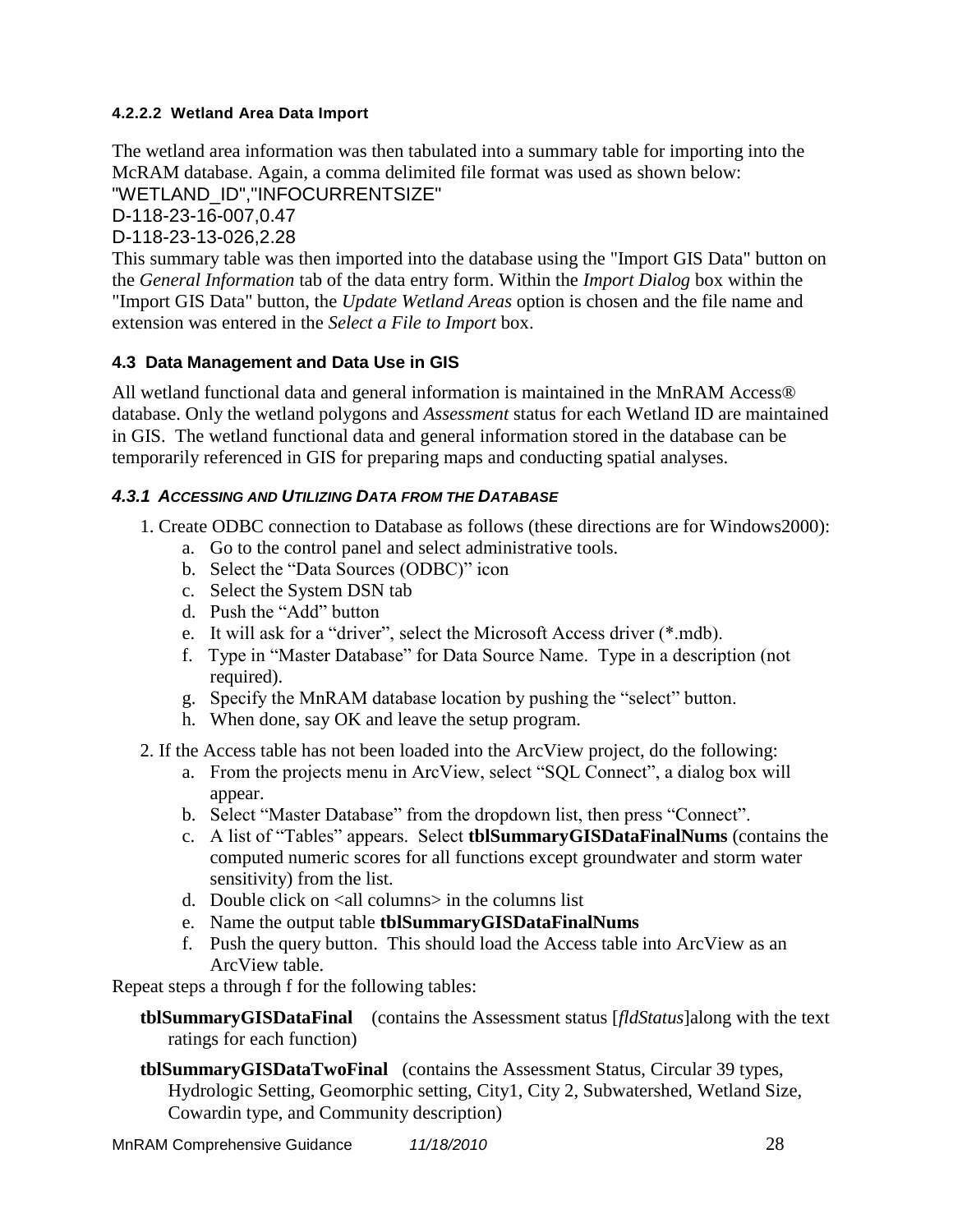Each of these tables can be joined to the Wetland shapefile in GIS using the Wetland\_ID as the common field. To map wetland types in GIS based on the dominant Circular 39 wetland type, a wetland classification lookup table must also be joined to the Wetland shapefile. From the ArcView project window, add Table *wet\_lkup\_sens\_121602b.txt*, join to the Wetland shapefile using the *Circular 39* field as the common field and the *Dom\_Type* field contains the dominant wetland type for each assessed wetland. The Circular 39 wetland types shown on the Wetland Classification figures for each municipality (i.e. Figures 6.27-6.56) are either the dominant wetland type within the assessed wetland or a known subdominant Exceptionally sensitive wetland type, if present (i.e. Types 7 and 8 wetlands). This data is contained in the field *Design* in the Table *wet\_lkup\_sens\_121602b.txt*. Virtually any of the data tables contained in the database can be joined to the GIS Wetland shapefile as described above, however, just those tables containing the most commonly utilized data are described above.

## <span id="page-31-0"></span>**4.4 Quality Assurance and Quality Control**

Several procedures were implemented to ensure the accuracy and completeness of the data generated during the course of the project. Five primary data products were generated as a result of the project:

- 1. Field Assessment Maps
- 2. Wetland GIS Shapefile
- 3. Database Records
- 4. Wetland Photographs
- 5. Wetland Photo Points

Each data product contains valuable information that is either explicitly presented in this report or is part of the project record that will be integral for future use. It was important to ensure that each of these five products contained data corresponding to each unique Wetland ID.

**Field Assessment Maps** are part of the project record and contain all of the direct field notations including approximate wetland boundary mapping, wetland assessment status, Wetland IDs, field evaluator identification, field evaluation dates, wetland photo numbers, and wetland photo location. Many of the wetland boundaries that were revised from the inventory were not incorporated into the final GIS Wetland shapefile, so the field assessment maps provide valuable wetland boundary information not included in this report. The wetland assessment status data was incorporated into the GIS Wetland shapefile and should correspond precisely. The Wetland ID represents the unique identifier for each wetland and is the most important piece of information that must be connected to all data collected for each wetland. The identification of field evaluators, dates of each wetland assessment, and photo numbers are valuable for tracking down any data entry errors that may be present.

**Wetland GIS Shapefiles** contains the unique spatial wetland location and extent data, which was used as the baseline data on field assessment maps from the inventory. The original inventory shapefile was updated and revised based on the field assessments conducted throughout the project. Each assessed wetland must have a unique Wetland ID to which all other data generated during the project is tied.

**Database Records** contain all of the wetland functional data collected in the field and analyzed using GIS which must correspond directly to the Wetland ID noted on the field maps and contained in the Wetland GIS shapefile. The database is the primary data storage program for all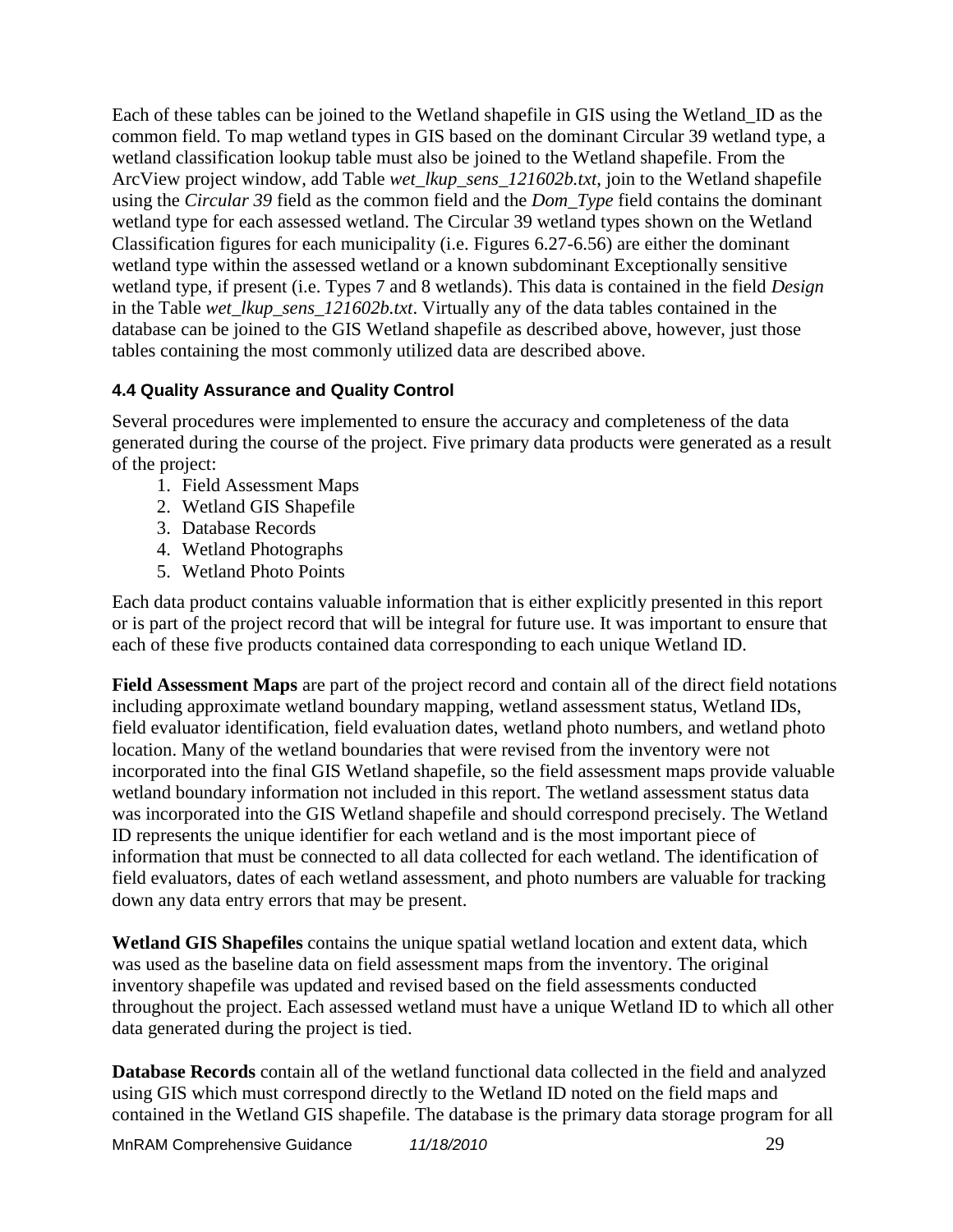data generated during the project except the spatial wetland location and extent data. It is imperative that each Wetland ID in the database corresponds to the proper wetland in the Wetland shapefile.

**Wetland Photographs** were taken at the time each wetland was assessed in the field and provides a visual record of each wetland from that point in time. Each digital photograph was automatically assigned a number by the camera when the photo was taken. That wetland photo number then was manually tracked and renamed using the unique Wetland ID number.

**Wetland Photo Points** represent the approximate location from which the photograph was taken. This location data was designated on the field maps and digitized into a photo point shapefile in GIS at the approximate location from which the photo was taken and within the wetland polygon.

## <span id="page-32-0"></span>**4.5 Automated ArcView and McRAM Database QA/QC**

The first quality assurance/quality control analysis was conducted in GIS to ensure that each unique Wetland ID contained only one wetland polygon indicated with an **A** (assessed) in the *Assessment Status* field. The second QA/QC analysis was developed to initially check for a oneto-one correspondence between wetland assessment records in the database and "assessed" wetland polygons in ArcView following the completion of the field wetland assessments. From that analysis, a table is produced containing four data columns with the possible values as follows:

1. GIS Status: The shapefile indicates whether or not the wetland was indicated as assessed in the wetland shapefile.

Assessed – Assessment field contains an "A", shown as assessed on map Not Assessed – Assessment field contains "NA", shown as not assessed N/A – indicated as no record in ArcView

2. GIS Message: If the Wetland ID exists in the shapefile, but not the Access database

OK – there is a polygon in the shapefile and the database No Shapefile Record – There is no Wetland ID in the shapefile. More than One Shapefile – more than one polygon with the same Wetland ID and both shown as "Assessed"

3. Access Status: Indication in Access database table whether or not the wetland has a completed assessment record or restoration potential evaluation.

Assessed – Wetland has a completed wetland database record. Not Assessed – The "Complete Box" in the database has not been checked N/A – indicated as no record/ID in Access database

4. Access Message: If the Wetland ID exists in the Access database but not in the shapefile.

Assessed – Database record for this Wetland ID has the Complete Box checked. No Table Record – No data in the database for this ID.

A new table summarizing the results will be created. Those with "Assessed" in column 1 and 3, have corresponding records in GIS and Access. Those with different values in columns 1 and 3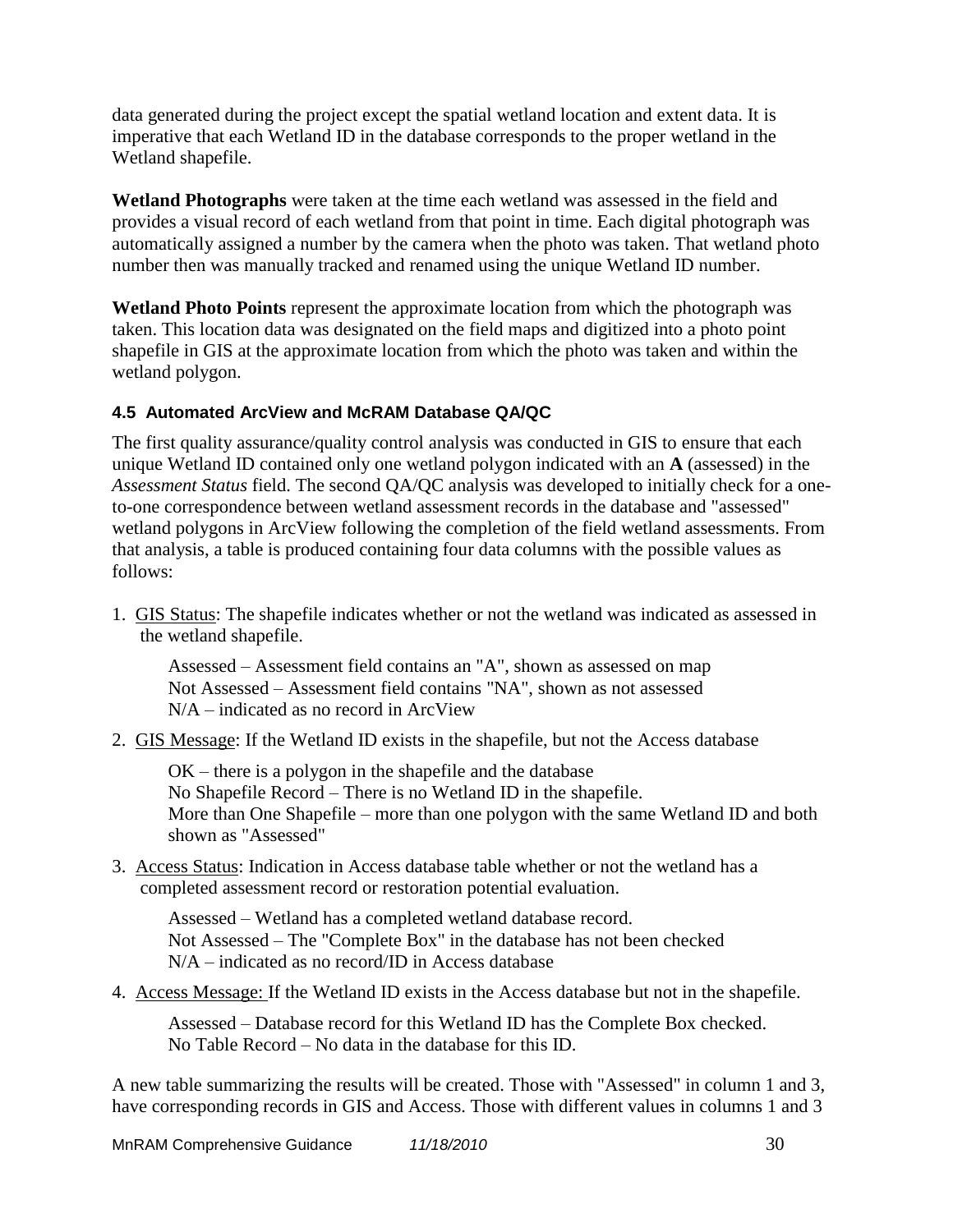must be analyzed in further detail as do those without an "OK" in column 1 or 3 some aspect of the database or shape file is missing. Based on these results inconsistencies were amended. The final, automated QA/QC procedure conducted involved an analysis of wetland photo points to ensure that each "assessed" wetland polygon contain one, and only one, wetland photo point digitized within the wetland polygon.

## *4.5.1 MANUAL ARCVIEW AND DATABASE QA/QC*

All spatial wetland assessment data was mapped in ArcView for each municipality within the District. The wetland functional data was presented in three sets of tables for each municipality. A manual QA/QC procedure was conducted to ensure that the spatial wetland assessment data and database wetland functional data were consistent. The municipal Wetland Classification maps and municipal Wetland Data Tables were manually checked to ensure that each unique, assessed Wetland ID contained one wetland polygon and one database record. The QA/QC procedure for ensuring that one digital photograph was present for each assessed wetland was conducted on approximately a weekly basis throughout the duration of the project. Each field evaluator created a log of wetlands assessed and original photo numbers that was then doublechecked after the wetland photos were renamed.

## <span id="page-33-0"></span>**4.6 GIS Information:**

Data Standards and Practices in Metro/Minnesota

County and Minor Civil Division Coding Exchange Standards (Statewide) The three-digit FIPS and state standard county code as adopted as a standard for state agencies has been adopted as a MetroGIS standard for data exchange. <http://www.metrogis.org/data/standards/index.shtml>

Minnesota Land Cover Classification System

Developed minimum mapping units and can let you know how to cost out a project of this magnitude. They used the MetroGIS community to aid in their development of a standard product, gain statewide buy-in and then approve/adopt the standard and use for a regional dataset.

Contact Information: Bart Richardson, DNR Metro Region, Phone: 651-772-6150

MetroGIS Contact Information:

Randy Johnson, Metropolitan Council, MetroGIS Project: 651-602-1638

More information about GIS data is available at the following websites:

**National Wetlands Inventory (NWI) Polygons:** 

[http://deli.dnr.state.mn.us/metadata/index\\_th.html](http://deli.dnr.state.mn.us/metadata/index_th.html)

## **County Soil Surveys:**

(metro Counties) [www.datafinder.org/metadata/orthos2000.htm](http://www.datafinder.org/metadata/orthos2000.htm) (statewide):<http://lucy.lmic.state.mn.us/metadata/doq.html>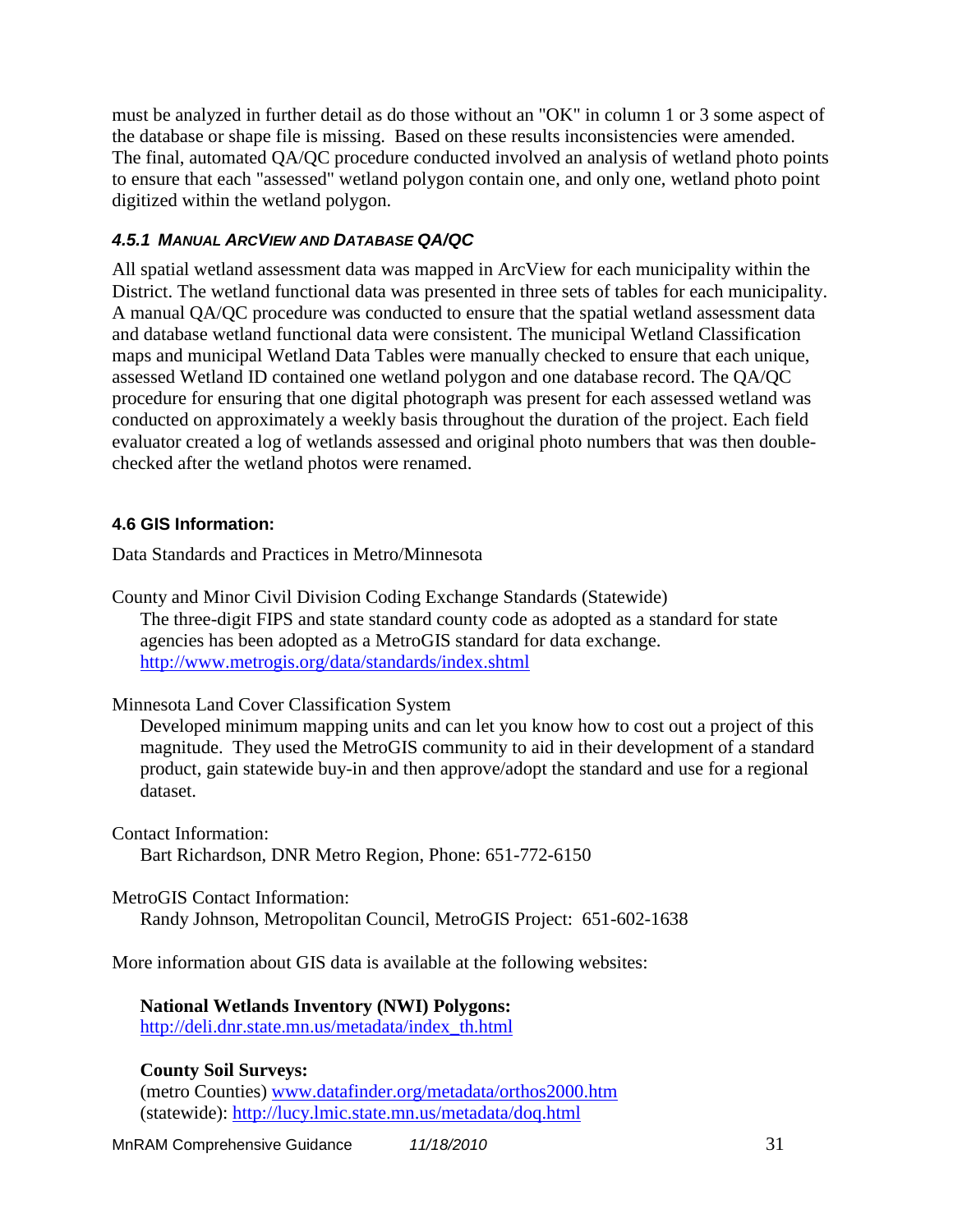check area LGU for updated photography or other resources

#### **Watershed Basins (minor watershed):**

(statewide)<http://deli.knr.state.mn.us/metadata/full/bas95ne3.html>

#### **Parcel (land ownership):**

(metro only)<http://www.datafinder.org/catalog.asp> statewisde contact information only): [http://www.lmic.state.mn.us/cty\\_contacts.html](http://www.lmic.state.mn.us/cty_contacts.html)

**MCBS Native Plant Communities:** <http://deli.dnr.state.mn.us/metadata/full/mnnpcpy2.html>

**Mn Scientific and Natural Areas:** <http://deli.dnr.state.mn.us/metadata/full/snaxxpy3.html>

**MCBS Sites of Biodiversity Significance:** <http://deli.dnr.state.mn.us/metadata/full/mnsbspy2.html>

**Color Infrared (CIR):** <http://www.dnr.state.mn.us/airphotos/ordering.html>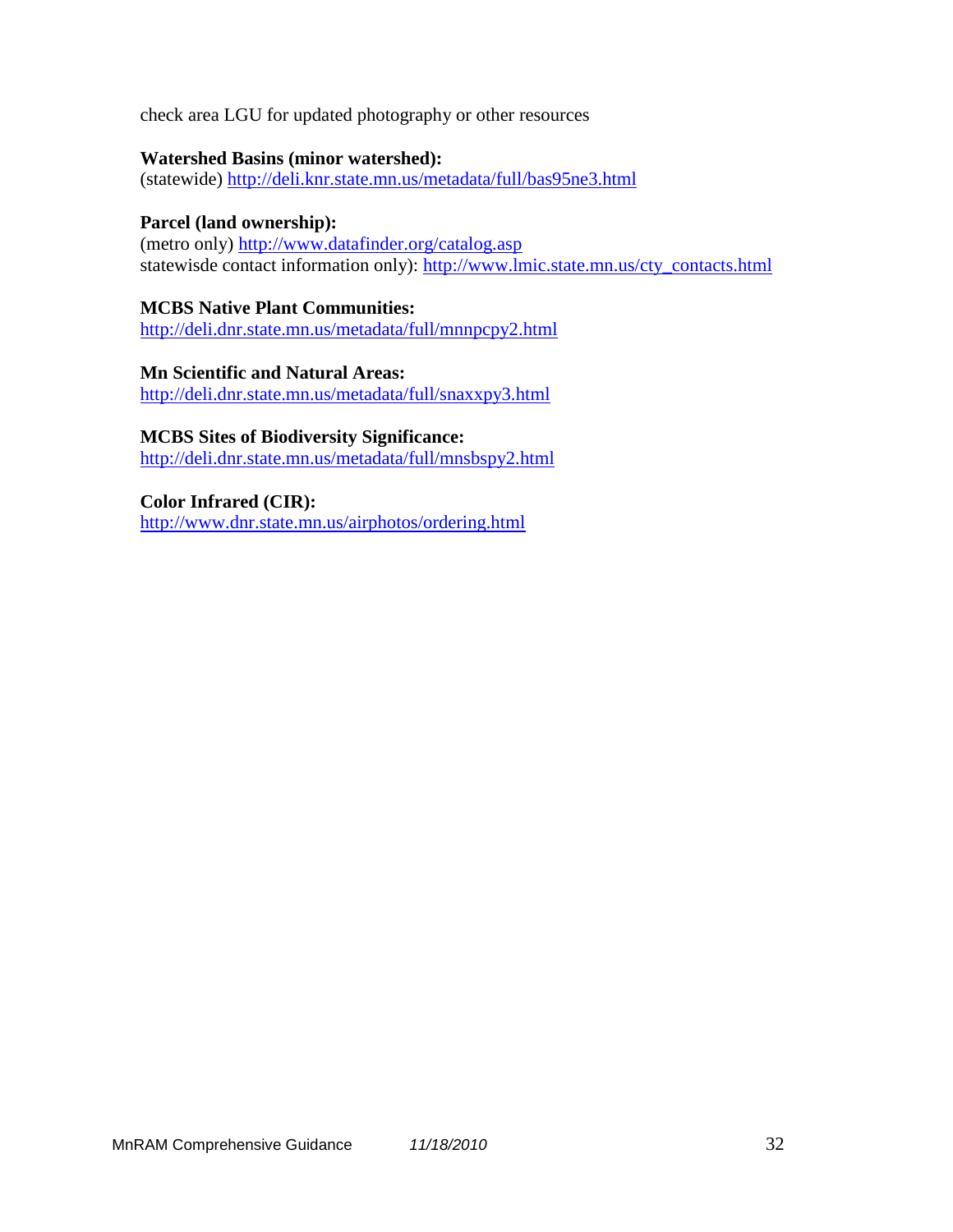## <span id="page-35-0"></span>**Using the MnRAM database**

This section is meant to supplement, not replace, user training on the wetland assessment method. Training will explain the method and rational behind the questions; this section will explain how to use the program itself. It assumes a level of familiarity with data entry and computers in general and will not attempt to explain common terms or actions.

A Visual User Manual is available over the Internet as a PowerPoint™ presentation. It gives a virtual tour of the database as well as descriptions and explanations of the questions.

**ALL MNRAM MATERIALS ARE AVAILABLE AT THIS WEBSITE:**

[www.bwsr.state.mn.us/wetlands/mnram/index.html](http://www.bwsr.state.mn.us/wetlands/mnram/index.html)

## <span id="page-35-1"></span>**5.1 Installing the Program**

Download the program to your hard drive. At the website, the text version (Microsoft Word™), field sheets (Excel™), and other materials are also available.

## <span id="page-35-2"></span>**5.2 Opening the Database/Naming Wetland Conventions**

When you open the database, Access will give several warning screens. Do not be alarmed; these are standard and cannot, at this time, be avoided. Answer <Okay> or <Run Program> as necessary and you will get to the main screen.

The first time you open a blank database, the main screen will appear blank with some button options to the right. Use your mouse to click the top button: "Add New Wetland." This brings up a pop-up window as shown below. The cursor should be at an open field where you first

| Habitat (35 - 47)                       |                                                                                                                  |                                          |          |             |          |                                  |              |        |           | Questions in red should be answered prior to site visit. |     |
|-----------------------------------------|------------------------------------------------------------------------------------------------------------------|------------------------------------------|----------|-------------|----------|----------------------------------|--------------|--------|-----------|----------------------------------------------------------|-----|
|                                         | Value (48 - 57)                                                                                                  | Groundwater (58 - 63)                    |          |             |          | Additional Information (64 - 72) |              |        | Summary   |                                                          |     |
| General Information                     | 0.1001<br><b>BE Add New/ Edit Wetlands</b>                                                                       | $2.2 \times 10^6$ and $2.5$              |          | $1.1 - 1.1$ | 10.3720  |                                  | $n - \alpha$ |        | 101       | (22)                                                     |     |
| <b>Project Name</b><br>City<br>2nd City | Edit any wetland by clicking in the white box.<br>Insert a new wetland by moving to the last record in the list. |                                          |          |             |          |                                  |              |        | 1/4       | 1/4                                                      | 1/4 |
| Township                                | Wetland Name                                                                                                     | LocationID                               | County   | Township    | Range    | Section                          | ID           | $A-Z$  |           |                                                          |     |
| Site Location                           | 2009-Morrison-Anderson site                                                                                      | 49-128-27-11-001-A                       | 49       | 128         | 27       | 11                               | 001          | А      |           | <b>SE</b>                                                | SW  |
|                                         | 429-07291966-2007<br>Fortinbras Shore                                                                            | 31-148-26-09-001-A<br>86-124-33-02-001-A | 31<br>86 | 148<br>124  | 26<br>33 | 09<br>02                         | 001<br>001   | А      |           |                                                          |     |
| <b>Enter Wetland Si</b>                 | Fortinbras Slough                                                                                                | 86-124-33-02-002-A                       | 86       | 124         | 33       | 02                               | 002          | А      |           |                                                          |     |
|                                         | Mergetroid Marsh                                                                                                 | 36-155-27-05-001-A                       | 36       | 155         | 27       | 05                               | 001          | А<br>А | <b>NW</b> | <b>SW</b>                                                | NE  |
| <b>Estimated Curren</b>                 |                                                                                                                  |                                          |          |             |          |                                  |              |        |           |                                                          |     |

enter the site name (any mix of numbers or letters is possible). Click on the arrow near the County column to choose the County (a two-digit

County Code will fill in automatically). Enter the three-digit Township number, the two-digit Range number, and the two-digit Section number. The three-digit ID is for differentiating basins among clusters of wetlands that exist in the same section. Starting with the northern-most site, number them counterclockwise (NE to NW to SW to SE) in order (001, 002, etc.).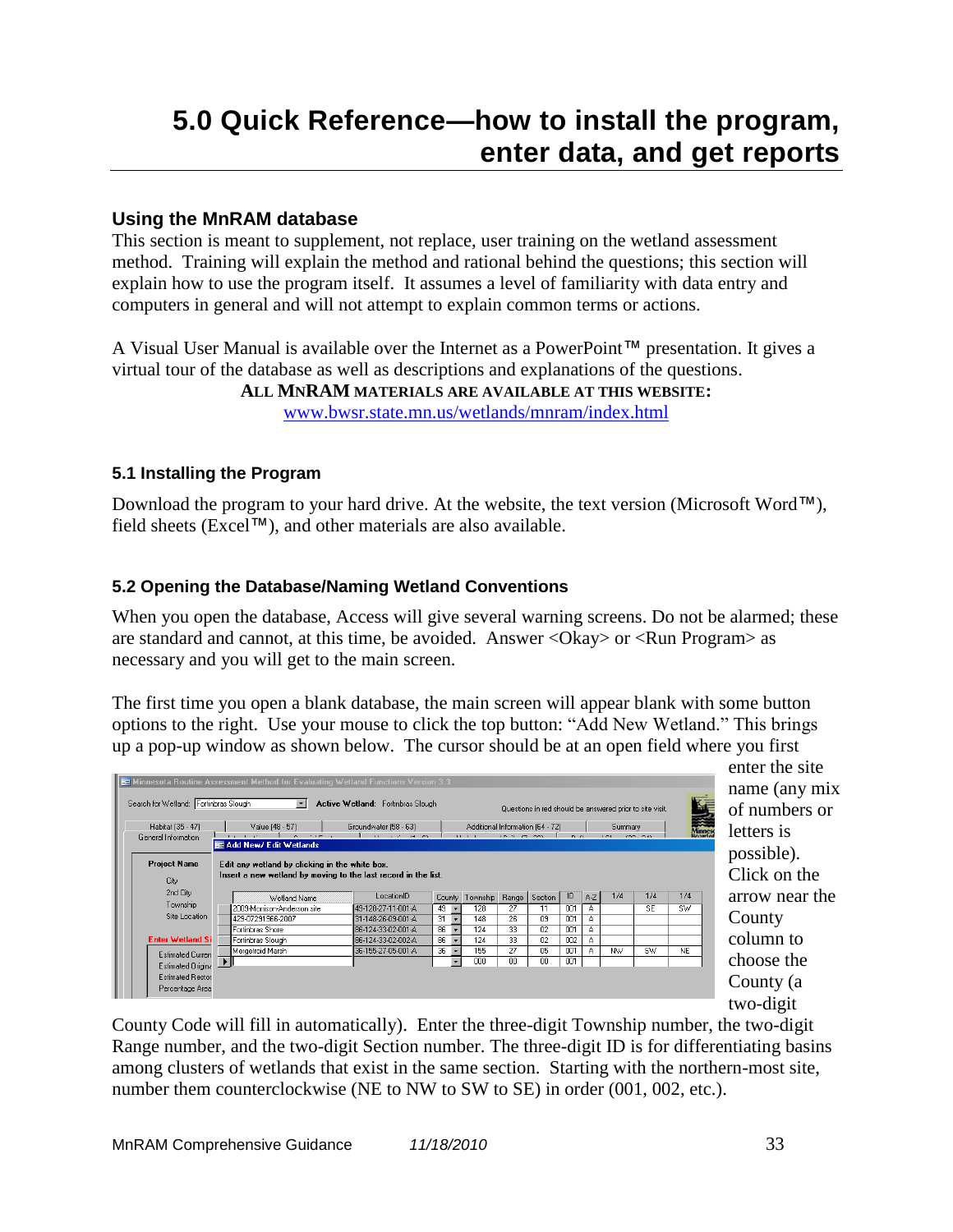The next field is indicates whether this is the first  $(A)$ , second  $(B)$ , third  $(C)$  or subsequent assessment of the wetland. Up to three ¼ section locations can be added as in the following example: SW ¼ of the SW ¼ of the SW ¼. Together, these numbers make up a unique Wetland ID.

You can add several sites at once, or do one at a time. After you have entered your sites, close the Add window.

The list of wetland names you have entered will appear in the drop-down list at the "Search for Wetland" field in the upper left. Highlight one to begin entering data. The cursor can be

| ■ Minnesota Routine Assessment Method for Evaluating Wetland Functions Version 3.3 |                                     |                                  |                                                          |                                           |
|------------------------------------------------------------------------------------|-------------------------------------|----------------------------------|----------------------------------------------------------|-------------------------------------------|
| Search for Wetland: Fortinbras Slough<br>2009-Morrison-Anderson site               | Active Wetland: Fortinbras Slough   |                                  | Questions in red should be answered prior to site visit. |                                           |
| 429-07291966-2007<br>Habitat (35 - 4                                               | Groundwater (58 - 63)               | Additional Information (64 - 72) | Summary                                                  |                                           |
| Gener Informatic Fortinbras Shore<br>i Fortinbras Slough                           | Vegetation (1 - 6)<br>cial Veatures | Hydrology and Soils (7 - 22)     | Buffer and Shore (23 - 34)                               | Minnes<br>Board of<br>Water &<br>Resource |
| Mergetroid Marsh                                                                   |                                     |                                  |                                                          |                                           |
| Kontinuity Konstruction<br><b>Project Name</b>                                     | County 86                           | MRIGHT                           |                                                          | Data Mar                                  |
| City                                                                               | North Fork Crow<br>Watershed        |                                  |                                                          |                                           |
| 2nd City                                                                           | Subwatershed                        | $+$                              |                                                          | Add New                                   |
| Township                                                                           | Watershed #<br>$18 -$               | Bank Service Area                |                                                          |                                           |
| Site Location                                                                      | Shoreland Zone                      | ٠<br>×I                          |                                                          | Copy We<br>New V                          |

advanced from field to field by using the "Tab" or "Enter" key. Use your mouse to switch tabs to a new set of questions.

## **5.3 Entering Data**

To activate a Wetland record for inclusion into reports or for export to another database, the ―Complete Box‖ must be checked. There are several data quality checks built into the database to capture potential errors. Please take care to answer all of the questions (except for Questions 30- 35 when Shoreline Protection does not apply and Questions 65-70 when Wetland Restoration potential does not apply), as all questions must be answered for the functional index calculations to perform.

| Habitat (35 - 47)<br>General Information                                                                                                                                                                                                                                                                      | Value (48 - 57)<br>Introduction | Special Features                                           | Groundwater (58 - 63)                                                    | Vegetation [1 - 6]                     | Additional Information (64 - 72)<br>Hydrology and Soils (7 - 22) | Summary<br>Buffer and Shore (23 - 34) |
|---------------------------------------------------------------------------------------------------------------------------------------------------------------------------------------------------------------------------------------------------------------------------------------------------------------|---------------------------------|------------------------------------------------------------|--------------------------------------------------------------------------|----------------------------------------|------------------------------------------------------------------|---------------------------------------|
| <b>Project Name</b><br>City<br>2nd City<br>Township<br>Site Location<br><b>Enter Wetland Size Data</b>                                                                                                                                                                                                        | Kontinuity Konstruction         | ۰<br>÷<br>÷<br>$\overline{\phantom{0}}$<br>$\ddot{}$       | Watershed<br>Subwatershed<br>Watershed #<br>Shoreland Zone<br><b>GPS</b> | County 86<br>North Fork Crow<br>$18 -$ | WRIGHT<br>$+$<br>Bank Service Area 7<br>$+$<br>$\bullet$         |                                       |
| Estimated Current Wetland Size<br>Estimated Original Wetland Size<br>Estimated Restorable Wetland<br>Percentage Area Drained\Altered<br>Note unusual climatic conditions experienced during this assessment due to seasonal considerations and/or unusual<br>existing hydrologic and climatologic conditions: |                                 | 20.00<br>acres<br>40.00<br>acres<br>20.00<br>acres<br>0.50 | Northing<br>Easting<br>Elevation                                         | GPS File Name                          | n<br>n<br>n                                                      |                                       |
| Describe the purpose of this assessment                                                                                                                                                                                                                                                                       | $\overline{\phantom{a}}$        | Field Photo ID                                             | Evaluator                                                                | Date Evaluated                         | Photos                                                           |                                       |

Fields that have a drop-down list available look like this:  $\boxed{\phantom{a}}$  If the choice you want is not listed, you may be able to add it to the list by pressing the **+** button and entering the data. In some cases (such as the list of watersheds or vegetative communities), you will not be able to modify the list.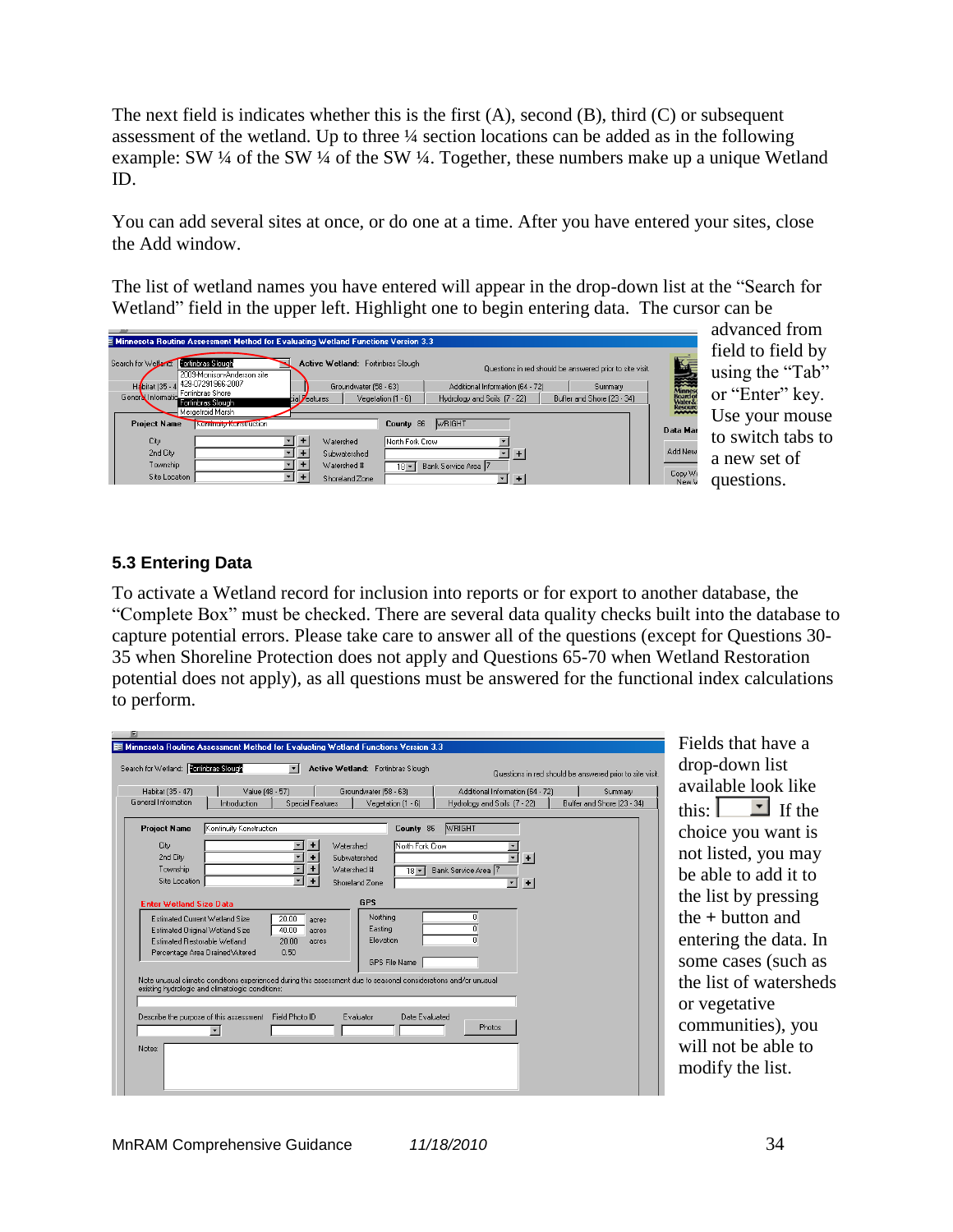The next tab, "Introduction," gives the history and overall purpose of the wetland assessment method, as well as the ranking structure. Because of space limitations, it is a summary of the information contained in the Comprehensive Guidance.

The "Special Features" tab gives a list of checkboxes, "A" through "U", which should be checked if they apply to the wetland. To check a box, either click on the box with the mouse, or, if the box is highlighted (with a dotted line around it by tabbing or entering through), then type "Shift  $+$ " to check the box.

As on all screens, use the mouse to move the scroll bar in order to see the lower portion of the page without having to tab all the way through it.

Before answering any question, click on the  $\frac{1}{2}$  to show the guidance, which points out the purpose of the question and assists in choosing the correct response.

The main questions begin on the next tab: "Vegetation  $(1-6)$ ." Up to five communities may be listed under Question #1.

Question #2 Dominant Species refers to vegetative species making up 10 percent or more within the entire wetland and all non-native or invasive species. This list is for your reference only; there are no formula connections based on the Dominant Species list.

The drop-down list is set to search by group common name but you can change to search by common or scientific name using the Display Name Toggle. As you start typing in the first open field, choices will be offered. Open the drop-down list to see full list and pick the appropriate choice. If you want to enter a species that is not on the list, contact BWSR MnRAM support to request it.

| 2. Dominant Species                     |                | % Cover                       | Native?      | Invasive/<br><b>Noxious</b> |
|-----------------------------------------|----------------|-------------------------------|--------------|-----------------------------|
| elm, American                           |                | $>3$ < 10% $\blacksquare$ Yes |              |                             |
| buckthorn, common                       |                | $>10-25%$                     | lNo          |                             |
| Jack-in-the-pulpit                      |                | 0.3%                          | <b>Yes</b>   |                             |
| arrowgrass, marsh                       |                | 0.3%                          | <b>Yes</b>   |                             |
|                                         |                |                               |              |                             |
| Dominant Species<br>Display Name Toggle | <b>C</b> Group | C Common                      | C Scientific |                             |

An indicator for whether a species is native/non-native or invasive/noxious will fill in automatically from the list.

Question #3 Veg Index is answered in the table shown under Question #1. It is the Vegetative Index rating that you give to each distinct Wetland Plant Community.

Because of programming restrictions, the database version does not allow you to split out dominant species by Community Type, as in the Excel and paper versions. Because the species list is for reference only, this will not affect the ratings. In later versions, this discrepancy will be eliminated.

The rest of the questions on this tab are self-explanatory.

Hydrology and Soils (7-22) is the next tab. Guidance for many questions is available by clicking the question mark next to a field:  $\frac{?}{?}$  Questions shown in red need additional resources to answer and may be answered in the office ahead of time. Answers to all other questions should be recorded in the field.

MnRAM Comprehensive Guidance *11/18/2010* 35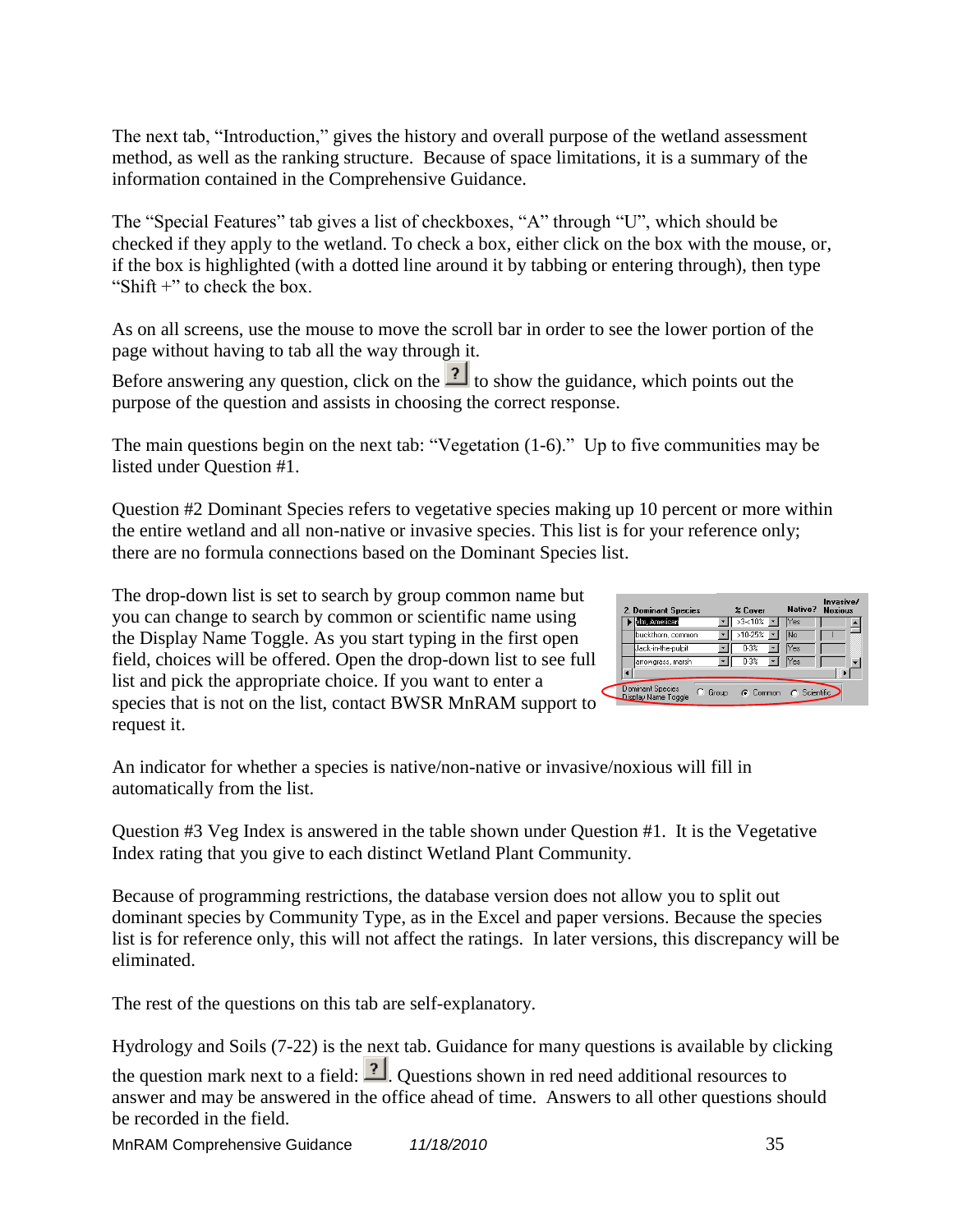Buffer and Shore (23-34) is the next tab. Questions #24-26: remember that these refer to *all* the land surrounding the wetland out to 50 feet, whether or not it would be considered "buffer." See the definition provided in the guidance to Question 23. The total of the three boxes for each question must add up to 100 or you will not be able to move off of that tab.

The next set of tabs, starting with Habitat (35-47) is "in back" of the first row. When you click on any of these rear tabs, the entire second row of tabs moves forward.

Questions #37 and #38: click on the box labeled "image" to see the choices.

## **5.4 Summary and Reports**

The last tab summarizes the functional ratings using preset formulas to calculate final scores for each function. Because there are four ways to calculate and report vegetative diversity and integrity, these results are listed separately.

| <b>Minnesota Routine Assessment Method for Evaluating Wetland Functions Version 3.3</b><br>E. |                                                    |                                                                       |                                                               |                                   |                                              |                                                          |
|-----------------------------------------------------------------------------------------------|----------------------------------------------------|-----------------------------------------------------------------------|---------------------------------------------------------------|-----------------------------------|----------------------------------------------|----------------------------------------------------------|
| Search for Wetland: Fortinbras Slough                                                         |                                                    | $\mathbf{v}$                                                          | Active Wetland: Fortinbras Slough                             |                                   |                                              | Questions in red should be answered prior to site visit. |
| General Information                                                                           | Introduction                                       | <b>Special Features</b>                                               | Vegetation $(1 - 6)$                                          |                                   | Hydrology and Soils (7 - 22)                 | Buffer and Shore (23 - 34)                               |
| Habitat (35 - 47)                                                                             | Value (48 - 57)                                    |                                                                       | Groundwater (58 - 63)                                         |                                   | Additional Information (64 - 72)             | Summary                                                  |
| $\nabla$ Complete                                                                             |                                                    |                                                                       |                                                               |                                   | Refresh                                      | Print Summary                                            |
| <b>Vegetative Diversity</b>                                                                   | 3a.<br>Proportion<br>of Wetland<br>(Percent Given) | $3b$ .<br>Individual<br>Community<br><b>Scores</b><br>NegQuality Indi | Зс.<br><b>Highest</b><br><b>Rated</b><br>Community<br>Quality | 3d<br>Non-<br>Weighted<br>Average | $\overline{?}$<br>Зе.<br>Weighted<br>Average |                                                          |
| Community #1                                                                                  |                                                    |                                                                       |                                                               |                                   |                                              |                                                          |
| <b>Community #2</b>                                                                           |                                                    |                                                                       |                                                               |                                   |                                              |                                                          |
| Community #3                                                                                  |                                                    |                                                                       |                                                               |                                   |                                              |                                                          |
| <b>Community #4</b>                                                                           |                                                    |                                                                       |                                                               |                                   |                                              |                                                          |
| Community #5                                                                                  |                                                    |                                                                       |                                                               |                                   |                                              |                                                          |
| <b>Community #6</b>                                                                           |                                                    |                                                                       |                                                               |                                   |                                              |                                                          |
| Community #7                                                                                  |                                                    |                                                                       |                                                               |                                   |                                              |                                                          |
| <b>Overall Wetland</b><br><b>Vegetative Diversity</b>                                         |                                                    |                                                                       |                                                               |                                   |                                              |                                                          |
| <b>Maintenance of</b><br><b>Hydrologic Regime</b>                                             |                                                    |                                                                       |                                                               |                                   |                                              |                                                          |

Check the Complete box and press <Refresh> to see the summary values on screen. <Print Summary> will show a one-page report of the functional ratings. That report may be printed for inclusion in reports.

To get a listing of the responses to all the questions, use the Individual Site Report. This report does not show the functional ratings, just the values you entered for each question. A description of the reports is given in Sections 5.5.5 – 5.5.7.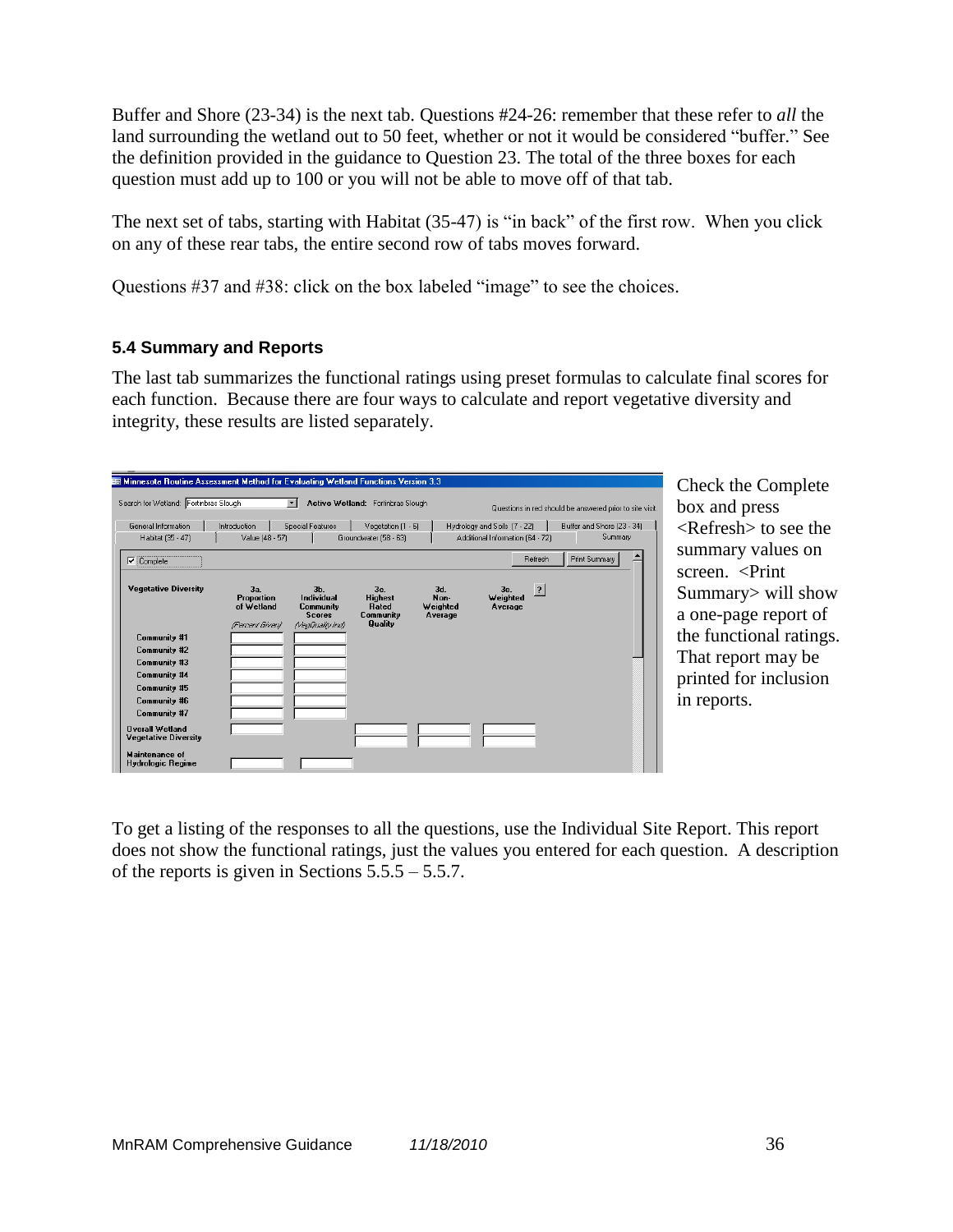### **5.5 Extra Features**

#### *5.5.1 WETLAND PHOTO*

First, load digital wetland photos into a specified drive and folder. Pressing <Photos> at the General Information tab will bring up a window for handling photo files. The "open folder" icon allows you to browse to the location where you stored the photos and link them to the site. Although not required, a standard naming convention to tracking photos is advised. One method is to name with the full Wetland ID, with the numbers given by County, Township, Range, Section, ID, and Letter. The camera icon, when clicked, will open the photograph. Double-click the photo to return to the database record. Although more than one photo may be linked to a site, be aware that photo records take up a great deal of disk space and plan accordingly.



### *5.5.2 IMPORT-EXPORT DATA*

"Import/Export Data" is used to export assessment data from one database and import that data into another copy of the database. This feature is useful when it is desirable to compile data from multiple users into a single location or to import existing data into a newer version of the database. Only records that have had the "Complete" box checked (on the "General Information" tab) will be included in the export. Click on the import data box, type in the specific file path (including a " $\mathcal{C}$ ") at the end of the first line and type in the folder name in the user box) where the data the data is located, select import or export and click <Import Record>.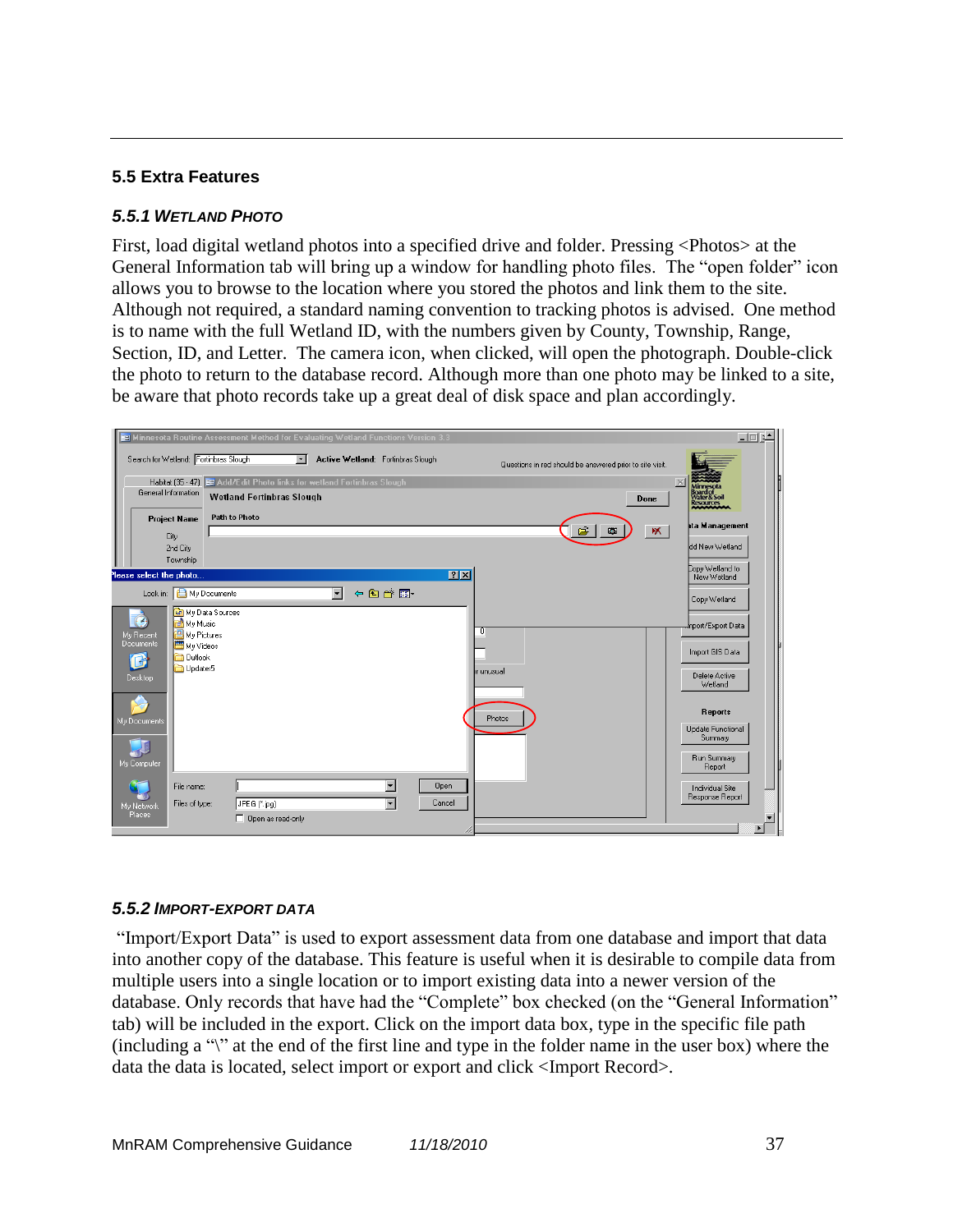## *5.5.3 IMPORT GIS DATA*

Three types of GIS data can be imported using this feature. Import data must be set up in a comma-delimited file format in the exact order shown below. The dialog box describes three options: which are described below along with the data that is included in each import routine:

| Option | Description                                                                                   | Data included                         |
|--------|-----------------------------------------------------------------------------------------------|---------------------------------------|
| #      |                                                                                               |                                       |
|        | <b>Update Wetland Areas:</b>                                                                  | Wetland ID, wetland size (in acres)   |
|        | "WETLAND ID","INFOCURRENTSIZE"                                                                |                                       |
|        | date Gen'l Information:                                                                       | Wetland ID, first city, second city   |
|        | "Wetland_id","InfoCityName","InfoCityName2","InfoSub                                          | (leave blank if only in one city),    |
|        | watershed"                                                                                    | subwatershed                          |
| 3      | <b>Update GIS Fields:</b>                                                                     | Wetland ID, Questions $# 19, 21, 58,$ |
|        | "Wetland_ID","Q19_val","Q21_val","Q58_val","Q60_val","Q51<br>val","Q04 val","Q35 val","6 val" | 60, 51, 4, 35, 36                     |

For each Wetland ID included in an import file, the data included in each import routine will be overwritten over any existing data in the database. If a blank is provided for any of the data, a null value will be entered for that question within that Wetland ID record.

## *5.5.4 COPY WETLAND TO NEW WETLAND / COPY WETLAND RECORD*

This time-saver feature allows all the ratings of one wetland assessment record to be copied into the record of another. This feature is most useful during inventory situations for wetlands with similar morphological characteristics, location, land uses, and hydrologic features. The receiving record must be reviewed with care to ensure that important, but subtle differences are not overlooked. It is recommended that you use this only with wetlands that are in close proximity to each other on the landscape.

If you already have Wetland Names entered for both the "to be copied" site and the duplicate wetland, use the simple <Copy Wetland> button. Otherwise, <Copy Wetland to New Wetland> allows you to create a new wetland record "on the fly".

| E Copy Wetland to an existing Wetland                                                                                                                                  | $\overline{\mathbf{x}}$ | E Copy Wetland to a new Wetland                                                                                                        | $\mathbf{x}$              |
|------------------------------------------------------------------------------------------------------------------------------------------------------------------------|-------------------------|----------------------------------------------------------------------------------------------------------------------------------------|---------------------------|
| Copy a Wetland Assessment Record to Another Record<br><b>FROM:</b><br>TO:<br>Done<br><b>Select destination Wetland</b><br><b>Select Source Wetland</b><br>Copy Wetland |                         | Copy a Wetland Assessment Record to Another Record<br><b>FROM:</b><br>TO:<br>Enter name of new Wetland<br><b>Select Source Wetland</b> | Done<br><b>Create New</b> |

### *5.5.5 UPDATE FUNCTIONAL SUMMARY*

This feature is used to update added data to the report tables during a working session. Wetland subsets can be chosen here similar to the reporting feature. Update Functional Summary **must be**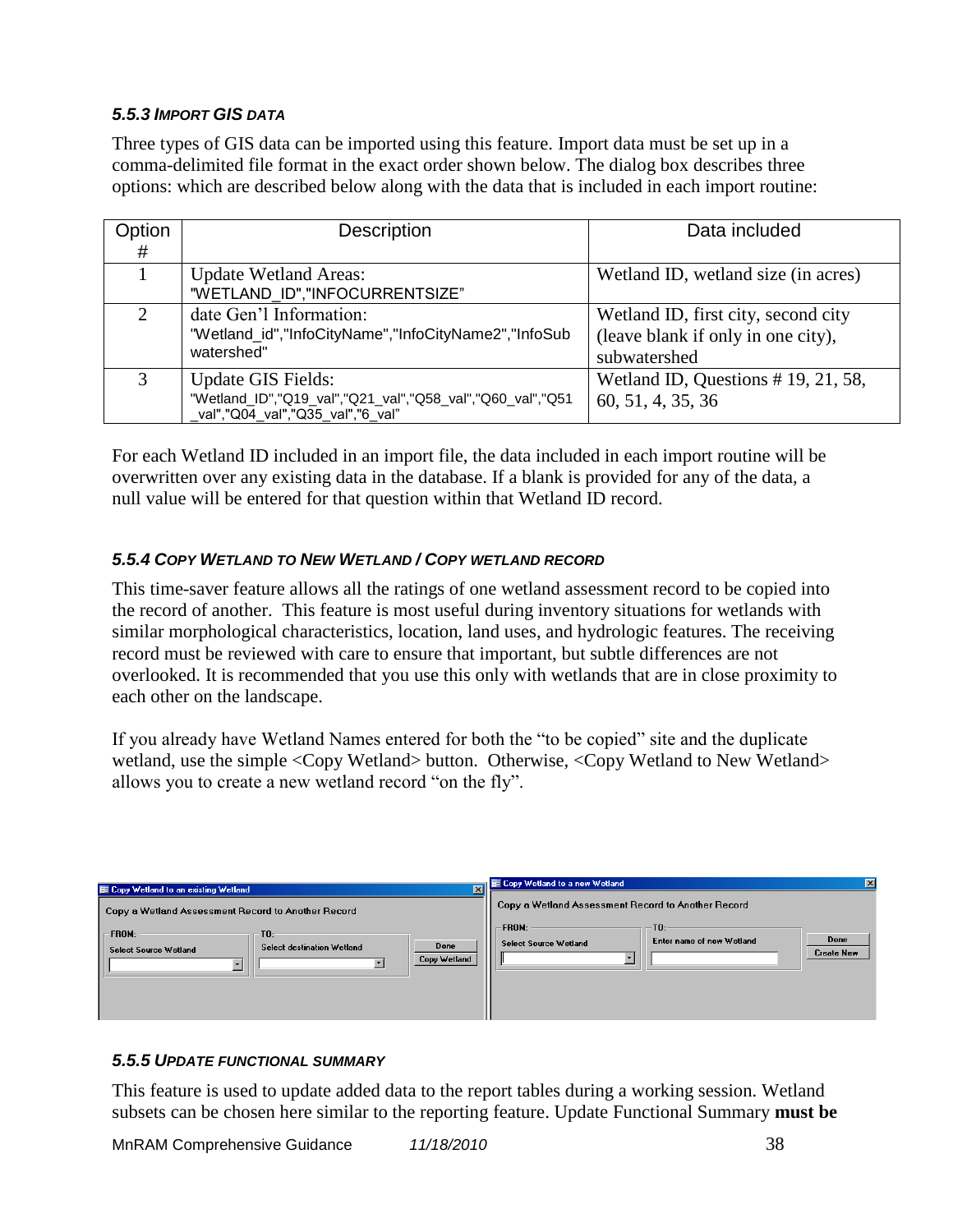**run** during a working session **prior to running reports**, otherwise, data entered during the working session will not appear in the reports.

## *5.5.6 RUN SUMMARY REPORT*

Two reports can be generated:

- 1) Functional Assessment Summary (this is a two-page report).
- 2) Wetland Community Summary.

Because wetland vegetative community information can be extensive and is often used for different purposes, this report is separate from the functional rating report.

You can choose to view the ratings as either Numeric (i.e. 0.64, 1.0) or Text (i.e. high, medium, low). Choosing the numeric view allows you to see how close a rating may have been to the next category (a rating of 0.65, for example, will result in a Medium rating, whereas a 0.66 is High).

Each report can be run with either all data (every site will appear) or filtered by subset categories: Complete/Incomplete, Project, City, and Subwatershed.

If you want to be able to see the results from a group of sites, name all the sites with the same Project Name (i.e. "Timber Woods Development"). If you want the results of one site, choose a unique Project Name for that site (i.e. "Haldeman Driveway Project").

For a comprehensive report showing both vegetative and functional rating information together from a single site, with both numeric and text ratings, press the <Print Summary> button on the Summary tab. You can print the report that appears onscreen.

### *5.5.7 INDIVIDUAL SITE REPORT*

The last report button on the General Information tab will produce a report that shows the responses to most questions. If you need to show this in a report or want to compare input between two or more sites, this report provides a concise record of the entries. It does not provide a summary of the results, however: to get a record of the functional ratings, go the Summary tab and choose <Print Summary>.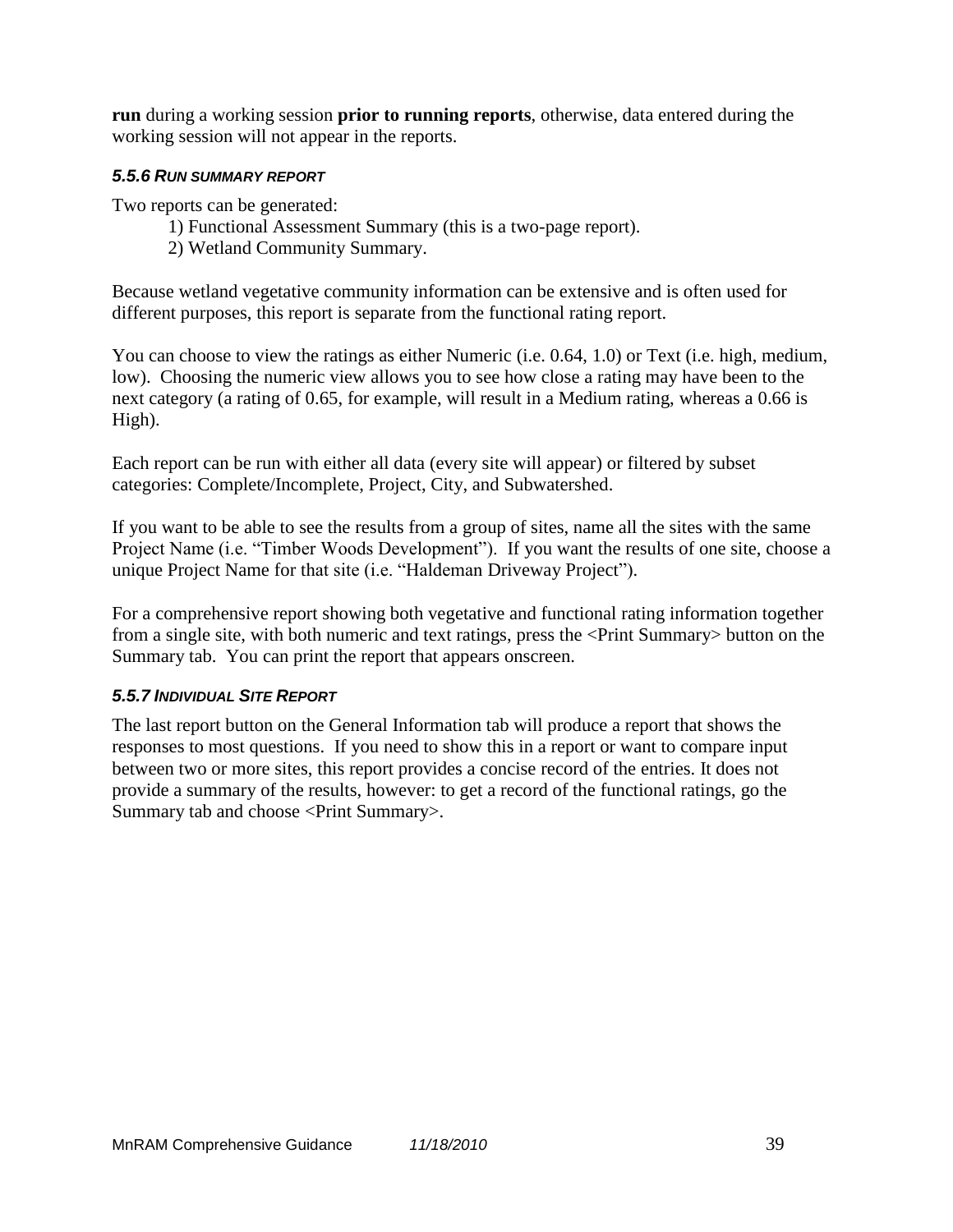## **5.6 Using the Data—Management Classification**

Once wetlands have been assessed, the data stored in the MnRAM database may be used for local planning, regulatory determinations, or other general use. Wetland Management Classification is intended to give local resource managers a framework for using the wetland data to make land use and wetland management decisions. The Wetland Management Classification system provides a scientifically based approach to ranking wetland functions. A document explaining the Management Classification system is available at the BWSR website. The last two pages show the flow charts that have been programmed into the MnRAM database.

There are two prepared options for sorting wetlands, Basic and Increased Protection. The results of both sort options are given at the end of the Summary page.

|                                                                                                        | Questions in red should be answered prior to site visit.                                                                                                   |                                |
|--------------------------------------------------------------------------------------------------------|------------------------------------------------------------------------------------------------------------------------------------------------------------|--------------------------------|
| General Information<br><b>Special Features</b><br>Introduction<br>Value (48 - 57)<br>Habitat (35 - 47) | Vegetation $[1 - 6]$<br>Hydrology and Soils (7 - 22)<br>Buffer and Shore [23 - 34]<br>Summary<br>Groundwater (58 - 63)<br>Additional Information (64 - 72) | ater & So                      |
| Stormwater and Urban                                                                                   |                                                                                                                                                            | <b>ESOUrces</b>                |
| 0.50<br>Development<br>Exceptional                                                                     |                                                                                                                                                            | Data Management                |
| <b>Additional Stormwater</b><br>0.71<br>High<br><b>Treatment Needs</b>                                 |                                                                                                                                                            | Add New Wetland                |
|                                                                                                        |                                                                                                                                                            |                                |
| <b>Wetland Managment Classification</b>                                                                |                                                                                                                                                            | Copy Wetland to<br>New Wetland |
| <b>Basic Wetland Protection: Manage 1</b>                                                              | <b>Increased Wetland Protection: Preserve</b>                                                                                                              |                                |
| <b>Properties</b><br>Wetland Sensitivity to Stormwater and Urban Development                           | <b>Propertries</b>                                                                                                                                         | Copy Wetland                   |
| <b>&amp; Vegetative Diversity</b>                                                                      | Wetland Sensitivity to Stormwater and Urban<br><b>Development &amp; Vegetative Diversity</b>                                                               | Import/Export Data             |
| Property rating(s)                                                                                     | Property ratings(s)                                                                                                                                        | Import GIS Data                |
| <b>High &amp; Moderate</b>                                                                             | <b>High &amp; Moderate</b>                                                                                                                                 |                                |
|                                                                                                        |                                                                                                                                                            | Delete Active<br>Wetland       |
|                                                                                                        |                                                                                                                                                            |                                |
|                                                                                                        |                                                                                                                                                            | Reports                        |
|                                                                                                        |                                                                                                                                                            | Update Functional<br>Summary   |
|                                                                                                        |                                                                                                                                                            | Run Summary                    |

Also shown are the functions and ratings that caused the wetland to fall into the management category shown. Understanding how management classification works is easiest using the visual aide of the flowcharts.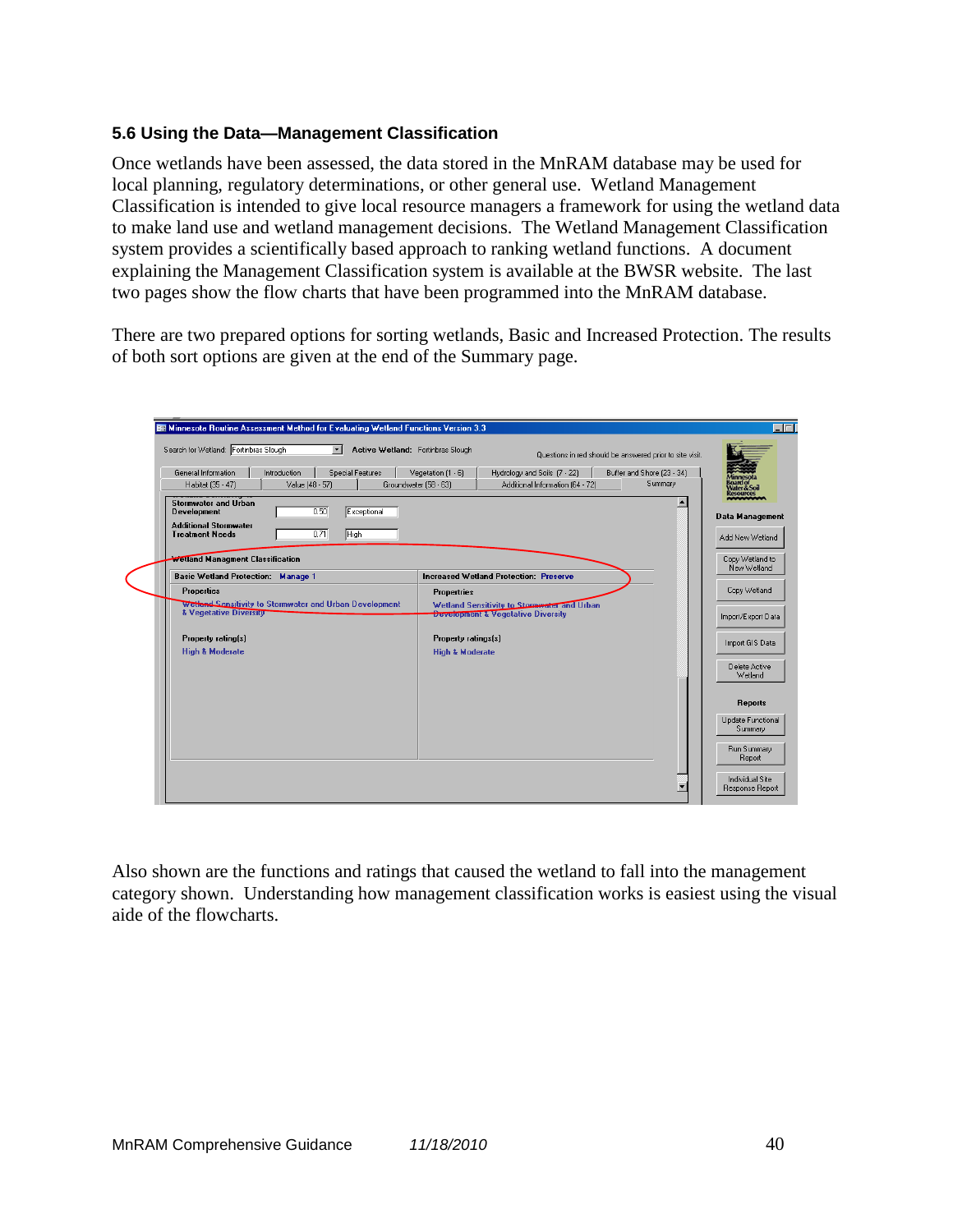GENERAL NOTE: Some questions are not applicable to particular wetlands and will be scored N/A. In these cases, rather than count N/A as zero, an alternate equation is provided that eliminates the question from the formula altogether. Because not every question has N/A as an option, formulas that do not include N/A-option questions have only one configuration.

Formulas with a "reverse rating" (marked as "R") take the actual response and "flip" its value for the calculation, so that a question response of "A" high (value of 1.0) will be calculated as low (value of 0.1). In such a formula, medium ratings stay medium.

## *6.1 VEGETATIVE DIVERSITY/INTEGRITY*

## **Table 3: Vegetative Diversity/Integrity Summary**

The functional rating is based primarily on the diversity of vegetation within the wetland in comparison to an undisturbed condition for that wetland type. An exceptional rating results from one of the following conditions: 1) highly diverse wetlands with virtually no non-native species, 2) rare or critically impaired wetland communities in the watershed, or 3) the presence or previous sighting of rare, threatened, or endangered plant species. A high rating indicates the presence of diverse, native wetland species and a lack of non-native or invasive species. Wetlands that rate low are primarily dominated by non-native and/or invasive species.

This table may be used when calculating Vegetative Diversity/Integrity Functional Index manually. It shows four options for calculating and presenting floristic data. If you are entering data directly into the MnRAM database, this table does not apply.

|                     | 3A                | 3B                | 3C             | 3D           | 3E              |
|---------------------|-------------------|-------------------|----------------|--------------|-----------------|
|                     | <b>Proportion</b> | <b>Individual</b> | <b>Highest</b> | Non-Weighted | Weighted        |
|                     | of Wetland        | <b>Community</b>  | <b>Quality</b> | Average      | Average         |
|                     |                   | <b>Scores</b>     |                |              |                 |
| Community #1        | Т                 | A                 |                | A            | A               |
| Community #2        | U                 | B                 |                | B            | B               |
| Community #3        | V                 | $\mathbf C$       |                | $\mathbf C$  | $\mathbf C$     |
| <b>Community #4</b> | W                 | D                 |                | D            | D               |
| Community #5        | X                 | E                 |                | E            | E               |
| Community #6        | Y                 | F                 |                | F            | F               |
| Community #7        | Z                 | G                 |                | G            | G               |
| Wetland             | 1.0               |                   | <b>Highest</b> | $(A+B+C+D+E$ | $(A*T)+(B*U)$   |
| <b>Rating Value</b> |                   |                   | <b>Value</b>   | $+F+G)/7=$   | $)+(C*V)+(D$    |
|                     |                   |                   |                | Ave.         | *W)+( $E^*X$ )+ |
|                     |                   |                   |                |              | $(F^*Y)+(G^*Z)$ |
|                     |                   |                   |                |              | $= Wt$ . Ave.   |

If any questions #4-6 are answered yes and/or if any of the Special Features b, d, or i have been selected, enter Exceptional for the functional index. If not, compute the contribution to vegetative diversity and integrity by each plant community by doing the following: multiply the ranking for each community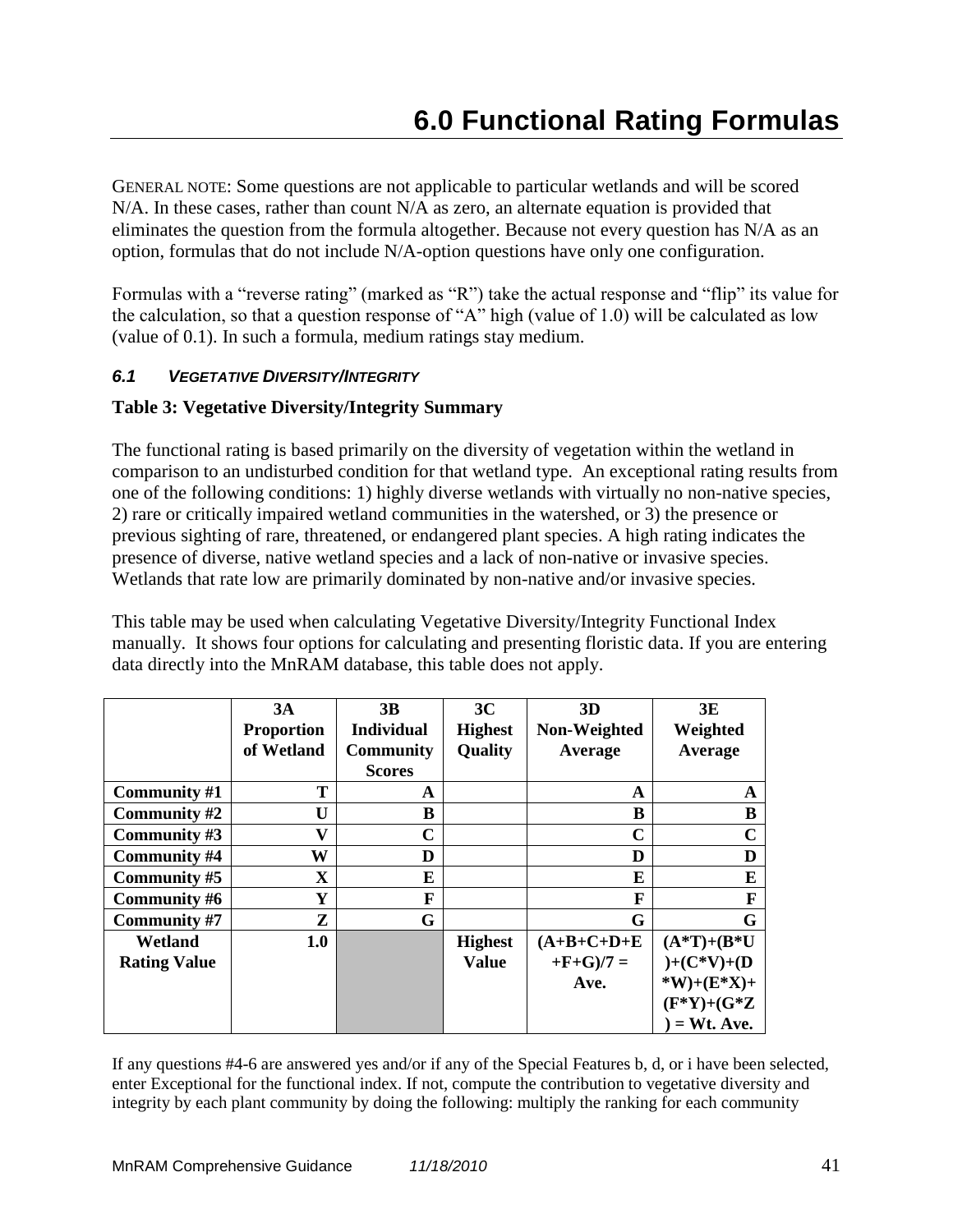(Question #3b) by its total proportion in Question 3a (percent of total). Then, the functional index for the entire wetland can be calculated four ways (as follows) and should be utilized according to the scope of the project:

- **3b) Individual Community Scores:** maintain raw data as recorded.
- **3c) Highest Quality Community:** report the highest-functioning community.
- **3d) Non-Weighted Average Quality of all Communities:** straight average
- **3e) Weighted Average Quality Based on Percentage of Each Community:** multiply each community rating by its percentage, then add all together.

|                      | <b>Vegetative Diversity/Integrity</b>  |                                                                  |                                                                                                                                                                   |                                 |                         |  |  |
|----------------------|----------------------------------------|------------------------------------------------------------------|-------------------------------------------------------------------------------------------------------------------------------------------------------------------|---------------------------------|-------------------------|--|--|
|                      | За.<br><b>Proportion</b><br>of Wetland | $3b$ .<br><b>Individual</b><br><b>Community</b><br><b>Scores</b> | 3c. Highest<br>Rated<br><b>Community</b><br>Quality                                                                                                               | 3d. Non-<br>Weighted<br>Average | 3e. Weighted<br>Average |  |  |
| Community #1         | Т                                      | A                                                                | If Spec. Features b, d or i are checked then rate<br><b>Exceptional</b> (2);<br>if either question 4, 5, or 6 are Yes, then rate<br><b>Exceptional (2); else:</b> |                                 |                         |  |  |
| Community #2         | U                                      | B                                                                |                                                                                                                                                                   |                                 |                         |  |  |
| Community #3         | V                                      | C                                                                |                                                                                                                                                                   |                                 |                         |  |  |
| Community #4         | W                                      | D                                                                |                                                                                                                                                                   |                                 |                         |  |  |
| Community #5         | $\mathbf x$                            | E                                                                |                                                                                                                                                                   |                                 |                         |  |  |
| Community #6         | Y                                      | F                                                                |                                                                                                                                                                   |                                 |                         |  |  |
| Community #7         | Z                                      | G                                                                |                                                                                                                                                                   |                                 |                         |  |  |
| <b>Overall</b>       | 1.0                                    |                                                                  | : Highest                                                                                                                                                         | $: (A+B+C+$                     | : $(A^*T)+(B^*$         |  |  |
| <b>Wetland Value</b> |                                        |                                                                  | Value of A-G                                                                                                                                                      | $D+E+F+G$ )/7                   | $U)+(C*V)+$             |  |  |
| Rating               |                                        |                                                                  |                                                                                                                                                                   | $=$ Ave.                        | $(D^*W) + (E^*$         |  |  |
|                      |                                        |                                                                  |                                                                                                                                                                   |                                 | $X)+(F*Y)+($            |  |  |
|                      |                                        |                                                                  |                                                                                                                                                                   |                                 | $G^*Z$ = Wt.            |  |  |
|                      |                                        |                                                                  |                                                                                                                                                                   |                                 | Ave.                    |  |  |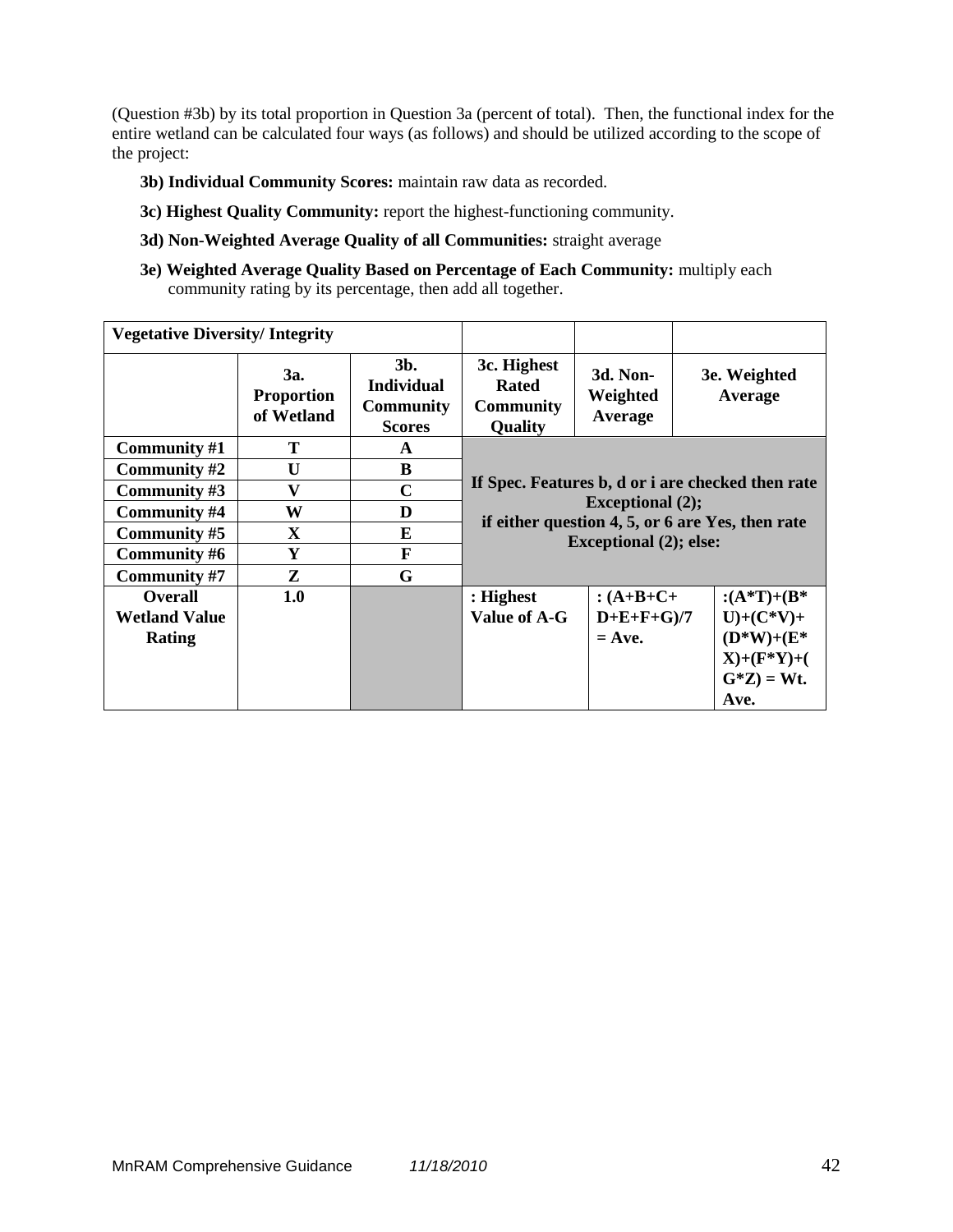## *6.2 MAINTENANCE OF CHARACTERISTIC HYDROLOGIC REGIME*

A wetland's hydrologic regime or hydroperiod is the seasonal pattern of the wetland water level that is like a hydrologic signature of each wetland type. It defines the rise and fall of a wetland's surface and subsurface water. The constancy of the seasonal patterns from year to year ensures a reasonable stability for the wetland<sup>24</sup>. The ability of the wetland to maintain a hydrologic regime characteristic of the wetland type is evaluated based upon wetland soil and vegetation characteristics, land use within the wetland, land use within the upland watershed contributing to the wetland, and wetland outlet configuration. Maintenance of the hydrologic regime is important for maintaining a characteristic vegetative community, and is closely associated with other functions including flood attenuation, water quality and groundwater interaction.

Measures the degree of human alteration of the wetland hydrology, either by outlet control or by altering immediate watershed conditions. Each parameter is weighted equally.

| MnRAM# | Excel $#$       | Variable Description                    | Type of Interaction |
|--------|-----------------|-----------------------------------------|---------------------|
|        | E17             | Outlet—natural hydrologic regime        | Controlling         |
| 14     | E18             | Dominant upland land use                | Compensatory        |
|        | E <sub>19</sub> | Soil condition/wetland                  | Compensatory        |
| 20 R   | F24             | Stormwater runoff/pretreatment-Reversed | Compensatory        |

Hydrologic Regime Index =  $(13+14+15+20)$ <sub>reverse</sub> $)/4$ 

## *6.3 FLOOD AND STORMWATER STORAGE/ATTENUATION*

A wetland's ability to provide flood storage and/or flood wave attenuation is dependent on many characteristics of the wetland and contributing watershed. Characteristics of the subwatershed that affect the wetlands ability to provide flood storage and attenuation include: soil types, land use and resulting stormwater runoff volume, sediment delivery from the subwatershed, and the abundance of wetlands and waterbodies in the subwatershed. Wetland characteristics which affect the wetland's ability to store and or attenuate stormwater include: condition of wetland soils; presence, extent, and type of wetland vegetation; presence and connectivity of channels; and most importantly outlet configuration. Higher rated wetlands will have an unaltered or restricted outlet, undisturbed wetland soils, dense emergent vegetation without channels, a high proportion of impervious surfaces in the subwatershed, large runoff volumes, clayey upland soils, and few wetlands present within the subwatershed.

This formula is based on the Surface Water Storage Functional Capacity Index scoring concept and equation<sup>25</sup>. The formula was altered with the addition of three surface flow characteristics and two stormwater runoff parameters (Stormwater Runoff Quality/Quantity and Subwatershed Wetland Density) along with the removal of two parameters (Soil Porosity and Subsurface Outlet, which is already characterized in another parameter). This index is comprised of 5 primary processes, which are weighted equally; included in each major process are one to three characteristics that equally contribute to that process.

 $\overline{a}$ 

<sup>&</sup>lt;sup>24</sup> Mitsch and Gosselink, 2000

 $25$  Lee et al., 1997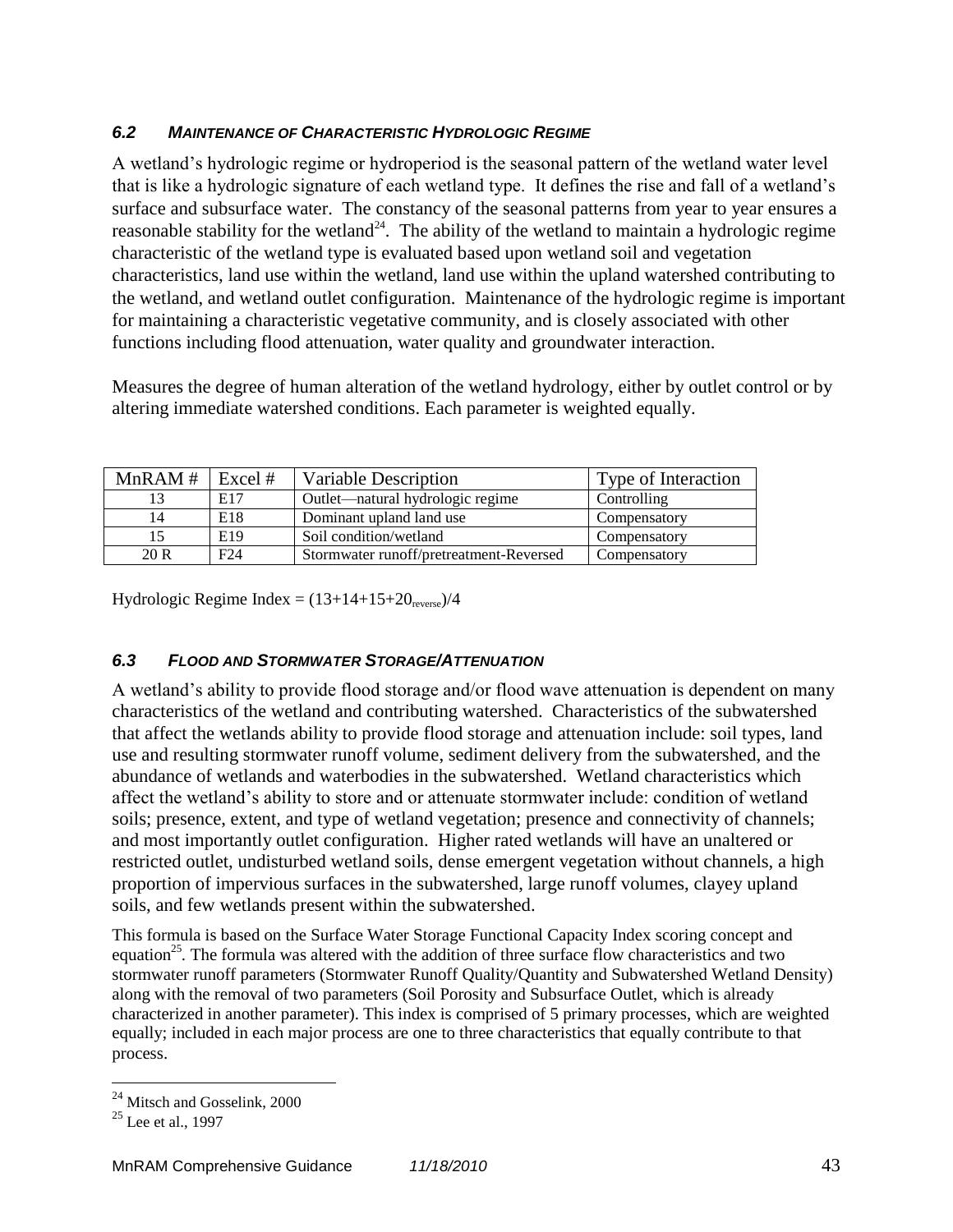- 1. **Outlet Characteristics**: Outlet characteristics
- 2. **Upland Watershed**: Upland land use, Upland soils,
- 3. **Wetland Condition/Land Use**: Wetland land use, sediment delivery
- 4. **Runoff Characteristics:** Stormwater runoff quality/quantity, subwatershed wetland density
- 5. **Surface Flow Characteristics**: Flow-through emergent vegetation density, surface flow characteristics

## **Flood and Stormwater Storage Index Computation:**

**Entire Formula:** Outlet for flood retention $\{12\} + ($ Dominant upland use $\{14_{\text{reversed}}\} +$  Upland soils $\{19\}/2$ + (Soil condition{15} + Sediment delivery{18})/2 + Stormwater runoff pretreat&det{20} + Subwatershed wetland density $\{21\}/2 +$  (Percent emergent vegetative cover $\{16\} +$  Flow-through emergent vegetative roughness $\{17\}$  + Channels/sheet flow $\{22\}/3$ /3)/5.

**1**. If 12=0, then: ((14 reversed +19)/2+(15+18)/2+(20+21)/2+(16**+**17+22)/3)/4

**2**. If 12>0, then: (12+(14 reversed +19)/2+(15+18)/2+(20+21)/2+(16+17+22)/3)/5

No changes to the formula are necessary if 16=0.

| MnRAM# | Excel #         | Variable Description                 | Type of Interaction  |
|--------|-----------------|--------------------------------------|----------------------|
| 12     | E16             | Outlet-flood attenuation             | Controlling-optional |
| $14-R$ | F18             | Dominant upland land use-reversed    | Compensatory         |
| 19     | E23             | Upland soils                         | Compensatory         |
| 15     | E <sub>19</sub> | Soil condition                       | Compensatory         |
| 18     | E22             | Sediment delivery                    | Compensatory         |
| 20     | E24             | Stormwater pretreatment &detention   | Compensatory         |
| 21     | E25             | Subwatershed wetland density         | Compensatory         |
| 16     | F20             | Emergent vegetation % cover          | Comp.-optional       |
| 17     | E <sub>21</sub> | Emergent vegetation flood resistance | Comp.—optional       |
| 22     | E <sub>26</sub> | Channels/sheet flow                  | Compensatory         |

### Flood and Stormwater Storage/Attenuation Variables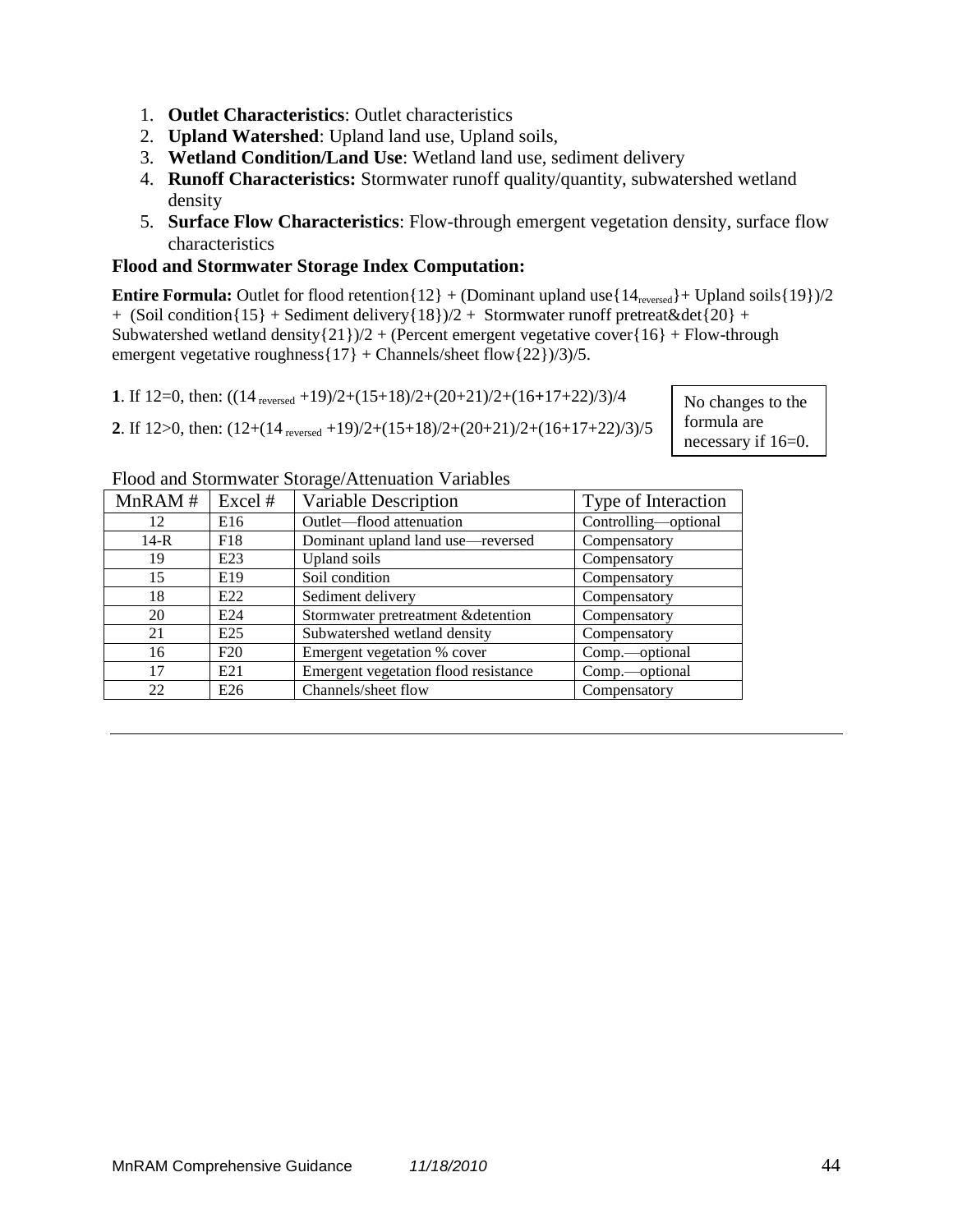## *6.4 DOWNSTREAM WATER QUALITY PROTECTION*

This rates the wetland's ability and opportunity to protect valuable downstream resources. Valuable downstream resources include recreational waters (i.e. lakes, streams, rivers, creeks, etc) and potable water supplies. The level of functioning is determined based on runoff characteristics, sedimentation processes, nutrient cycling, and the presence and location of significant downstream water resources. Runoff characteristics that are evaluated include: land use and soils in the upstream watershed, the stormwater delivery system to the wetland, and sediment delivery characteristics. The ability of the wetland to remove sediment from stormwater is determined by emergent vegetation and overland flow characteristics. A high nutrient removal rating indicates dense vegetation and sheet flow to maximize nutrient uptake and residence time within the wetland. The opportunity for a wetland to protect a valuable water resource diminishes with distance from the wetland so wetlands with valuable waters within 0.5 miles downstream have the greatest opportunity to provide protection, as do those that receive more (and less-treated) runoff.

#### Compute Functional Index for Downstream Water Quality Protection

This functional index computation was derived from a combination of Nutrient Cycling and Retention of Particulates functions in the HGM Prairie Pothole draft guidebook<sup>54</sup> with the downstream sensitivity concept from *The Minnesota Wetland Evaluation Methodology.* Three major processes make up equal portions of the Downstream Water Quality Protection function<sup>26</sup> with a measure of opportunity to protect downstream resources; each process is comprised of two to four observable parameters.

- 1. **Rate, Quantity, and Quality of Runoff to the Wetland**: this is characterized by the conditions in the upstream watershed; both land use and soils, that affect the sediment and nutrient loads to the wetland, and by the existing storm water delivery system to the wetland (Upland watershed conditions, storm water runoff, evidence of sediment delivery, and upland buffer each comprise 1/16 of the entire downstream water quality functional index based on their contribution to sediment removal).
- 2. **Sedimentation**: this is characterized by the presence of flow-through emergent vegetation density and by the overland flow characteristics within the wetland. A wetland with primarily sheet flow through the wetland and dense emergent vegetation density will allow sediment to drop out more effectively than a wetland with channel flow and no vegetation (When all parameters are applicable; emergent vegetative density and overland flow characteristics each make up 1/8 of the total downstream water quality functional index based on their contribution to sediment removal).
- 3. **Nutrient Uptake**: this is characterized by the outlet configuration and vegetative characteristics. A wetland with long water retention times has more capacity to remove nutrients from the water column via physical and biological processes. Vegetation slows floodwaters by creating frictional drag in proportion to stem density which allows sediment particles to settle out, thereby improving the water quality for downstream uses (Outlet characteristics and vegetative density each make up 1/8 of the total downstream water quality functional index based on their contribution to nutrient uptake).
- 4. **Downstream Sensitivity**: if the wetland contributes to the maintenance of water quality within one-half mile of a recreational water body or potable water supply source downstream, it operates at a higher functioning level than a similar wetland farther from or without significant

 $\overline{a}$ 

<sup>&</sup>lt;sup>26</sup> Derived from a combination of Nutrient Cycling and Retention of Particulates functions in the HGM Prairie Pothole draft guidebook (Lee et al., 1997) with the downstream sensitivity concept from *The Minnesota Wetland Evaluation Methodology.*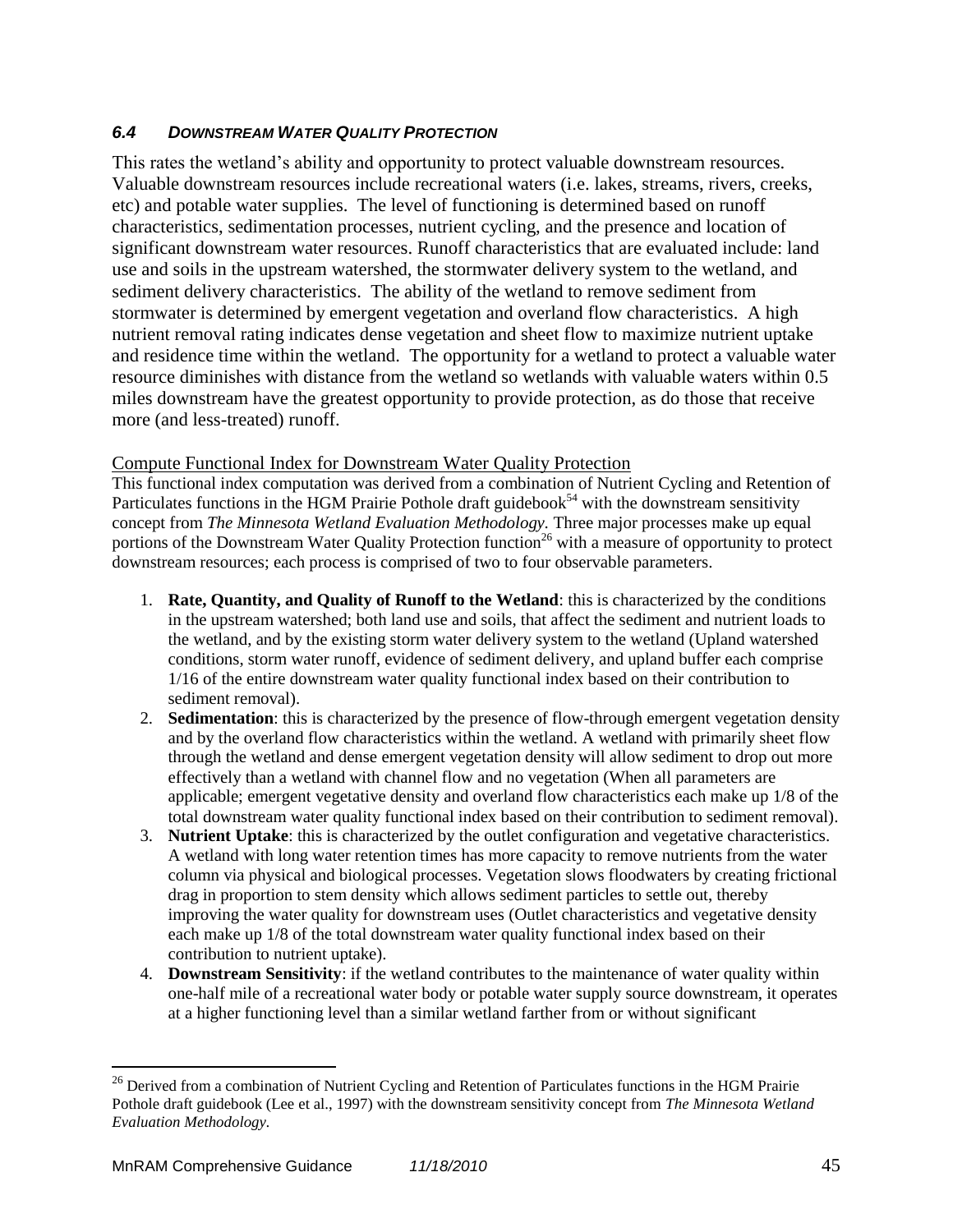downstream water resources (This factor accounts for ¼ of the total downstream water quality functional index).

## **Downstream Water Quality Functional Index Computations:**

**1**. If 12=0, then: (14+20+18+(**23+24+26**)/3+(**16**+17)/2+27)/6 **2**. If 12>0, then: (14+20+18+(**23+24+26**)/3+(**16**+17)/2+27+12)/7 No changes to the formula are necessary if 16=0.

#### **Entire Formula:**

(Dominant upland land use  $\{14\}$  + Stormwater runoff pretreatment & detention  $\{20\}$  + Sediment delivery  ${18} +$  (Upland buffer width ${23_{\text{wo}}}$  + Upland buffer vegetative cover  ${24}$  + Upland buffer slope  ${26}$ )/3  $+$  (Flow-through %emergent vegetative cover{16} + Flow-through emergent vegetative roughness{17})/2 + Downstream sensitivity{27}+ Outlet for flood{12})/7

| MnRAM# | Excel #         | Variable Description                        | Type of               |
|--------|-----------------|---------------------------------------------|-----------------------|
|        |                 |                                             | Interaction           |
| 14     | E18             | Dominant upland land use                    | Controlling           |
| 20     | E <sub>24</sub> | Stormwater runoff pretreatment & detention  | Controlling           |
| 18     | E <sub>22</sub> | Sediment delivery                           | Controlling           |
| 23     | G27             | Upland buffer width—water quality valuation | Comp.                 |
| 24     | G28             | Upland area management                      | Comp.                 |
| 26     | G <sub>34</sub> | Upland area slope                           | Comp.                 |
| 16     | F20             | Emergent vegetation (% cover)               | Comp.—optional        |
| 17     | E <sub>21</sub> | Emergent vegetation (roughness coefficient) | Comp.-optional        |
| 27     | E39             | Downstream sensitivity                      | Comp.                 |
| 12     | E <sub>16</sub> | Outlet for flood                            | Controlling--optional |

### Downstream Water Quality Variables

## *6.5 MAINTENANCE OF WETLAND WATER QUALITY*

The sustainability of a wetland is partially driven by the quality and quantity of stormwater runoff entering the wetland. The ability of the wetland to sustain its characteristics is evaluated based on characteristics of the contributing subwatershed and indicators within the wetland. Subwatershed conditions which affect the wetland's sustainability in relation to water quality impacts include: upland land use; sediment delivery characteristics to the wetland; stormwater runoff volumes and rates; and the extent, condition, and width of upland buffer. Indicators of nutrient loading to the wetland indicate that a diverse wetland may not be sustainable. Indicators that a wetland has been affected by nutrient loading include the presence of monotypic vegetation and/or algal blooms.

This functional index was derived from a combination of sources including MNRAM, HGM, WEM, WET, and experiences of the project team. The sustainability of a wetland is partially driven by the quality and quantity of stormwater runoff entering the wetland. The ability of the wetland to sustain its characteristics is evaluated based on characteristics of the contributing subwatershed and indicators within the wetland. Subwatershed conditions which affect the wetland's sustainability in relation to water quality impacts include: upland land use; sediment delivery characteristics to the wetland; stormwater runoff volumes and rates; and the extent,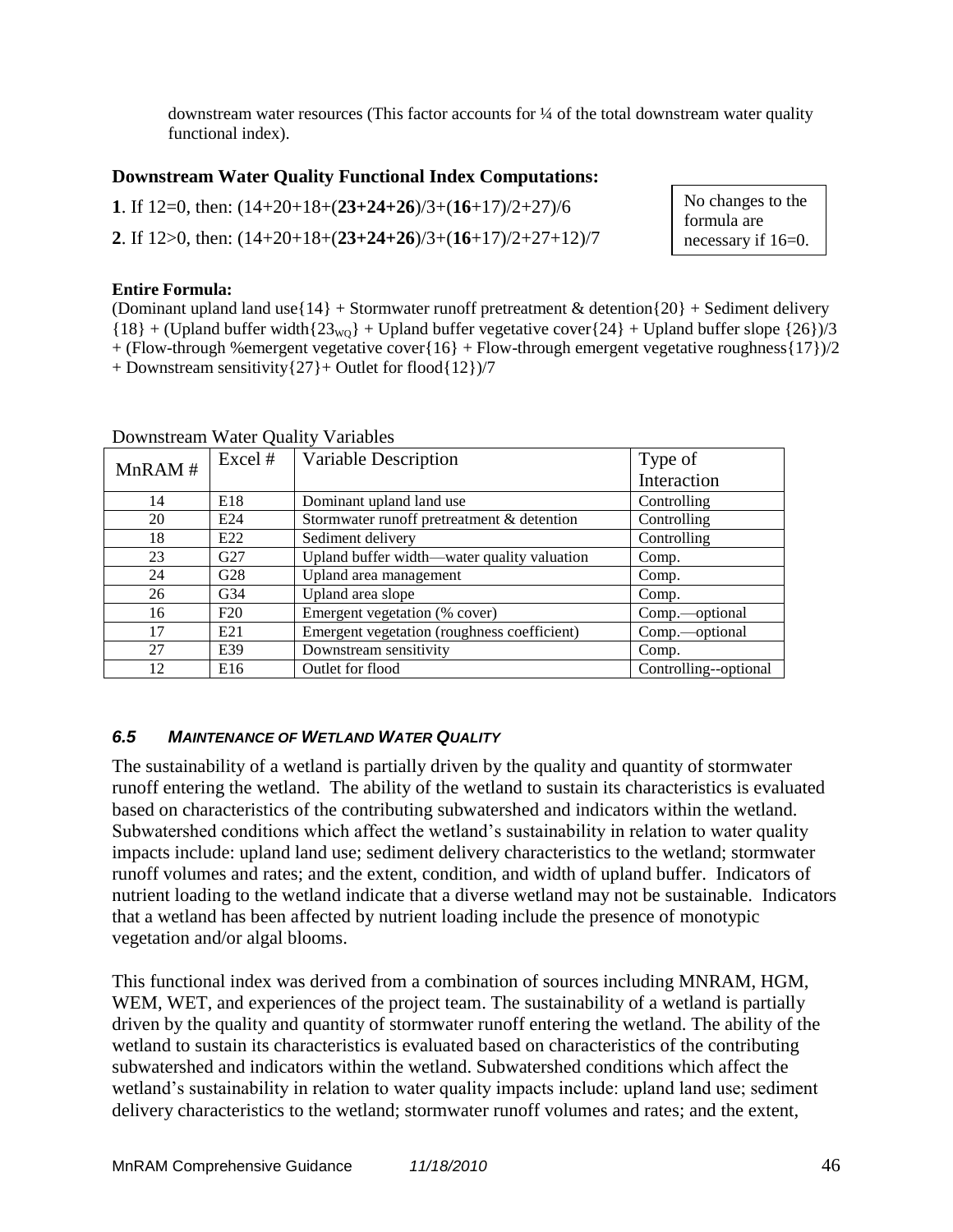condition, and width of upland buffer. Indicators of nutrient loading to the wetland indicate that a diverse wetland may not be sustainable. Indicators that a wetland has been affected by nutrient loading include the presence of monotypic vegetation and/or algal blooms.

## **Wetland Water Quality Functional Index Computation:**

(3e\*2+14+20reversed +(**23**+**24**+**26)/**3+18+28)/7

#### **Entire Formula:**

(Vegetative Diversity/Integrity $\{3e^*2\}$  + Dominant upland land use $\{14\}$  + Stormwater runoff pretreatment & detention ${20<sub>reversed</sub>} + {Upland buffer width{23<sub>WO</sub>} + Upland buffer vegetative cover {24}}$ + Upland buffer slope  $\{26\}/3$  + Sediment delivery  $\{18\}/2$  + Nutrient loading  $\{28\}/7$ 

| MnRAM $#$ | Excel #         | Variable Description                            | Type of<br>Interaction          |
|-----------|-----------------|-------------------------------------------------|---------------------------------|
| 3e        | $D6*2$          | Vegetative Diversity/Integrity                  | Contributing                    |
| 14        | E18             | Dominant upland land use                        | $\overline{\text{Continuting}}$ |
| 20 R      | F24             | Stormwater runoff pretreatment and detention-RR | Contributing                    |
| 23        | G27             | Upland buffer width—water quality valuation     | Contributing                    |
| 24        | G28             | Upland area management                          | Contributing                    |
| 26        | G <sub>34</sub> | Upland area slope                               | Contributing                    |
| 18        | E22             | Sediment delivery                               | Contributing                    |
| 28        | E40             | Nutrient loading                                | Contributing                    |

|  | <b>Wetland Water Quality Variables</b> |
|--|----------------------------------------|
|  |                                        |

This functional index was derived from a combination of sources including MNRAM, HGM, WEM, WET, and experiences of the project team. The sustainability of a wetland is partially driven by the quality and quantity of stormwater runoff entering the wetland. The ability of the wetland to sustain its characteristics is evaluated based on characteristics of the contributing subwatershed and indicators within the wetland. Subwatershed conditions which affect the wetland's sustainability in relation to water quality impacts include: upland land use; sediment delivery characteristics to the wetland; stormwater runoff volumes and rates; and the extent, condition, and width of upland buffer. Indicators of nutrient loading to the wetland indicate that a diverse wetland may not be sustainable. Indicators that a wetland has been affected by nutrient loading include the presence of monotypic vegetation and/or algal blooms.

### *6.6 SHORELINE PROTECTION*

Shoreline protection is evaluated only for those wetlands adjacent to lakes, streams, or deepwater habitats. The function is rated based on the wetlands opportunity to protect the shoreline; i.e. wetlands located in areas frequently experiencing large waves and high currents have the best opportunity to protect the shore. In addition, shore areas composed of sands and loams with little vegetation or shallow-rooted vegetation will benefit the most from shoreline wetlands. The wetland width, vegetative cover, and resistance of the vegetation to erosive forces determine the wetland's ability to protect the shoreline.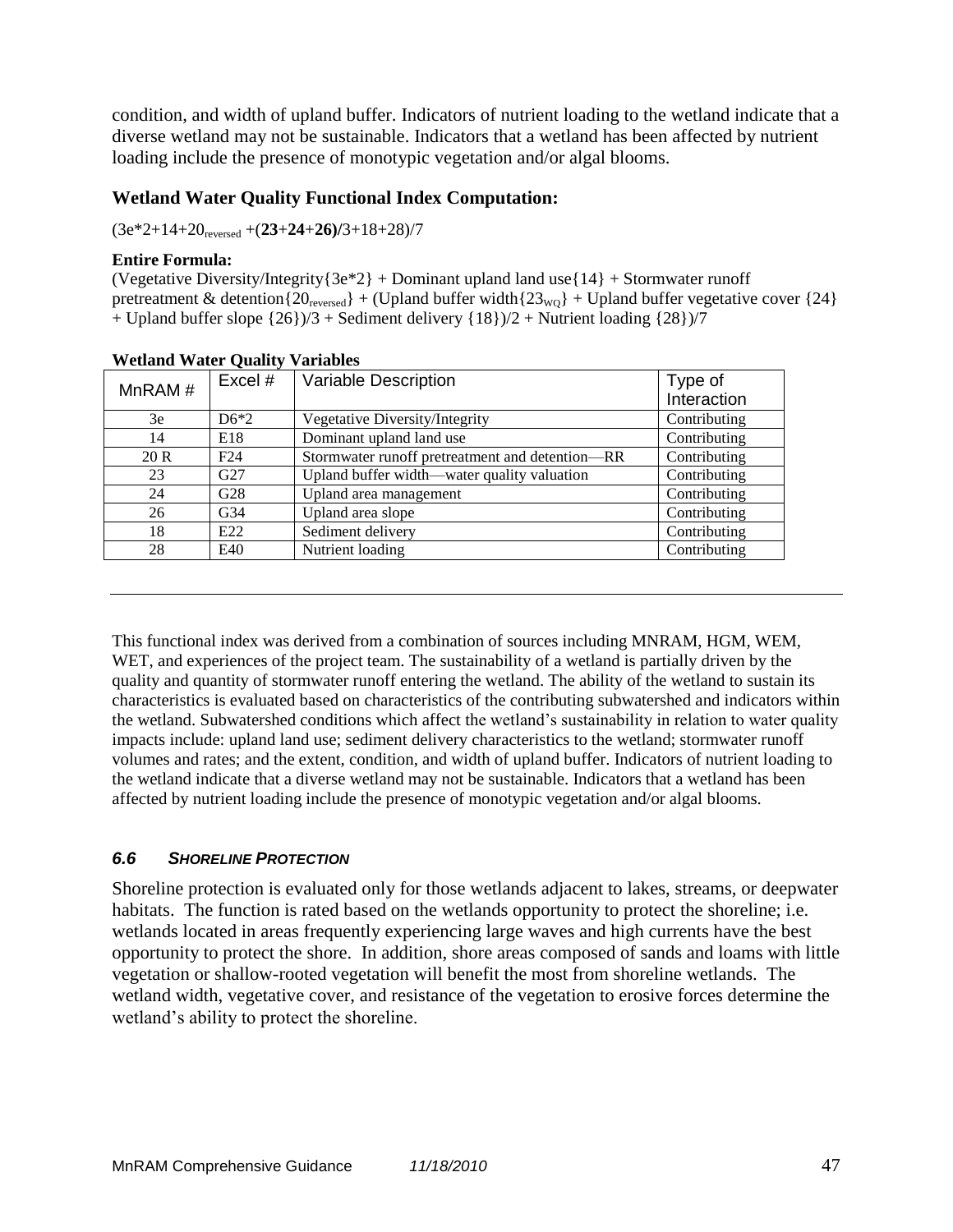| characteristics contribute equally. |     |                                        |                     |  |  |
|-------------------------------------|-----|----------------------------------------|---------------------|--|--|
| MnRAM $\#$   Excel $\#$             |     | Variable Description                   | Type of Interaction |  |  |
| 29                                  | E41 | Shoreline?                             | Controlling         |  |  |
| 30                                  | E42 | Rooted shoreline vegetation (% cover)  | Contributing        |  |  |
| 31                                  | E43 | Wetland width (average)                | Contributing        |  |  |
| 32                                  | E44 | Emergent vegetation erosion resistance | Contributing        |  |  |
| 33                                  | E45 | Shoreline erosion potential            | Contributing        |  |  |
| 34                                  | E46 | Bank protection ability                | Contributing        |  |  |

Each of the five parameters contributes equally<sup>27</sup>: based primarily on the characteristics presented in WEM with a simple, straightforward computation of the index assuming all characteristics contribute equally.

## **Shoreline Protection Functional Index Computation:**

If  $29=1$ , then:

Shoreline Protection Index =  $(30+31+32+33+34)/5$ 

### **Entire Formula:**

(Rooted shoreline vegetation  $\{30\}$  + Average shoreline wetland width  $\{31\}$  + Emergent vegetation erosion resistance  $\{32\}$  + (Shoreline erosion potential  $\{33\}$  + Bank protection ability  $\{34\}/5$ 

## *6.7 MAINTENANCE OF CHARACTERISTIC WILDLIFE HABITAT STRUCTURE*

The ability of a wetland to support various wildlife species is difficult to determine due to the specific requirements of the many wildlife species that utilize wetlands. This function determines the value of a wetland for wildlife in a more general sense, and not based on any specific species. The characteristics evaluated to determine the wildlife habitat function include: vegetative quality, outlet characteristics (which control hydrologic regime), upland land use, wetland soil type and conditions, water quality of storm water runoff entering the wetland, upland buffer extent, condition, and diversity; the interspersion of wetlands in the area; barriers to wildlife movement; wetland size; vegetative and community interspersion within the wetland; and amphibian breeding potential and overwintering habitat.

Thirteen parameters are weighed equally as described below; vegetative quality is weighted double the other factors. The questions are borrowed or modified from MNRAM, WET, WEM, and HGM methodologies, combined to provide a measure of wildlife habitat in general, not focusing on any particular species.

If Rare Wildlife (35) or Rare Natural Community (36) are true, then this Index is Exceptional.

If Special Features d, g, or j are checked, then this Index is Exceptional, otherwise, follow conditions below:

If 37=0 and 38=0 and 39=0 [Vegetation (37) and Community interspersion (38) and Wetland Detritus  $(39)$  are all  $n/a$ , then:

(3e\*2+40+41+(**23**+**24**+**25)**/3+13+ 20)/7

 $\overline{a}$ 

If 38=0 and 39=0 [Community interspersion (38) and Wetland Detritus (39) are  $n/a$ ], then: (3e\*2+37+40+41+(**23**+**24**+**25)**/3+ 13+20)/8

 $^{27}$  Based primarily on the characteristics presented in WEM.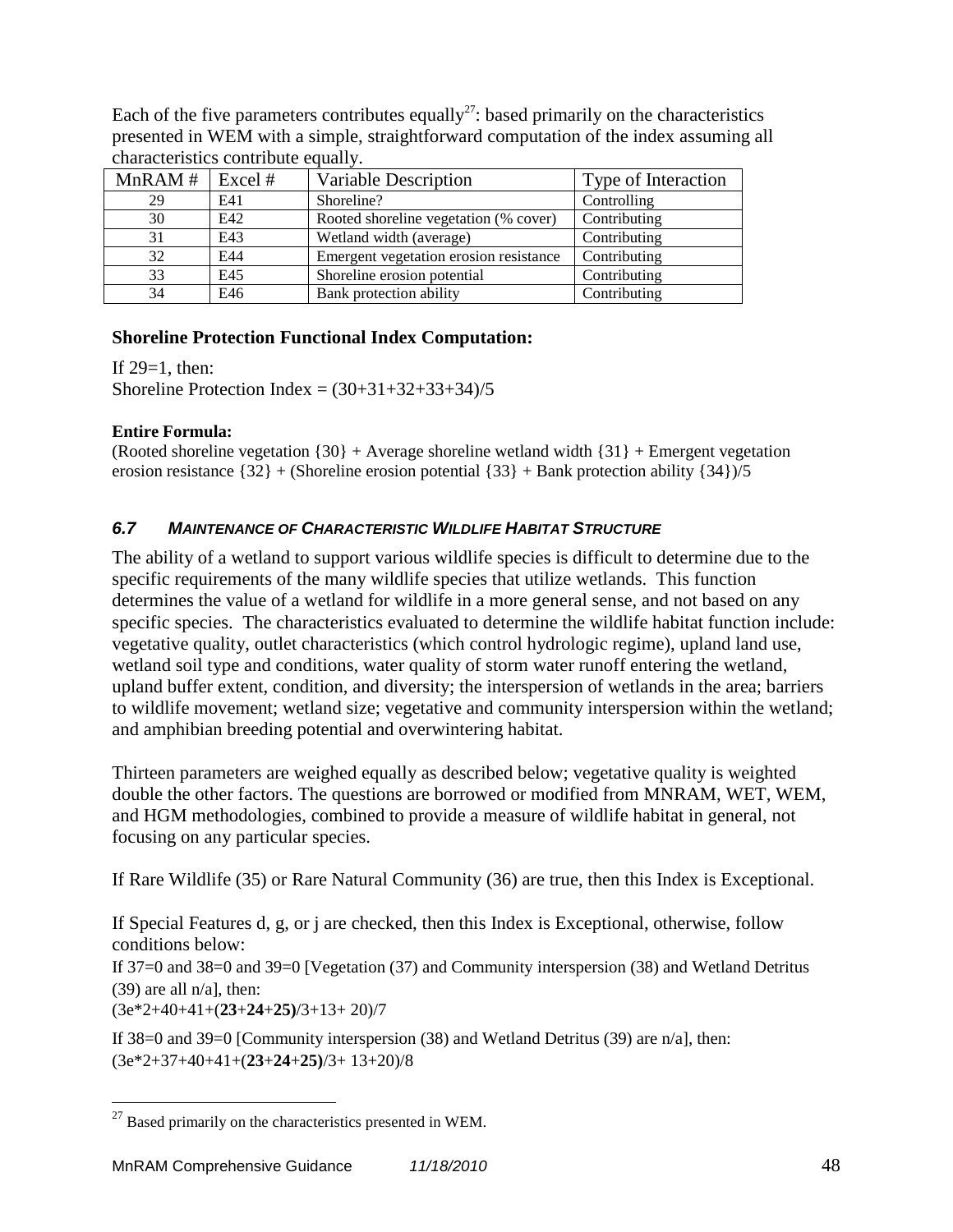If 37=0 and 39=0 [Vegetation (37) and Wetland Detritus (39) are n/a], then: (3e\*2+38+40+41+(**23**+**24**+**25)**/3+ 13+20)/8

If 37=0 and 38=0 [Vegetation (37) and Community interspersion (38) are  $n/a$ ], then: (3e\*2+39+40+41+(**23**+**24**+**25)**/3+ 13+20)/8

If 39=0 [Wetland Detritus  $(39)$  is n/a], then: (3e\*2+37+38+40+41+(**23**+**24**+**25)**/3+13+20)/9

If  $38=0$  [Community interspersion (38) is n/a], then: (3e\*2+39+37+40+41+(**23**+**24**+**25)**/3+13+20)/9

If  $37=0$  [Vegetation interspersion  $(37)$  is n/a], then: (3e\*2+39+38+40+41+(**23**+**24**+**25)**/3+13+20)/9

If 37>0 and 38>0 and 39>0, then: (3e\*2+39+37+38+40+41+(**23+24+25**)/3+13+20)/10

#### **Entire Equation:**

(Vegetative Diversity/Integrity ${3e^*2}$  + Wetland Detritus  ${39}$  + Vegetation Interspersion  ${37}$  + Community Interspersion  $\{38\}$  + Wetland Interspersion  $\{40\}$  + Wildlife Barriers  $\{41\}$  + (Upland buffer width  $\{23_{\text{width}}\}$  + Upland Area Management $\{24\}$  + Upland area diversity  $\{25\}/3$  + Outlet natural hydrologic regime  $\{13\}$ + Stormwater runoff pretreatment and detention  $20_{\text{reversed}}/10$ 

| MnRAM # | Excel #         | <b>Variable Description</b>                         | Type of Interaction |
|---------|-----------------|-----------------------------------------------------|---------------------|
| 41      | E53             | Wildlife barriers                                   | Controlling         |
| 3e      | D <sub>6</sub>  | Vegetative Ranking (communities' weighted average)  | Compensatory        |
| 39      | E51             | Wetland detritus (n/a)                              | Contributing        |
| 23      | I27             | Upland buffer average width—wildlife valuation      | Contributing        |
| 24      | G28             | Upland area management                              | Contributing        |
| 25      | G31             | Upland area diversity                               | Contributing        |
| 13      | E17             | Outlet natural hydrologic regime                    | Contributing        |
| 20 R    | F24             | Stormwater runoff pretreatment & detention-reversed | Contributing        |
| 37      | F49             | Vegetation interspersion $(n/a)$                    | Contributing        |
| 38      | F <sub>50</sub> | Community interspersion (n/a)                       | Contributing        |
| 40      | E52             | Wetland interspersion                               | Contributing        |

### *6.8 MAINTENANCE OF CHARACTERISTIC FISH HABITAT*

The ability of the wetland to support native fish populations is determined by structural factors within the wetland as well as water quality contributions from upland factors. Wetlands rated High are lacustrine or riverine and provide spawning/nursery habitat, or refuge for native species (included but not limited to game fish). Wetlands rated Low for fish habitat do not have a direct hydrologic connection to a waterbody with a native fishery or have poor water quality.

| MnRAM # | Excel $#$ | Variable Description     | Type of Interaction |
|---------|-----------|--------------------------|---------------------|
| 46      | $E58*2$   | Fish habitat quality     | Controlling         |
| 29      | D41       | Fringe wetland?          | Contributing        |
| 24      | G28       | Adjacent area management | Compensatory        |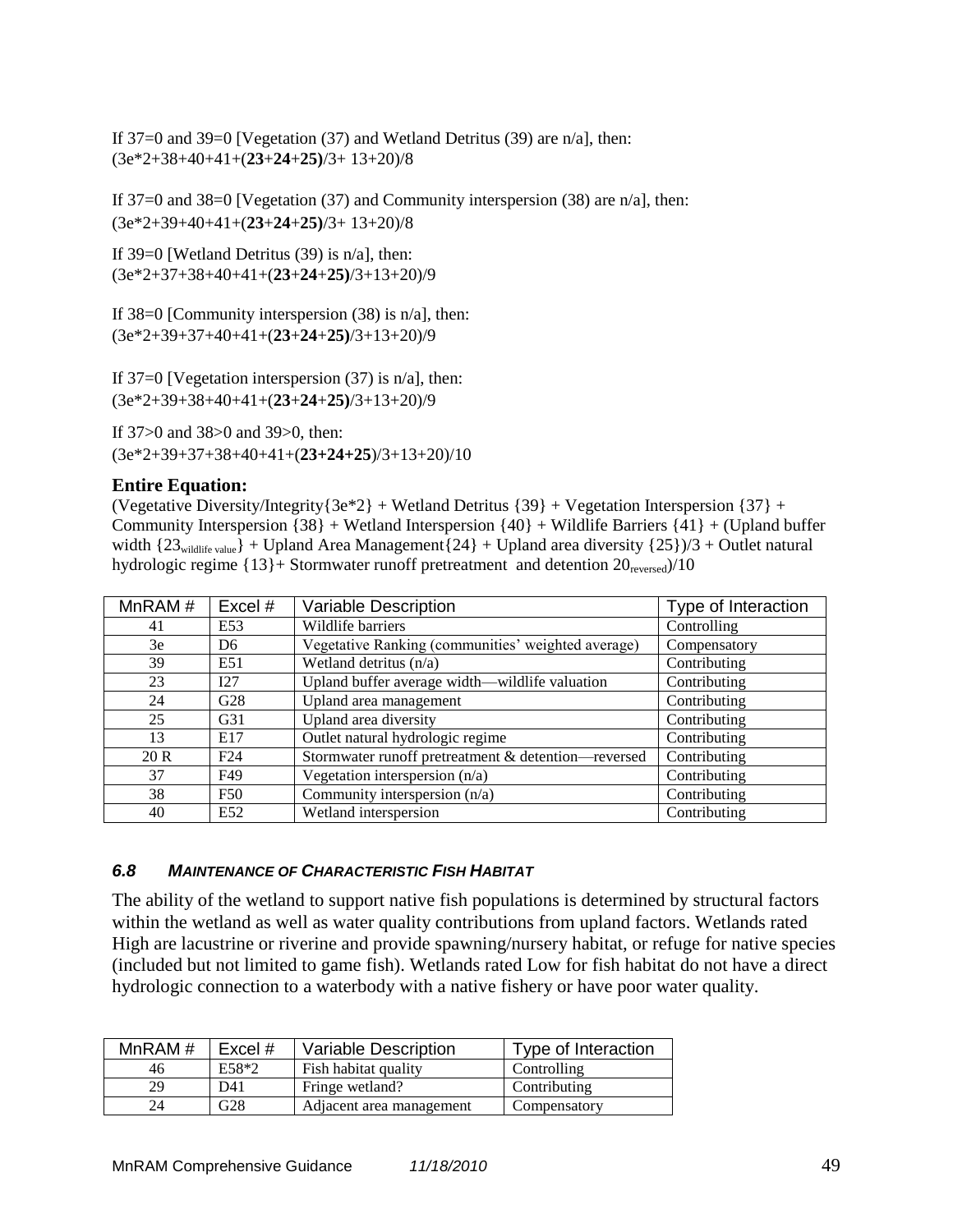|       | E22 | Sediment delivery           | Compensatory |
|-------|-----|-----------------------------|--------------|
| 20 R  | F24 | Storm water runoff-reversed | Compensatory |
| 28    | E40 | Nutrient load               | Compensatory |
| 30    | E42 | Percent cover               | Compensatory |
|       | E43 | Wetland shoreline width     | Compensatory |
| 33(R) | F45 | Shoreline erosion potential | Compensatory |

### **Fish Habitat Functional Index Computation:**

If Special Features a or g are checked, then Fishery Habitat Index  $=$  Exceptional.

If  $46=0$ , then Fishery Habitat = N/A

If 29=0, Fishery Habitat Index =  $[(46*2)+24+18+20<sub>reversed</sub> +28]/6$ 

If 29>0, Fishery Habitat Index = [(46\*2)+24+18+20 reversed +28+**30**+**31**+**33(R)**]/9

#### *6.9 MAINTENANCE OF CHARACT. AMPHIBIAN HABITAT FOR BREEDING/OVERWINTERING*

The characteristic ability of a wetland to support various amphibian species is difficult to determine due to the specific requirements of the many amphibian species that depend on wetlands. This function determines the value of a wetland for amphibians in general, not based on specific species. An adequate wetland hydroperiod and the presence or absence of predatory fish are considered to be limiting variables for this function. In general, wetlands must remain inundated until early to mid-June to allow the larval stages to metamorphose into adults. Because many amphibians are partly terrestrial, the characteristics evaluated to determine the amphibian habitat function include numerous hydrology and terrestrial measures. The characteristics evaluated include: upland land use, upland buffer width, water quality of storm water runoff entering the wetland, barriers to wildlife movement, and amphibian breeding potential and overwintering habitat.

An adequate wetland hydroperiod (Question 42) is considered to be the primary limiting variable for this functional index. If the hydroperiod is insufficient for breeding, the wetland rating for amphibian use will be Not Sufficient. The status of predatory fish in the wetland (Q.43) is a secondary limiting factor to the final rating; the lowest rating for this variable, however, is 0.1 (Low), rather than zero (Not Sufficient).

Amphibians' ability to use a particular wetland for over wintering is a contributing factor in rating the wetland's functional index (Q.44). Because most amphibians are partly terrestrial, the extent of upland buffer habitat surrounding the wetland  $(Q.23)$  is an important habitat component<sup>28</sup> and is weighted by a factor of two. Question 14 (Upland Land Use) is also included as an indicator of the quality of the surrounding upland habitat<sup>56</sup>. Unnatural fluctuations in water depth in wetlands from conducted storm water runoff can impair reproductive success in amphibians, which often attach their eggs to stems of wetland vegetation, e.g., salamanders, tree frogs, green frogs, and wood frogs<sup>29</sup>. Extreme water level fluctuations during winter may also cause mortality in overwintering reptiles and amphibians<sup>30</sup>. Thus,

 $\overline{a}$ 

 $^{28}$  Knutson et al., 2000

 $29$  Richter and Azous, 1995

<sup>&</sup>lt;sup>30</sup> Hall and Cuthbert, 2000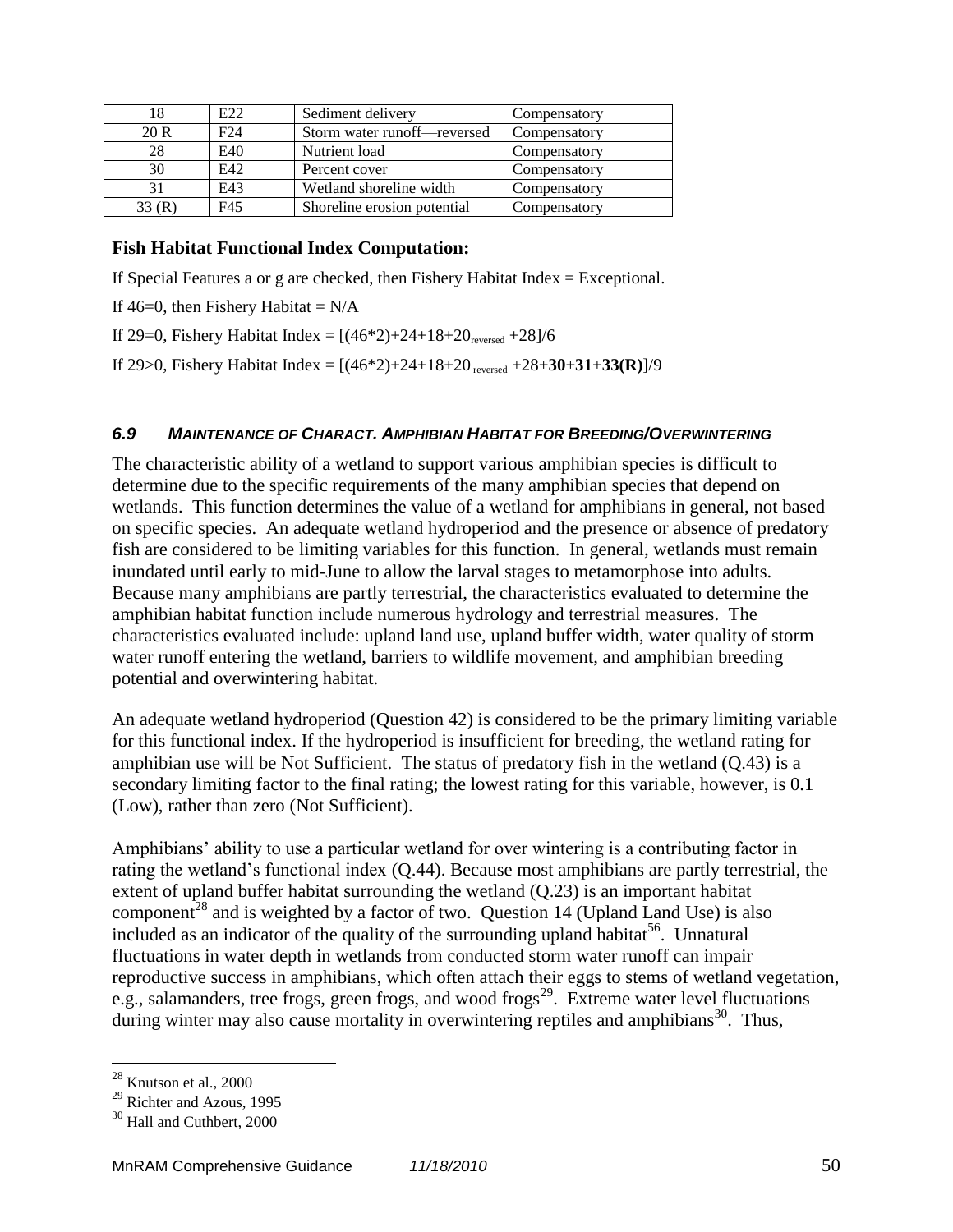Question 20 is included in the formula, with a reverse rating. Question 41 (Barriers) is included because access to and from the wetland by amphibians is an important factor in habitat quality<sup>31</sup>.

## **Amphibian Habitat Functional Index Computation:**

If  $42=0$ , then  $N/A$ 

Otherwise: Amphibian Habitat Index =  $(43)$  \* [ $(44 + 2 \times 23$ <sub>wildlife</sub> + 14 + 41 + 20 <sub>reversed</sub>)/6]

#### **Entire Formula:**

If Amphibian Breeding Potential-Hydroperiod {42} is applicable, then: (Amphibian Breeding Potential-Predator Fish  $\{43\}$ ) \*  $\{[(Amphibian Overview-Habitat\{44\}+2*UpdateBul]$ Buffer Width  $(23)_{\text{Wildiffe}}$  + Dominant Upland Land Use  $\{14\}$  + Barriers  $\{41\}$  + Stormwater Input  $\{20_{\text{reverse}}\}/6$ 

| <b>MnRAM</b> | <b>Excel</b>    | Variable Description                          | Type of      |
|--------------|-----------------|-----------------------------------------------|--------------|
| #            | #               |                                               | Interaction  |
| 42           | D <sub>54</sub> | Amphibian breeding potential—hydroperiod      | Controlling  |
| 43           | D <sub>55</sub> | Amphibian breeding potential—fish presence    | Controlling  |
| 44           | E56             | Amphibian overwintering habitat               | Compensatory |
| 23           | I27             | Upland buffer width                           | Compensatory |
| 41           | E53             | Wildlife barriers                             | Compensatory |
| 14           | E18             | Dominant upland land use                      | Compensatory |
| 20           | F24             | Stormwater runoff pretreatment & detention-RR | Compensatory |

Amphibian Habitat Variables

### *6.10 AESTHETICS/RECREATION/EDUCATION/CULTURAL/SCIENCE*

The aesthetics/recreation/education/cultural and science function and value of each wetland is evaluated based on the wetland's visibility, accessibility, evidence of recreational uses, evidence of human influences (e.g. noise and air pollution) and any known educational or cultural purposes. Accessibility of the wetland is key to its aesthetic or educational appreciation. While dependent on accessibility, a wetland's functional level could be evaluated by the view it provides observers. Distinct contrast between the wetland and surrounding upland may increase its perceived importance. Also, diversity of wetland types or vegetation communities may increase its functional level as compared to monotypic open water or vegetation. Excess negative human influence on the wetland is counted double in the formula.

| MnRAM # | Excel # | Variable Description         | Type of Interaction |
|---------|---------|------------------------------|---------------------|
| 48      | E60     | Rare educational opportunity | Controlling         |
| 49      | E61     | Wetland visibility           | Compensatory        |
| 50      | E62     | Proximity to population      | Compensatory        |
| 51      | E63     | Public ownership             | Compensatory        |
| 52      | E64     | Public access                | Compensatory        |
| 53      | E65     | Human influence—wetland      | Compensatory        |

All questions contribute equally to the overall index.

 $\overline{a}$ 

<sup>31</sup> Knutson, et al., 1999; Findlay and Bourdages, 2000; Semlitsch, 2000.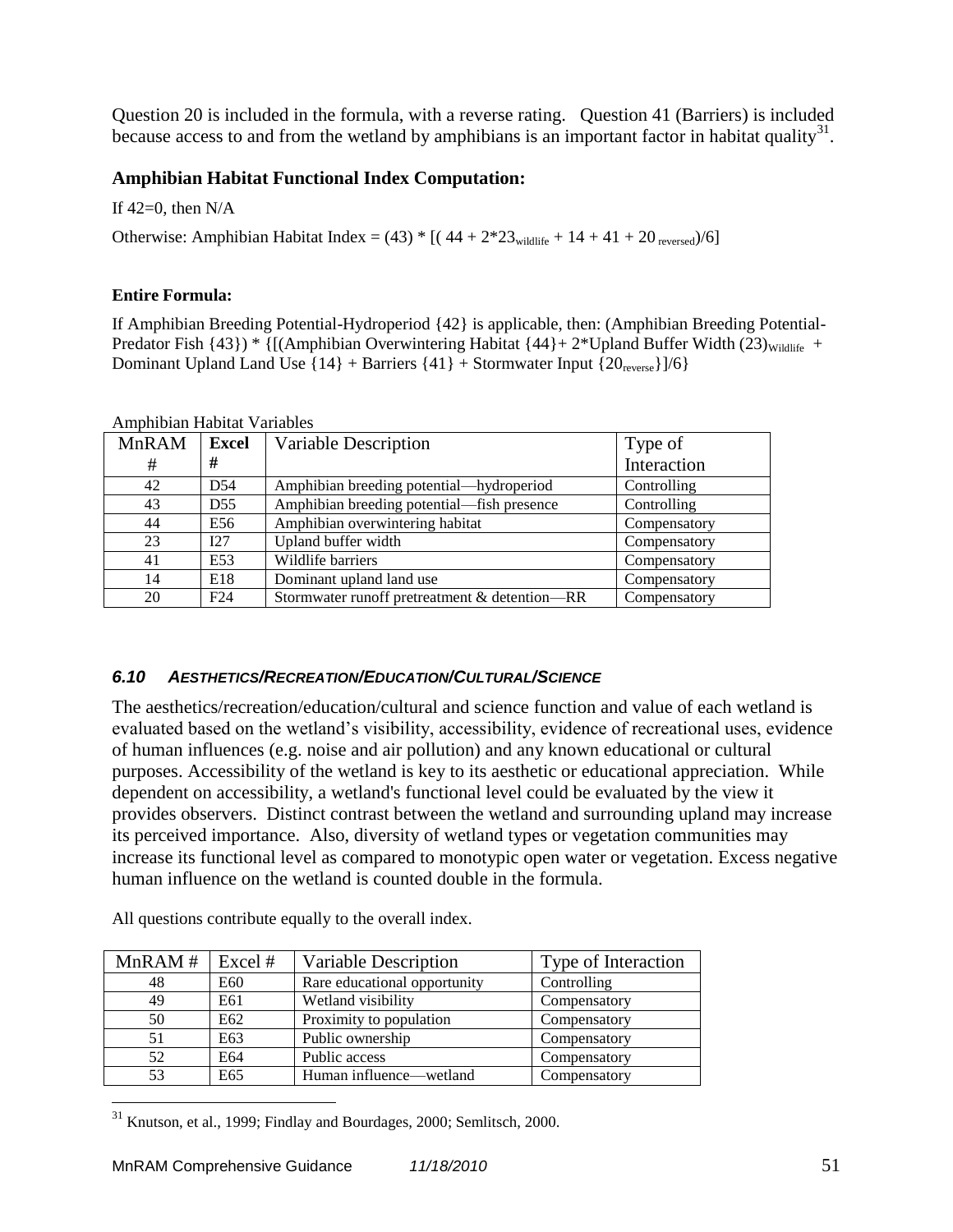| 54   | E66 | Human influence—viewshed           | Compensatory |
|------|-----|------------------------------------|--------------|
| ر. ر | E67 | Spatial buffer                     | Compensatorv |
|      | E68 | Recreational activities in wetland | Compensatorv |

### **Aesthetics/Recreation/Education/Cultural/Science Functional Index Computations:**

If Special Features c, h, or u is checked<sup>32</sup>, or If  $48=1$ , then Index = Exceptional; If  $53=0.1$  (Low), then =  $(50+51+52+2*53+54+55+56)/8$ If  $53 > 0.1$ , then =  $(49 + 50 + 51 + 52 + 53 + 54 + 55 + 56)$ /8

#### **Entire Formula**

 $\overline{a}$ 

(Wetland Visibility  $\{49\}$  + Proximity to Population  $\{50\}$  + Public Ownership  $\{51\}$  + Public Access  $\{52\}$ + Human Influence - Wetland {53} + Human Influence - Viewshed {54} + Spatial Buffer {55} + Recreational Activities in Wetland {56})/8

### *6.11 COMMERCIAL USES*

This question considers the nature of any commercially-valuable use of the wetland and requires the assessor to consider how such use may be a detriment to the sustainability of the wetland. Some row crops can be planted in Type 1 wetlands after spring flooding has ceased and still have adequate time to grow to maturity. This non-wetland-dependent agricultural use of wetlands may include hay, pasture/grazing, or row crops such as soybeans or corn. Wetland-dependent crops include wild rice and cranberries, which rely on the wetland hydrology for part of their life cycle.

Sustainable uses of the wetland would not require modifying a natural wetland. Products in this category would include collection of botanical products, wet native grass seed, floral decorations, wild rice, black spruce, white cedar, and tamarack. Sustainable uses may require modification of the natural hydrology, such as for wetland-dependent crops (rice, cranberries). Haying and grazing can be less intrusive agricultural activities utilized more or less casually when hydrologic conditions permit; light pasture and occasional haying would be considered more or less sustainable. Like peat-mining, cropping is an unsustainable use of the wetland as it is results in severe alterations of wetland characteristics (soil, vegetation, hydrology).

| <b>MnRAM</b><br># | <b>Excel</b> # | Variable Description              | Type of<br>Interaction |
|-------------------|----------------|-----------------------------------|------------------------|
| 57                | E69            | Commercial crop—hydrologic impact | Controlling            |

 $32$  c = Designated scientific and natural area; h = Archeologic or historic site designated by the State Historic Preservation Office; u = State or Federal designated wilderness area.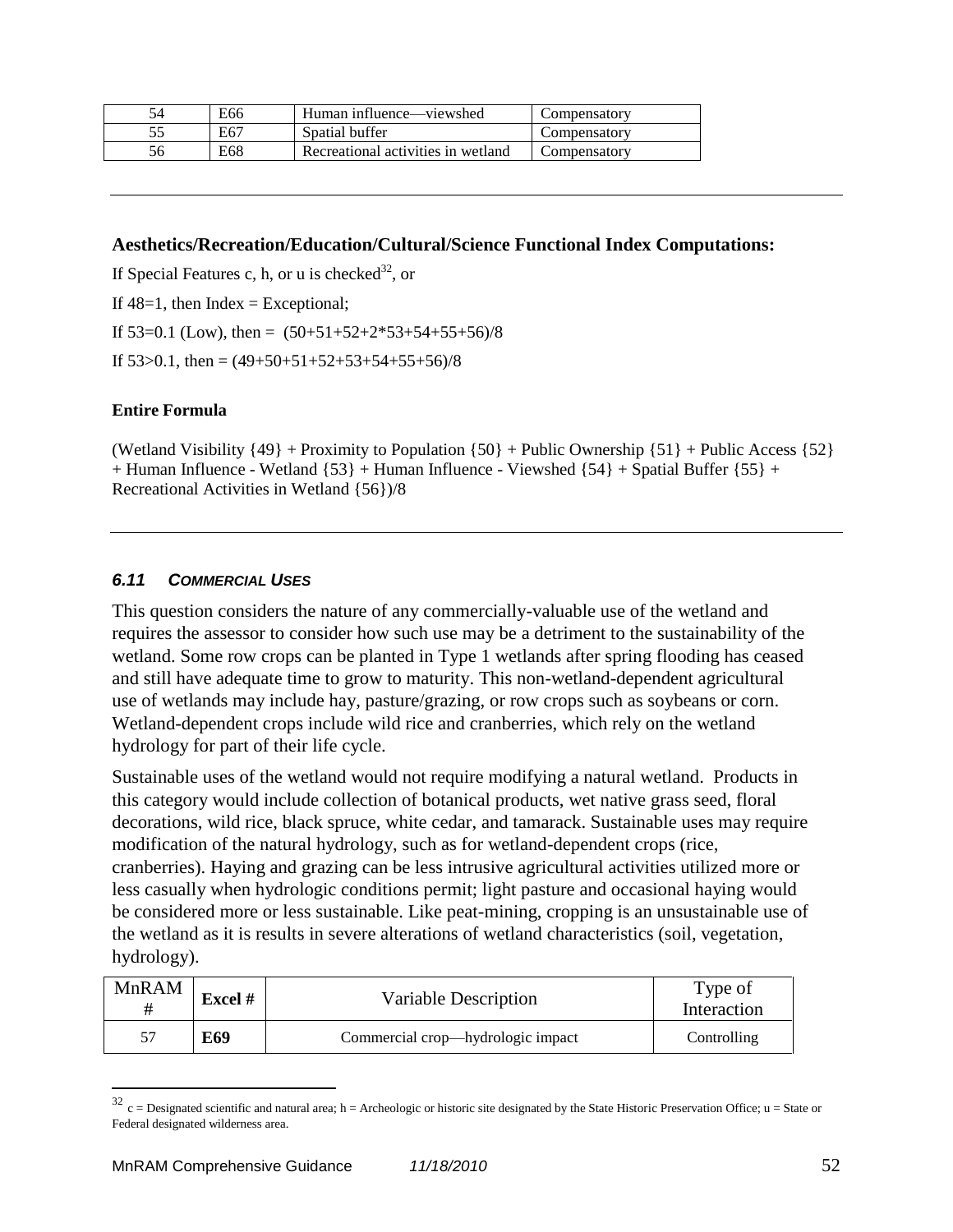## **Commercial Uses Functional Index =** 57

#### *6.12 GROUND-WATER INTERACTION*

The ground water interaction function is the most difficult to assess. Here the most likely type of ground water interaction is determined, i.e. recharge or discharge, or a combination. In many cases, a wetland will exhibit both recharge and discharge characteristics, however one is usually more dominant. Several wetland and watershed characteristics are evaluated to determine the likely interaction including: wetland soil type, upland land use, upland soil types and wetland size, wetland hydroperiod, wetland outlet characteristics, and topographic relief.

The purpose of this function is strictly to determine the likelihood of the appropriate groundwater interaction based on observable characteristics of the wetland and watershed. The significance of ground water as a component of the wetland water budget is the most difficult functional characteristic to determine without large quantities of detailed hydrologic and geologic information. The following methodology takes the most easily observable and distinct measures of recharge/discharge relationships from the *Wetland Evaluation Technique<sup>33</sup>* and the *Hydrogeomorphic Assessment Methodology<sup>34</sup>* . In many wetlands, surface water and ground water both make significant contributions to the water budget, but occasionally recharge or discharge is dominant. The goal here is to identify the dominant ground-water interaction (if there is one) to help guide future management and provide an indication when additional information may be warranted.

- If 5 or 6 of questions 58-63 are answered the same, this indicates a strong likelihood that the most frequently stated interaction exerts the primary influence on the wetland.
- If 3-4 questions are answered the same, then the wetland is likely influenced by a combination of both recharge and discharge interactions (i.e. both types of ground water interaction are likely to be present at some point during most years).
- 58. Wetland Soils from HGM system functional assessments and Novitzki
- 59. Subwatershed Land Use/Imperviousness taken from WET Volume I
- 60. Wetland Size and Upland Soils taken from WET Volume I and HGM
- 61. Wetland Hydrologic Regime– taken from WET Volume I and HGM
- 62. Inlet/Outlet Configuration taken from WET Volume I and HGM
- 63. Upland Topographic Relief taken from WET Volume I

Special Concerns for Recharge Wetlands

Wherever ground water recharge is indicated as the **primary** interaction and the wetland lies within a sensitive ground water area (**Special Feature Question q**), a contribution area to a public water supply, or a wellhead protection area (**Special Feature Question r**), it should be recorded as Exceptional for the ground water/wetland function.

 $\overline{a}$ 

<sup>33</sup> Adamus, et al., 1987

<sup>&</sup>lt;sup>34</sup> Magee and Hollands, 1998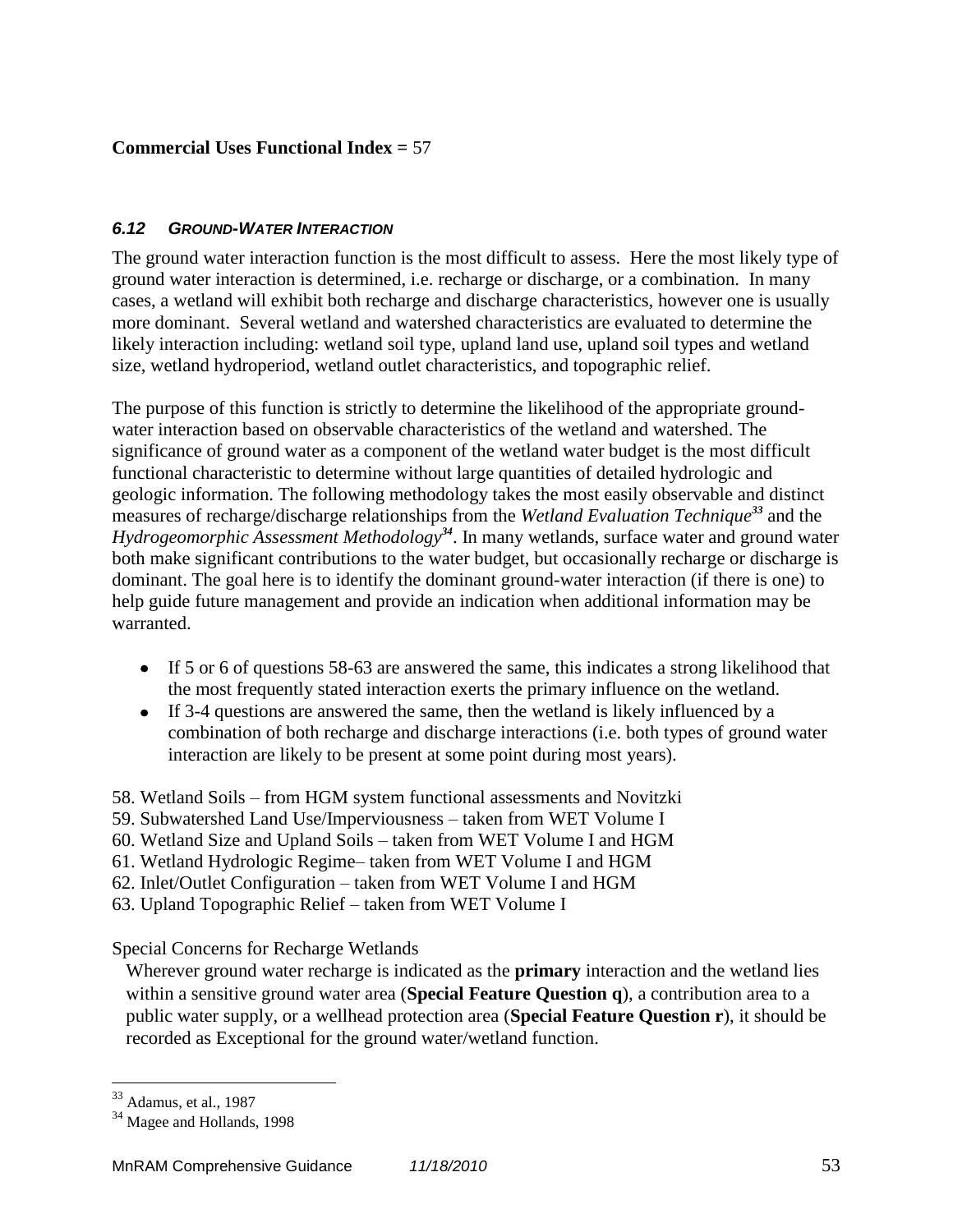## *6.13 WETLAND RESTORATION POTENTIAL*

The potential for wetland restoration is determined based on the ease with which the wetland could be restored, the number of landowners within the historic wetland basin, the size of the potential restoration area, the potential for establishing buffer areas or water quality ponding, and the extent and type of hydrologic alteration. Each variable uses the High, Medium, Low rating rather than raw numbers—see MnRAM for individual ranges.

| <b>MnRAM</b><br># | Excel<br>#      | Variable Description                           | Type of<br>Interaction |
|-------------------|-----------------|------------------------------------------------|------------------------|
| 64                | D79             | <b>Wetland Restoration Potential</b>           | Controlling            |
| 65                | F80             | Number of Landowners Affected                  | Contributing           |
| 21                | E <sub>25</sub> | <b>Subwatershed Wetland Density</b>            | Contributing           |
| 66 <sub>b</sub>   | F82             | <b>Total Wetland Restored Size (Potential)</b> | Contributing           |
| 66c               | F83             | Calculated potential new wetland area          | Contributing           |
| 67                | F84             | Potential Buffer Width                         | Contributing           |
| 68                | F85             | <b>Likelihood of Restoration Success</b>       | Contributing           |

If  $64 =$  Yes", then Wetland Restoration Potential =  $(65+21+66b+66c+67+68)/6$ ,

Otherwise, if 64="No" then "N/A"

## **Entire Formula**

(Landowners Affected by Restoration (65)+Subwatershed Wetland Density (21)+ Wetland Restoration Size (66b)+Proportion of Wetland Drained (66c)+Potential Buffer Width (67)+Likelihood of Restoration Success (68))/6

## *6.14 WETLAND SENSITIVITY TO STORMWATER INPUT AND URBAN DEVELOPMENT*

The sensitivity of the wetland to stormwater and urban development is determined based on guidance within the *Storm-Water and Wetlands: Planning and Evaluation Guidelines for Addressing Potential Impacts of Urban Storm-Water and Snow-Melt Runoff on Wetlands*, State of Minnesota Storm-Water Advisory Group, June 1997. The database pulls this rating directly from the Plant Community entry. If any of the following plant communities are present, this value will always be Exceptional: 3B, 4A, 4B, 7A,7B, 10A,13A,14A, 16B.

## **Use habitat proportions from Vegetative Integrity section and enter into a formula to compute answer according to the following criteria<sup>35</sup> .**

- Exceptional = Sedge meadows, open and coniferous bogs, calcareous fens, low prairies, wet to wet-mesic prairies, coniferous swamps, lowland hardwood swamps, or seasonally flooded basins.
- A = Shrub-carrs, alder thickets, diverse fresh wet meadows dominated by native species, diverse shallow and deep marshes, and diverse shallow, open water communities.
- $B =$  Floodplain forests, fresh wet meadows dominated by reed canary grass, shallow and deep marshes dominated by cattail, reed canary grass, giant reed or purple loosestrife, and shallow, open water communities with low to moderate vegetative diversity.
- $C =$  Gravel pits, cultivated hydric soils, or dredge/fill disposal sites.

 $\overline{a}$  $35$  Taken directly from State of Minnesota Storm-Water Advisory Group, 1997.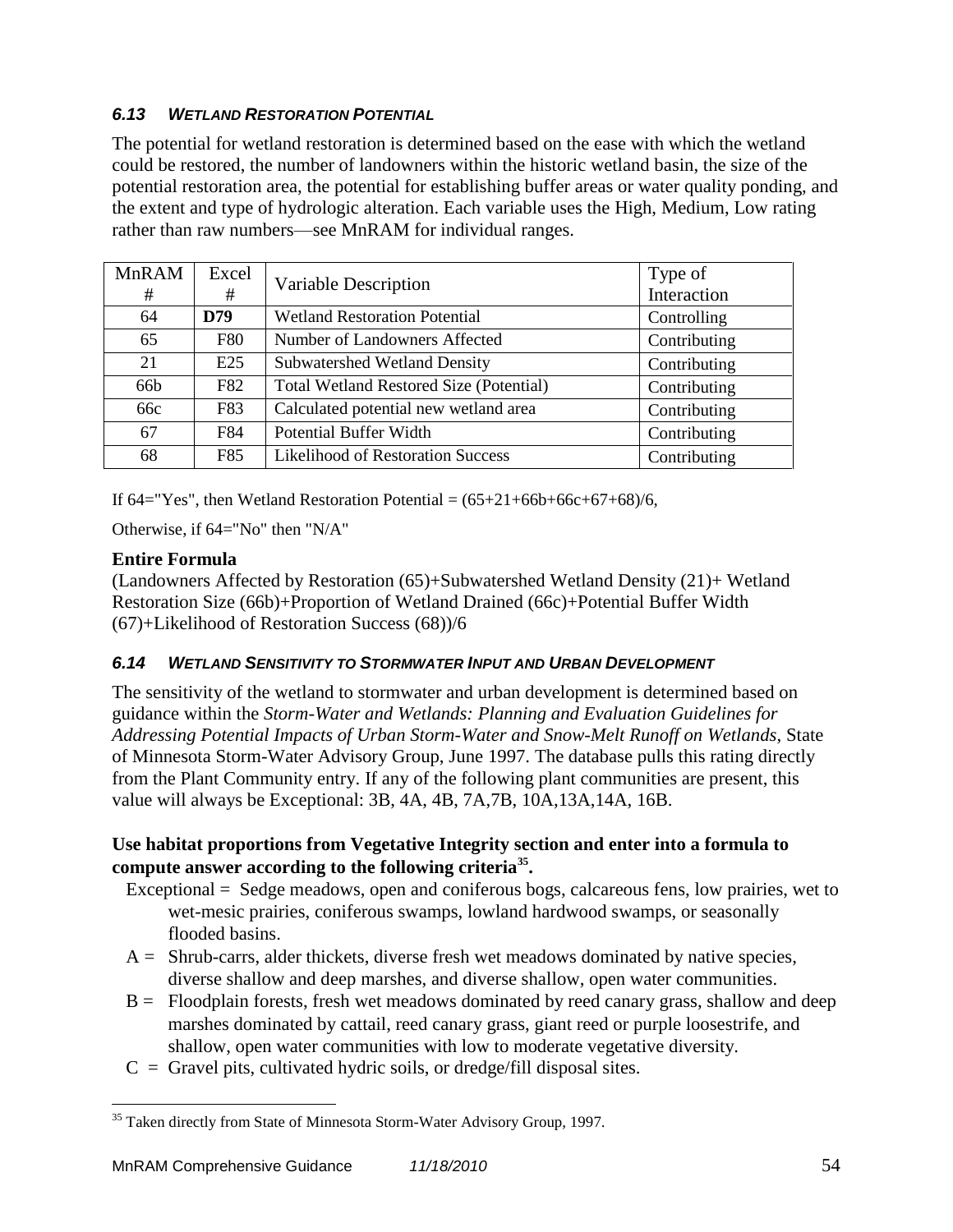## *6.15 ADDITIONAL STORMWATER TREATMENT NEEDS*

This rates the sustainability of the wetland with regard to stormwater discharges to the wetland. The need for additional stormwater treatment prior to discharge to the wetland is rated based on the overall rating for Maintenance of Wetland Water Quality. If a wetland is severely degraded by stormwater inputs, the rating will be low, since a diverse, high quality wetland will not be sustainable.

Use functional rating for Maintenance of Wetland Water Quality (MWWQ) as follows (this index is rated strictly from the measure of the water quality in the wetland and the sustainability, i.e. if the water quality in the wetland is low, additional stormwater treatment is needed to protect the wetland and the rating is low):

Use Value for Maintenance of Wetland Water Quality Index (D76, Excel spreadsheet) and apply to criteria below.

- $A =$ Maintenance of Wetland Water Quality Index  $> 0.66$  (no additional treatment needed)
- $B = 0.33$  < Maintenance of Wetland Water Quality Index  $\#$  < 0.66 (sediment removal needed)
- $C =$  Maintenance of Wetland Water Quality Index  $< 0.33$  (sediment and nutrient removal needed)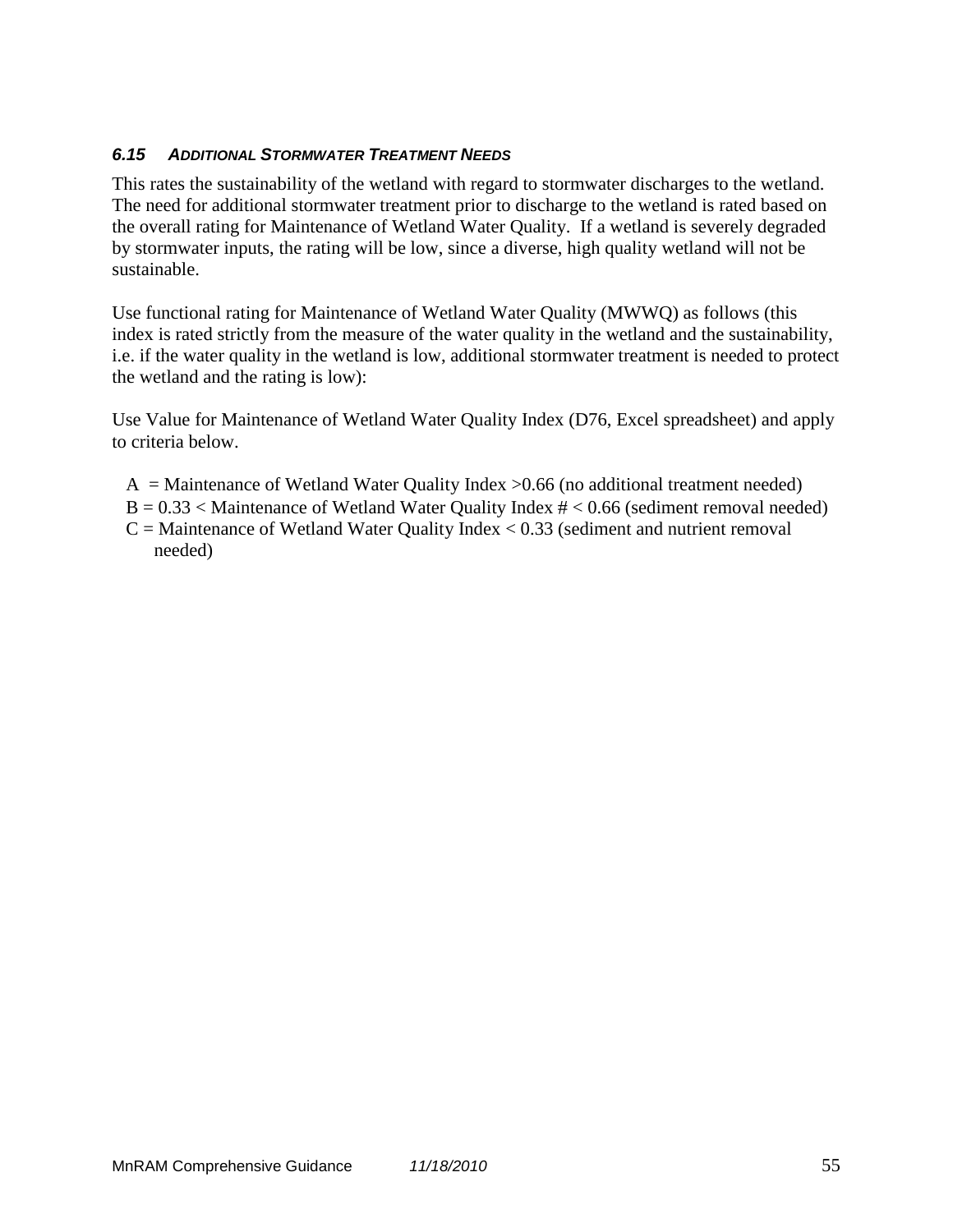Most reference material will be available at the Board of Water & Soil Resources library. Please report errors or omissions to the BWSR MnRAM contact person.

- Adamus, P.R., L.T. Stockwell, E.J. Clairain, Jr., M. E. Morrow, L.P. Rozas, R.D. Smith, 1991. *Wetland Evaluation Technique: Volume I , Literature Review and Evaluation Rationale*. US Army Corps of Engineers Waterways Experiment Station.
- Adamus, P.R., ARA, Inc, E.J. Clairain, Jr., R.D. Smith, and R.E. Young, 1987. *Wetland Evaluation Technique (WET) Volume II , Methodology, Operational Draft*. Department of the Army, Vicksburg, MS.
- Ammann, A. P. and A. Lindley Stone, 1991. *Method for the Comparative Evaluation of Nontidal Wetlands in New Hampshire*. Published by the New Hampshire Department of Environmental Services. NHDES-WRD-1991-3.
- Aaseng, N.E., J.C. Almendinger, R.P. Dana, B.C. Delaney, H.L. Dunevitz, K.A. Rusterholz, N.P. Sather, and D.S. Wovcha. 1993. *Minnesota's Native Vegetation: A Key to Natural Communities, Version 1.5.* Minnesota Department of Natural Resources Biological Report No. 20. Natural Heritage Program.
- Chow, V.T., D.R. Maidment, and L.W. Mays, 1988. *Applied Hydrology.* McGraw-Hill, Inc. New York. 572 pp.
- Cowardin, L.M., V. Carter, F.C. Golet, R.T. LaRoe. 1979. *Classification of Wetlands and Deepwater Habitats of the United States.* U.S. Fish and Wildlife Service, FWS/OBS079/31, 103 pp.
- Eggers, S.D. & D.M. Reed. 1997. Wetland Plants and Plant Communities of Minnesota & Wisconsin. 2<sup>nd</sup> edition. US Army Corps of Engineers, St. Paul.
- Fetter, C.W. 1980. *Applied Hydrogeology.* MacMillan Publishing Company, New York, NY. 592 pp.
- Findlay, C.S. and J. Bourdages. 2000. *Response time of wetland biodiversity to road construction on adjacent lands.* Conservation Biology 14:86-94.
- Federal Interagency Committee for Wetland Delineation. 1989. "Federal Manual for Identifying and Delineating Jurisdictional Wetlands." USEPA, USFWS, US Army Corps of Engineers and US Soil Conservation Service, Washington, D.C. 76 pp. plus appendices.
- Flores, A.C., P.B. Bedient and L.W. Mays, 1981. *Method for Optimizing Size and Location of Urban Detention Storage.* Proc. Of the Internatl. Symp. On Urban Hydrology, Hydraulics and Sediment Control, ASCE, New York, pp 357-365.
- Golet, F.C. 1976. *Wildlife wetland evaluation model.* Pages 13-34 in J.S. Larson, ed., Models for assessment of freshwater wetlands. University of Massachusetts Water Resources Research Cent. Publ. No., 32, Amherst. 91 pp*.*
- Hall, C.D. and F.J. Cuthbert. 2000*. Impact of a controlled wetland drawdown on Blanding's turtles in Minnesota.* Chelonian Conservation & Biology 4:643-657.

Hennepin County Well Index, 2001. Surficial Aquifer Data.

Knutson, M.G., J.R. Sauer, D.A. Olsen, M.J. Mossman, L.M. Hemesath and M.J. Lannoo. 1999. *Effects of landscape composition and wetland fragmentation on frog and toad abundance and species richness in Iowa and Wisconsin, U.S.A.* Conservation Biology 13:1437-1446.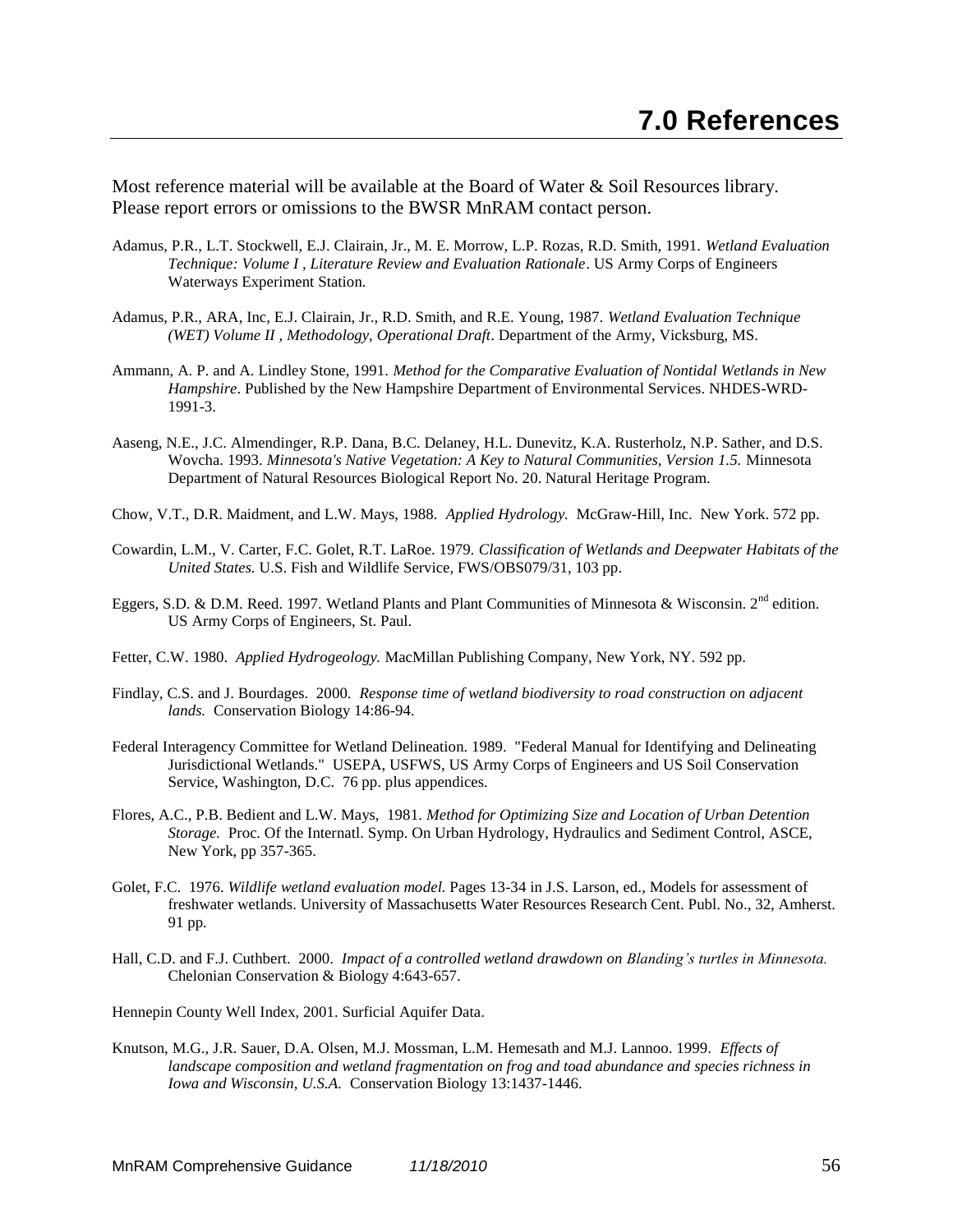- Knutson, M.G., J.R. Sauer, D.A. Olsen, M.J. Mossman, L.M. Hemesath and M.J. Lannoo. 2000. *Landscape associations of frog and toad species in Iowa and Wisconsin, U.S.A.* Jour. Iowa Acad. Sci. 107(3):134-145.
- Knutson, P. L., J. C. Ford, and M. R. Inskeep. 1981. *National Survey of Planted Salt Marshes (vegetative stabilization and wave stress).* Wetlands 3:129-153.
- Kuchler, A.W. 1967. Vegetation Mapping. The Ronald Press, New York, New York.
- Lannoo, M.J. 1998. *Amphibian conservation and wetland management in the upper midwest: a catch 22 for the cricket frog. In* Status and Conservation of Midwestern amphibians. M.J. Lanoo, ed. University of Iowa Press, Iowa City, Iowa. Pages 331-339.
- Lee, L.C. and Mark M. Brinson, William J. Kleindl, P. Michael Whited, Michael Gilbert, Wade L. Nutter, Dennis F. Whigham, Dave DeWald. 1997. *Revised Operational Draft Guidebook for the Hydrogeomorphic Assessment of Temporary and Seasonal Prairie Pothole Wetlands*. Seattle, WA. pp. 116+app.

Lehtinen, R.M., S.M. Galatowitsch and J.R. Tester. 1999. *Consequences of habitat loss and fragmentation for wetland amphibian assemblages.* Wetlands 19:1-12.

- Magee, D.W. and Garrett G. Hollands. 1998. *A Rapid Procedure for Assessing Wetland Functional Capacity.* Association of State Wetland Managers. 190 pp.
- Michigan DNR. 1981. *Manual for Wetland Evaluation Techniques.* Michigan Department of Natural Resources, Lansing, MI.
- Mitch & Gosselink 2000. Wetlands  $3<sup>rd</sup>$  Edition.
- Ogawa, H. and J. W. Male. 1983. *The Flood Mitigation Potential of Inland Wetlands*. Water Resources Research Center. University of Massachusetts.
- Oldfield, B. and J.J. Moriarty. 1994. *Amphibians and reptiles native to Minnesota.* University of Minnesota Press, Minneapolis, Minnesota.
- Reed, P.B. 1988 (and 1993 supplement). National List of Plant Species that Occur in Wetlands, U. S. Fish and Wildlife Service National Wetland Inventory, St. Petersburg, FL.
- Rheinhardt, R., Mark M. Brinson, N. Eric Fleming, J. Glenn Sandifer, Jr., 1997. *Deciduous Wetland Flats Interim HGM Model*. 50 pp.
- Richter, Klaus O. and Amanda L. Azous. 1995. Amphibian occurrence and wetland characteristics in the Puget Sound Basin. Wetlands 15:305-312.
- Seaberg, J.K. and Douglas D. Hansen. 2000. *Metropolitan Area Groundwater Model Project Summary: Northwest Province, Layers 1, 2, and 3 Model, Version 1.00*. Minnesota Pollution Control Agency.
- Semlitsch, R.D. 2000. Principles for management of aquatic-breeding amphibians. J. Wildlife Mgmt. 64:615-631.
- Shaw, S. and C.G. Fredine. 1956. *Wetlands of the United States Circular 39.* U.S. Fish and Wildlife Service. U.S. Government Printing Office, Washington, D.C.
- Smith, S.G. 1986. *The cattails (Typha): Interspecific ecological differences and problems of identification.* Proceedings of the 5<sup>th</sup> Annual Conference of the NALMS. Geneva, Illinois, 357-362.

Snodgrass, J.W., M.J. Komoroski, A.L.Bryan, Jr., and J. Burger, Jr. 2000. *Relationships among isolated wetland size, hydroperiod, and amphibian species richness: implications for wetland regulations.* Conservation Biology 14:414-419.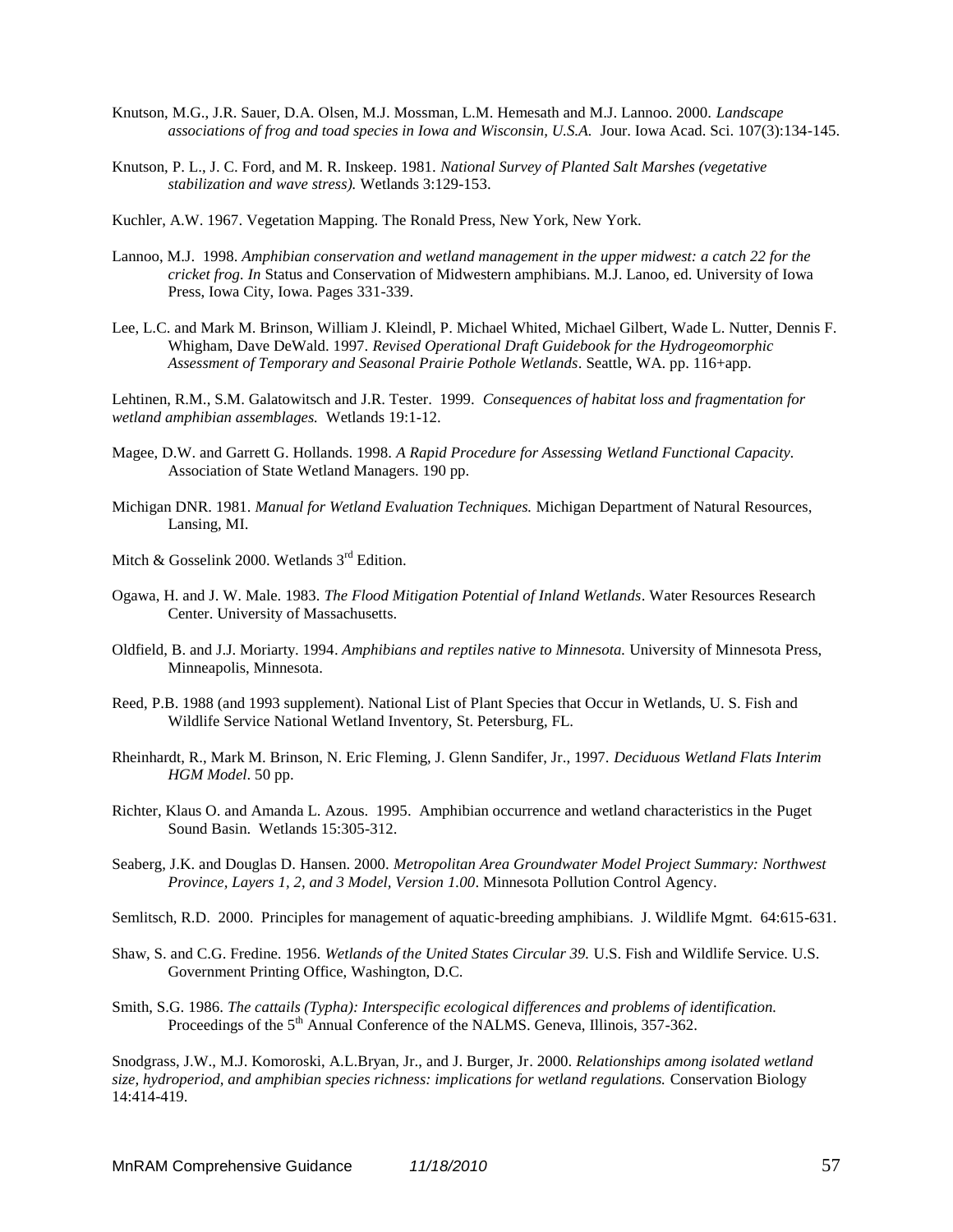- State of Minnesota Storm-Water Advisory Group. 1997. *Storm-Water and Wetlands: Planning and Evaluation Guidelines for Addressing Potential Impacts of Urban Storm-Water and Snow-Melt Runoff on Wetlands.*
- Thill, D., and M. Jacobson. 2000. *The Minnehaha Creek Routine Assessment Method*, in conjunction with the Minnehaha Creek Watershed District.
- Environmental Laboratory. 1987. Corps of Engineers Wetlands Delineation Manual. Technical Report Y-87-1, Final Report.
- Verry, E.S. 1988. *The Hydrology of Wetlands and Man's Influence on it.* International Symposium on the Hydrology of Wetlands in Temperate and Cold Regions. Joensuu, Finland.
- Wells, J. Mike Mueller, John Parker, Bruce Gerbig, S. Jatnieks-Straumanis, Bruce Wilson, John Kittelson, Paul Richert, Teri Sardinas, Scott LaChance, and Larry Smith, 1988. *The Minnesota Wetland Evaluation Methodology for the North Central United States*. Corps of Engineers in conjunction with the Minnesota Environmental Quality Board Wetland Evaluation Methodology Task Force, John R. Wells, Chairman.
- Whited, D., Galatowitsch, S., Tester, J.R., Schik, K., Lehtinen, R., Husveth, J. 2000. Landscape and Urban Planning, 49 (1-2): 49-65.
- Williams, R.E. 1968. *Flow of groundwater adjacent to a small, closed basin in glacial till.* Water Resources Research 4:777-783.

#### BMP References:

- Board of Water and Soil Resources, Association of Metropolitan Soil and Water Conservation Districts. 1989. Minnesota Construction Site Erosion and Sediment Control Planning Handbook. St. Paul.
- Minnesota Pollution Control Agency. 2000. Protecting Water Quality in Urban Areas: Best Management Practices for Dealing with Storm Water Runoff from Urban, Suburban and Developing Areas of Minnesota. Minneapolis, March, 2000.
- Barr Engineering Company. 2001. Minnesota Urban Small Sites BMP Manual: Stormwater Best Management Practices for Cold Climates. Metropolitan Council Environmental Services, St. Paul, MN.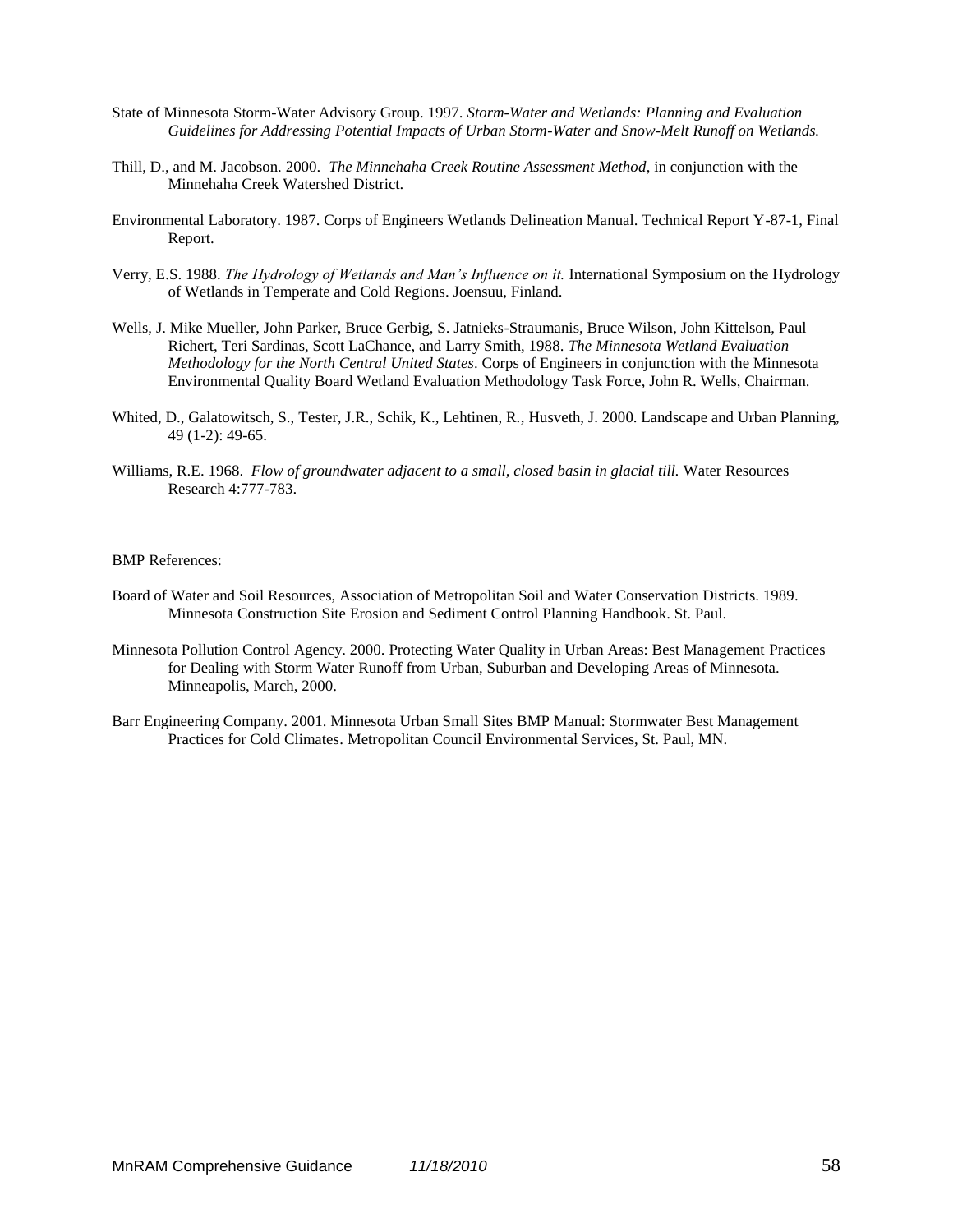# **8.0 Appendices**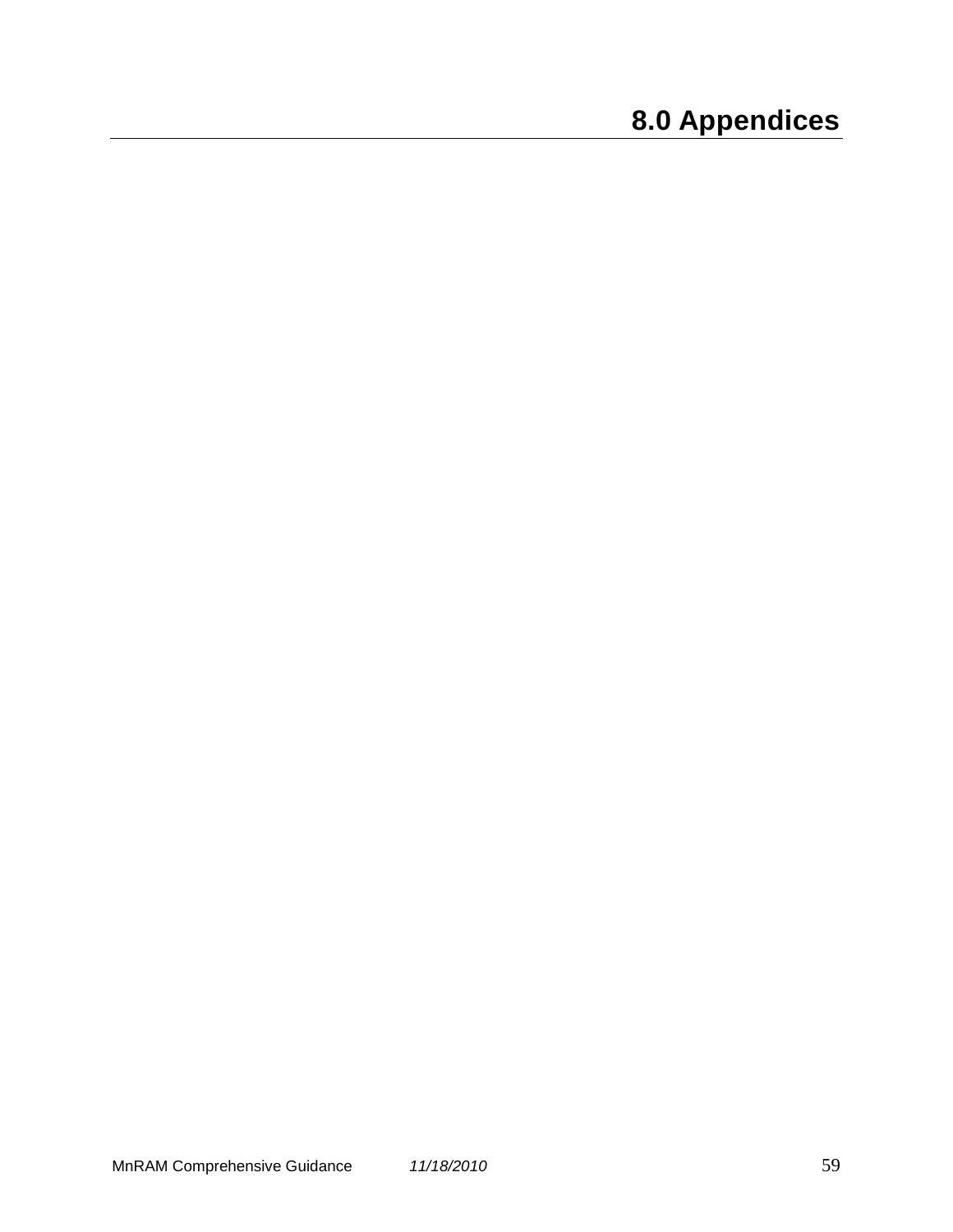# **Appendix 1: Possible Best Management Practices, Detailed Listing**

| <b>Type of Practice</b>                                                                                                        | <b>Area of Benefit</b>                     | <b>Storm Protection Benefit</b>                                                                                                                                    | <b>Pollutants Controlled</b>                                                                                                                   | <b>Construction Requirements</b>                              |  |  |  |
|--------------------------------------------------------------------------------------------------------------------------------|--------------------------------------------|--------------------------------------------------------------------------------------------------------------------------------------------------------------------|------------------------------------------------------------------------------------------------------------------------------------------------|---------------------------------------------------------------|--|--|--|
| <b>Institutional Source Controls</b>                                                                                           |                                            |                                                                                                                                                                    |                                                                                                                                                |                                                               |  |  |  |
| Public Education (Billing inserts,<br>news releases, radio public<br>service announcements, school<br>programs, and pamphlets) | Not applicable.                            | Reduced pollutant load to storm<br>drain system.                                                                                                                   | Can reduce improper disposal of<br>paints, varnishes, thinners,<br>pesticides, fertilizers, and<br>household cleansers, and<br>chemicals, etc. | None.                                                         |  |  |  |
| <b>Litter Control</b>                                                                                                          | Site dependent.                            | Reduced potential for clogging<br>and discharge.                                                                                                                   | Household and restaurant paper,<br>plastics, and glass.                                                                                        | Increase number of trash<br>receptacles and regulary service. |  |  |  |
| <b>Recycling Programs</b>                                                                                                      | Site dependent.                            | Reduction in potential for<br>clogging and harmful discharge.                                                                                                      | Household paper, glass,<br>aluminum, and plastics. Oil and<br>grease from auto maintenance.                                                    | Collection and sorting stations.                              |  |  |  |
| "No Littering" Ordinance                                                                                                       | Storm drain system and receiving<br>water. | Prohibits littering and prevents<br>litter from entering storm drains.                                                                                             | Paper, plastics, glass, food<br>wrappers, and containers.                                                                                      | None.                                                         |  |  |  |
| "Pooper Scooper" Ordinance                                                                                                     | Storm drain system and receiving<br>water. | Requires animal owners to clean<br>up and properly dispose of<br>animal wastes.                                                                                    | Coliform bacteria and<br>nitrogen/urea.                                                                                                        | None.                                                         |  |  |  |
| Develop and Enact Spill<br>Response Plan                                                                                       | Site dependent.                            | Prevent pollutants from entering<br>storm drain.                                                                                                                   | Hazardous chemical, harmful<br>chemicals, oil, and grease.                                                                                     | None.                                                         |  |  |  |
| Clean Up Vacant Lots                                                                                                           | Site dependent.                            | Prevent debris from accumulating<br>on lot. Prevent site from<br>appearing as a "dump" for others<br>to use for disposal. Eliminate<br>sources of hazardous waste. | Hazardous and/or harmful<br>chemicals, wind blown for water<br>borne debris.                                                                   | None.                                                         |  |  |  |
| Prohibit Illegal and Illicit<br>Connections and Dumping into<br>Storm Drain System                                             | Storm drain system and receiving<br>water. | Reduces pollutant load entering<br>storm drains.                                                                                                                   | Coliform bacteria, nitrogen,<br>contaminants, and toxic or<br>harmful chemicals.                                                               | None.                                                         |  |  |  |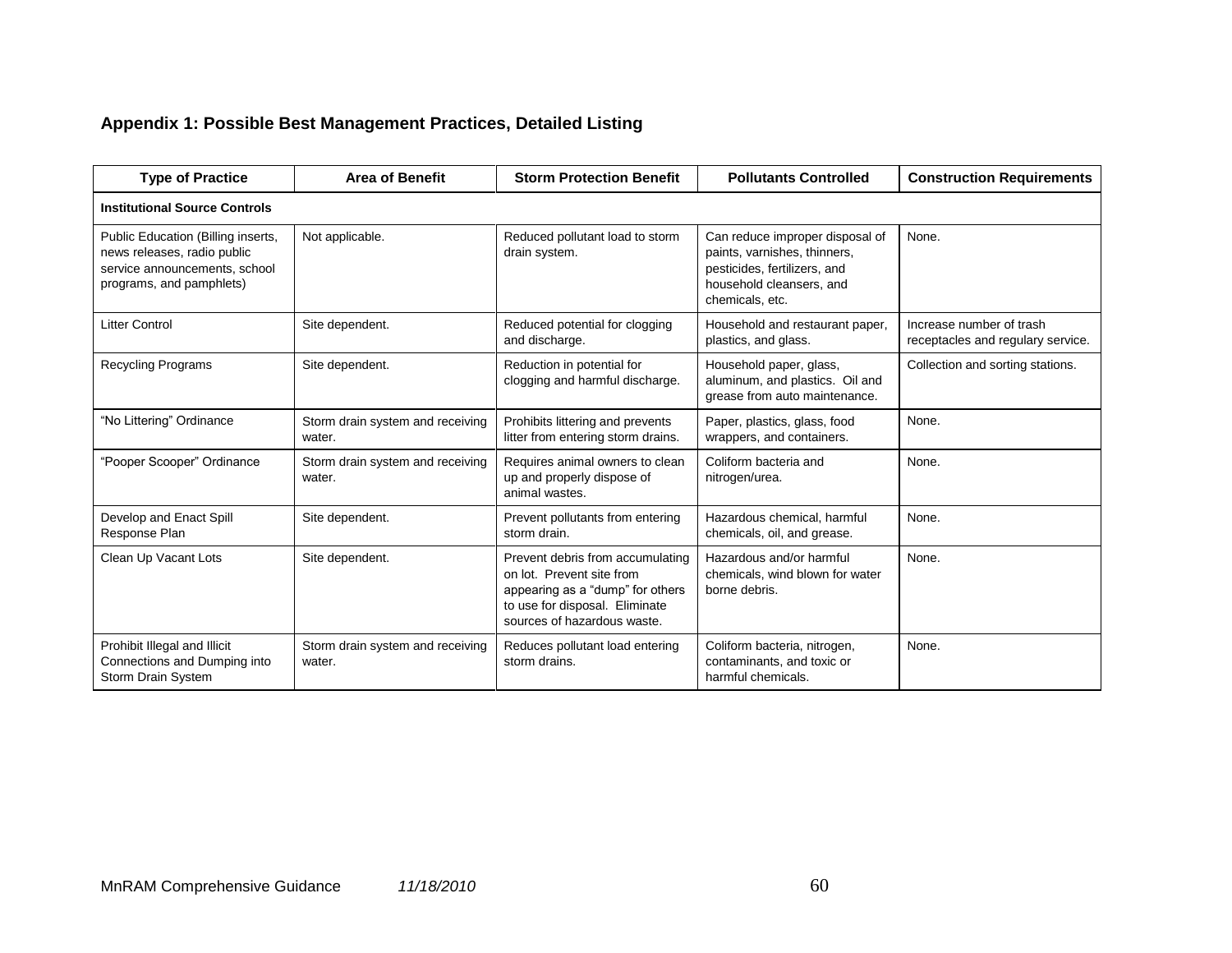| <b>Type of Practice</b>                                                                                                                                                                | <b>Area of Benefit</b>                                                                                                                           | <b>Storm Protection Benefit</b>                                                                                                                             | <b>Pollutants Controlled</b>                                                                                                                                                                                                                                                                                        | <b>Construction Requirements</b>                                             |
|----------------------------------------------------------------------------------------------------------------------------------------------------------------------------------------|--------------------------------------------------------------------------------------------------------------------------------------------------|-------------------------------------------------------------------------------------------------------------------------------------------------------------|---------------------------------------------------------------------------------------------------------------------------------------------------------------------------------------------------------------------------------------------------------------------------------------------------------------------|------------------------------------------------------------------------------|
| Identify, Locate, and Prohibit<br>Illegal or Illicit Discharge to Storm<br>Drain System                                                                                                | Area-wide.                                                                                                                                       | Halt hazardous and harmful<br>discharges, whether intentional<br>or negligent.                                                                              | Sewage from cross connections,<br>oil, grease, direct disposal of<br>pesticides and fertilizers,<br>contaminated water, paint,<br>varnish, solvents, water from site<br>dewatering, swimming pool and<br>spa water, flushing water from<br>radiators and cooling systems,<br>and hazardous or harmful<br>chemicals. | Monitor storm drain system for<br>flows and water quality.                   |
| Require Proper Storage, use,<br>and Disposal of Fertilizers,<br>Pesticides, Solvents, Paints and<br>Varnishes, and Other Household<br>Chemicals (oil, grease, and<br>antifreeze, etc.) | Site dependent (City, State, or<br>County-wide).                                                                                                 | Reduce pollutant load to storm<br>system.                                                                                                                   | Household hazardous materials.                                                                                                                                                                                                                                                                                      | None.                                                                        |
| Restrict Paving and Use of<br>Nonporous Cover Materials in<br>Recharge Areas                                                                                                           | Recharge area site.                                                                                                                              | Promotes infiltration to<br>groundwater and reduces runoff<br>volume and velocity. Filters<br>pollutants.                                                   |                                                                                                                                                                                                                                                                                                                     | Establishment of vegetation or<br>use of recharge/infiltration<br>materials. |
| <b>Nonstructural Source Controls</b>                                                                                                                                                   |                                                                                                                                                  |                                                                                                                                                             |                                                                                                                                                                                                                                                                                                                     |                                                                              |
| <b>Street Sweeping</b>                                                                                                                                                                 | Street right-of-way.                                                                                                                             | Reduction in potential for<br>clogging storm drains with debris.<br>Some oil and grease control<br>possible.                                                | Paper and plastics, leaves and<br>twigs, dust, and oil and grease.                                                                                                                                                                                                                                                  | Acquire street sweeping<br>equipment.                                        |
| Sidewalk Cleaning                                                                                                                                                                      | Sidewalk right-of-way in areas of<br>heavy foot traffic.                                                                                         | Reduction in pollutants entering<br>storm drain.                                                                                                            | Oil and dirt.                                                                                                                                                                                                                                                                                                       | None.                                                                        |
| Clean and Maintain Storm Drain<br><b>Channels Annually</b>                                                                                                                             | Channel capacity and receiving<br>water. Upstream flood control<br>benefits. Includes benefits to<br>channel wildlife habitat and<br>vegetation. | Prevent erosion in channel.<br>Improve capacity by removing silt<br>and sedimentation. Remove<br>debris that is habitat destroying<br>or toxic to wildlife. | Silt and sediment and the<br>contaminants contained therein.<br>Plastic, glass, paper, and metal<br>thrown or washed in channel.                                                                                                                                                                                    | None.                                                                        |
| Clean and Inspect Storm Inlets<br>and Catch Basins Annually                                                                                                                            | Site dependent flood control<br>benefits.                                                                                                        | Allows proper drainage to<br>prevent flooding and continued<br>proper operation of facilities.                                                              | Silt and sediment and the<br>contaminants contained therein.<br>Plastic, glass, paper, and metal<br>thrown or washed into facilities.                                                                                                                                                                               | None.                                                                        |
| Clean and Inspect Debris Basins<br>Annually                                                                                                                                            | Site dependent flood control<br>benefits.                                                                                                        | Allows proper drainage to<br>prevent flooding and continued<br>proper operation of facilities.                                                              | Silt and sediment and the<br>contaminants contained therein.<br>Plastic, glass, paper, and metal<br>thrown or washed into facilities.                                                                                                                                                                               | None.                                                                        |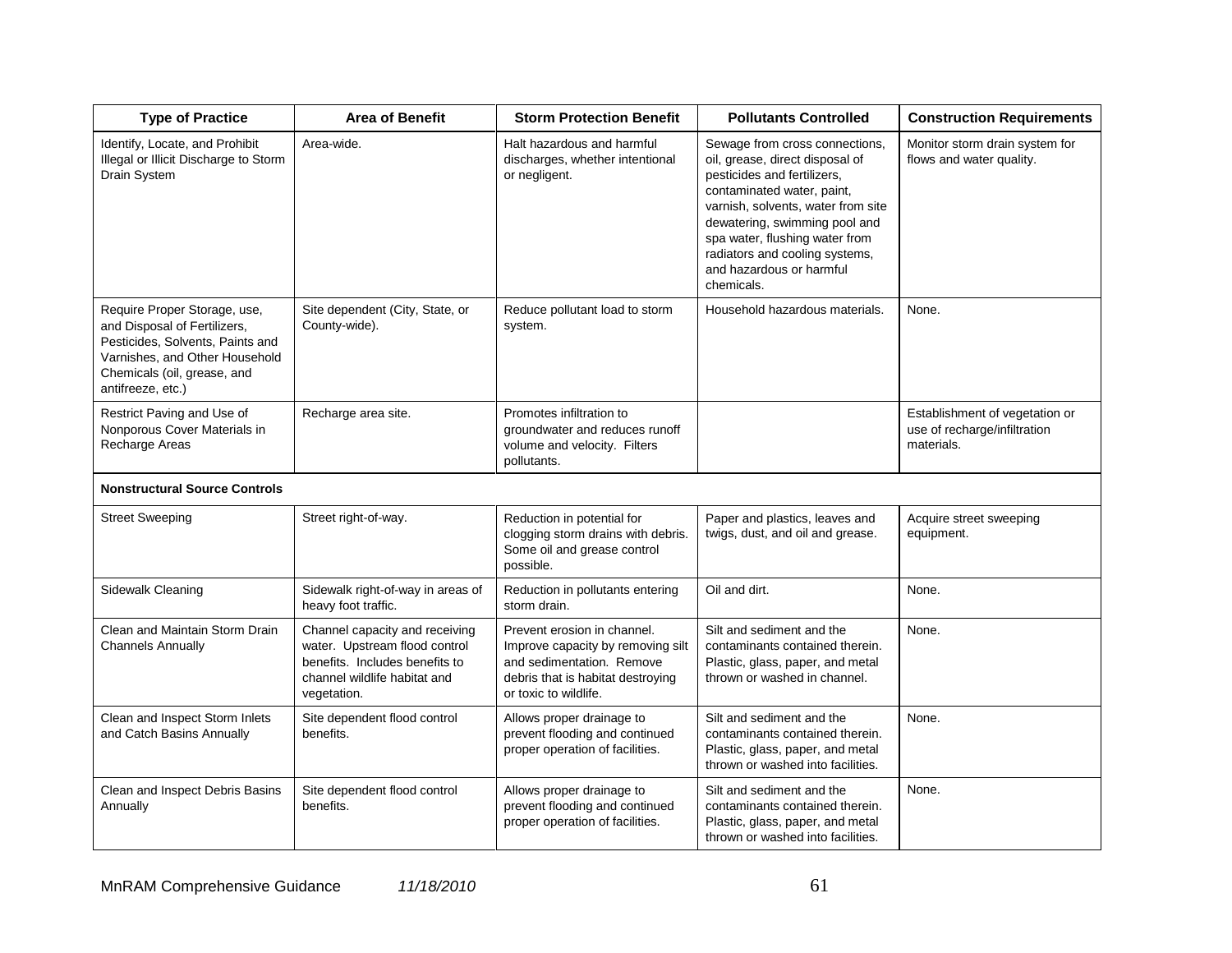| <b>Type of Practice</b>                                                 | <b>Area of Benefit</b>                                                                                                                                                                                       | <b>Storm Protection Benefit</b>                                                                                                                             | <b>Pollutants Controlled</b>                                                                                                          | <b>Construction Requirements</b>                                                                                                  |
|-------------------------------------------------------------------------|--------------------------------------------------------------------------------------------------------------------------------------------------------------------------------------------------------------|-------------------------------------------------------------------------------------------------------------------------------------------------------------|---------------------------------------------------------------------------------------------------------------------------------------|-----------------------------------------------------------------------------------------------------------------------------------|
| Storm Drains Cleaned and<br>Maintained Every 3 to 6 Years               | Flood control and water quality<br>benefits.                                                                                                                                                                 | Allows proper drainage to<br>prevent flooding and continued<br>proper operation of facilities.                                                              | Silt and sediment and the<br>contaminants contained therein.<br>Plastic, glass, paper, and metal<br>thrown or washed into facilities. | None.                                                                                                                             |
| Storm System Pump Stations<br><b>Cleaned and Maintained</b><br>Annually | Site dependent flood control and<br>water quality benefits.                                                                                                                                                  | Prevents flooding and allows<br>continued proper operation of<br>facilities.                                                                                | Silt and sediment and the<br>contaminants contained therein.<br>Plastic, glass, paper, and metal<br>thrown or washed into facilities. | None.                                                                                                                             |
| Inspect and Maintain Sewer<br>System                                    | Storm drain system and receiving<br>water.                                                                                                                                                                   | Prevents and eliminates sewer<br>system surcharges.                                                                                                         | Contaminants, toxics, and<br>coliform bacteria.                                                                                       | None.                                                                                                                             |
| <b>Minor Structural Source Controls</b>                                 |                                                                                                                                                                                                              |                                                                                                                                                             |                                                                                                                                       |                                                                                                                                   |
| Storm Drain Inlet Protection                                            | Storm drain drainage area.                                                                                                                                                                                   | Prevent debris from entering<br>storm drain.                                                                                                                | Dirt, leaves, twigs, paper, plastic,<br>and other incidentals.                                                                        | Not available.                                                                                                                    |
| <b>Outlet Protection</b>                                                | Storm drain receiving water.                                                                                                                                                                                 | Prevent erosion at the outlet of<br>pipes or paved channels and<br>protect downstream water quality.                                                        | Turbidity and sediment.                                                                                                               | Structural apron lining at the<br>outlet location. Made of riprap,<br>grouted riprap, concrete, or other<br>structural materials. |
| Slope Stabilization and Erosion<br><b>Control Measures</b>              | Site and topography dependent.                                                                                                                                                                               | Reduce silt and sediment load to<br>storm drains.                                                                                                           | Silt and sediment and the<br>contaminants therein.                                                                                    | None.                                                                                                                             |
| Interceptor Swale                                                       | Dependent on flow velocity.<br>Max. velocity for earth channel is<br>6 fps. Max. velocity for vegetated<br>or riprap channel is 8 fps.                                                                       | Shorten length of exposed slopes<br>and intercept and divert storm<br>runoff from erodible areas.                                                           | Sediment and silt and the<br>contaminants contained therein.                                                                          | Excavation drainageway across<br>disturbed areas or rights-of-way.                                                                |
| Improve and Maintain Natural<br>Channels                                | Channel capacity and receiving<br>water. Upstream flood control<br>benefits. Includes benefits to<br>channel wildlife habitat and<br>vegetation.                                                             | Prevent erosion in channel.<br>Improve capacity by removing silt<br>and sedimentation. Remove<br>debris that is habitat destroying<br>or toxic to wildlife. | Silt and sediment and the<br>contaminants contained therein.<br>Plastic, glass, paper, and metal<br>thrown or washed in channel.      | None.                                                                                                                             |
| <b>Diversion Channel</b>                                                | Dependent of flow velocity.<br>Maximum velocities: 5 fps for<br>vegetated channel and 8 fps for<br>riprap channel. Not for use on<br>slopes greater than 15%.<br>Drainage area should be 5 acres<br>or less. | Intercept and convey runoff to<br>outlets at nonerosive velocity.                                                                                           | Sediment and erosion controls.                                                                                                        | Lined drainageway of trapezoidal<br>cross section.                                                                                |
| <b>Grass-Lined Channel</b>                                              | Site dependent but of larger<br>capacity than interceptor or<br>perimeter swales.                                                                                                                            | Intercept runoff and convey<br>runoff from site.                                                                                                            | Sediment and silt and the<br>contaminants contained therein.                                                                          | Excavation of channel or<br>improvements to natural channel.<br>Stabilization with vegetation.                                    |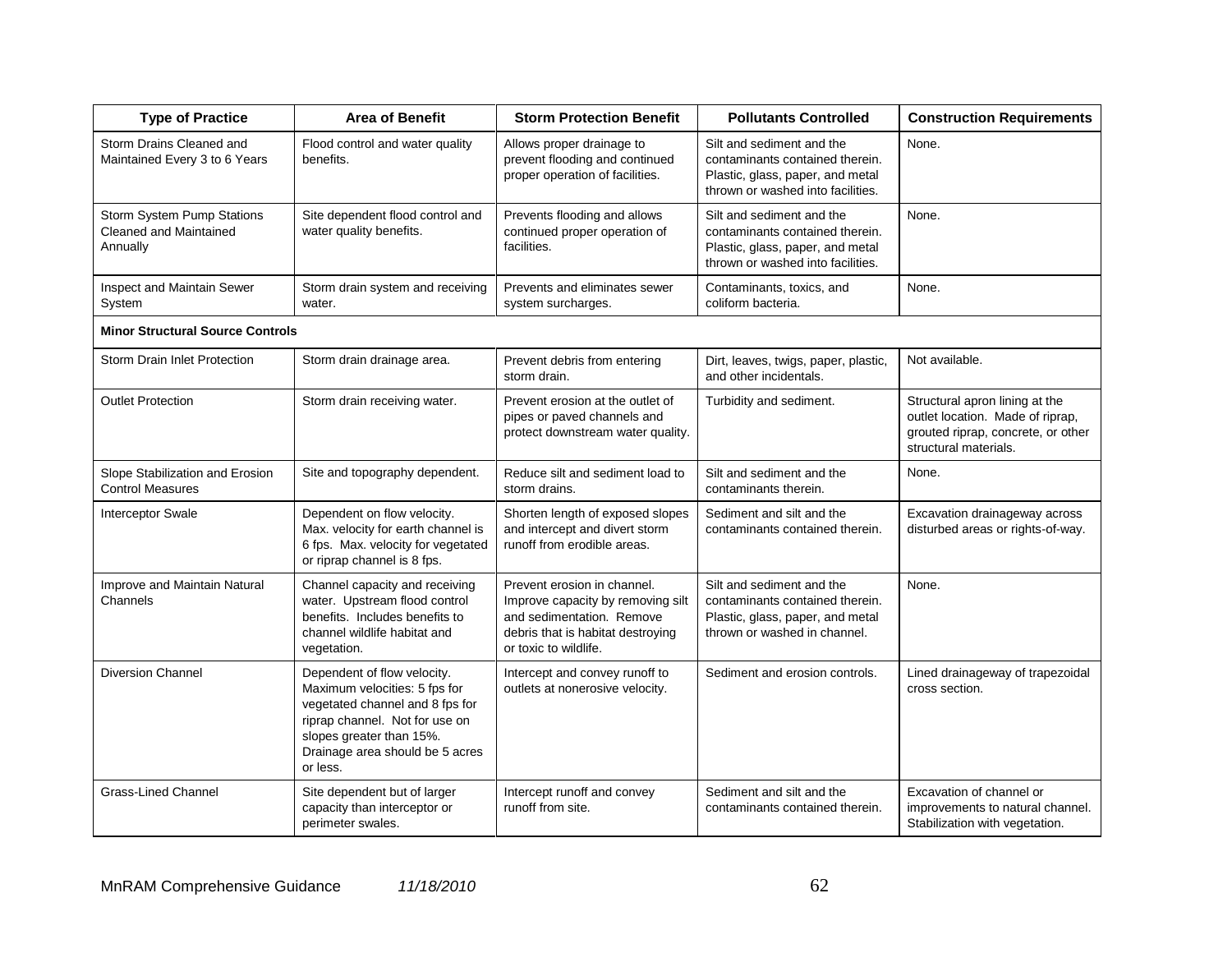| <b>Type of Practice</b>                | <b>Area of Benefit</b>                                                            | <b>Storm Protection Benefit</b>                                                                                                                                                                                                         | <b>Pollutants Controlled</b>                                                                                                                                                      | <b>Construction Requirements</b>                                                                                                                                                                                                                         |  |
|----------------------------------------|-----------------------------------------------------------------------------------|-----------------------------------------------------------------------------------------------------------------------------------------------------------------------------------------------------------------------------------------|-----------------------------------------------------------------------------------------------------------------------------------------------------------------------------------|----------------------------------------------------------------------------------------------------------------------------------------------------------------------------------------------------------------------------------------------------------|--|
| Storm Drain Drop Inlet Protection      | Areas less than 1 to 2 acres.                                                     | Filters sediment from runoff<br>before it enters inlet. Provides<br>relatively good protection.                                                                                                                                         | Sediment and the contaminants<br>contained therein.                                                                                                                               | Barrier around storm drain inlet.<br>Useful for areas where storm<br>drain is operational before area<br>runoff area is stabilized.                                                                                                                      |  |
| Riprap                                 | Site dependent                                                                    | Provides stabilization and erosion<br>control for stream banks and<br>channels, outlet, and slopes.                                                                                                                                     | Erosion and sediment.                                                                                                                                                             | Placement of rock on area to be<br>stabilized. May also require use<br>of filter fabric liner.                                                                                                                                                           |  |
| Gabions                                | Site dependent                                                                    | Provides stabilization and erosion<br>control for stream banks, outlet,<br>and slopes.                                                                                                                                                  | Erosion and sediment.                                                                                                                                                             | Placement of wire cage will with<br>rocks over area to be stabilized.<br>May also require use of filter<br>fabric liner.                                                                                                                                 |  |
| Vegetative Control                     | Applicable and effective for most<br>sites.                                       | Provides stabilization and erosion<br>control for streambanks, swales,<br>channels, outlets, slopes, open<br>disturbed areas. Can be up to<br>99% effective with established<br>cover. Temporary seeding can<br>be up to 90% effective. | Erosion and sediment.                                                                                                                                                             | Site preparation (can include land<br>leveling and installation of<br>irrigation system), seeding or<br>planting, and netting or mulching<br>to establish seed. Can also<br>include other sodding, ground<br>cover, shrubs, trees, and native<br>plants. |  |
| <b>Filter Strips</b>                   | Site dependent.                                                                   | Receives overland flow slowing<br>runoff and trapping particulates.<br>Can be 30 to 50% effective for<br>sediment control.                                                                                                              | Silt, sediment, trash, organic<br>matter, and to an extent, soluble<br>pollutants through infiltration.                                                                           | Grading and vegetative<br>establishment. Should have a<br>minimum width of 15 to 20 feet.<br>Good performance is achieved<br>with a 50 to 75 foot width.                                                                                                 |  |
| Fence Open Channels                    | Site dependent.                                                                   | Prevent windblown trash from<br>entering channel. Prevents<br>illegal dumping in channel.                                                                                                                                               | Trash and pollutants.                                                                                                                                                             | Construction of fences.                                                                                                                                                                                                                                  |  |
| <b>Discharge Elimination Methods</b>   |                                                                                   |                                                                                                                                                                                                                                         |                                                                                                                                                                                   |                                                                                                                                                                                                                                                          |  |
| French Drains and Subsurface<br>Drains | Dependent on site topography<br>and soil permeability.                            | Provides drainage of "wet" soils<br>to allow establishment of<br>vegetation. Can reduce runoff.                                                                                                                                         | Sediment.                                                                                                                                                                         | Underground perforated pipe<br>leading to a surface water outlet.<br>Pipe size, bedding and depth is<br>dependent on site conditions.                                                                                                                    |  |
| Infiltration Trench and Dry Well       | Small drainage areas. Runoff<br>from rooftops, parking lots,<br>residential, etc. | Provides temporary storage of<br>runoff and infiltration to soil. Not<br>for use in areas where<br>groundwater could become<br>contaminated.                                                                                            | Prevents 100% of pollutants from<br>entering surface water. Oil,<br>grease, floating organic matter,<br>and settleable solids should be<br>removed before water enters<br>trench. | Excavation of a shallow trench 2'<br>to 10' deep. Backfilled with<br>coarse stone aggregate.                                                                                                                                                             |  |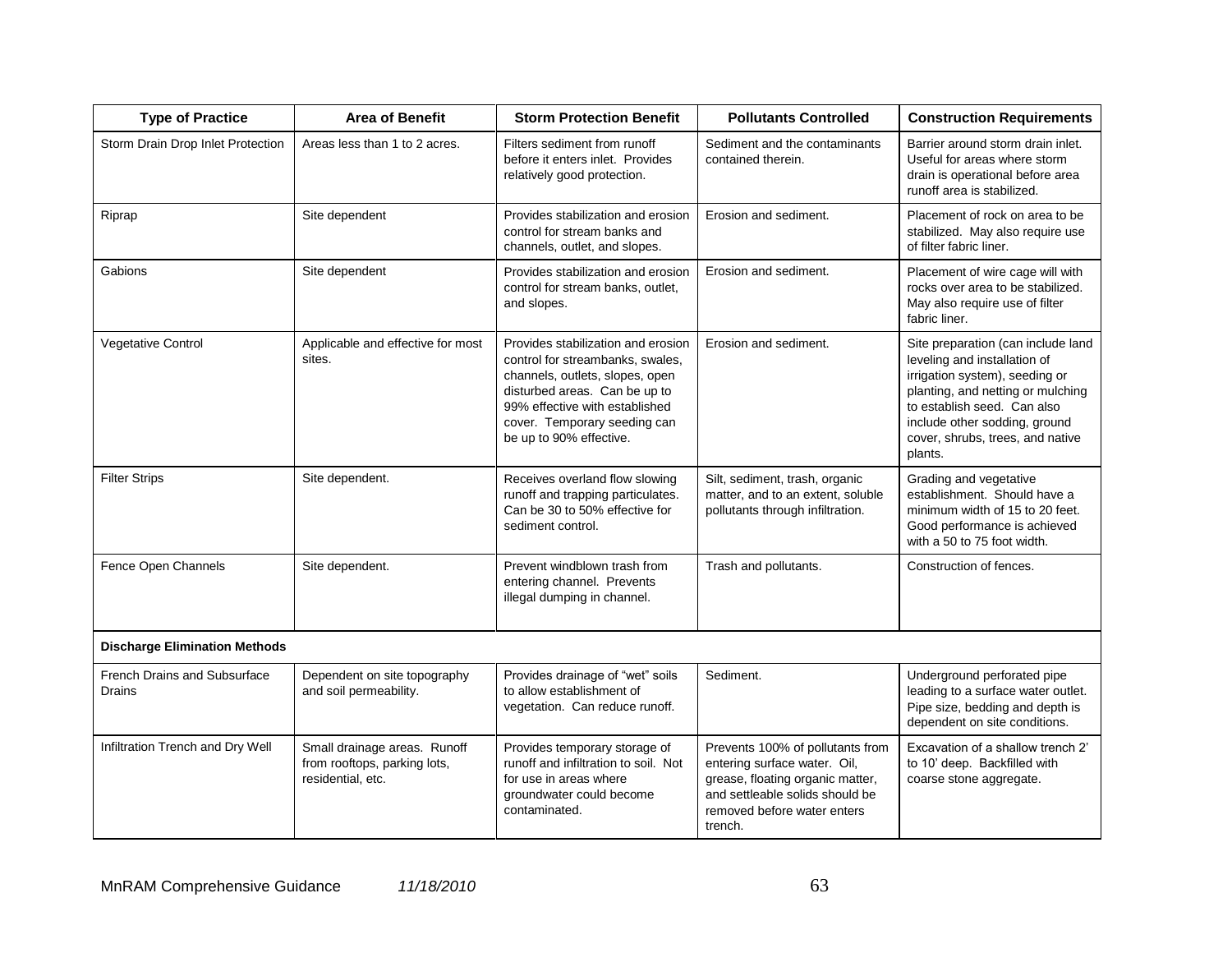| <b>Type of Practice</b>                                          | <b>Area of Benefit</b>                                                                                           | <b>Storm Protection Benefit</b>                                                                                                                                              | <b>Pollutants Controlled</b>                                                                                                                                              | <b>Construction Requirements</b>                                                                                                                                |  |  |
|------------------------------------------------------------------|------------------------------------------------------------------------------------------------------------------|------------------------------------------------------------------------------------------------------------------------------------------------------------------------------|---------------------------------------------------------------------------------------------------------------------------------------------------------------------------|-----------------------------------------------------------------------------------------------------------------------------------------------------------------|--|--|
| <b>Exfiltration Trench</b>                                       | Site dependent.                                                                                                  | Prevent silting on underlying filter<br>gravel or rock bed. Retain first<br>flush, reduce runoff volume and<br>peak discharge rate and promote<br>water quality improvement. | Prevents pollutants from entering<br>surface water. Oil, grease,<br>floating organic matter, and<br>settleable solids should be<br>removed before water enters<br>trench. | Uses perforated pipe with<br>suitable membrane filter material.<br>Installed before receiving water<br>outlet or in groundwater recharge<br>area.               |  |  |
| Porous Pavement                                                  | Site dependent. Requires<br>relatively flat surface.                                                             | Allow infiltration of surface runoff.<br>Reduce runoff volume and<br>pollutant loadings from low<br>volume traffic areas.                                                    | Oil and grease.                                                                                                                                                           | Install porous pavement. May<br>require twice as much paving<br>material as standard asphalt to<br>achieve same strength.                                       |  |  |
| <b>Retention Basin</b>                                           | Best for sites of 5 to 50 acres.                                                                                 | Promotes infiltration to<br>groundwater and reduces runoff<br>volume and velocity. Filters<br>pollutants.                                                                    | Sediment, trace metals, nutrients,<br>and oxygen-demanding<br>substances.                                                                                                 | Excavation of a basin over<br>permeable soils. Size is site<br>dependent. Depth is 3 to 12 feet.                                                                |  |  |
| <b>Floatables and Oil Removal</b>                                |                                                                                                                  |                                                                                                                                                                              |                                                                                                                                                                           |                                                                                                                                                                 |  |  |
| Clarifiers and Oil and Water<br>Separators on Parking Structures | Parking lot structure and<br>receiving water.                                                                    | Collect debris before it can enter<br>storm drain.                                                                                                                           | Oil, grease, and antifreeze from<br>vehicles and foods and food<br>wrappers.                                                                                              | Install grit and separators.                                                                                                                                    |  |  |
| Oil and Grit Separators                                          | Site dependent. For heavy traffic<br>areas or areas with high potential<br>for oil spills.                       | Remove pollutants.                                                                                                                                                           | Sediments and hydrocarbons.                                                                                                                                               | Install oil and grit separators on<br>storm drains.                                                                                                             |  |  |
| Sediment/Grease Trap                                             | Installed on storm drain inlets.                                                                                 | Intercept and trap sediment and<br>grease from runoff.                                                                                                                       | Sediment, oil, and grease.                                                                                                                                                | Install sediment and grease<br>traps.                                                                                                                           |  |  |
| <b>Solids Removal</b>                                            |                                                                                                                  |                                                                                                                                                                              |                                                                                                                                                                           |                                                                                                                                                                 |  |  |
| <b>Detention Basin</b>                                           | Four acres of drainage area for<br>each acre/foot of storage<br>provided to retain a permanent<br>pool of water. | Temporary storage of storm<br>runoff until release. Can also<br>improve water quality.                                                                                       | Sediment, trace metals,<br>hydrocarbons, nutrients, and<br>pesticides.                                                                                                    | Excavation of a basin over soils<br>which will cause excessive<br>seepage. May require a liner.<br>Can be used aesthetically as a<br>small pond in landscaping. |  |  |
| <b>Extended Detention Basin</b>                                  | Size for a minimum detention<br>time of 24 hours.                                                                | Temporary storage of runoff for<br>an extended period of time. Can<br>improve water quality.                                                                                 | Sediment, trace metals,<br>hydrocarbons, nutrients, and<br>pesticides.                                                                                                    | Excavation of a basin over soils<br>which will cause excessive<br>seepage. May require a liner.<br>Can be used aesthetically as a<br>small pond in landscaping. |  |  |
| <b>Bar Screens</b>                                               | Site dependent.                                                                                                  | Restrict passage of objects which<br>may obstruct pump station<br>suction bays.                                                                                              | Large debris.                                                                                                                                                             | Install bar screens before pump<br>station suction bays.                                                                                                        |  |  |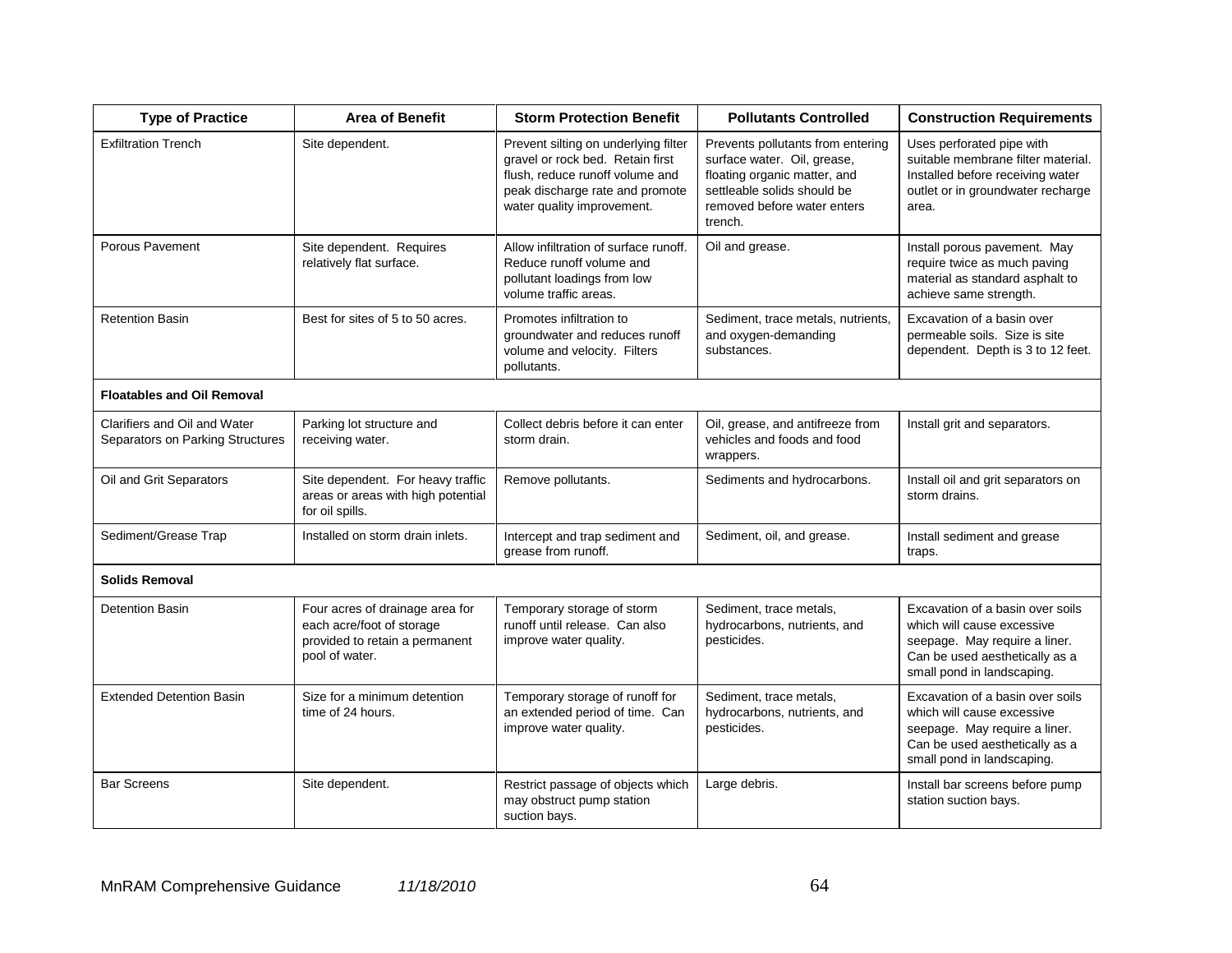## **Appendix 2: Ecological Classification System**

**The Ecological Classification System (ECS)** is part of a nationwide mapping initiative developed to improve our ability to manage all natural resources on a sustainable basis. This is done by integrating climatic, geologic, hydrologic and topographic, soil and vegetation data.

Three of North America's ecological regions, or biomes, representing the major climate zones converge in Minnesota: prairie parkland, deciduous (Eastern broadleaf) forest and coniferous (Laurentian mixed) forest. The presence of three biomes in one non-mountainous state is unusual, and accounts for the diversity of ecological communities in Minnesota.



#### **ECS Section**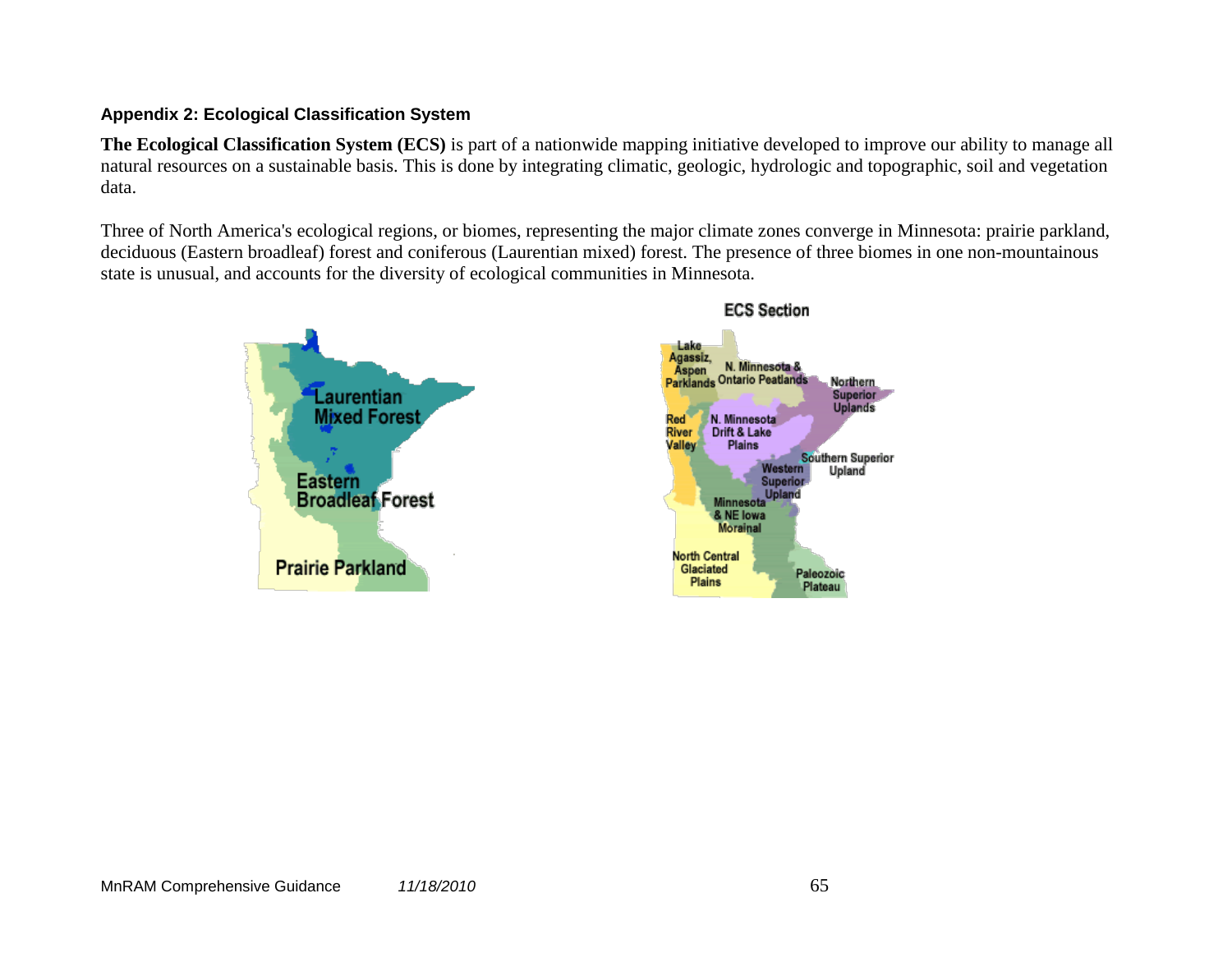### **Appendix 3: Glossary**

**Aquatic Bed (AB)** – A class within the Cowardin Wetland Classification system. Includes wetlands and deepwater habitats dominated by plants that grow principally on or below the surface of the water for most of the growing season in most years.

**Best Management Practices**: Land management actions that can be implemented to protect wetlands from various nonpoint source pollutants. In general, they must be designed and often implemented to meet site-specific needs. Typically, BMPs are chosen and implemented for their ability to treat or reduce sediment, nutrient removal and to reduce excess surface water from entering the wetland.

**Buffer**: A buffer is an unmanicured upland area dominated by permanent native and noninvasive vegetation immediately adjacent to the wetland boundary.

**Discharge**: Wetland systems in which water preferentially discharges from groundwater into the wetland.

**Emergent shoreline vegetation**: These plants grow along edges of lakes and ponds, or on wet ground away from open water. Examples of such vegetation include: cattail, bulrush, loosestrife, and reed canary grass.

**Exotic Plant**: A plant not originally from this area or location.

**Facultative Plants**: Plants with a similar likelihood of occurring in both wetlands and nonwetlands (estimated probability 33% to 67%).

**Facultative Upland Plants**: Plants that sometimes occur in wetlands (estimated probability 1% to 33%), but occur more often in nonwetlands (estimated probability >67% to 99%).

**Facultative Wetland Plants**: Plants that usually occur in wetlands (estimated probability 67% to 99%), but also occur in nonwetlands (estimated probability 1% to 33%).

**Flood Attenuation**: The slowing of a flood wave by spreading water flow laterally over the ground surface or by the increased resistance of water flow through emergent vegetation.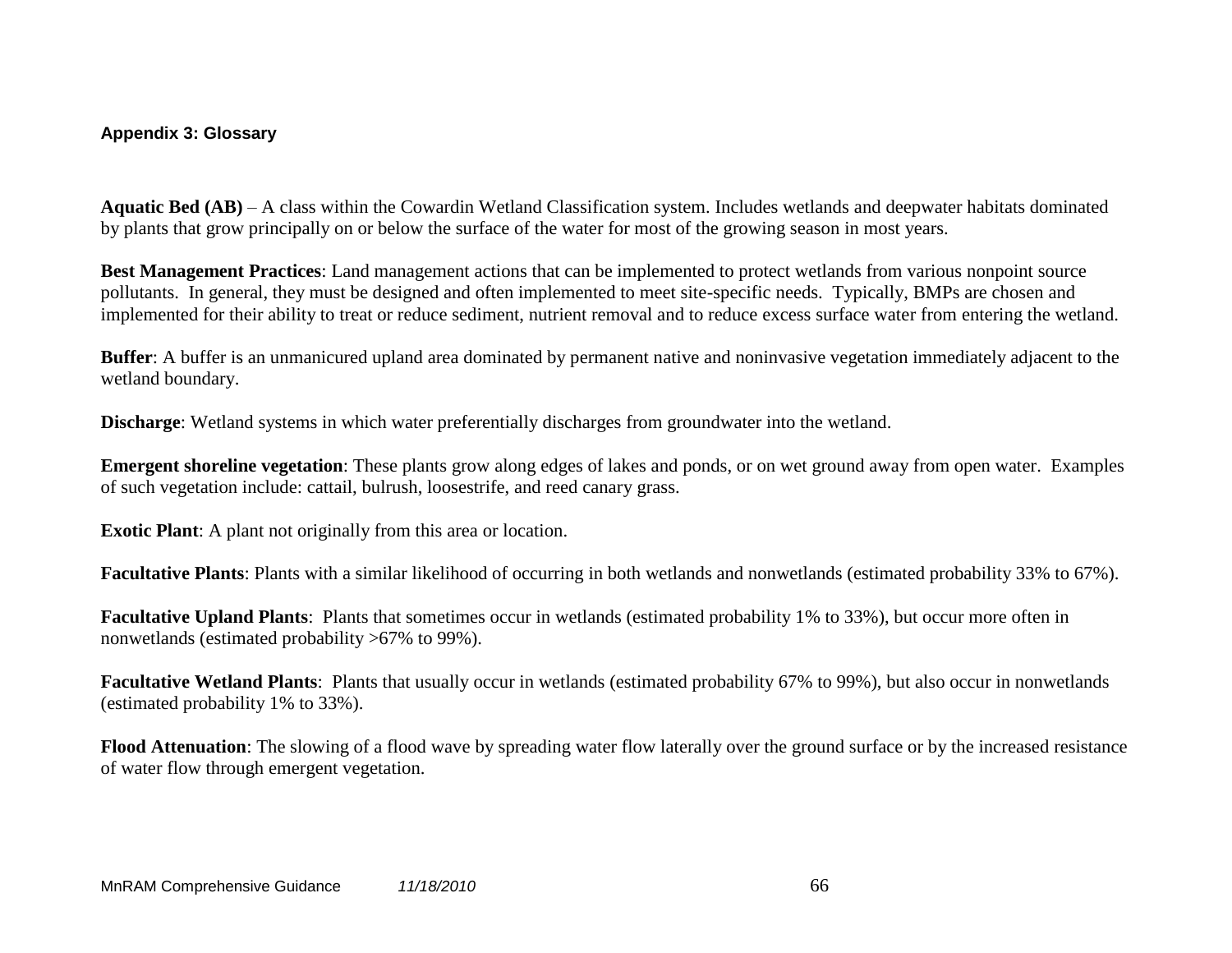**Genera**: Genera or genus is a level of taxonomy and is typically the first part of a scientific name that is utilized to identify a plant or animal. The scientific name for purple loosestrife is *Lythrum salicaria* (*Lythrum* is the genus name, while *salicaria* is the specices name).

**Geographic Information System (GIS)**: A system designed to work with data referenced by spatial or geographic coordinates.

**Hydric Soils**: Soils that are saturated, flooded, or ponded long enough during the growing season to develop anaerobic conditions in the u pper part.

**Hydrologic Regime (Hydroperiod)**: The seasonal pattern of wetland water level that is like a hydrologic signature of each wetland type. It defines the rise and fall of a wetland's surface and subsurface water. Constancy of seasonal patterns from year to year ensur es a reasonable stability for the wetland.

**Hydrophytic Vegetation**: Macrophytic plant life growing in water, soil, or on a substrate that is at least periodically deficient in oxygen as a result of excessive water content.

**Inundation**: Covering or flooding of the land surface with water.

**Invasive Plant**: A non-native plant that escapes from where it was planted and invades native plant communities.

**Macrophyte**: A plant that is physiologically adapted to live in sediment, which is saturated or inundated for an extended duration or permanently.

**Monotypic Vegetation**: Vegetative communities dominated by a single plant species.

**National Wetland Inventory (NWI)**: An inventory of the Nation's wetland resources and deepwater habitats conducted by the U.S. Fish and Wildlife Service containing information on the extent and characteristics of wetlands identified primarily from aerial photographs.

**Native Vegetation**: Plant species that are indigenous to Minnesota or that expand their range into Minnesota without being intentionally or unintentionally introduced by human activity and are classified as native in the Minnesota Plant Database.

**Non-invasive Vegetation**: Plant species that do not typically invade or rapidly colonize existing, stable plant communities.

**Non-native Plant**: A plant introduced by human activities to areas where they do not naturally occur.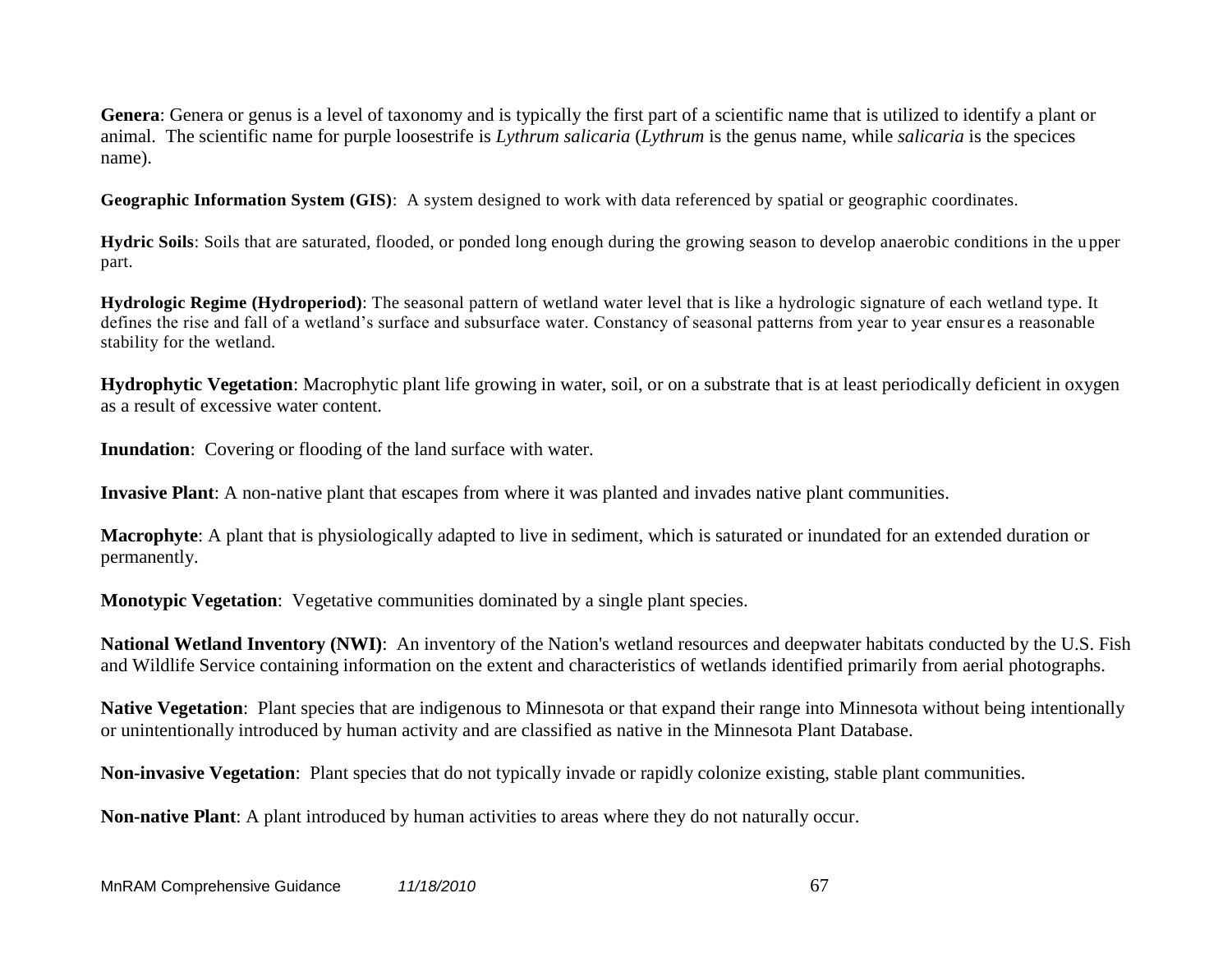**Nutrient Loading**: The import of nutrients (phosphorus and nitrogen) carried in runoff water.

**Obligate Upland Plants**: Plants that rarely occur in wetlands (estimated <1%), but almost always occur in nonwetlands (estimated probability >99%) under natural conditions.

**Obligate Wetland Plants**: Plants that occur almost always (estimated probability >99%) in wetlands under natural conditions, but which may also occur rarely (estimated probability <1%) in nonwetlands.

**Pretreatment**: Removal of nutrients or sediment from stormwater runoff prior to discharging into a wetland.

**Recharge**: Wetland systems in which water preferentially seeps into groundwater.

**Reference Standard Wetland**: Reference Standard Wetlands are the least disturbed/altered wetlands within the Wetland Comparison Domain.

**Submergent Aquatic Vegetation**: The entire plant is usually underwater, but the flowers and fruits may rise above the water surface. Submergent species are rooted in the sediment and have underwater leaves. They can grow from shallow water to depths greater than 20 feet.

**Subwatershed**: Major watersheds are split up into subwatersheds, each of which defines the land area in which all water drains to a defined point.

**Terrestrial Exotic Plant**: A plant not originally from this area that is best adapted to life on ground that is not saturated or inundated for extended periods of time.

**Watershed**: The land area in which all water drains to a defined point.

**Wetland**: Lands transitional between terrestrial and aquatic systems where the water table is usually at or near the surface or the land is covered by shallow water. Wetlands must:

- (1) have a predominance of hydric soils;
- (2) be inundated or saturated by surface water or groundwater at a frequency and duration sufficient to support a prevalence of hydrophytic vegetation typically adapted for life in saturated soil conditions; and
- (3) under normal circumstances, support a prevalence of hydrophytic vegetation.